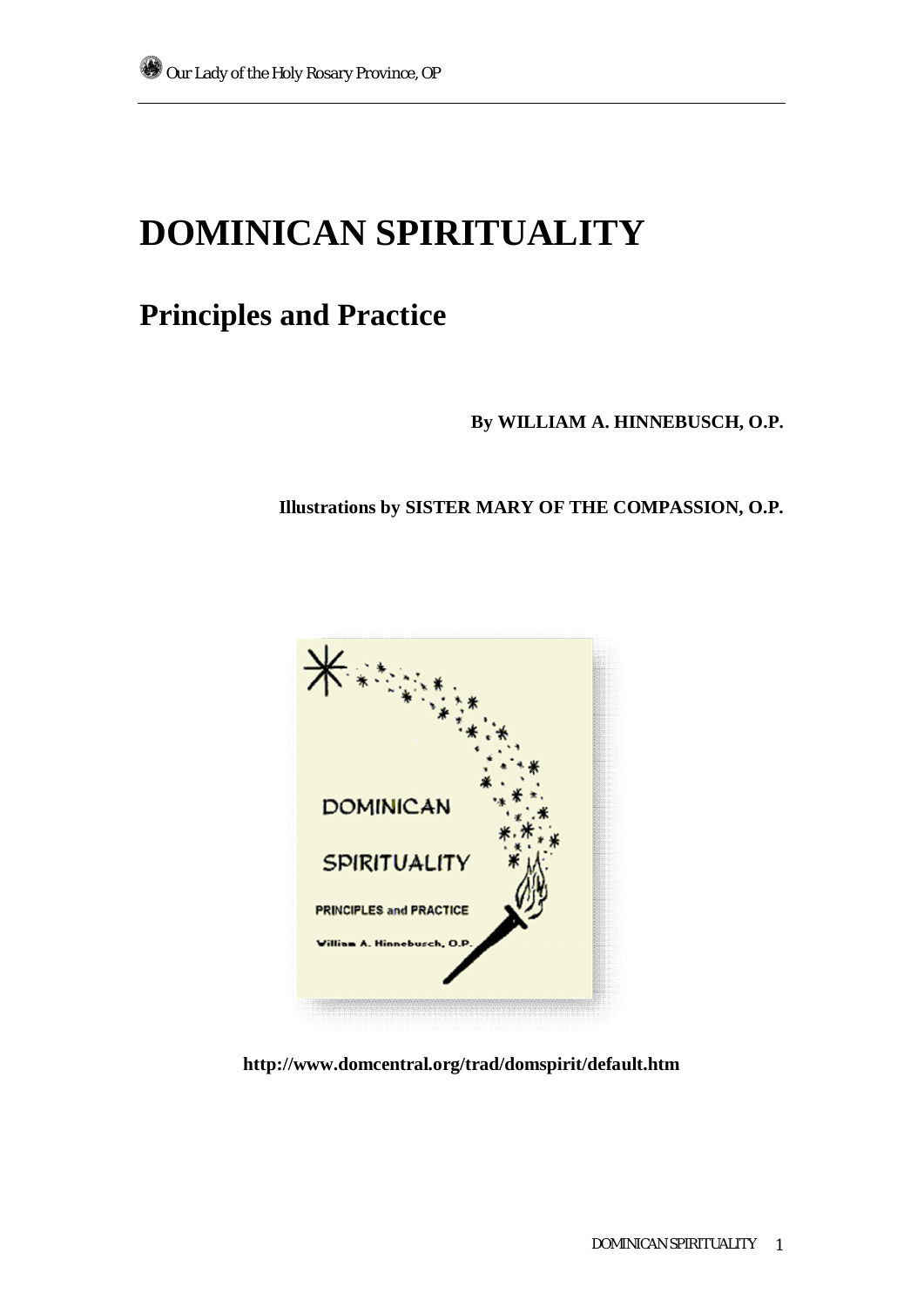# **FOREWORD**

**Most of this book originated in a series of conferences to the Dominican Sisters of the Congregation of the Most Holy Cross, Amityville, New York, at Dominican Commercial High School, Jamaica, L. I., during the Lent of 1962. All the conferences have been rewritten with some minor deletions and the addition of considerable new material. The first chapter is added as a general introduction to Dominican life to serve as a unifying principle for the rest of the book.** 

**I have also adapted the material to the needs of a wider reading audience. No longer do I address the sister but the Dominican. While some matter applies specifically to nuns or sisters, the use of masculine nouns and pronouns elsewhere by no means indicates that I am addressing only the members of the First Order. Though the forms and methods of their spiritual life vary to some degree ( especially that of the secular tertiary), all Dominicans share the same basic vocation and follow the same spiritual path.** 

**I must thank the sisters of the Amityville community for their interest in the conferences, the sisters of Dominican Commercial High School for taping and mimeographing them, the fathers and the sisters of other Congregations who suggested that a larger audience might welcome them. I am grateful to the fathers especially of the Dominican House of Studies, Washington, D. C., who counselled me, discussed doctrinal points with me, and, by their urging encouraged me to make the revision and prepare the material for publication. A**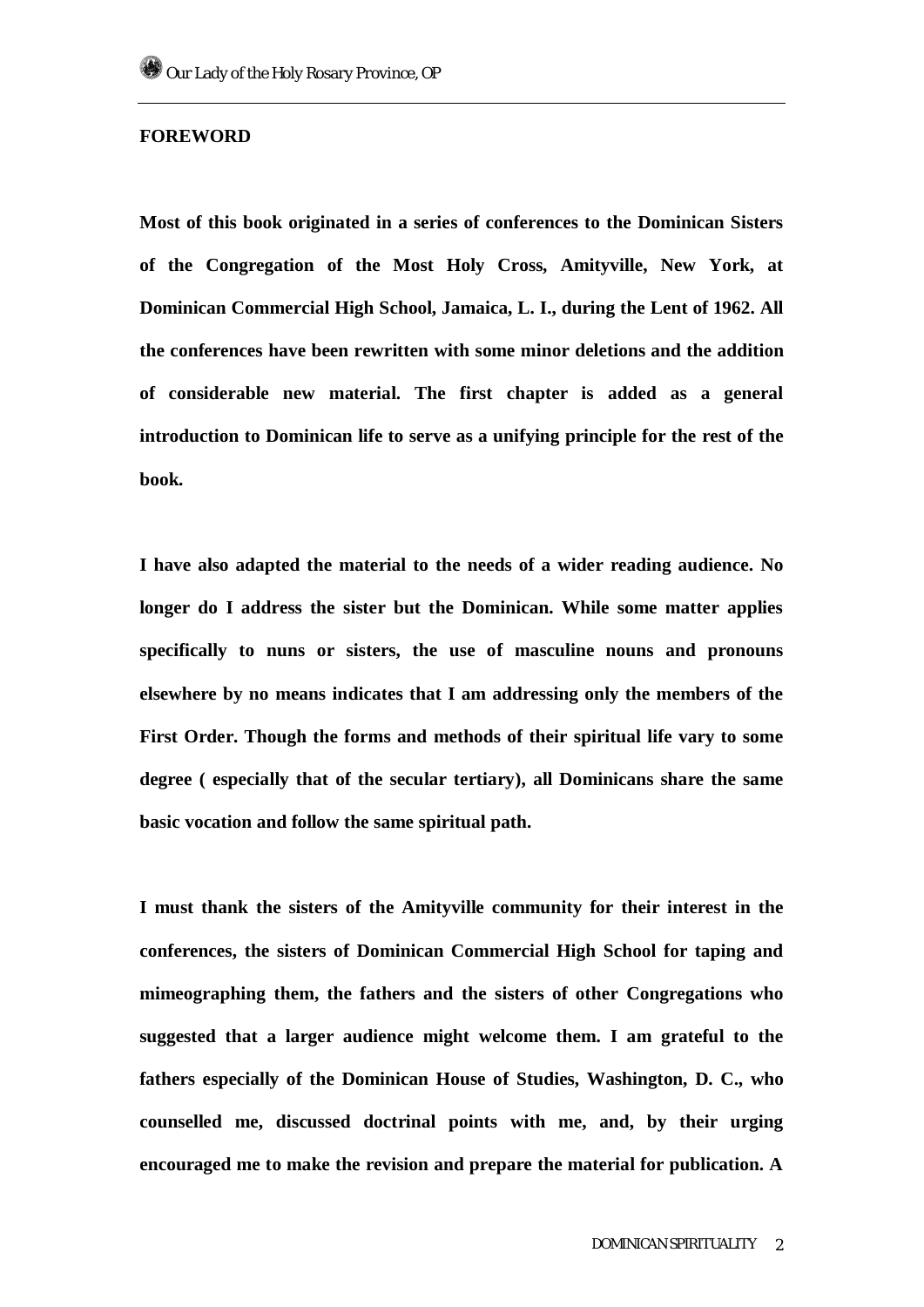**word of thanks is owed to Sister Mary of the Compassion, O.P., of Our Lady of the Rosary Monastery, Summit, N. J., for permission to use her illustrations of St. Dominic. My friend, Miss Elsie Fillo, an apostolic tertiary, has been most faithful and competent in typing the manuscript. The following publishers have kindly permitted me to quote from their books: P. J. Kenedy and Sons from Raymond of Capuas Life of St. Catherine o f Sierra, The Priory Press from Henry Suso's Exemplar, and Helicon Press from Fosters Life of Saint Thomas Aquinas, Biographical Documents. The translation of the lyric of Sister Sourire's Dominiqueis used with permission.** 

**W.A.H.** 

**May 1, 1965** 

**Washington, D. C.** 

# **INTRODUCTION**

**In this day when men and women are earnestly searching for authenticity and relevance in their own lives as well as in the Church in order to be more effective witnesses of Christ in the world, we as Dominicans must also seriously investigate our own origins, so that we too might use all our talents to serve the Church. For this is the purpose of our existence, to worship God according to a particular mode of life approved by the Church and thereby realize our own personal sanctification and the specific end for which we were founded.**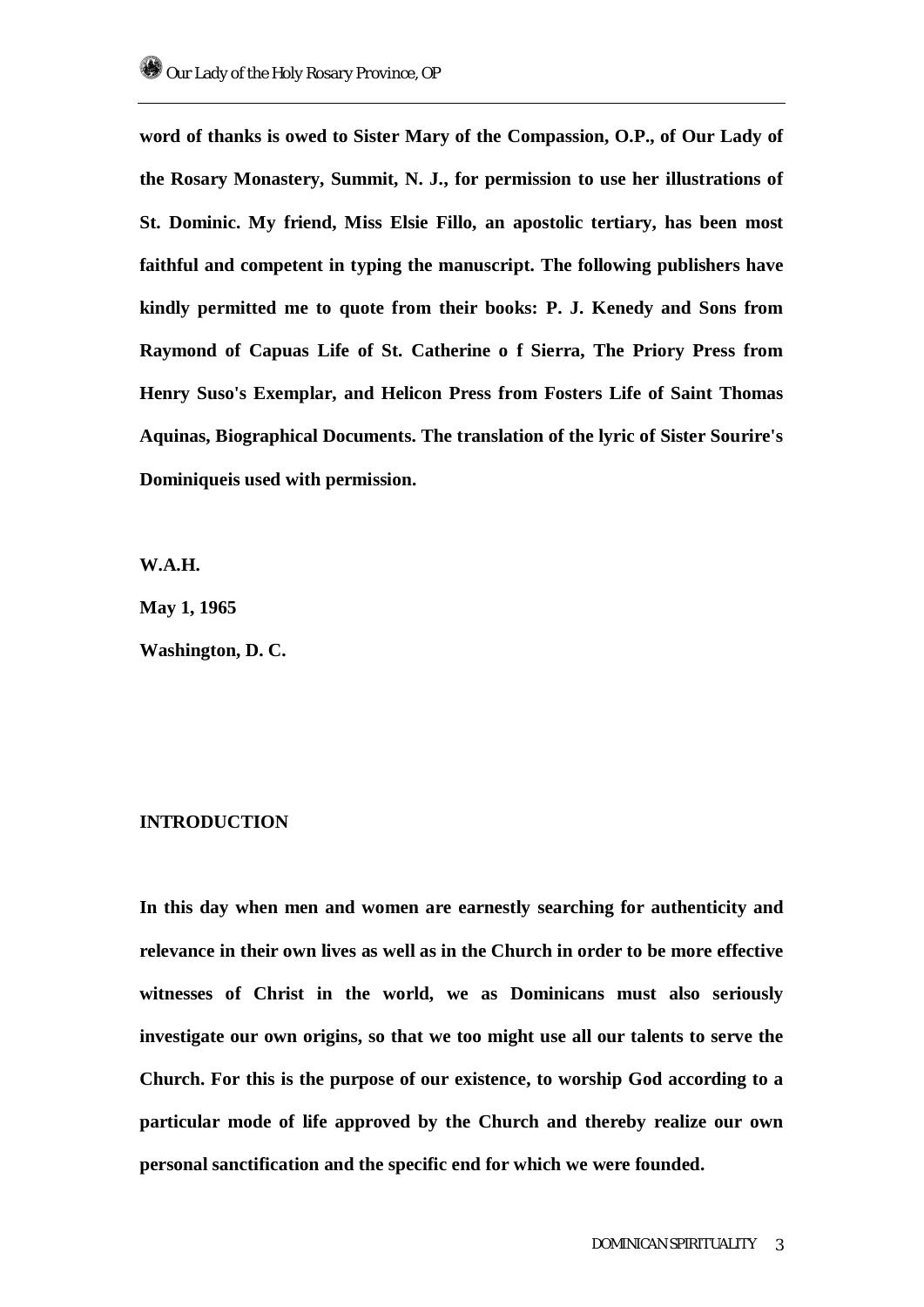**It is only by a constant renewal of ourselves that we can even hope to realize the ideal given to us by our holy Father St. Dominic. Renewal is not just a matter of new external forms of activity but should rather affect one's interior disposition and attitude. We must adapt ourselves to change and at the same time enter more deeply into the spirit of St. Dominic. The pages that follow give us a penetrating view of Dominican life. I think this book will be warmly received because of the great lack of such spiritual works in English. Furthermore, it makes its appearance at an appropriate time when the religious life is being severely criticized and its validity in the modern world being challenged.** 

**In reading any book about Dominican spirituality, there is always a danger of our unconsciously seeking refuge and comfort in a romanticized past rather than facing up to the problems of the contemporary situation in which we find ourselves. This dichotomy creates tension when there is little or no relationship between the real and the ideal order of things. We must constantly work to bridge the gap so that we will be imitating St. Dominic in spirit and in truth. There is really no need for Dominicans to protest their loyalty to our heritage. Good will is presumed but it is necessary for us to take a step further; to live the Dominican ideal to the best of our ability in whatever apostolic activity we have been assigned to perform. In the concrete, this is the only way in which we can realize our usefulness in Christ and make a positive contribution to the continued growth of the Church. May we, with the help of God's grace, strive to measure up to the ideal and reflect an authentic image of St. Dominic in our lives.**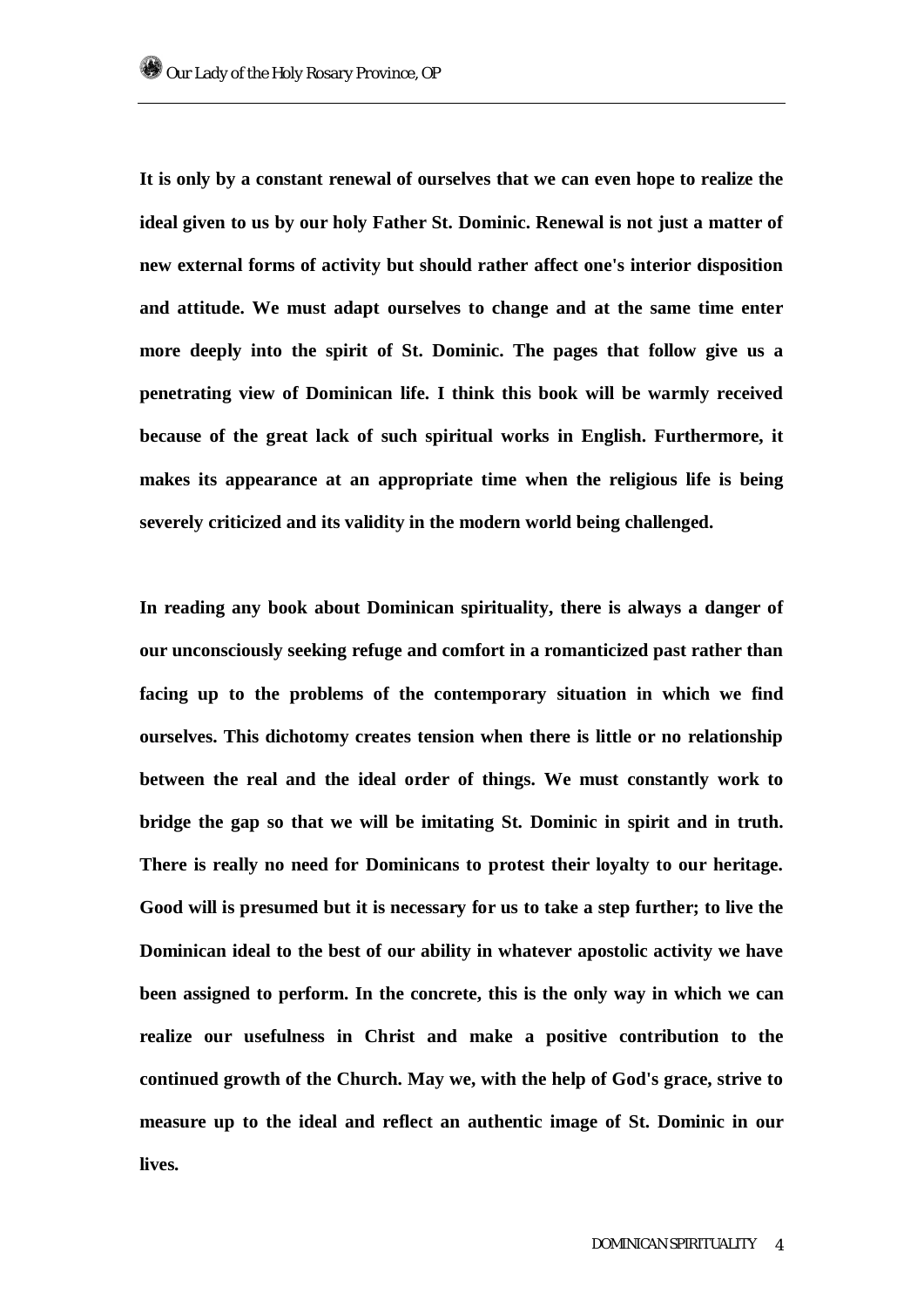# **R. L. EVERY, O.P.**

# **Provincial, St. Joseph Province**

**April 20, 1965** 

**--------------------------------------------------------------------------------** 

**Nihil obstat:** 

 **Rev. Paul K. Meagher, O.P.** 

 **Censor Deputatus Imprimatur:** 

 **+ Patrick A. O'Boyle** 

 **Archbishop of Washington** 

**The nihil obstat and imprimatur are official declarations that a book or pamphlet is free of doctrinal or moral error. No implication is contained therein that those who have granted the nihil obstat and the imprimatur agree with the content, opinions or statements expressed.** 

**Library of Congress Catalog Card Number 64-66421** 

**December 10, 1964** 

**© Copyright 1965 THE THOMIST PRESS** 

**Printed in the United States of America**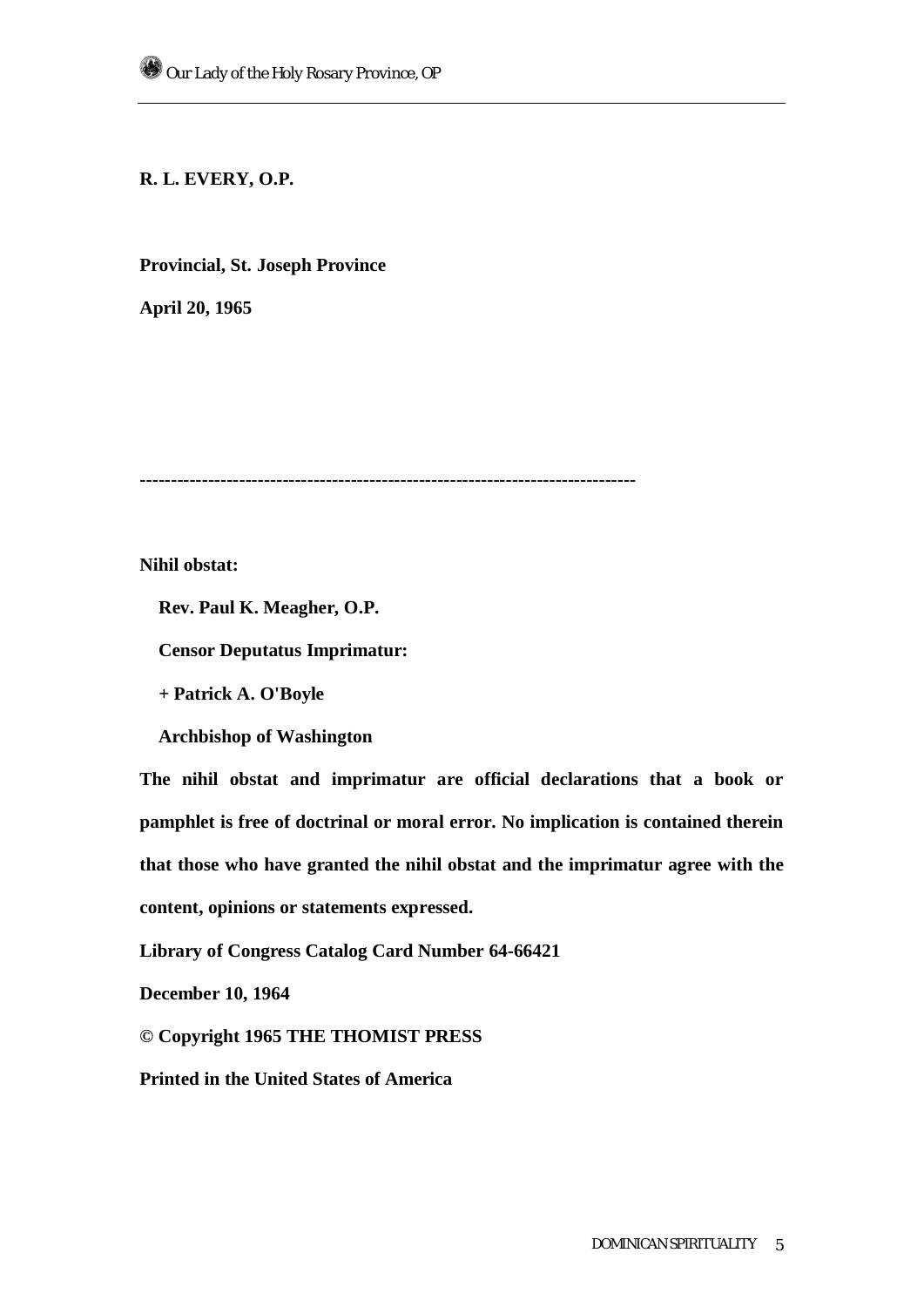**Chapter I** 

### **A GENERAL VIEW**

**of** 

# **DOMINICAN LIFE**

**The Dominican enters the Order of Friars Preachers to save his soul. He could have saved it outside the Order, but, once he takes vows, must save it through the spirituality of the Order. Nothing could be more vital for him, therefore, than to understand Dominican spirituality. It is composed of the end St. Dominic chose for his Order and the means he established to realize this end. In practice, the Order's spirituality means living the religious life as it is prescribed in the Rule of St. Augustine, the Constitutions, and the family customs which have developed over the centuries. If the Dominican lives these things established for him, he follows a spirituality that will lead him to salvation.** 

**St. Dominic embraced the same general elements of the Christian life shared by others in the Church, but blended them into a specific spirituality that is original, balanced, and unique. The spiritual life of the Friars Preachers draws from Sacred Scripture, bases itself on the Holy Sacrifice of the Mass, the Sacraments, and the liturgy, incorporates principles of traditional asceticism, and drinks from the purest sources of Western mysticism and monasticism. It shares characteristics found in the spirituality of the clergy, in earlier monasticism, and in the evangelical movements of the twelfth and thirteenth**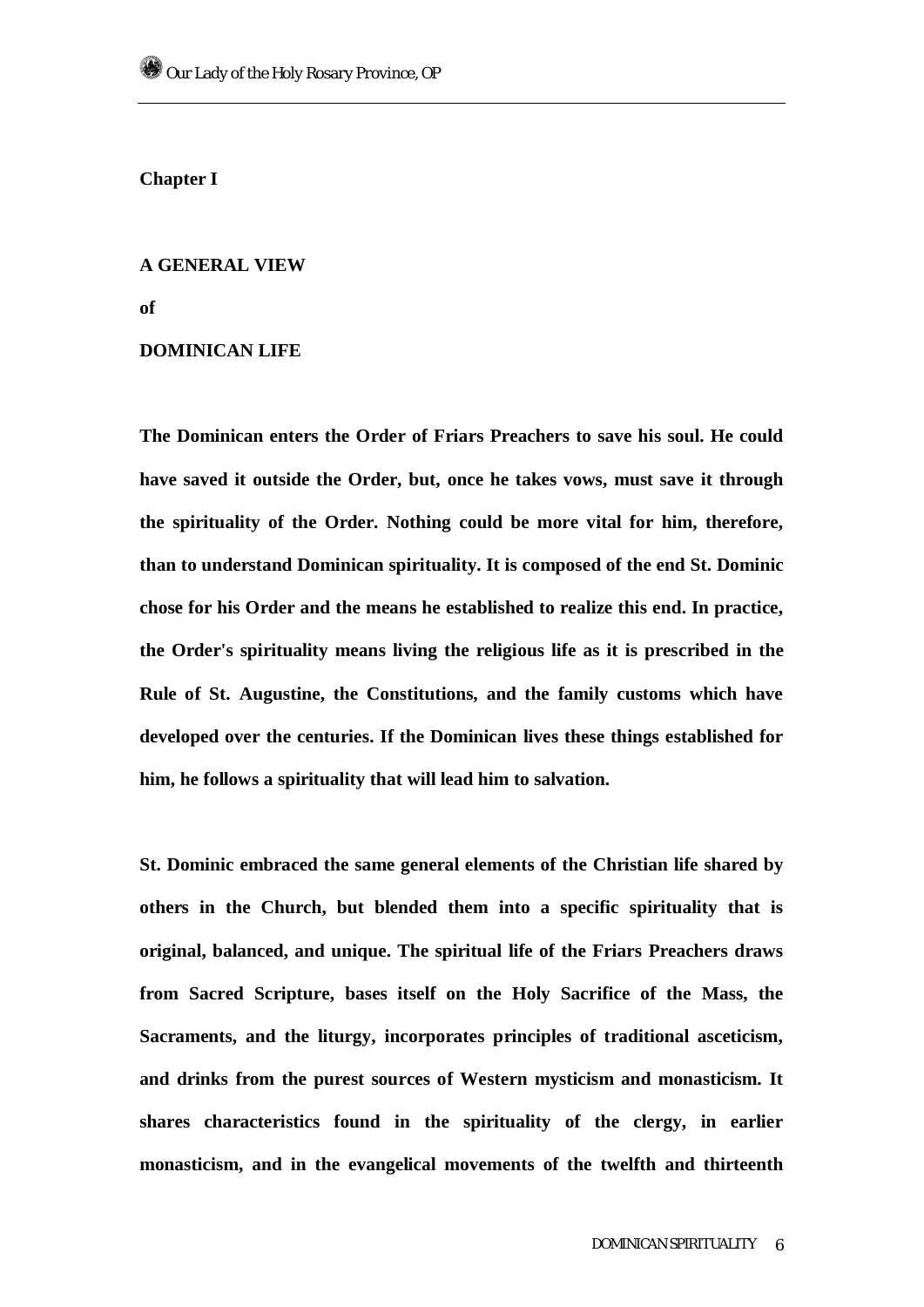**centuries. But the Order of Preachers has given all these common elements a Dominican emphasis. Even where its spirituality most closely touches that of another group, such as the Franciscans, it emphasizes shared elements in a distinctive way. For example, though poverty is a major characteristic of the spiritual life of Dominicans, it has never dominated the spiritual horizon as it does among Franciscans. Instead Dominican life has pivoted around the preaching apostolate.** 

**The spirituality of the Friars Preachers is exceedingly lofty. It is theocentric, Christological, sacerdotal (in origin, the Order is a branch of Canons Regular and is, therefore, predominantly priestly in membership), monastic, contemplative, and apostolic. It is, in truth, the spirituality of Christ the Preacher and of the Apostles. The primary intention is to elevate the friar to the heights of contemplation, but going beyond this, Dominican contemplation itself is intended to fructify in the apostolate for souls, especially through preaching, teaching, and writing. Contemplation is the generic element, the one the Friars Preachers share with other contemplative Orders; the salvation of souls through preaching is the specific note distinguishing Dominicans from all other Orders. The Constitutions clearly indicate this twofold character:** 

**The principal reason we are gathered together is that we dwell together in harmony and have one mind and one heart in God, in other words, that we be found perfect in charity. . . Our Order is known to have been founded from the beginning expressly for preaching and the salvation of souls.**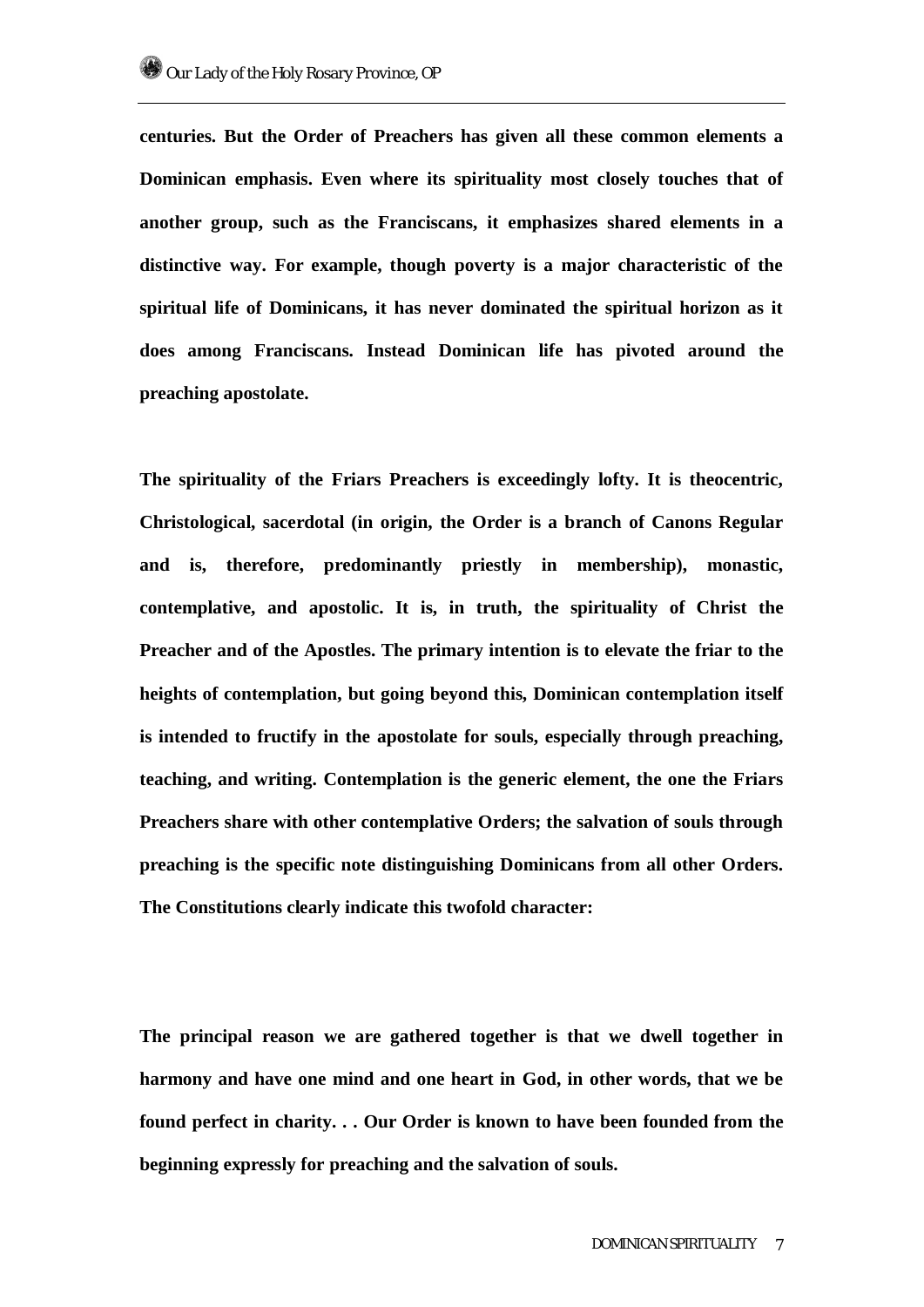**. . .This end we ought to pursue, preaching and teaching from the abundance and fulness of contemplation in imitation of our most holy Father Dominic, who spoke only with God or of God for the benefit of souls.** 

**The Second Order places the same double purpose before its members: "The nuns of the sacred Order of Preachers . . . strive after Christian perfection; and by means of that perfection, implore for the labors of their brethren abundant fruit in holiness." The same orientation of spirituality is found in the Constitutions of the sisters of the Third Order:** 

**The principal and essential end of our Congregation is the personal sanctification of the sisters. The secondary or special end is the education of Catholic youth, care of orphans, the nursing of the sick, or the conducting of retreat houses.** 

**Members of the secular Third Order, tertiaries, endeavor to sanctify themselves according to the Dominican spirit. Their Rule adapts the basic ends of the Order to their life as members of the laity:** 

**The end of the Third Order is the sanctification of its own members by the practice of a more perfect Christian life and the promotion of the salvation of souls in a way that is suitable to the state of the faithful living in the world.** 

**The contemplative aspect of the Order's life is found especially in elements borrowed from the monks and canons (See Summa Theol., II II, q. 188, a. 8, ad 2 ) . The Constitutions enumerate three contemplative features of traditional monasticism among the four fundamental means of attaining the Order's ends, namely,". . . the three solemn vows of obedience, chastity and poverty, the regular life with its monastic observances, the solemn chanting of the Divine Office, and the assiduous study of sacred truth:" These are essential means**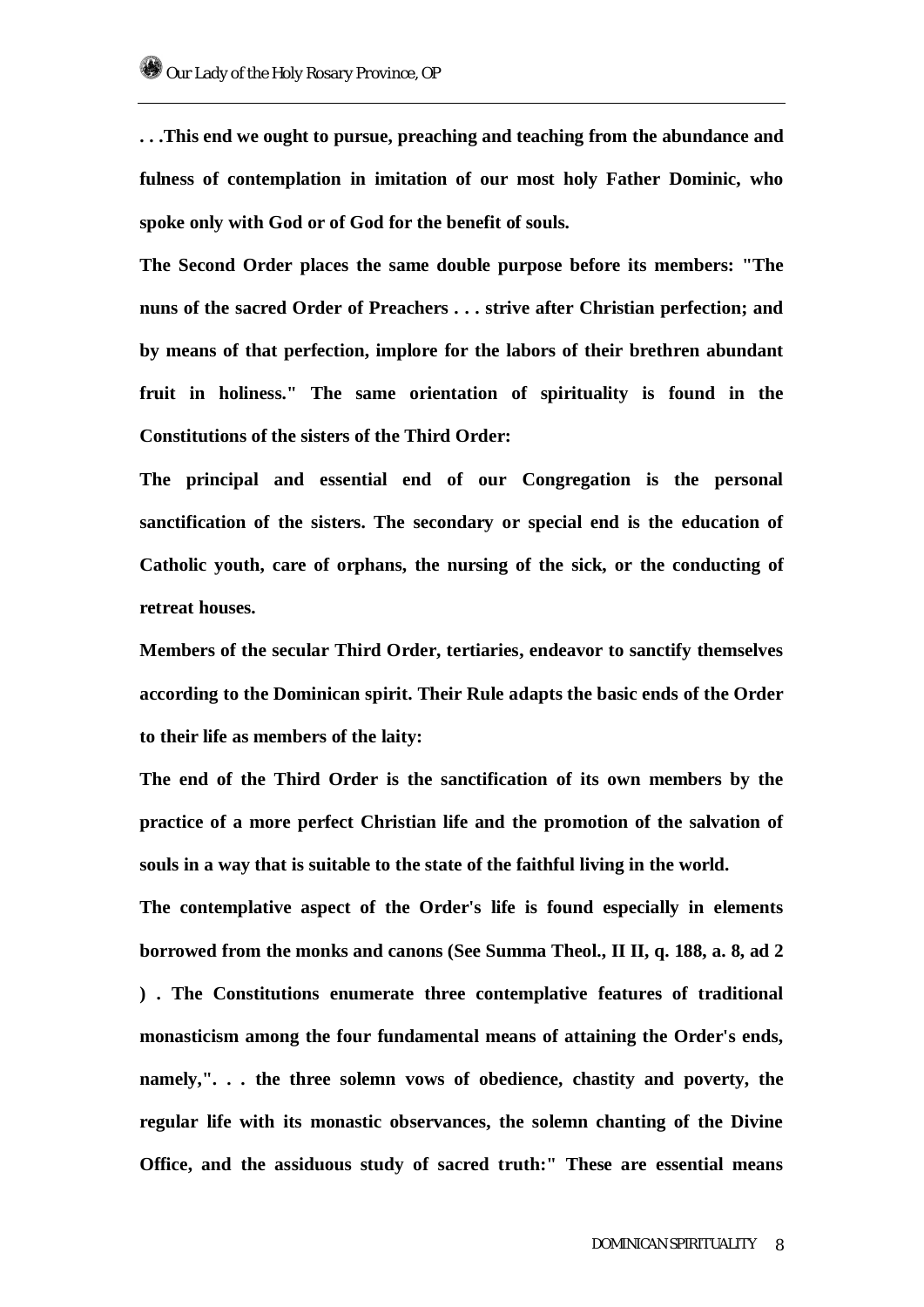**which can never be radically altered. They separate the Dominican from the world, direct him to God, and oblige him to live a contemplative and penitential life in the pursuit of Christian perfection.** 

**The Contemplative Quality of Dominican Life** 

**The solemn chanting of the Divine Office, especially, disposes the friar for contemplation. It centers his life around the liturgy and nourishes the life of his spirit. In the early Order, two periods of "secret prayers", the one after lauds, the second after compline, prolonged the effect of the canonical hours. In the modern Order, fixed periods of mental prayer continue this early practice. During these "secret prayers," the friars, in imitation of the prayer of St. Dominic, were permitted much liberty of spirit. Some recited vocal prayers, psalms, and Aves; others visited altars, making abundant use of gestures, genuflections, and prostrations. St. Dominic himself was always in prayer. The short work, The Nine Ways of Prayer of St. Dominic, indicate that he employed a variety of methods and bodily postures. Here is how he occupied himself during the period of secret prayers:** 

**He had yet another manner of praying at once beautiful, devout, and pleasing, which he practiced after the canonical hours and the thanksgiving following meals. He was then zealous and filled with the spirit of devotion which he drew from the divine words which had been sung in choir or refectory. Our father quickly withdrew to some solitary place, to his cell or elsewhere, and recollected himself in the presence of God. He would sit quietly, and after the sign of the**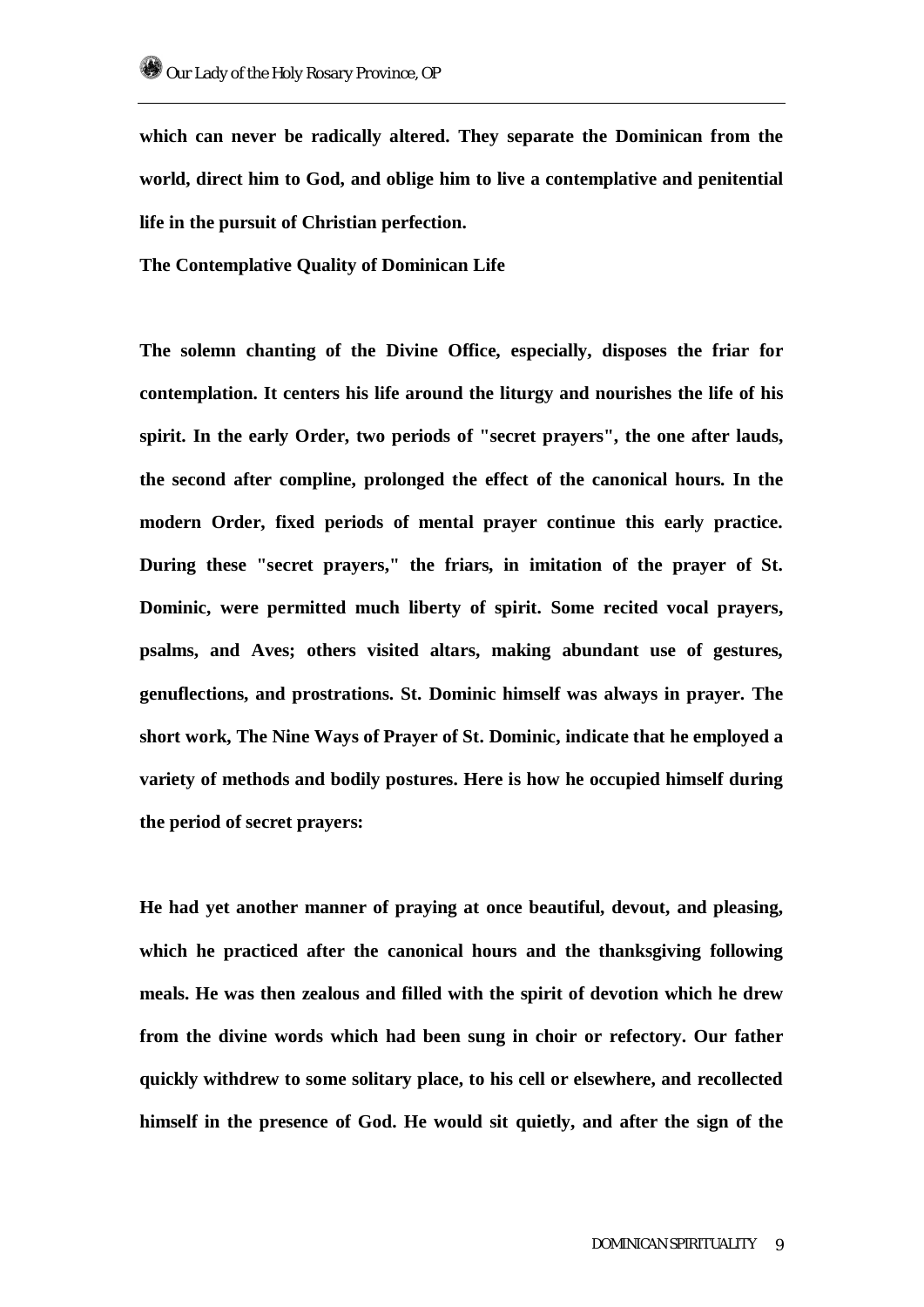**cross, begin to read from a book opened before him. His spirit would then be sweetly aroused as if he heard Our Lord speaking. . .** 

**St. Dominic taught his friars to contemplate even while on the highways. He would say to his companion: "Let us think of the Savior:" He himself often sang the Veni Creator or the Ave Maris Stella as he walked.** 

**He delighted in giving himself completely to meditation disposing for contemplation, and he would say to his companion on the journey: "It is written in Osee: 'I will lead her (my spouse) into the wilderness and I will speak to her heart."' Parting from his companion, he would go on ahead or, more frequently, follow at some distance. Thus withdrawn, he would walk and pray; in his meditation he was inflamed and the fire of charity was enkindled.** 

**He constantly urged his friars "to speak only with God or of God" and had this exhortation incorporated into the Constitutions. For more than seven hundred years, this paternal admonition has stood at the head of the Constitutions. Concerning the special end of the Order, preaching for the salvation of souls, the Constitutions state: "This end we ought to pursue, preaching and teaching from the abundance and fulness of contemplation, in imitation of our holy father Dominic who did not speak except with God or of God for the good of souls:" They also admonish the master of novices to instruct his charges about the contemplative end of the Order.** 

**Before everything else let the novice master teach the novices and earnestly recommend to them that they carry out fully the precept concerning the love of God and neighbor, at the head of the Rule . . . along with the nature and general end of the religious life -- the personal sanctification of each member -- let the**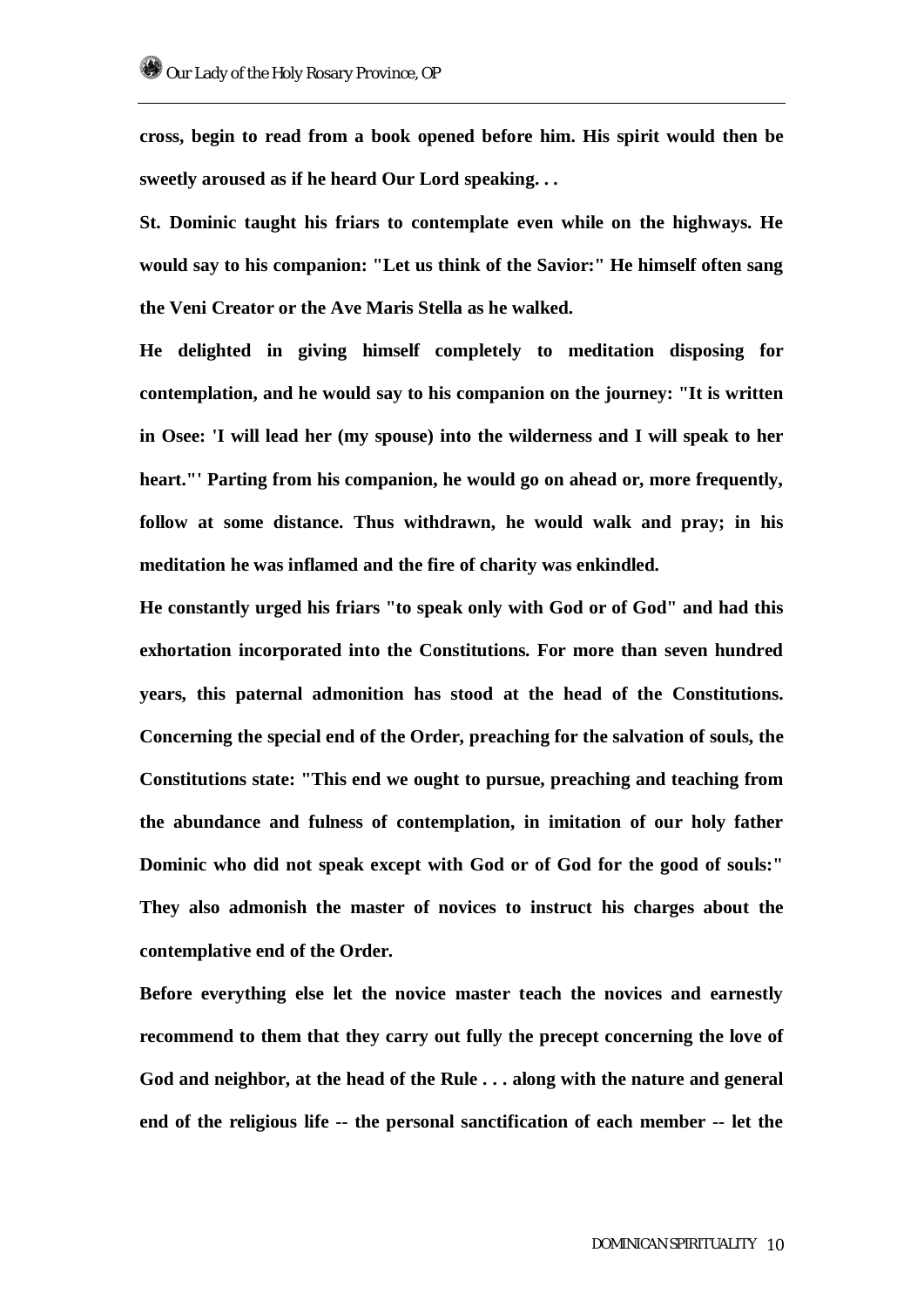**novices be taught the special end of our Order, namely, to communicate to others the things they contemplate in prayer and study . . . .** 

**Dominican spirituality is also penitential. This quality is found especially in the vows, the regular observances of monasticism, and in the community life. These elements of the Order's life are indeed directed to more sublime purposes than penance, and we shall note these in later chapters, but the friar would be mistaken if he overlooked the many opportunities for mortification and sacrifice that life in the priory presents. We can readily appreciate the penitential nature of fasting and abstinence, disciplines, silence, the continual attempt to purify conscience according to a comprehensive code of faults to be declared in chapter, and wearing the religious habit. Even the Office chanted together in choir, while serving the supreme ends of religion and promoting the highest spiritual good of the friars, has its penitential aspect. Humbert of Romans refers to this feature of choral recitation: "The greater part of our penance consists in the recitation of the Divine Office."** 

**The penitential character of the Order's regular observances is better appreciated when their source is considered. They were borrowed bodily from the Premonstratentians, who, in turn, took them from the austere Cistercians. The Founder accentuated these traditional observances by adding a chapter on silence to the Constitutions and by embracing the severe deprivations of mendicant poverty -- a poverty which abandoned fixed revenues and secure income, not only for the individual but for the entire Order. Such total surrender of property entailed a profound reliance on Divine Providence. When the conditions of European life changed, Pope Sixtus IV mitigated this strict regime, in 1475, permitting and commanding all Mendicant Orders, except the**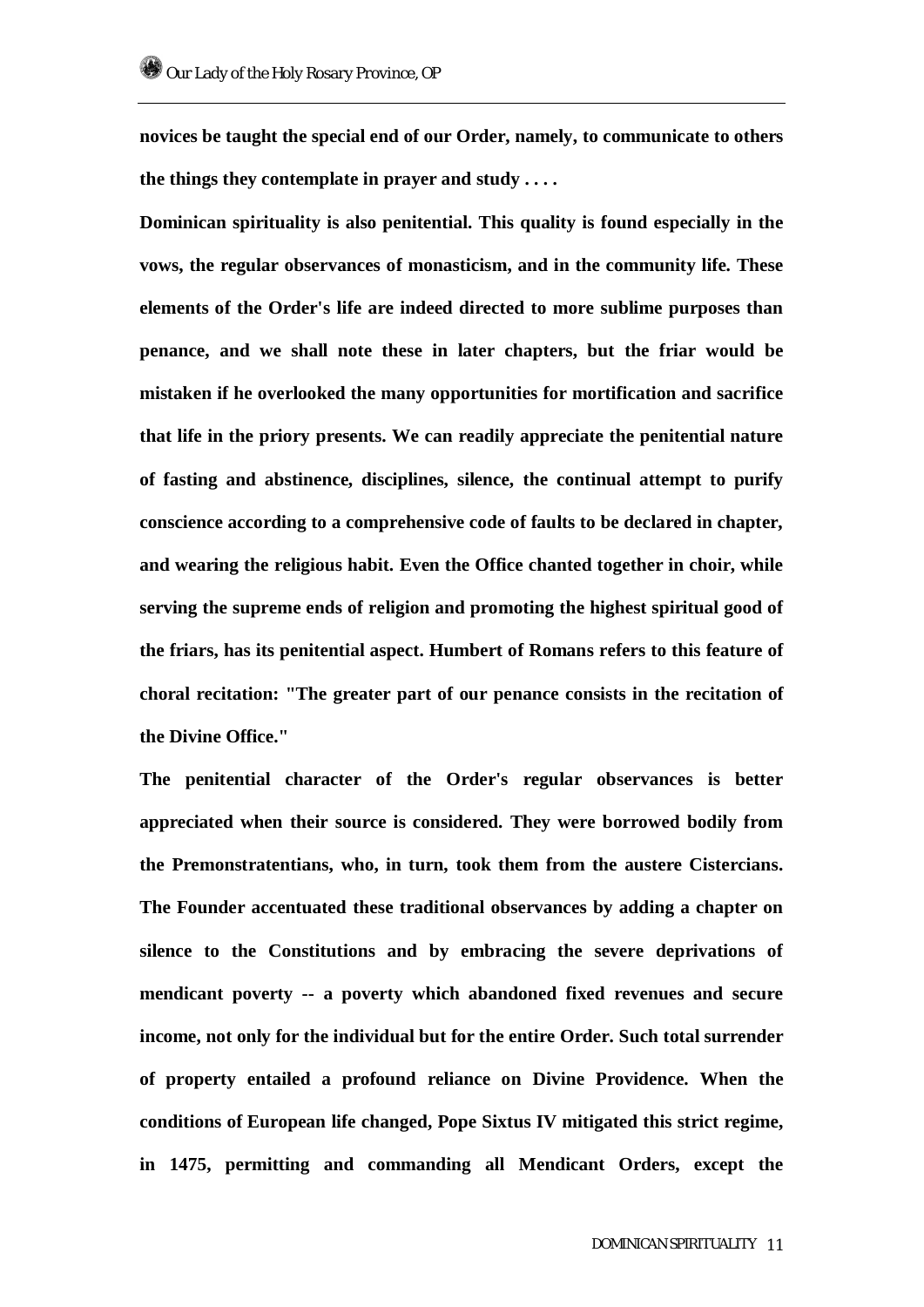**Franciscans, to own corporate property. The Order, nevertheless, still looks on poverty as a primary means of asceticism for its members and as an effective instrument of its apostolic work. The poverty of Dominican religious and the moderate character of their houses and convents witness to the "other-worldly" character of the Christian message.** 

**St. Dominic had such a high estimate of the monastic part of the Order's life that he carried it as much as possible into the apostolate.** 

**Almost always when he was outside the priory, on hearing the first stroke of the matins bell from the monasteries, he used to arise and arouse the friars. With great devotion he celebrated the whole night and day Offices at the prescribed hours so that he omitted nothing. After compline, when traveling, he kept, and had his companions keep, silence, just as though they were in the priory. Then in the morning, while en route, he had them remain silent almost until tierce every day...** 

**When Brother Dominic was in a priory where he had to make a stop, he conformed to the community in food and drink, kept the rule entirely and fully, and did all he could to have his friars keep it.** 

**Besides their penitential aspects, Dominican community life and observances serve another purpose, forming the friar and preparing him for contemplation. Constant fidelity to the rule imposes considerable self-control on the religious, demands constant scrutiny of conscience, and whole-hearted obedience to rule and authority. This regime leads to a more perfect exercise of many virtues. Thus it restrains the natural impetuosity of his senses and emotions, establishes**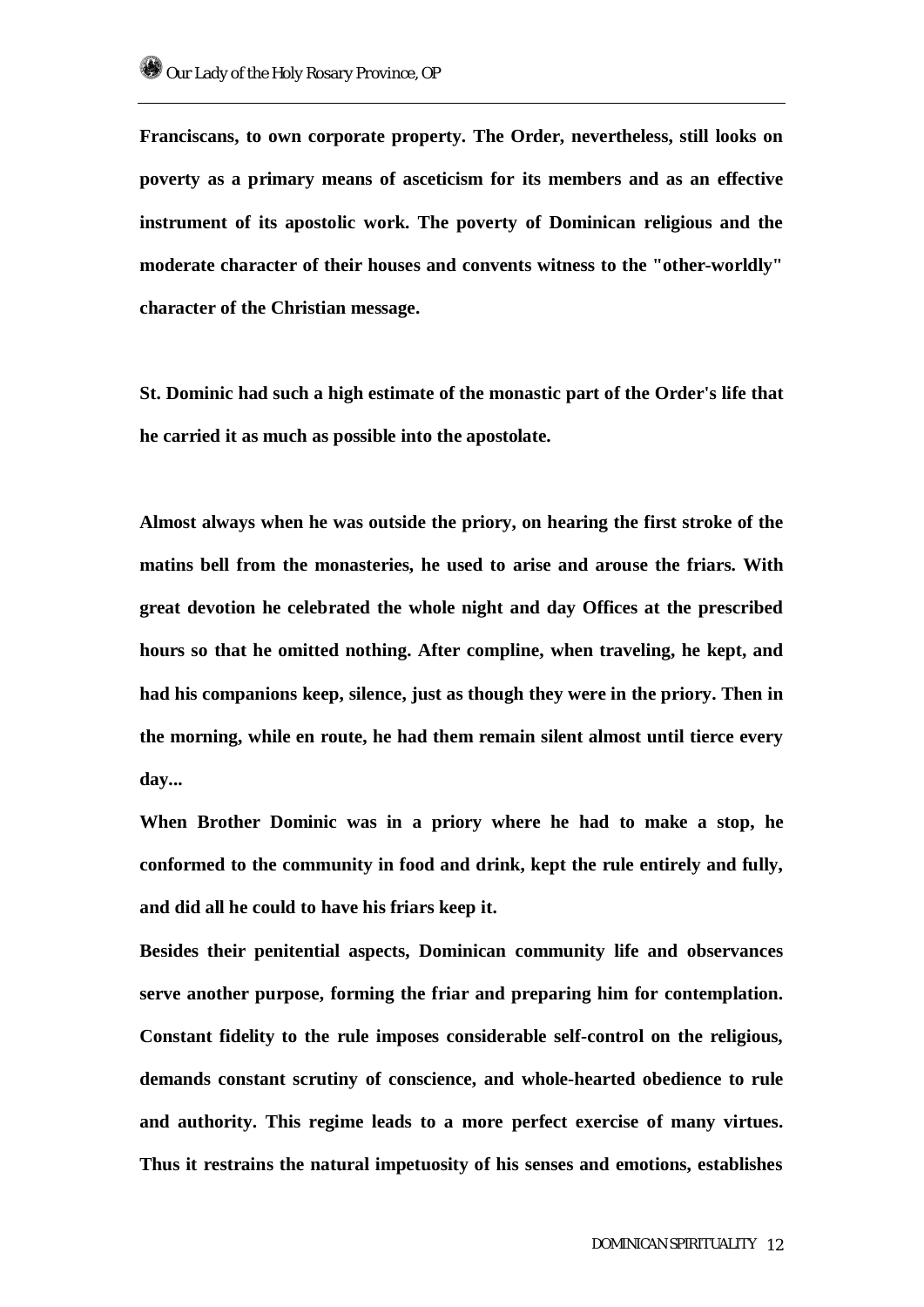**peace in his soul, and nourishes his fraternal charity, a prime requisite for contemplation and apostolic activity.** 

**The Priestly Character of Dominican Life** 

**Since the Order of Friars Preachers is at root, by papal confirmation and the use of the Rule of St. Augustine, an Order of Canons Regular, its spirituality is priestly, theocentric, and Christological. The solemn worship of the Church is a fundamental element in the life of a Canon. By origin, the Canons were officially designated by the Church to continue without interruption her official prayerlife, carrying out in the cathedrals and collegiate churches of the world the solemn acts of the liturgy -- the solemn Mass and the solemn chanting of the Divine Office. In framing the Order's first Constitutions St. Dominic began them with a detailed regulation of the conventual Mass and the singing of matins and the canonical hours. The present Constitutions impose the choral recitation of the Divine Office as an essential means for achieving the aims of Dominican spirituality and the apostolate.** 

**During Dominic's own lifetime, the Order endeavored to establish a uniform rite, so that its children everywhere might praise God through the use of a single liturgy. These efforts did not cease until 1256 when a highly satisfactory Dominican Rite had been developed. Its excellence was so appreciated that many dioceses and other Orders adopted it.** 

**The priestly spirituality of the Friars Preachers has always accented loyalty to the Church, to the Pope, and to the truths of the Catholic Faith. From these**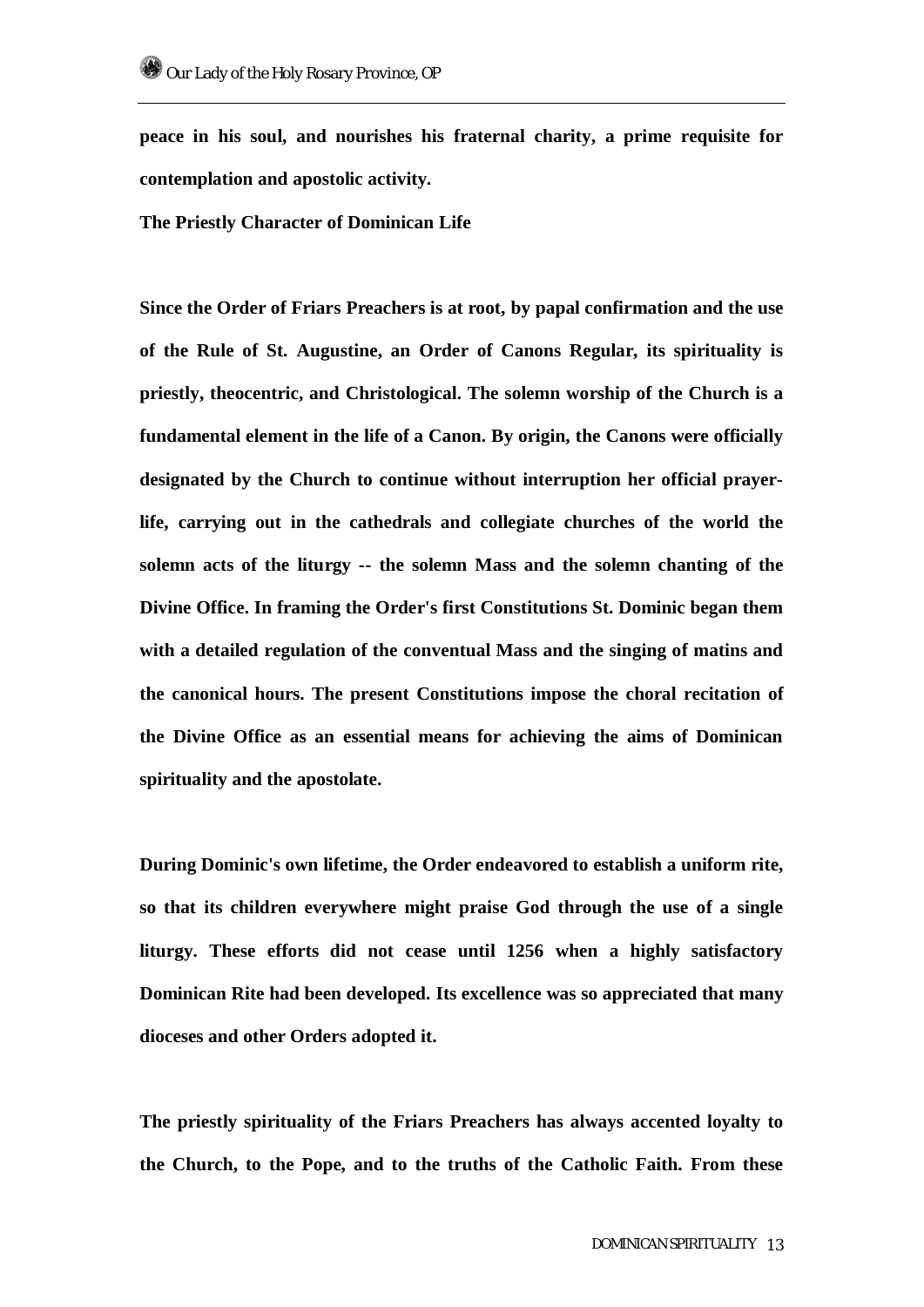**loyalties has sprung the Order's marked emphasis on preaching and the salvation of souls. Primarily the Order seeks to do the work of the apostle, propagating the Faith, defending it, and carrying out the final command of Christ: "Go, therefore, and make disciples of all nations . . . teaching them to observe all that I have commanded you" (Matt. 28:19-20).** 

**The love of Catholic truth directed Dominican attention immediately on God, the beginning and end of all creation, on Christ Jesus, "the way, the truth, and the life", man's way of return to God, on the Mass and Sacraments (especially the Eucharist), and on Mary, the Mother of God.** 

#### **Devotion to Christ**

**The Order's tender affection for the Person of Christ arose from the example of St. Dominic, from the pursuit of personal sanctification by the friars, and from its mission to preach Christ Crucified. Though springing from these sources, it flowed in channels common to the Middle Ages. The friars were drawn like their contemporaries toward the Sacred Humanity of Christ. They manifested and helped develop the devotions which focused on the Sacred Passion, the Precious Blood, the Five Wounds, the Pierced Heart, and the Blessed Sacrament.** 

**Engrossed in his contemplation of the sufferings of Christ, St. Dominic would remain before the altar or in the chapter room with his gaze fixed on the Crucified One, looking upon Him with perfect attention. He genuflected frequently, again and again. He would continue sometimes from after compline**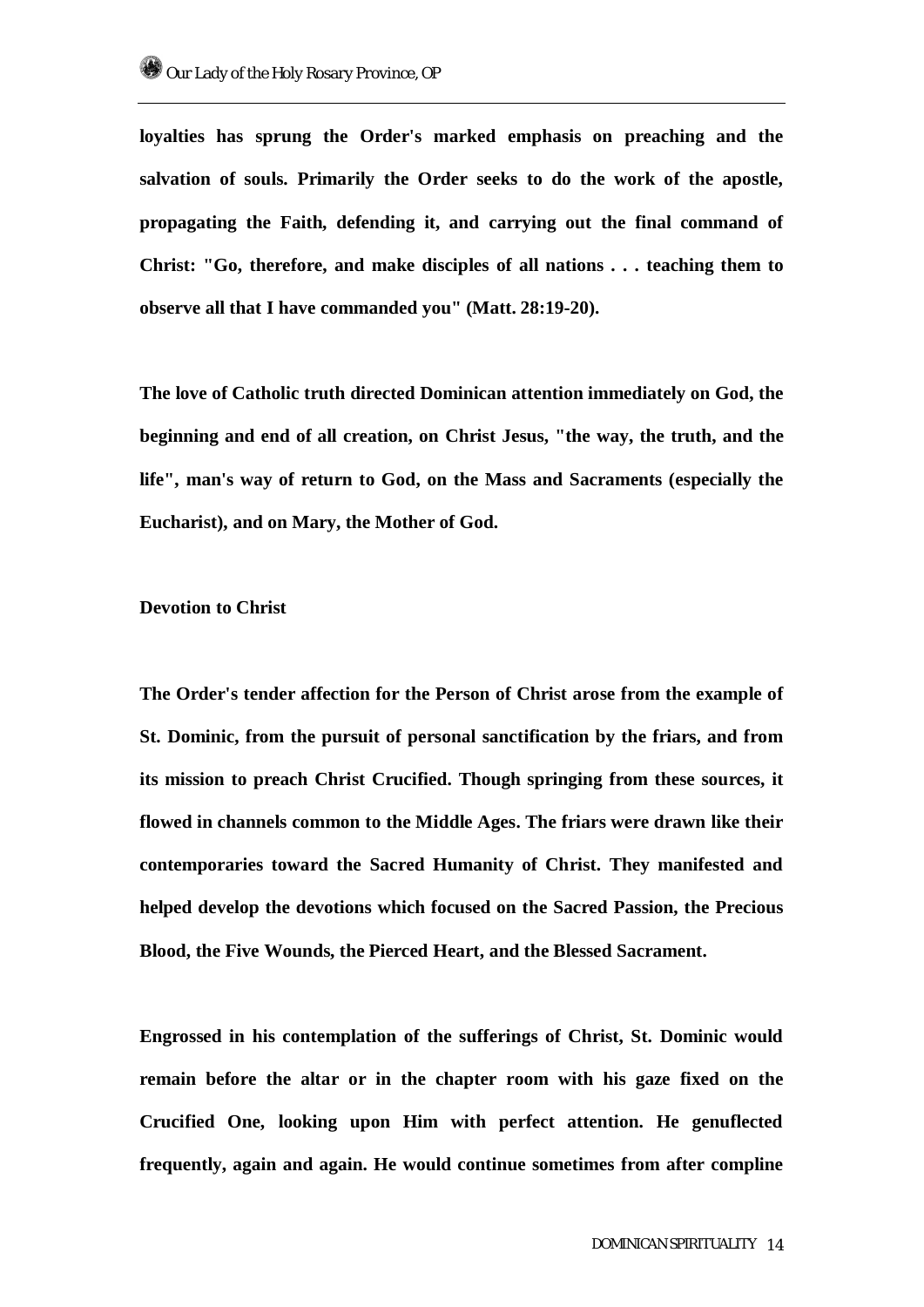**until midnight, now rising, now kneeling .... Thus there was formed in our holy father, St. Dominic, a great confidence in God's mercy . . . .** 

**St. Thomas, earnestly gazing at the crucifix, was raised upward toward his Crucified Savior and heard him say from the Cross: "You have written well of me, Thomas. What do you desire as a reward for your labors?" Thomas replied: "Lord, only yourself." Bl. Henry Suso, seeking union with the Divinity, complained to his beloved Eternal Wisdom: "I look everywhere for your divinity but you show me your humanity; I desire your sweetness but you offer me your bitterness; I want to suckle but you teach me to fight." Eternal Wisdom replied: No one can arrive at divine heights or taste mystical sweetness without passing through my human bitterness. The higher anyone climbs without passing through my humanity, the deeper will be his fall. Anyone who wishes to attain what you are seeking must tread the road of my humanity and pass through the gate of sufferings. Therefore, dismiss your faintheartedness and join me in the arena of knightly valor . . .** 

**Henry pioneered in developing the Way of the Cross. He customarily made a hundred meditations on the Passion of Christ which carried him from the Last Supper to Calvary. He began meditating in the chapter room of the priory and progressed, station by station, through cloister into choir, where he ended his devotion at the foot of the crucifix which stood above the screen between nave and choir. During this sorrowful journey he pictured the Passion in detail,** 

**so that Christ's every pain, from beginning to end, was individually recalled .... Not content, however, with keeping this devotion to himself, he wanted to share it with other souls who might experience the same difficulty and dryness while**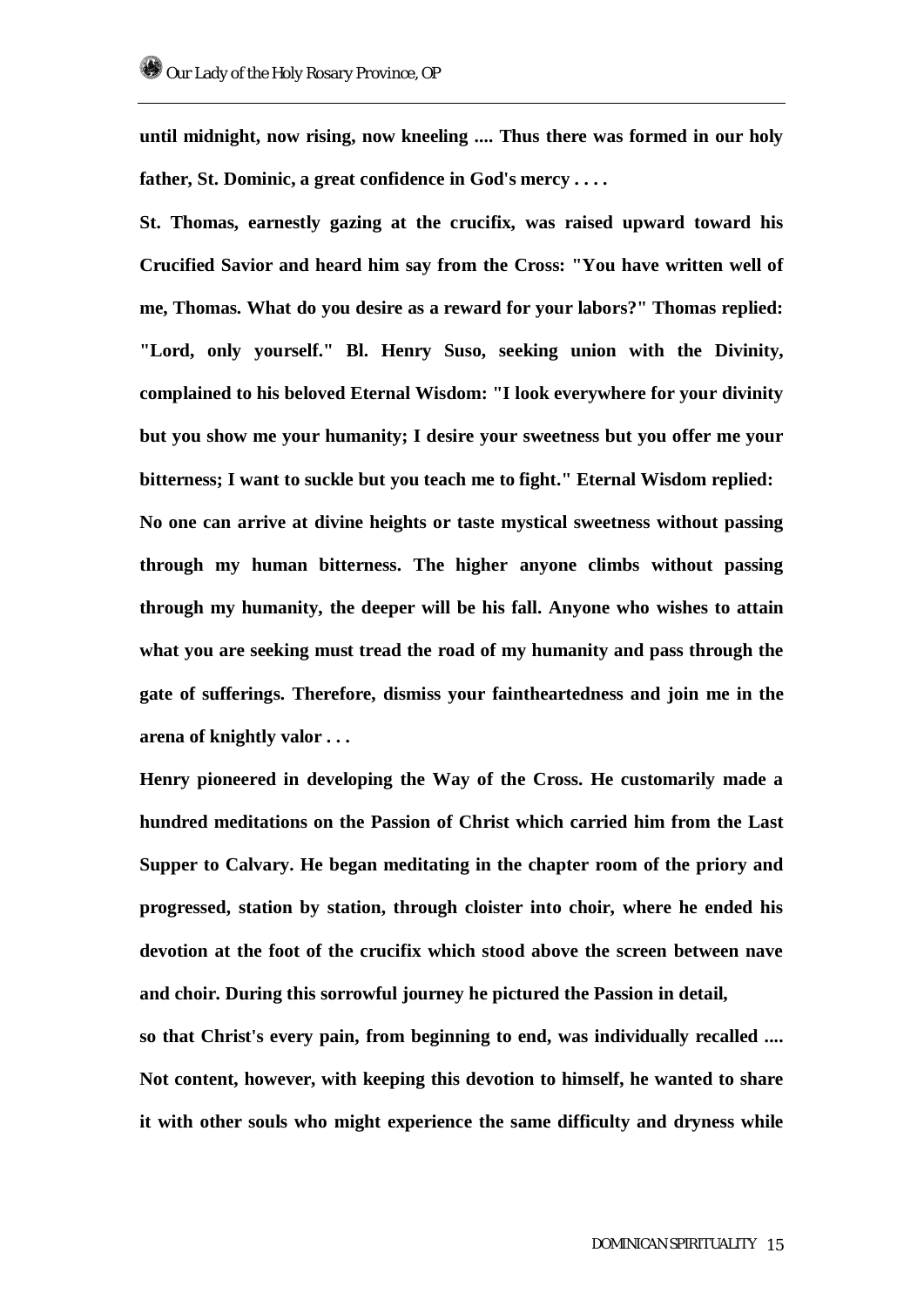**meditating on the passion, sole source of our salvation. Therefore, he wrote out the meditations.** 

**Bl. Alvarez of Cordova, returning from a visit to the Holy Land in 1402, conceived the idea of spiritually renewing his pilgrimage by means of tableaux. In the gardens of Scala Coeli, founded by him in 1423, he set up a series of oratories with pictures recalling the holy places in Palestine.** 

**St. Catherine de Ricci, who for twelve years, from 1542 to 1554, experienced an ecstatic vision of the Passion every week, developed a devotion called the Canticle of the Passion. Its verses, selected from the Scriptures, are arranged as a summary of Christ's sufferings. The brief meditation made on each verse powerfully impresses the soul with the greatness of the Passion and brings it the fruits of redemption. This devotion is still practiced in some of the priories of the Order. At Santa Sabina, its headquarters in Rome, the Canticle occupies the period of mental prayer on the Fridays of Lent. The cantor, kneeling before the altar, begins the verses, which are taken up by the choir, or he sings them alone. Between each he pauses for some minutes to permit the friars to ponder the verse just sung. As a fitting close to the exercise, though not part of it, he blesses the community with a relic of the True Cross which, meanwhile, has been exposed on the altar, flanked by lighted candles.** 

**Devotion to the suffering Christ focused the attention of the early friars on the Five Wounds. The devotion carried them inward to the Pierced Heart of Christ. Albert the Great saw the Blessed Sacrament as the love-gift of the Divine Heart. Meister Eckhart took a step further; speaking of the Eucharistic Heart, he said:**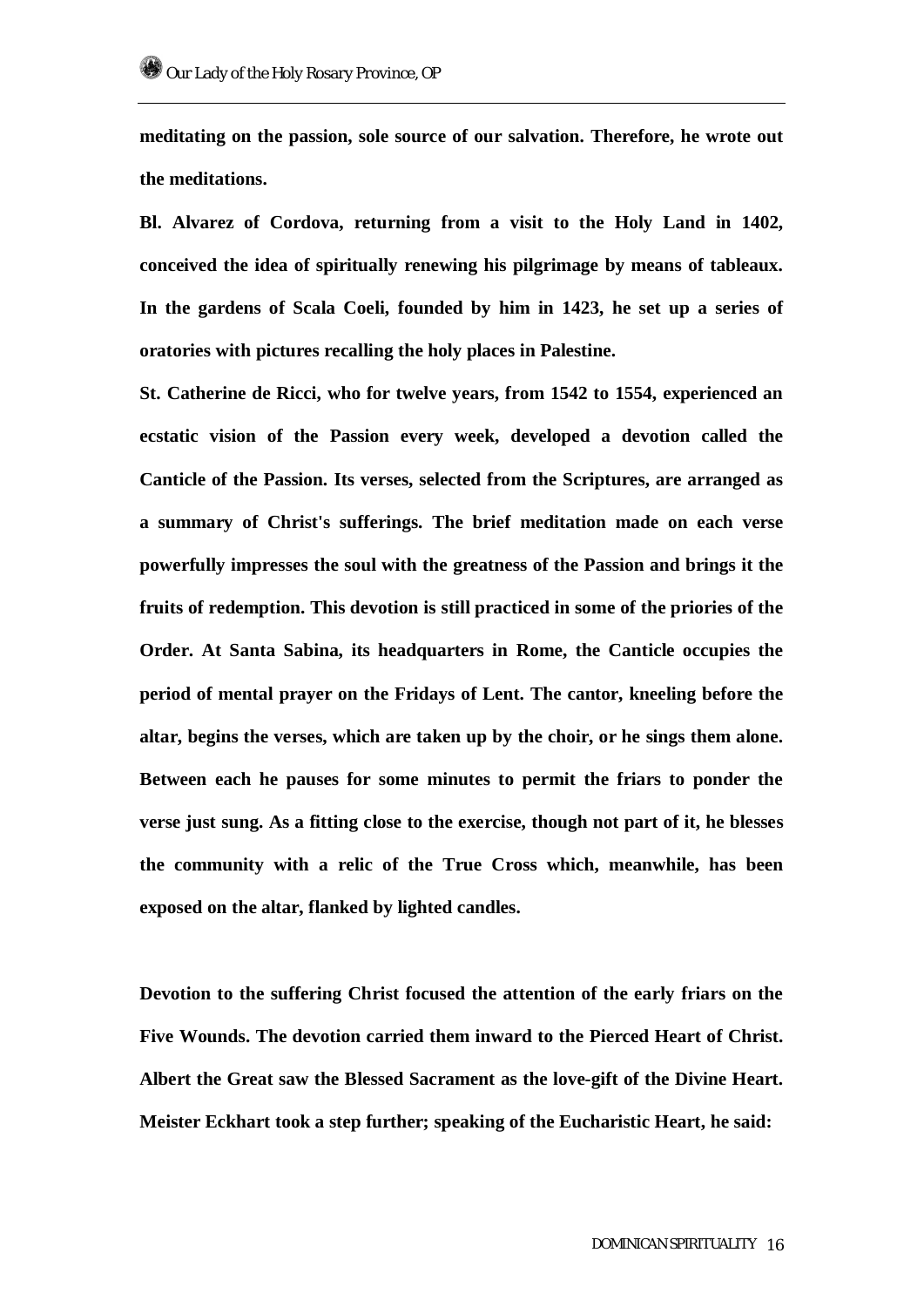**We see how heat draws all things to itself . . . with such fire did our Lord Jesus Christ burn on the Cross. His heart burns like a fire and a furnace from which the flames burst forth on all sides. He was thus inflamed on the Cross by his fire of love for the whole world. Therefore, he drew all the world to himself with his heat of love.** 

**Saints Catherine of Siena and Catherine de Ricci experienced an "exchange of hearts" with Christ. In ecstasy, St. Rose of Lima heard him saying, "Rose of my heart, be thou my spouse." St. Martin of Porres merited to drink from the side of Christ.** 

**The wound in the side of Christ, the Precious Blood, and the Pierced Heart were a constant preoccupation of St. Catherine of Siena. In a beautiful passage in one of her letters, she summarizes the inner meaning of these devotions:** 

**Place your lips to the side of the Son of God, for it is an opening which emits the fires of charity and pours forth its Blood to wash us from our iniquities. The soul which reposes there and looks with the eyes of its soul on the Heart opened and consumed by love will be made conformable to him, for seeing itself so much loved it cannot fail to love in return. That soul becomes perfect because what it loves it loves for God and it loves nothing outside of him. In desire it becomes to him another self, since it has no other will but that of God.** 

**St. Catherine of Siena, St. Catherine de Ricci, Bl. Lucy of Narni, and, it is estimated, eighty-three other Dominicans were favored with the stigmata.** 

**The Order's devotion to the Holy Name sprang from its preaching mission. By vocation, the Order was commissioned to carry knowledge of this name to every tribe and nation on earth. Henry of Cologne, drawn to the Order in 1220 by**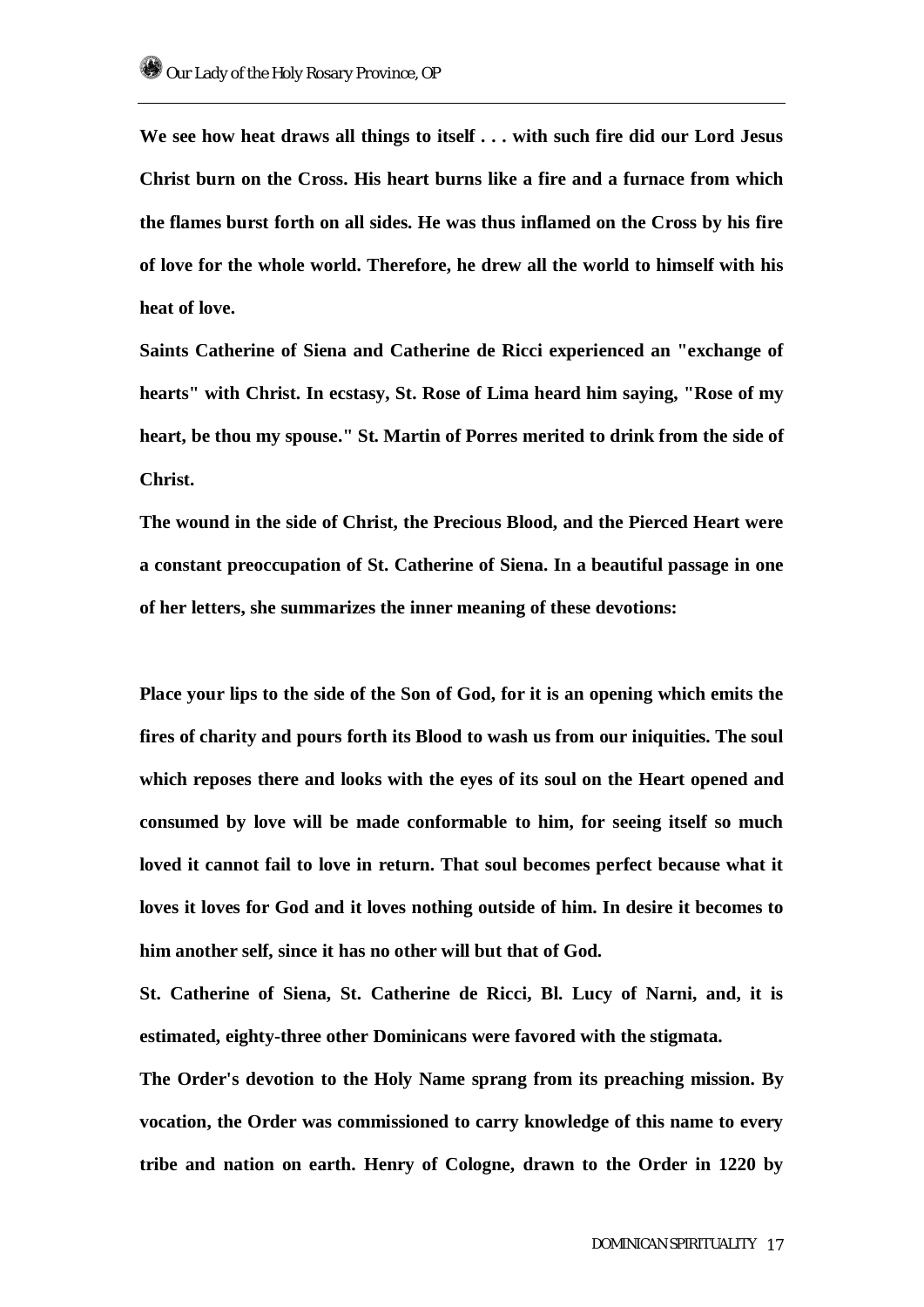**Reginald of Orleans, was the first Dominican to manifest this devotion. Jordan of Saxony, who loved Henry as a brother, closes his affectionate summary of his friend's life with these words:** 

**He was accustomed to propose the Name of Jesus, most worthy of all reverence and worship, that Name, I say, which is above all names; so much so, that even today when in church or during a sermon this Name is pronounced, the affection of many hearts is immediately stirred to a manifestation of reverence.** 

**Perhaps it was the knowledge of Dominican preaching of this devotion that prompted Pope Gregory X to turn to Bl. John of Vercelli, Master General, for implementation of the decision of the Second Council of Lyons. The Council had decreed that the faithful should be taught to bow their heads when the Holy Name was mentioned in reparation for the blasphemies and irreverence of Christians. Vercelli organized an Order-wide preaching campaign to obey the pope's command. Devotion to the Holy Name was continued in the fourteenth century by the Dominican nuns of the Rhineland under the urging of Blessed Henry Suso, who preached "the love of the sweet name of Jesus far and wide," seeking "with great enthusiasm to enkindle the name of Jesus in all cold hearts."** 

**In the fifteenth century, Dominicans established the Holy Name Society in many places. The most glorious pages in its history, however, were written in the United States by Father Charles Hyacinth McKenna, the "Apostle of the Holy Name and of the Holy Rosary". After Fr. McKenna obtained a papal indult in 1896 permitting its establishment in every church, his preaching made the Society popular throughout the country. The Society has fostered the faith of**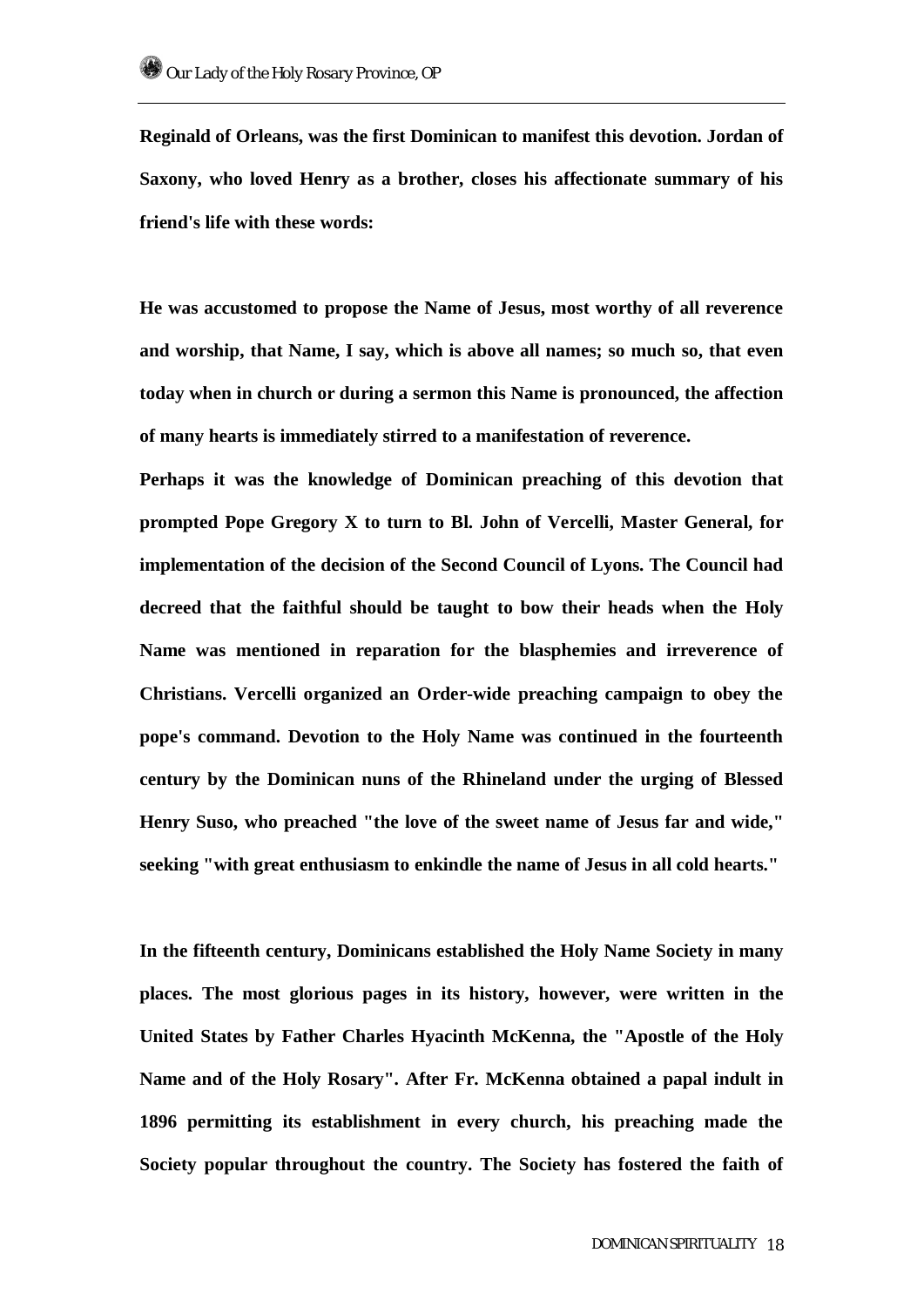**Catholic men and ensured their frequent reception of the Sacraments. Great Holy Name parades and conventions have given the people of the United States striking manifestations of the Catholic Faith.** 

**A prominent characteristic of the spiritual life of Saints Dominic, Thomas Aquinas, Catherine of Siena, Vincent Ferrer, and many other Dominicans was devotion to the Holy Sacrifice of the Mass and the Blessed Sacrament. Nowhere did St. Thomas display his faith in the Eucharist more forcefully than in his protestation when receiving Holy Viaticum:** 

**I am receiving thee, O price of my soul's redemption: all my studies, my vigils, and my labors have been for love of thee. I have taught much and written much of the most sacred Body of Jesus Christ; I have taught and written in the faith of Jesus Christ and the holy Roman Church, to whose judgment I offer and submit everything.** 

**The outstanding love of St. Thomas for the Blessed Sacrament, and his writings on the Eucharist merited for him the title "Eucharistic Doctor."** 

### **Devotion to Mary**

**Devotion to the Blessed Virgin, the Mother of God, flowed from Dominican devotion to Christ. The friars were convinced that the Order owed its foundation to her intercession. They placed her name in the profession formula, promising obedience "to God, and the Blessed Mary, and St. Dominic, and the master general". The Order obliged its children to recite Mary's Little Office daily,**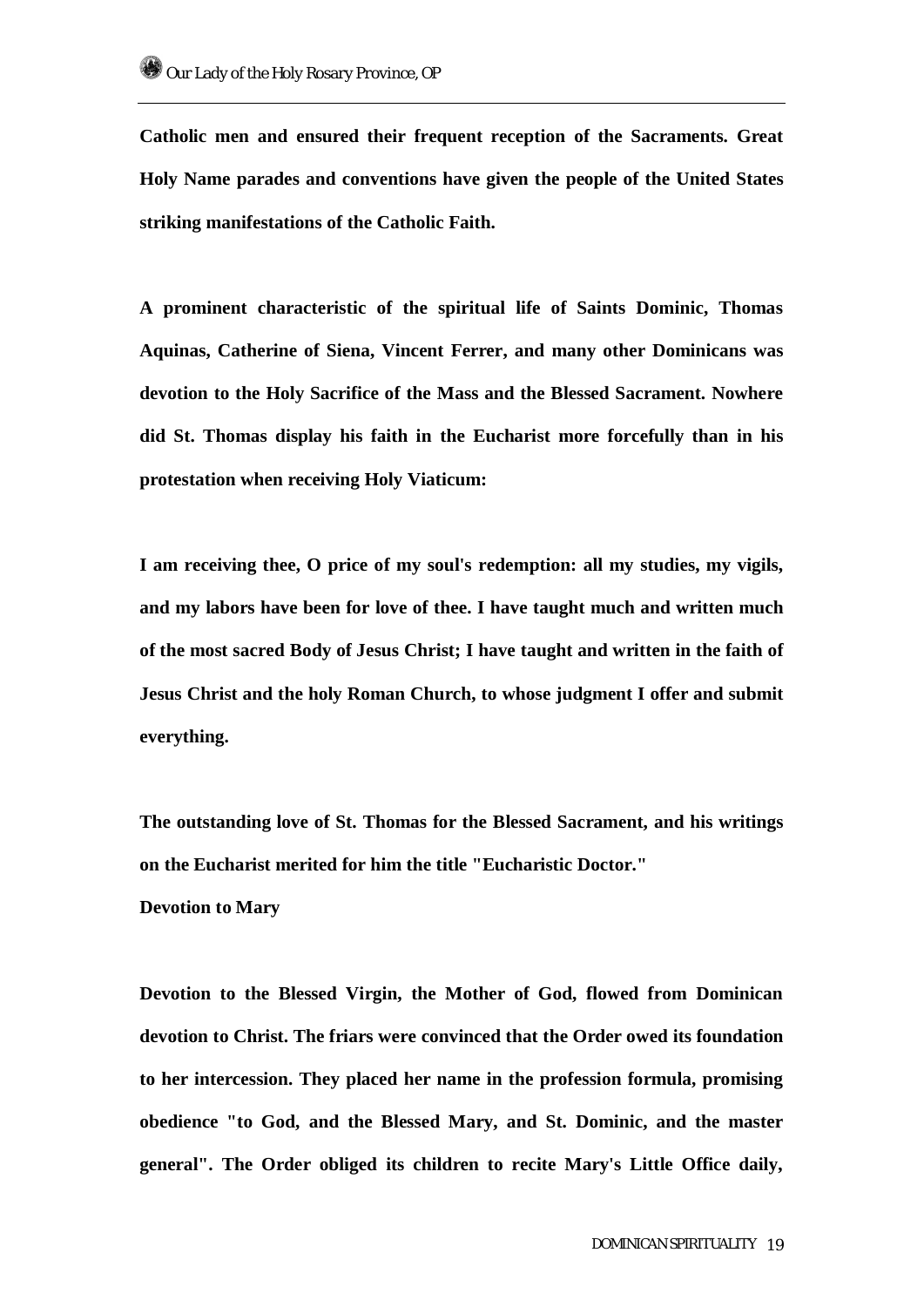**except on major feasts. The friars celebrated her Saturday Office, her many feasts, solemnly chanted the Salve Regina to terminate Compline, visited her altars, saluted her images, and recited the Ave Maria hundreds of times daily. Through the Rosary Confraternity, they gave the most excellent Marian devotion to the Church. Focusing attention on the principal mysteries of Our Lord's life, the Rosary in a sense epitomizes Dominican spirituality. It summarizes the liturgical cycles, combines tender devotion to Christ and his Mother with strict theology, and leads to contemplation. The Rosary is a way of proclaiming the truths of faith expressed in the form of praise.** 

### **Dominican Apostolic Spirituality**

**St. Dominic joined the spiritual practices of the Order's life and its apostolic activity in an inseparable union. Going beyond traditional monasticism, he made Dominican spirituality apostolic. His own prayer and penance were strongly oriented toward, and motivated by, the salvation of souls. The canonization witnesses unanimously speak of his compassion, prayer, and penance for sinners. His estimate of the apostolic value of penance is well illustrated by an episode that occurred while he was still preaching to the Albigenses. On one occasion, when on their way to debate with heretics, St. Dominic and his companions, including the bishop of the place, walked barefooted at the Saint's suggestion. Losing their way, they asked directions from a native, an Albigensian, who maliciously led them through a thicket where their legs and feet were severly torn by thorns. Then Dominic encouraged his companions: "Let us hope in the Lord, for the victory shall be ours; already our sins are washed away in blood."**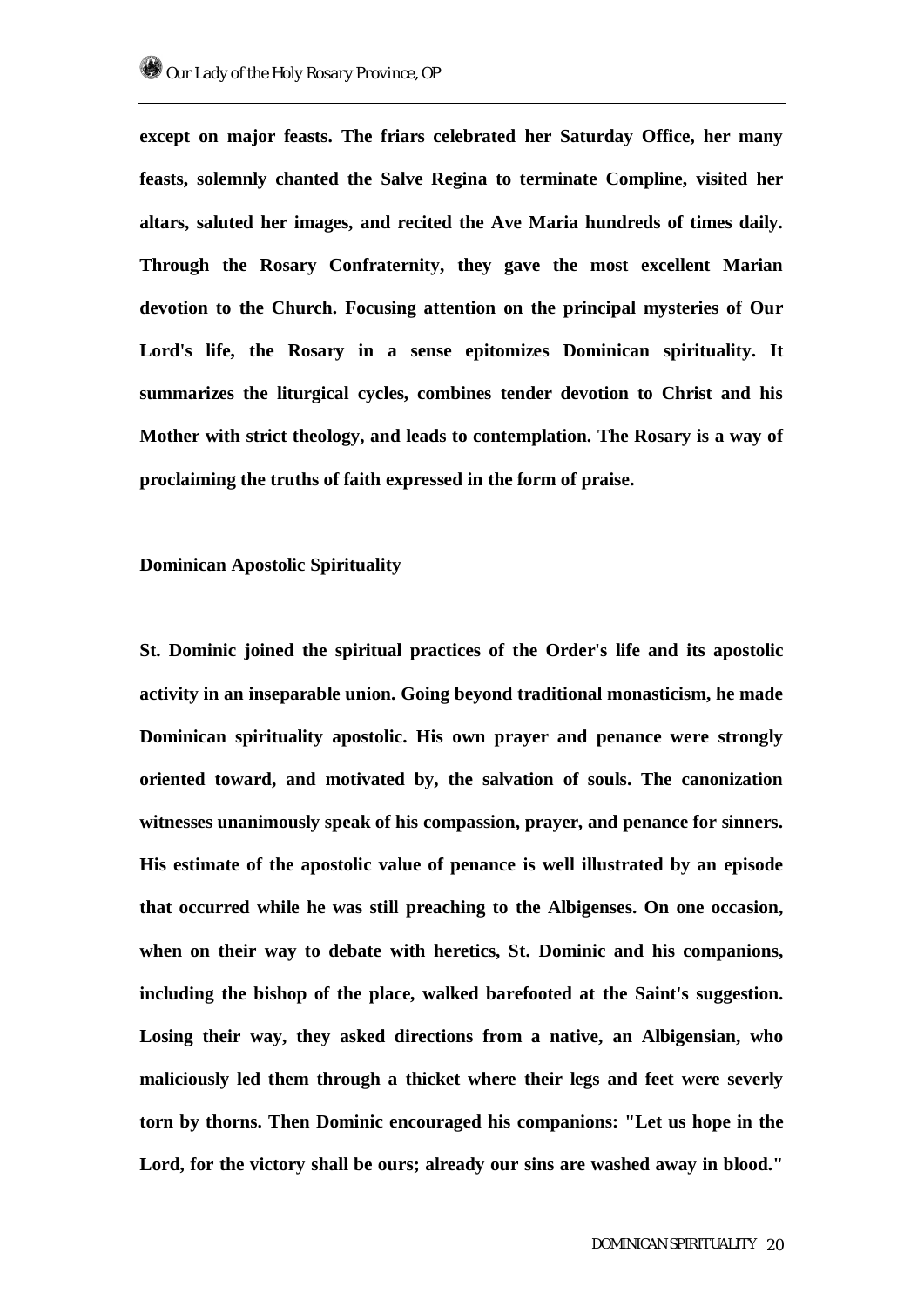**Often he took off his shoes when traveling to endure the penance of the stony roads. He was constantly alert to benefit spiritually by unexpected mortifications. When he stubbed his toes against the stones, was poorly served at meals, was scoffed at and mistreated by the Albigenses, his only answer was, " It is a penance."** 

**Dominic's apostolic spirit gained the highest recognition a few years after his death when his friend, Pope Gregory IX, prepared to canonize him. When the friars came to beg this favor from the Pope, he chided them for being so slow to promote Dominic's cause. "In him," he said, "I knew a man who lived the rule of the apostles in its totality." John of Spain during the Canonization process testified:** 

**He was filled with compassion for his neighbors and most ardently desired their salvation. He himself constantly and frequently preached and, in every way he could urged the friars to preach, begging and advising them to be solicitous for the salvation of souls, and sending them to preach.** 

**Jordan of Saxony wrote of Dominic:** 

**God gave him the singular grace of weeping for sinners, the unfortunate, and the afflicted. He carried their miseries in the sanctuary of his compassionate heart and poured forth his burning love in floods of tears. Spending the whole night in prayer, he was accustomed to pray to his Father over and over again in secret. His frequent and special prayer to God was for the gift of true charity capable of laboring for and winning the salvation of men, since he deemed that he would be a true member of Christ only when he could devote himself entirely to gaining**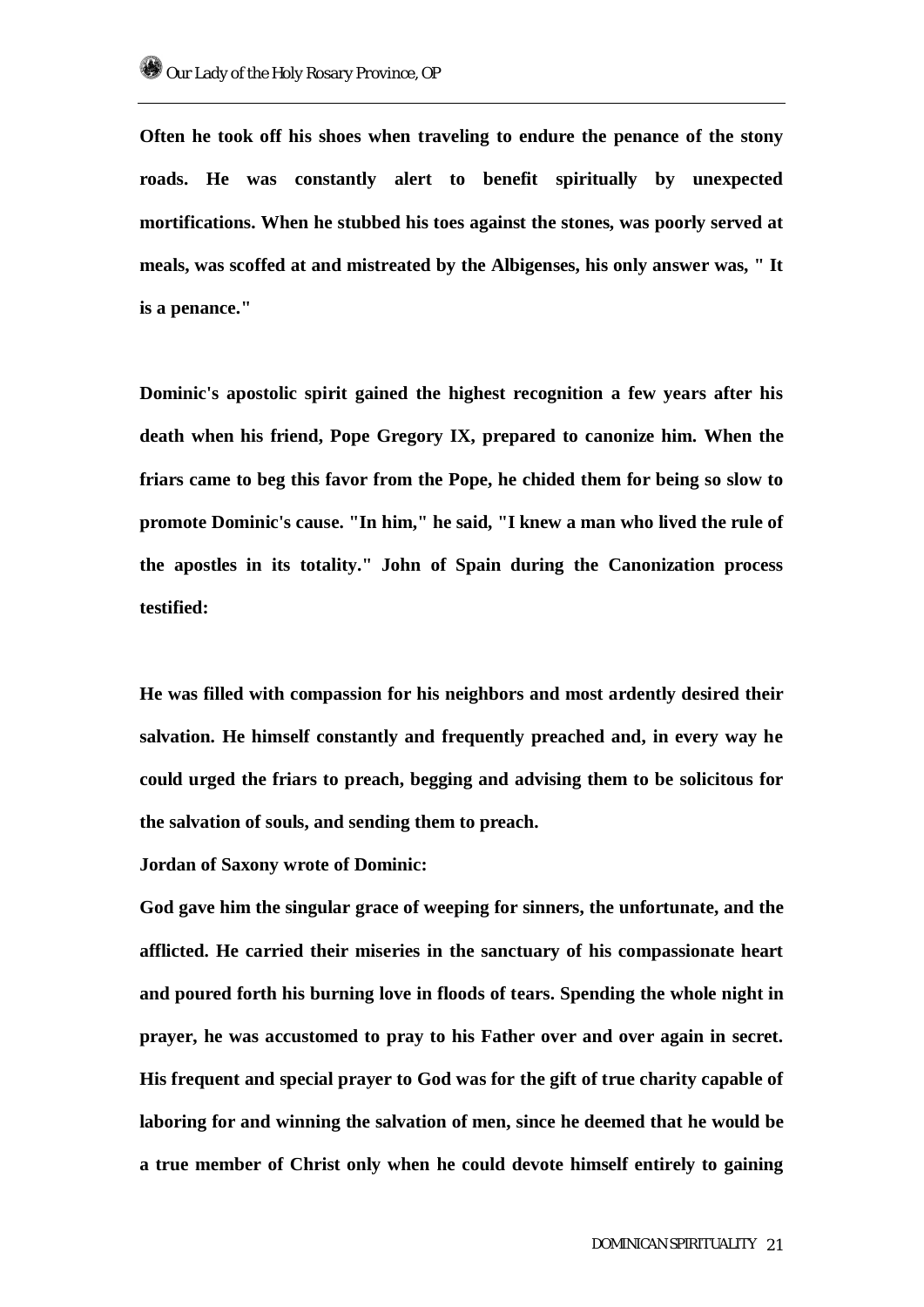**souls, like the Lord Jesus, the Savior of all, who offered himself completely for our salvation.** 

**The modern Order cherishes these lessons of St. Dominic. The 1962 general chapter pointed out anew the close connection between prayer, penance, and the apostolate:** 

**We earnestly urge and advise our brethren who are engaged in the sacred ministry that they make the note of austerity which is proper to our Order evident also in their apostolate, especially in their way of life, clothing, means of transportation, etc., so that their preaching may become more efficacious through the testimony of their lives.** 

**The contemplative Dominican preacher must pursue evangelical perfection; his must be the spirituality of the Apostles; he must imitate the Poor Christ of the Gospel, the Preacher, who, having formed his Apostles, sent them two by two to preach the Gospel. St. Dominic established apostolic spirituality as the criterion for his children. They must imitate the lives of the Apostles and follow the evangelical way of preaching. Here are the instructions for preachers St. Dominic incorporated into the Constitutions:** 

**When those who are approved are sent out to preach, they shall be assigned companions by the prior according as he judges expedient in the light of their character and dignity. Receiving a blessing, they shall then go forth as men desirous of their own salvation and the salvation of others. Let them act with religious decorum as men of the Gospel, following in the footsteps of their Savior speaking with God or about God to themselves and their neighbor, and being careful to avoid undue familiarity with others. Furthermore, those going out to exercise the office of preaching or traveling for any other reason shall neither**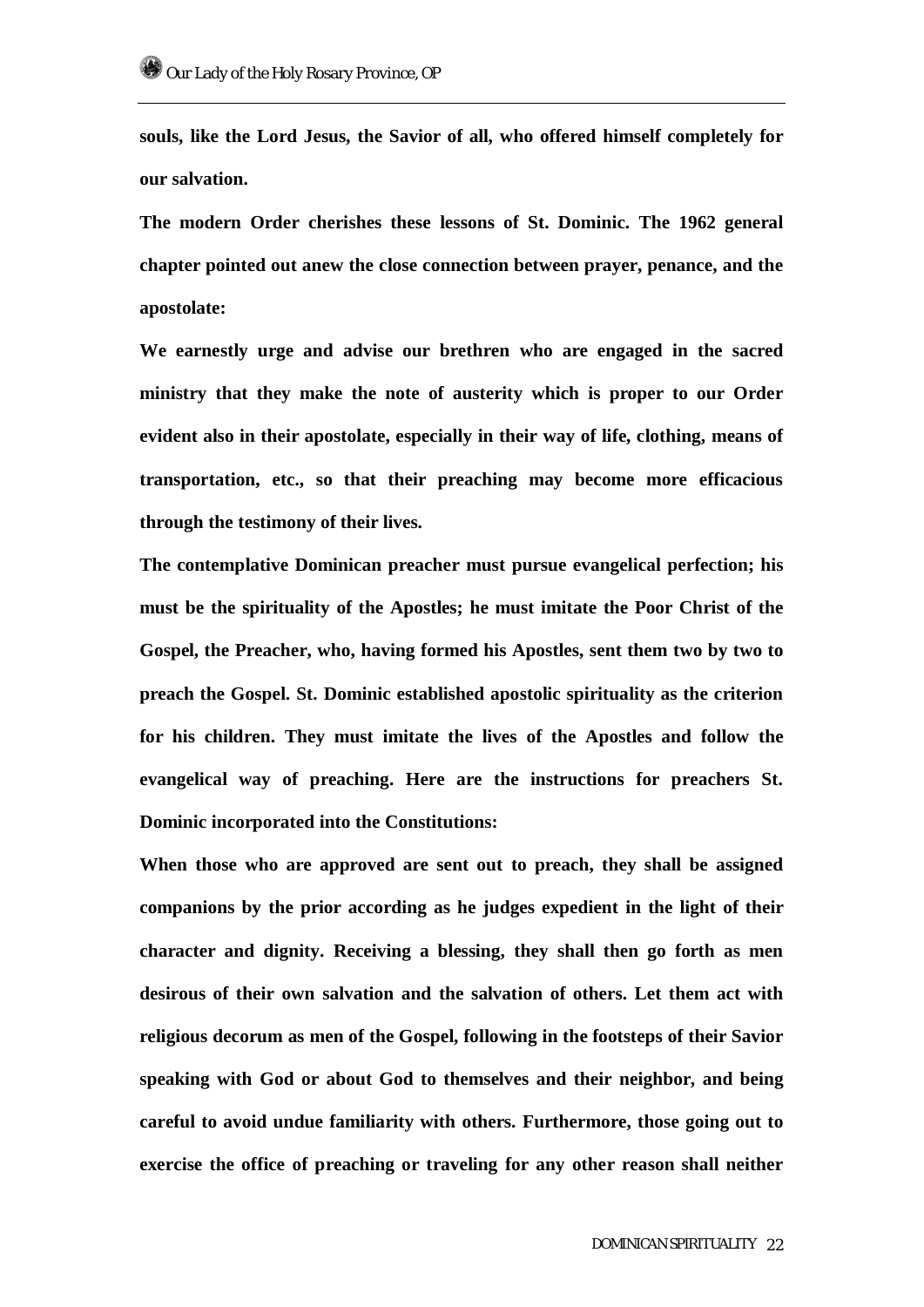**receive nor carry with them any gold, silver, money or gifts, but only food, clothing, books, and other necessities . . . .** 

**The Friars Preachers must strive to be apostles who converse with God or who in the classic phrase of St. Thomas: "contemplate and give to others the fruit of their contemplation." The Rule and Constitutions, and the religious life they establish, are directed to the grand purpose of sanctifying the preacher and making him an apostle. The entire complexus of life in the cloister is designed to awaken fraternal charity and lead to contemplation. These qualities are nourished on the truths of revelation and sustained by the virtues which are generated and strengthened by the penitential observances of the common life. Through these elements of his inner life, the religious prays for souls, makes reparation for them and reaches out to them in apostolic work; the preacher testifies by "work and example", while his spiritual life merits for his apostolate many graces.** 

**The Doctrinal Approach** 

**The Dominican cannot pursue these contemplative and apostolic objectives without constant study. If he neglects it, he jeopardizes his vocation. It too must be carried on in a contemplative spirit. The Constitutions establish "the assiduous study of sacred truth" as a fundamental means for attaining the Order's ends. St. Dominic wanted his friars to search for sacred truth chiefly in the Holy Scriptures. He "often admonished and exhorted the friars of the said Order by word and letter to study constantly in the Old and New Testament." His Constitutions forbade the foundation of a priory without providing it with a professor as well as a prior. They incorporated an academic code for students,**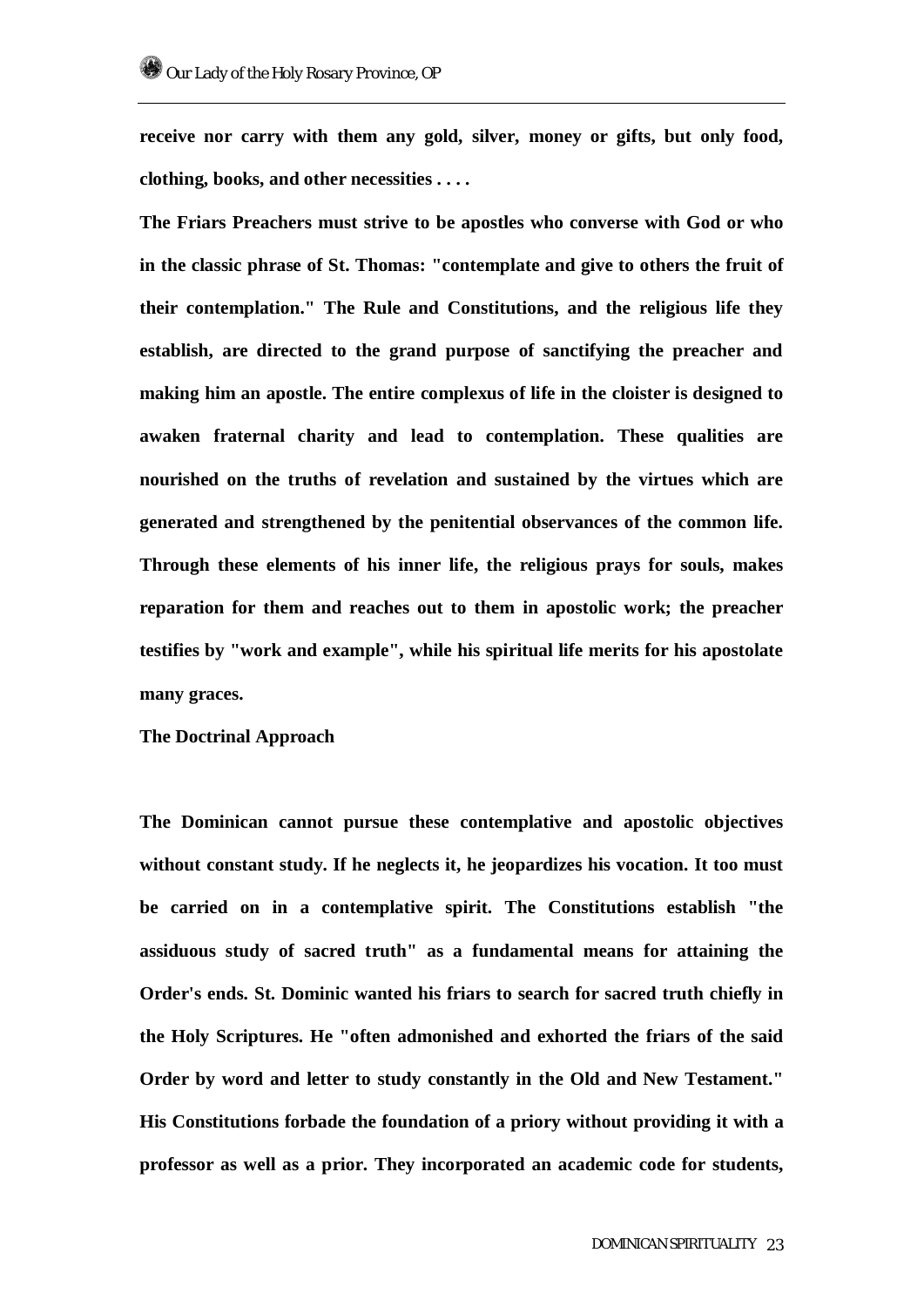**permitted the brethren "to read, write, pray, sleep, and also, those who wish, to stay up at night to study" in their cells, and instructed the master of novices to teach his charges "how they ought to be so intent on study that day and night, at home or on the road, they read or meditate something."** 

**The study of sacred truth is the Dominican's primary preparation for preaching, but when obedience sends him into activities other than preaching, he is then committed to the study of every area of truth which will make his work for souls a success. The broadened apostolate of today places on the friar the obligation of studying and mastering any field of work into which he is sent. He must constantly study its material, master its techniques, learn its methods. Not only must Dominican pastors, teachers, writers, missionaries, retreat masters, or nursing sisters, remain up-to-date, mastering the advances in their special fields, but they must also never let their understanding of sacred doctrine become stale.** 

**The busy priest might hold up his hands in dismay when considering these obligations, but remaining current is a matter of perseverance, rather than of extended and intense study. Many sisters and priests cannot find time for formal study, but they can keep their background-knowledge fresh and meaningful by an intelligent choice of books for daily spiritual reading, or, if they are engaged in teaching or other specialized works, by attention to recent bibliography and to technical journals of their field. Even the busiest Dominican, with a continual round from dawn to midnight: with classes to teach, lessons to prepare, papers to correct, or with Masses to celebrate, funerals to conduct, instructions to give, marriages to arrange, sick calls to make, as well as prayers to say, can with a**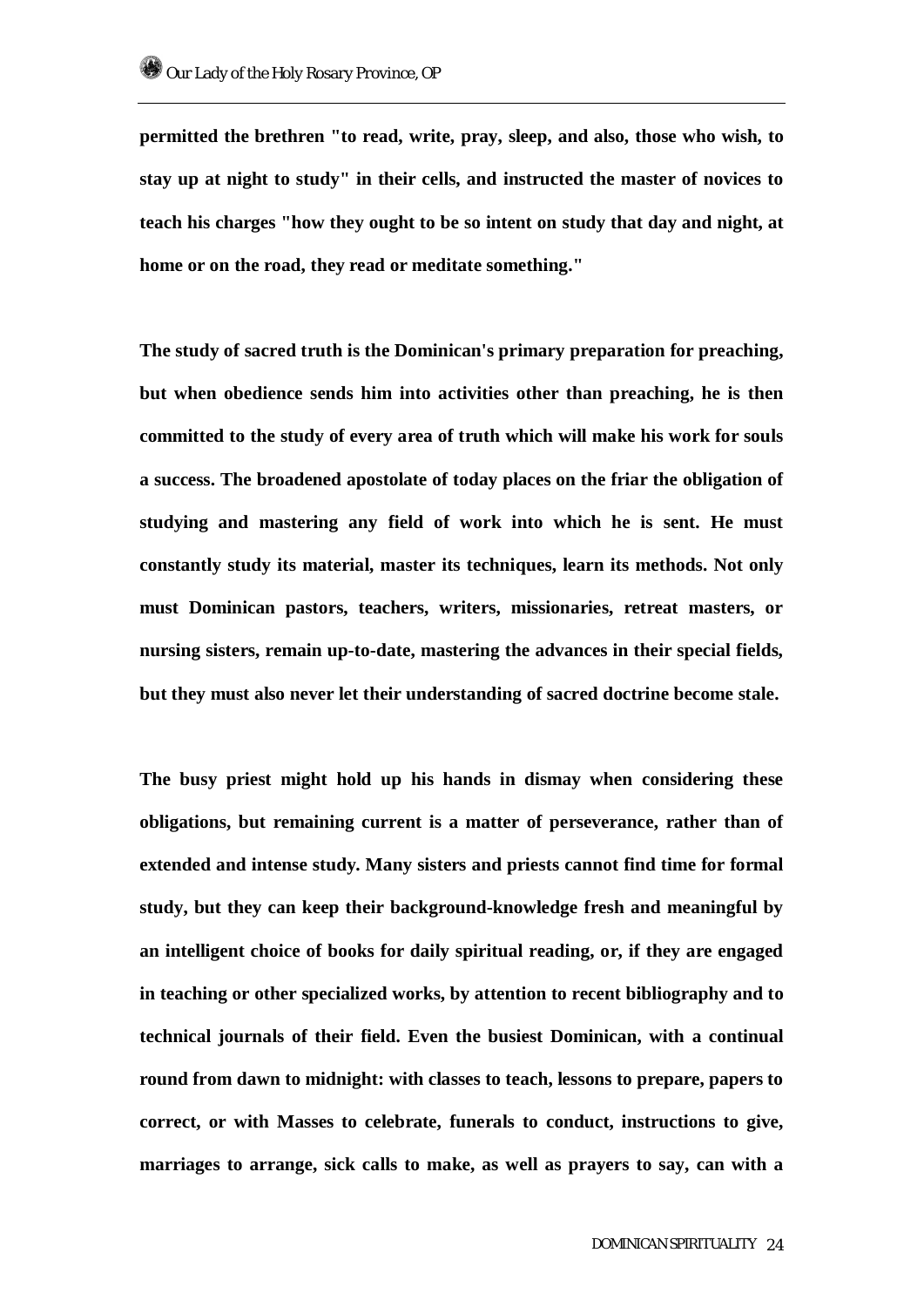**minimum of two or three hours a week read a considerable number of sound theological or spiritual works during a year. Refectory reading, a traditional practice of monastic life, adds a welcome supplement to this basic diet of reading. Constant reading not only keeps the friar's own inner life vigorous but refreshes his knowledge and gives him a steady increase of material for his work in the pulpit and confessional.** 

### **Study and Contemplation**

**The most representative and saintly members of the Order, even its speculative theologians, have combined study and contemplation. St. Albert the Great outlined the contemplative approach to theology in his commentary on the De mystica theologia of Dionysius: "The method for one who teaches things divine is to gain by grace the truth of the divine doctrine he must hand on to others, because in every theological undertaking one ought to start with prayer."** 

**William of Tocco, the first biographer of St. Thomas, writes: "The entire life of Thomas was spent in prayer and contemplation, in writing, dictating, lecturing, preaching, or disputing."** 

**Père Marie Joseph Lagrange, the Order's great biblical scholar, gave solid proof in his own life that the intimate bond between saintliness and learning, which distinguished Albert and Thomas, is still found in the modern Order. The remarks of a reviewer of Père Braun's, The Work of Père Lagrange, are most pertinent: "The most persistent impression that haunts the reader of this entire**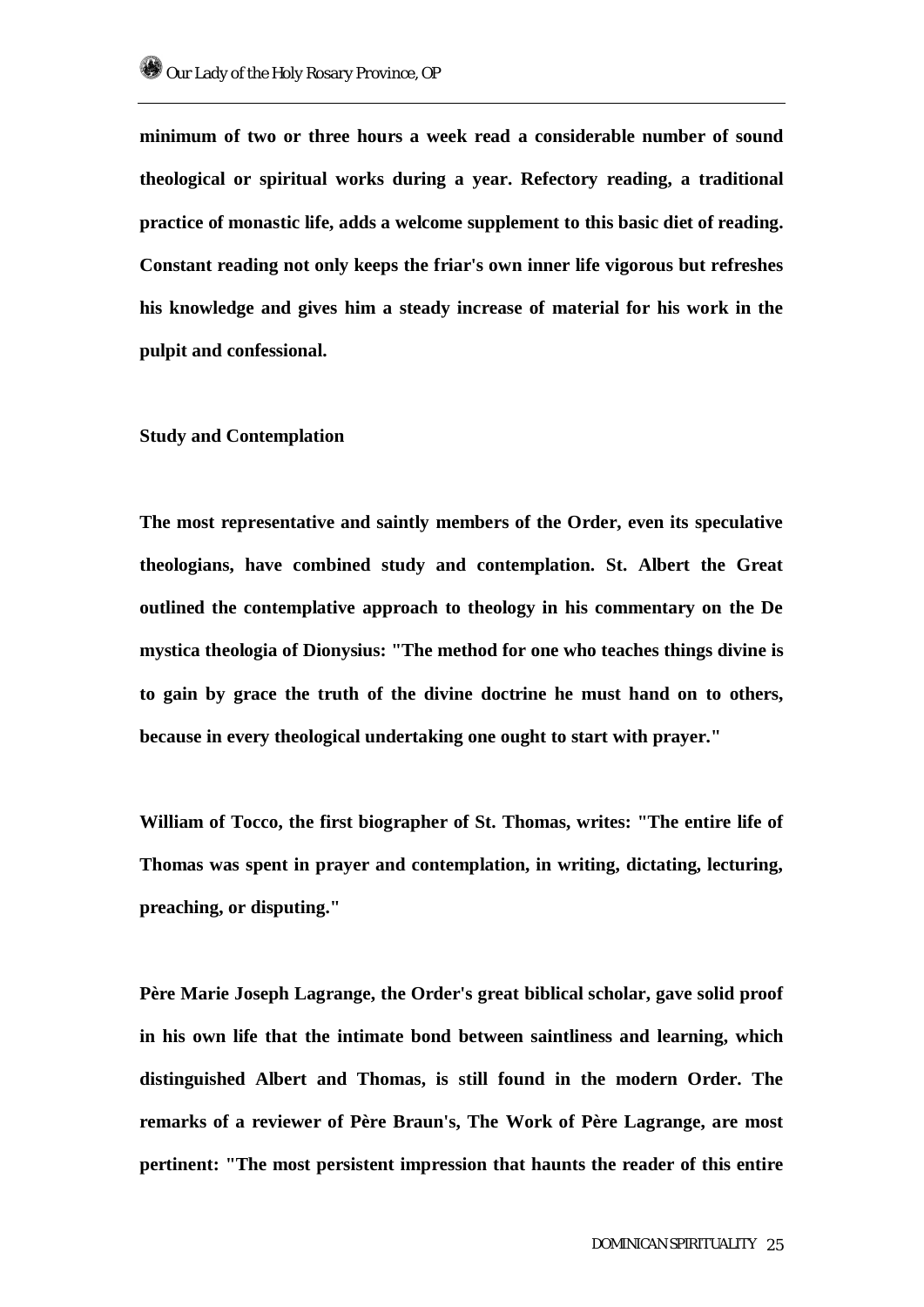**volume is that Père Braun intended to depict the lineaments of Lagrange the scholar, and wound up with the profile of a saint." We stop wondering why this should be so when we read the spiritual testament of this humble priest, found among his papers after his death in 1938:** 

**I declare before God that it is my intention to die in the Holy Catholic Church to which I have always belonged with my whole heart and soul since the day of my baptism, and to die there faithful to my vows of poverty, chastity, and obedience, in the Order of St. Dominic. To that end, I commend myself to my good Savior Jesus, and to the prayers of his most holy Mother who has always been so good to me. I declare also most expressly that I submit to the judgment of the Apostolic See all that I have written. I believe that I can add that I have always had the intention, in all my studies, of contributing to the good, and by that I mean to the reign of Jesus Christ, to the honor of the Church, to the welfare souls.** 

**Only through such contemplative study, motivated by a deep love for God and souls, can the priest grasp the supernatural truths of the faith which he needs to propagate them zealously and clearly. This was the conviction of St. Thomas and the early friars. Humbert of Romans, his master general, reasoned this way in his commentary on the Rule o f St. Augustine:** 

**The religious state is a state of contemplation. But things that are preached are gathered in contemplation, according to the words of Bl. Gregory, who says: "In contemplation they drink in what later they pour out in preaching." Therefore, it would seem that the religious state would have more that ought to be preached than the secular state, since it is more contemplative. Thus preaching befits it**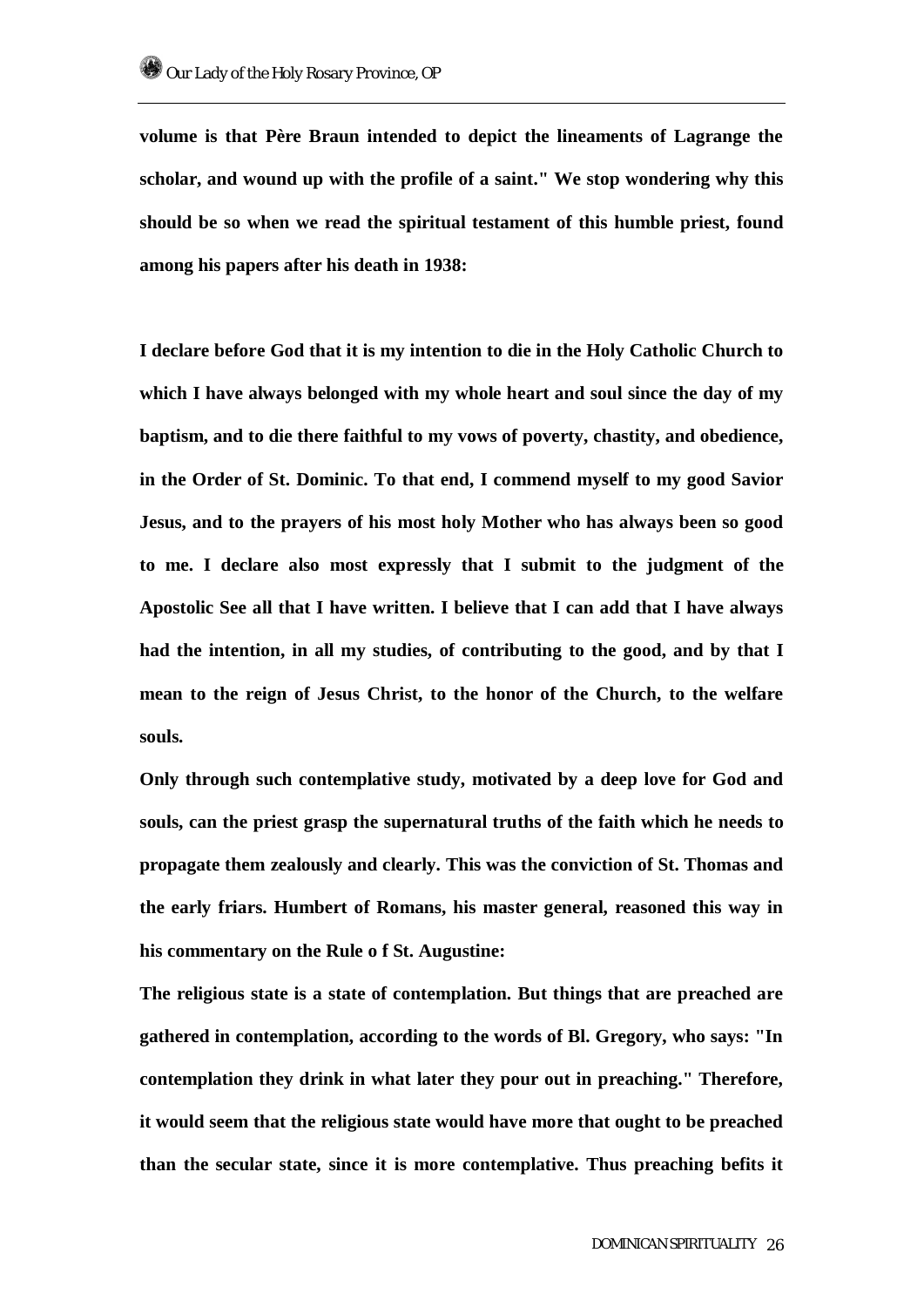**more because, not just by way of instruction but by way of contemplation as well, it possesses in abundance what it preaches.** 

**The Balance of Dominican Life** 

**The Order's spirituality is complex and made up of many elements, but they are unified in a single goal that is sublime. All its constituents lead to a contemplation which seeks to fructify in the apostolate. This evangelical vocation vitalizes all the other parts of Dominican life, carrying them upward to their highest development, which is exemplified by Christ and the Apostles. In his own life, St. Dominic demonstrated the unity amidst diversity which marks the spirituality he fashioned for his Order. Here is how Père Petitot describes the beautiful equilibrium of Dominic's life:** 

**That which especially characterizes him is the concord, the harmonious synthesis, of virtues, apparently the most contrary: gentleness with energy, love of study with love of action, genius for contemplation with the spirit of organization. Hence we have the figure of an apostle so happily balanced that, to find his equal, we must compare him with St. Bernard and St. Paul. From his birth to his death, St. Dominic followed one path, a marvelously straight trajectory, without turning back and without the slightest deviation of any sort . . . . He was not a poet like Gregory Nazianzen or Francis of Assisi, nor was he a writer like Augustine, but he was theologian, orator, apostle, ascetic, mystic, and saint.** 

**The spiritual life of the Friars Preachers is delicately balanced and, for those who are less than saints, hard to live. If thrown off center its constituents destroy**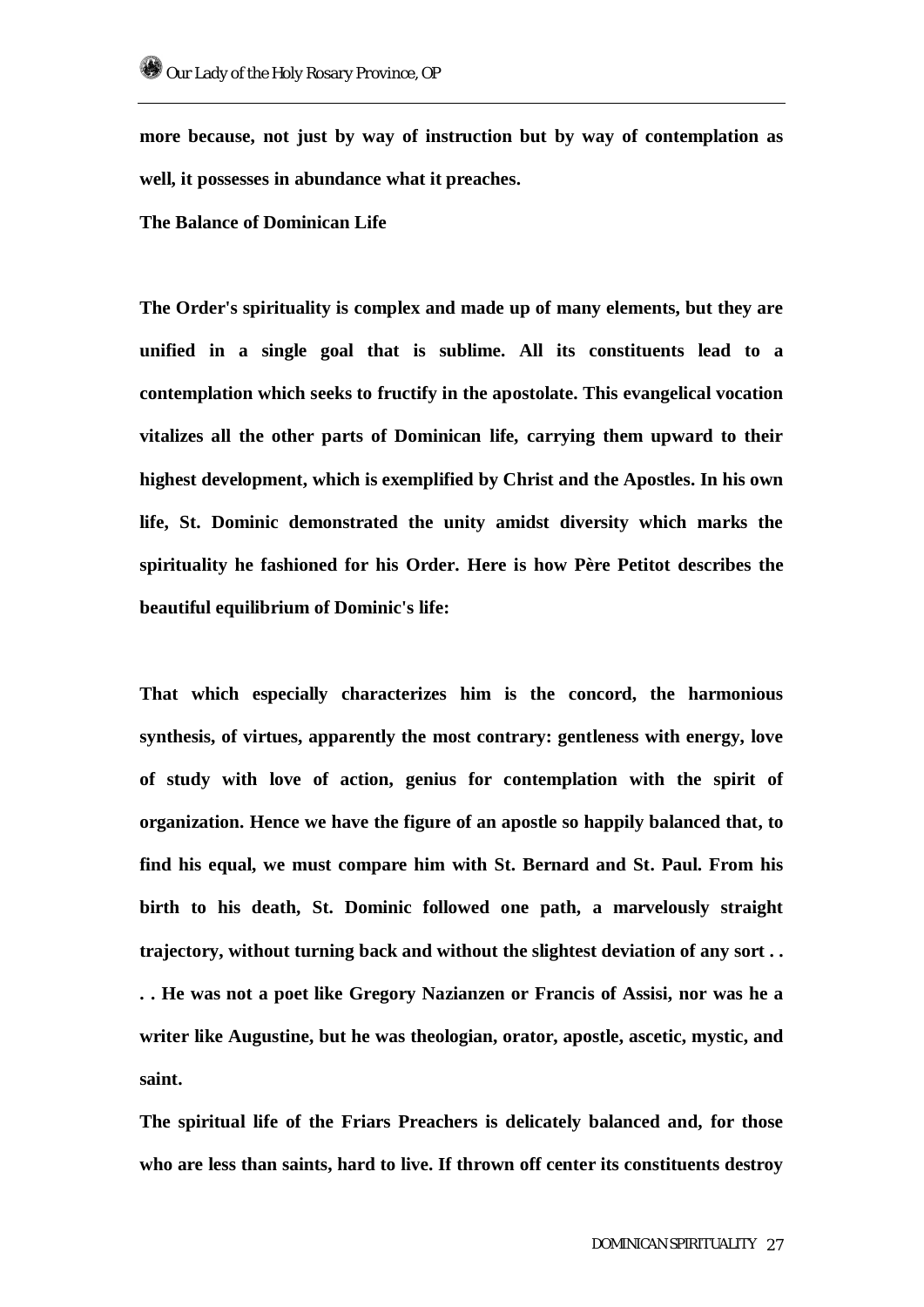**themselves -- the sacerdotal element becomes "parochial", mired in local interests; the monastic element becomes "monkish", considering the apostolate a distraction; the doctrinal element becomes "bookish", having little to do with the salvation of souls; the apostolic element becomes "activistic", spending itself in feverish activity. To escape these extremes, the Dominican must nourish his zeal with a burning desire for Christ, must make contemplation primary in his life. His contemplation must center on Christ Crucified, thus engendering the apostolate. Père Regamey has crystallized this truth in these few words: "An apostolic message that has not been shaped in the sanctuary, the choir, and the cloister is never complete."** 

**Dominican spirituality, born in the distant past, is not out of date. The current Constitutions are based on a thorough revision made in 1932, when Dominican law was brought into harmony with the Code of Canon Law. At that time ancient ordinances, prescriptions, and practices which had long been obsolete were combed out of the text, secondary practices were modified and adapted to modern life. Essential elements of the Dominican life and spirit, which cannot be changed without destroying the Order, were left unchanged. This work of "aggiornamento", the task of keeping the Order abreast of the times goes on constantly. The delegates sent to the general chapters (meeting at three-year intervals) bring to the highest legislative body of the Order the experience of priests from all over the world. Each chapter continues the work of its predecessor in making the Dominican life and apostolate more effective.** 

**The priestly and apostolic qualities of the Order's spirituality do not render it unsuitable for the members of the Second and Third Orders. Dominican nuns,**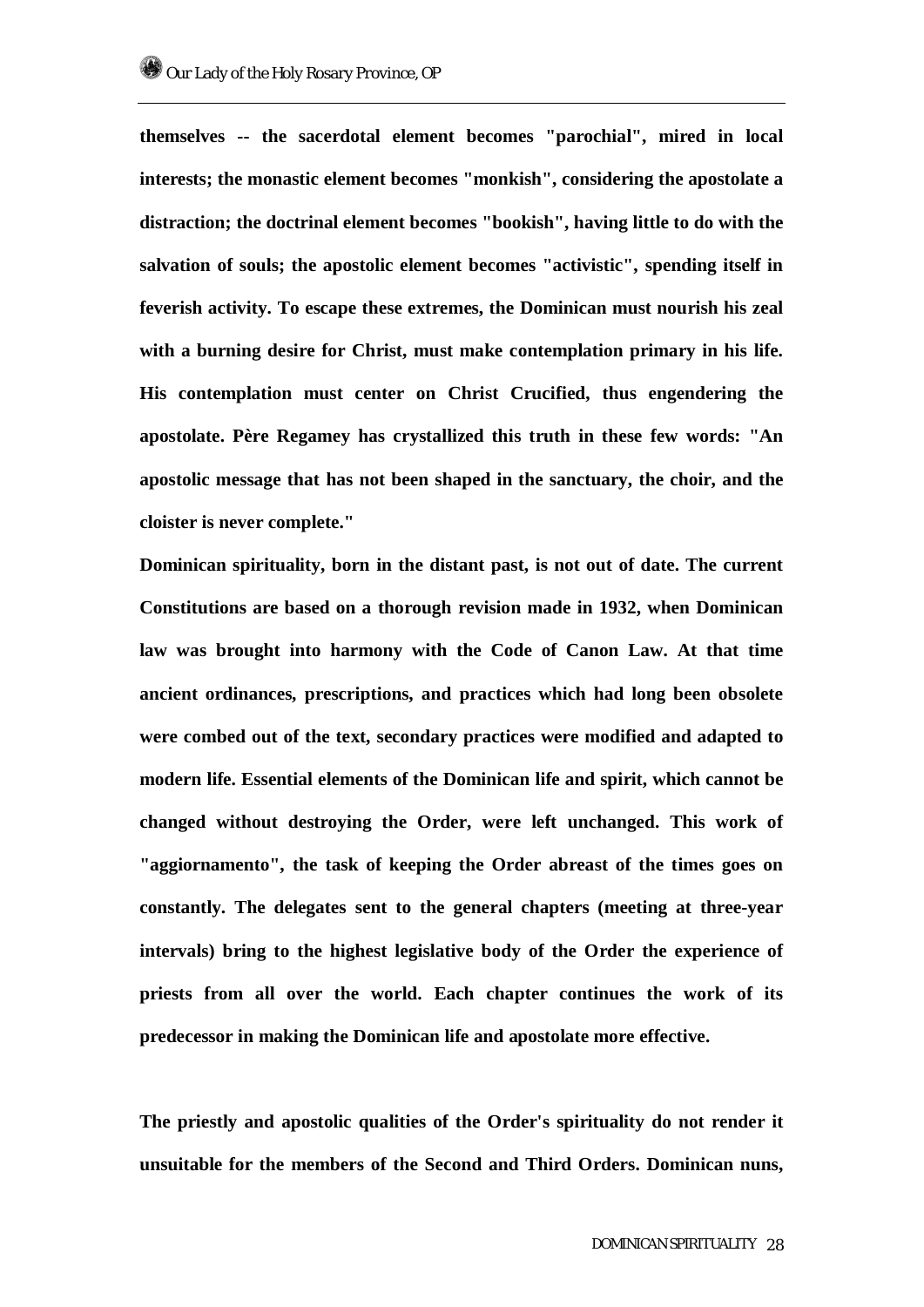**sisters, and tertiaries, marked in their souls with the characters of baptism and confirmation, bear the likeness of Christ's priesthood. They have the power to participate in Christian worship and the strength to extend its fruits to others. All members of the Order of Friars Preachers must be priestly and apostolic, thirsting for the salvation of souls.** 

**Chapter II** 

**THE DOMINICAN LIFE is the IMAGE OF ST. DOMINIC** 

**The Christian can most effectively learn how to live in holiness by studying the life of Christ, the Founder of Christianity. The Dominican can best learn how to live as a saintly religious by studying the ideas and life of St. Dominic, the Founder of the Order of Friars Preachers. In his life the Friar Preacher can find the elements of the Order's spirituality, either explicitly or implicitly. Pope Pius XI emphasized the importance of studying a Founder's life in his Apostolic letter Unigenitus:** 

**Above all we exhort religious to take as their model their own founder, their fatherly lawgiver, if they wish to have a sure and certain share in the graces which flow from their vocation. When the founder created his Order, what did he do but obey the divine inspiration? Therefore, the character which each one strove to impress upon his society must be retained by all its members if they are**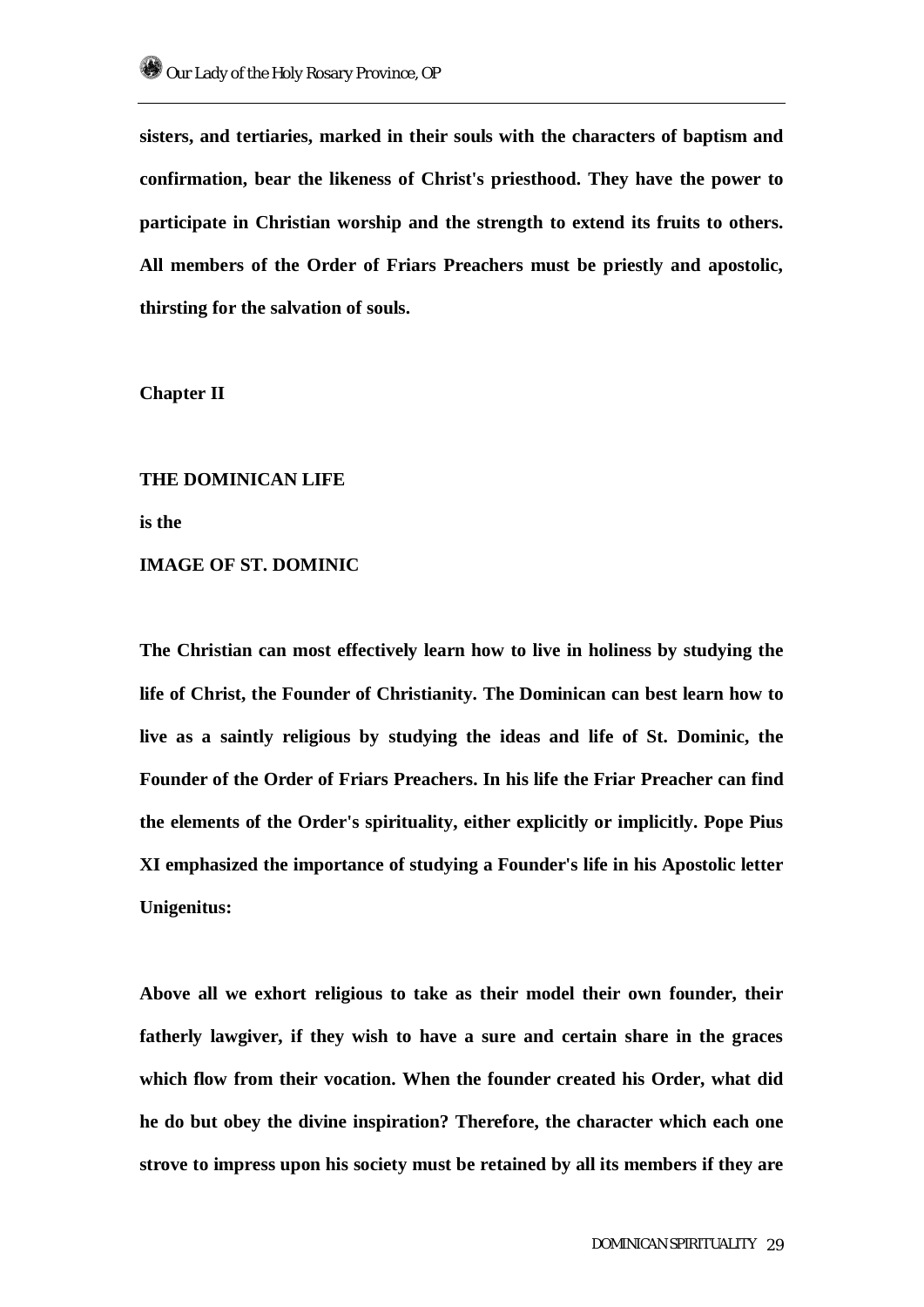**to remain faithful to his original ideal. As a good son, let each one devote himself heart and soul to honor his father and law-giver, to observe his commands and to drink in his spirit.** 

**The Dominican must not only catch the spirit of St. Dominic, but, since he is seeking to learn the spirituality of a living organism, must also turn to the Rule of St. Augustine, the Constitutions, and the Order's history.** 

**The Source of Dominican Spirituality** 

**Everything positive in the Order's spiritual life traces back to St. Dominic, just as everything positive in the Church traces back to Christ. The present elements of Dominican spirituality are either the manifest intention of St. Dominic or valid developments of his ideas and plans. The doctrinal growth of the Order, brought about by Saints Albert and Thomas with the encouragement of Humbert of Romans in mid-thirteenth century, is an example of such a development. These holy men, basing themselves on the ideas and actions of St. Dominic, taught by word and example how an intense intellectuality, pursued for the love of Christ, can serve Christian truth and the spiritual life of the Dominican scholar.** 

**Members of the Order should be well acquainted with St. Dominic and happy in his company, realizing how much he loves them. As their founder, he devoted the last precious years of his life to establishing the Order, visiting the first priories and monasteries, supervising, directing, encouraging, and teaching the friars and nuns. Divine Providence blessed him with a sympathetic heart and endowed him with the gift of directing his sons and guiding his daughters.**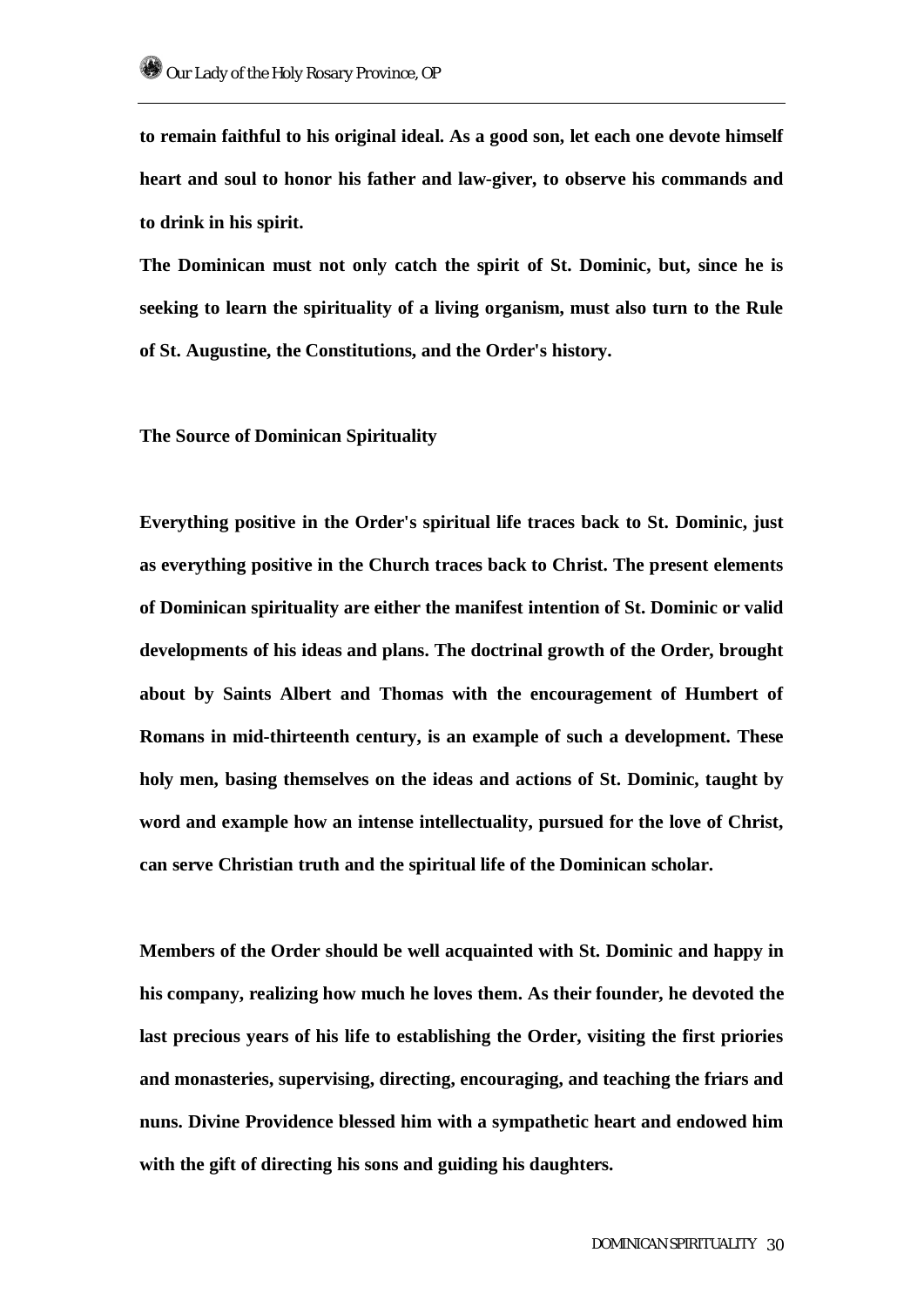**Most precious in learning the mind and spirituality of St. Dominic are the Acts of his canonization process, The Little Book of the Origins of the Friars Preachers by Jordan of Saxony (a brief history of the founder's life and the beginnings of the Order), and the primitive Constitutions. The first section of the Dominican Constitutions was borrowed by Dominic from the Constitutions of the Premonstratentians which he adapted by dropping passages, adding words, phrases, sentences, chapters, and especially a statement of purpose, to make them exactly suited to the Order's aims.** 

**The witnesses in the canonization process of St. Dominic are divided into two groups. The larger numbered about three hundred men and women of the Toulouse region who had known him during the years before he founded the Order; the second group counted only nine friars who had been intimately associated with him during the last few years of his life. The relationship of these nine with the saint had been extremely close. All of them were part of the community at Bologna, his headquarters during his closing years, and they had been his traveling companions. They had every opportunity to see how he lived, prayed, ate, slept, did penance and suffered. They were the immediate objects of his solicitude and benefitted at first hand from his expert spiritual instruction. Their testimony gives us the best and the most detailed information about Dominic's heroic life. Both they and Jordan of Saxony had walked with him, prayed with him, nursed him in sickness, buried him, worked for his canonization, and first celebrated his feast. They captured Dominic's spirit, understood what he wanted for his Order, knew from his words and example**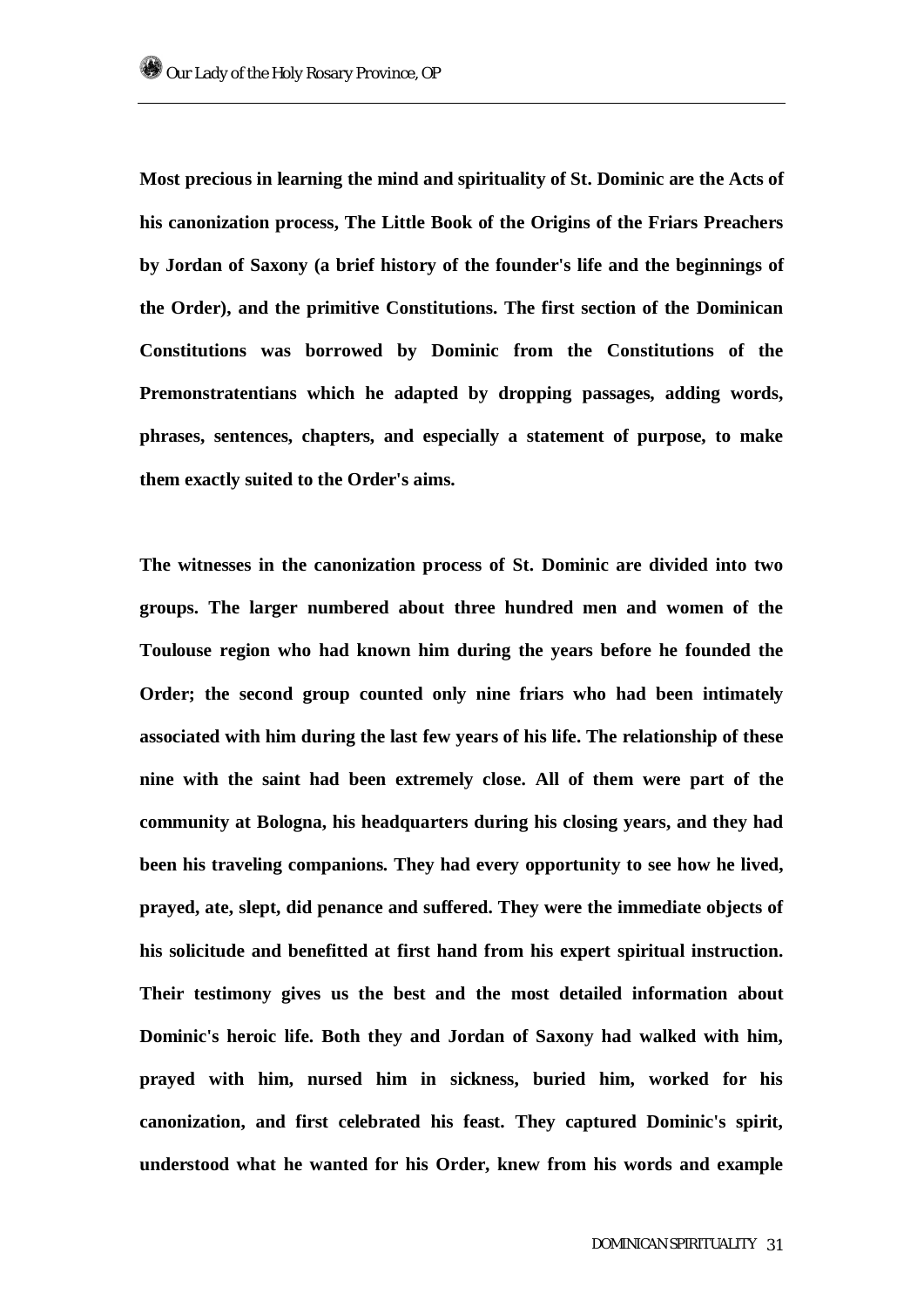**how a friar preacher was to sanctify himself. We shall constantly quote these witnesses and let them tell us what they know about Dominic and the Order's genius and spirit.** 

**The witnesses in southern France are somewhat disappointing. Though their evidence dovetails with that of the priests at Bologna, it is poor in detail. In one particular way, however, what they say surpasses what the men of Bologna said. Among the three hundred were three women. These ladies gave information that the male witnesses of both places never thought to give.** 

**Willelma, the wife of Elias Martin, said she had known Dominic very well. She had made hairshirts for him and fed him more than two hundred times during those years in France. When he stopped at her house, she prepared lunch for him. At these times she noticed that he never ate more than a little bread and what would amount to the yolks of two eggs, or the fourth part of a fish. When he took wine, he drank from a glass that contained three-fourths water. Willelma gives us precious details, therefore, about his penitential diet.** 

**Nogueza confirmed what Willelma had said. She never provided food for St. Dominic, but she also had made hairshirts for him. Beceda, who was a nun of the Holy Cross when she gave her testimony, likewise had sewn hairshirts for the Saint and had given him lunch. She described the same eating habits as Willelma. But she tells us something more. Often she provided a place of rest for Dominic. Always, the next morning, the bed was exactly as she had made it, undisturbed and unrumpled. It had not been slept in. When Dominic stayed in**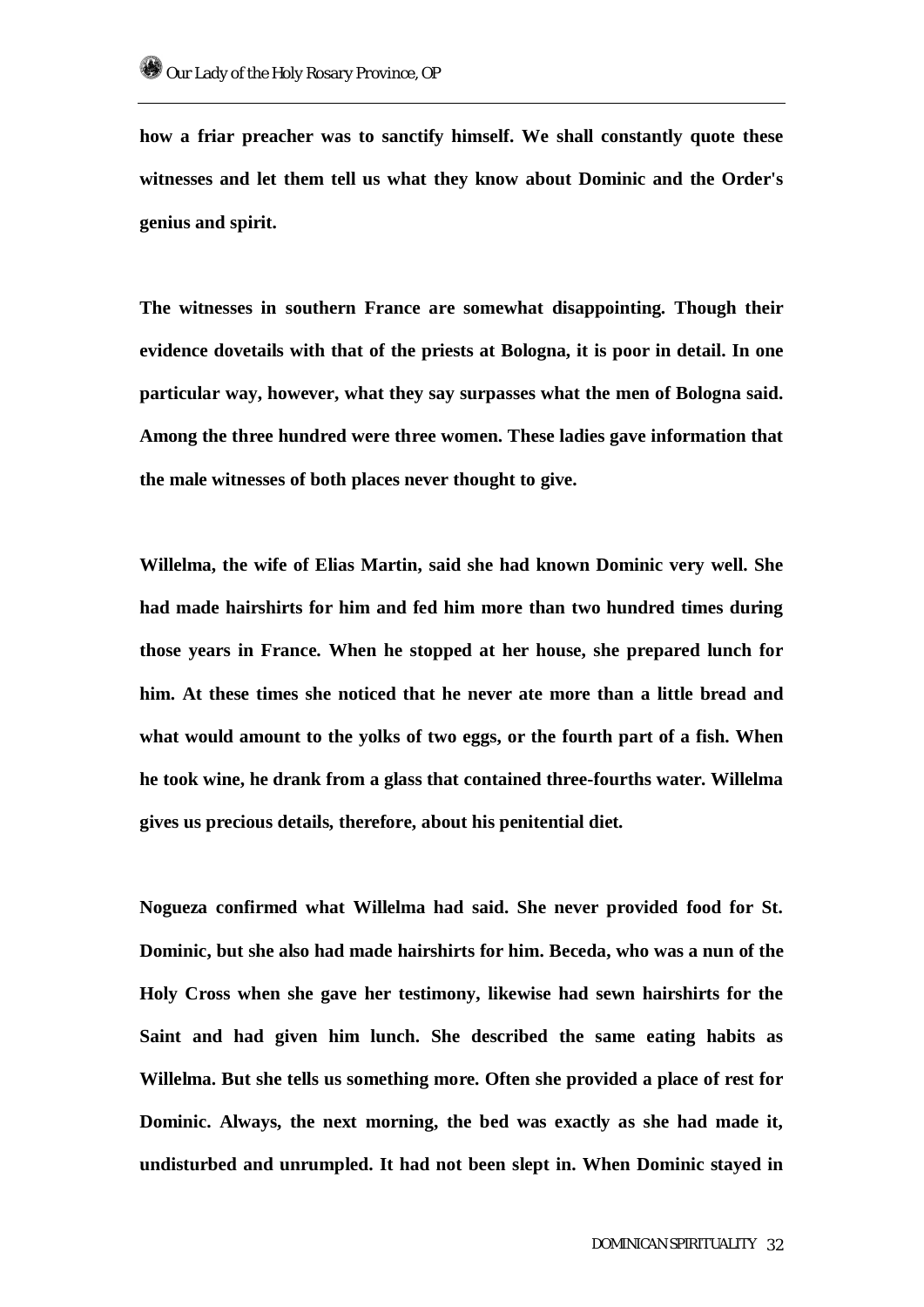**her house, she would peep into his room and see him standing or kneeling in prayer. When he did sleep he would lay on the floor, and then she would tiptoe in and throw a blanket over him. A short time later she would look again, and he would be standing or kneeling in prayer once again. The solicitude of these three ladies for the holy man, the way they took care of him, demonstrated their love for him. He possessed a quality that won the confidence of women. They loved and trusted him.** 

**Important information about St. Dominic also comes to us from a little treatise entitled: The Nine Ways of Prayer of St. Dominic. It was written by an anonymous author, probably at Bologna, sometime between 1260 and 1280. He had not known Dominic personally but culled his information from people who had reliable information about the Saint, among them probably Sister Cecilia who had received the Dominican habit from him at Rome in 1221. Later Jordan of Saxony had transferred her to the monastery of St. Agnes, Bologna, so that she could help train the community of Bl. Diana in the Order's life. The Nine Ways testifies to the eminent holiness of the Saint, showing something of his intimate life and intense love for God.** 

**Sister Cecilia was indirectly responsible for another document called The Miracles of Sister Cecilia (though it is the miracles of St. Dominic that it records). In the community at Bologna, she often entertained the sisters with her reminiscences about the founder. Another sister wrote down these memories just as they fell from her lips. Therefore they lack the coherence of a biography, pay little attention to chronology, and are at times faulty in detail. But quite**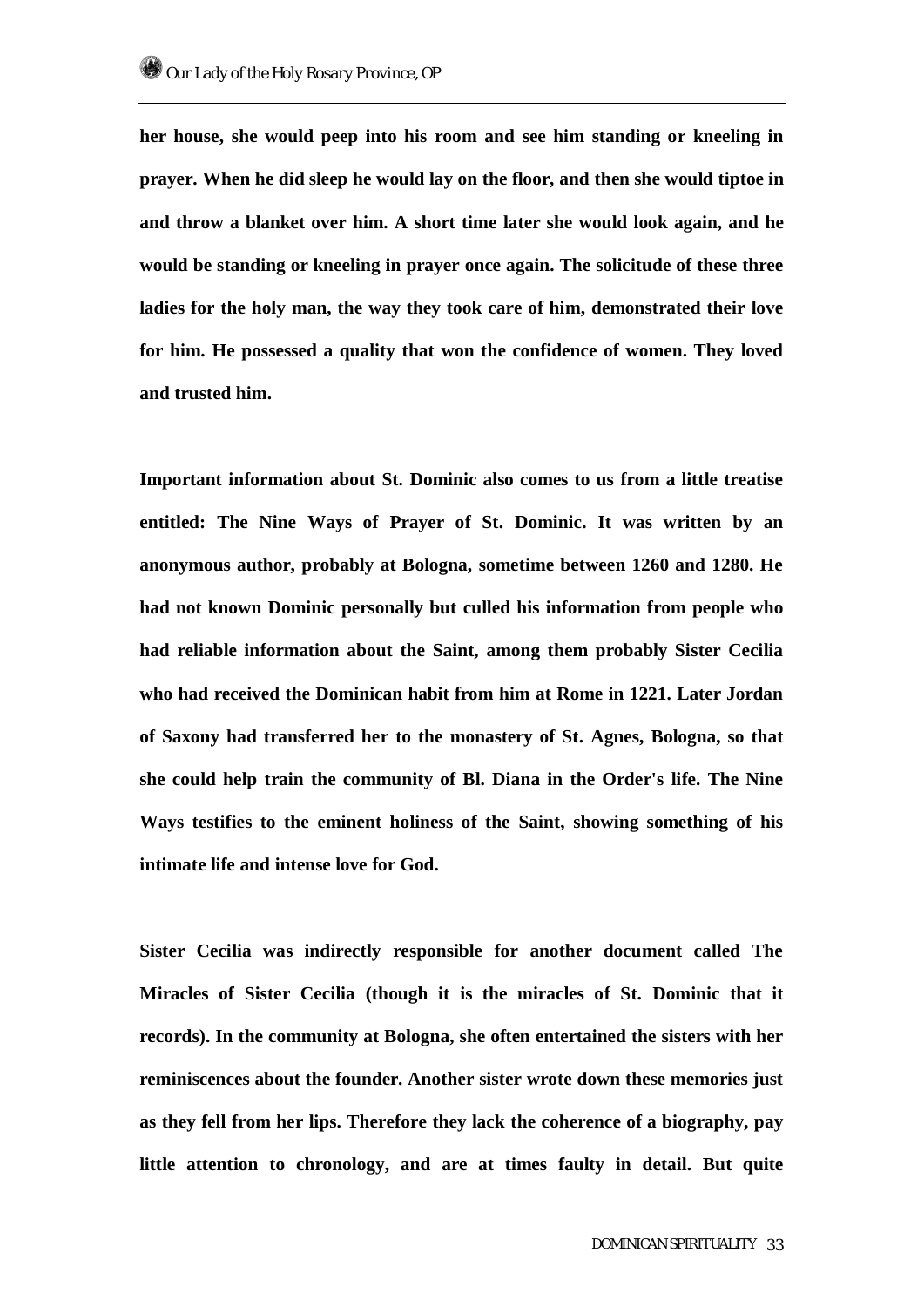**unconsciously Cecilia had woven into her narrative little details that tell us much about the traits of the Saint. It is these asides, as it were, that are very valuable. We see how Dominic began the monastery at San Sisto, how he prepared it for the occupancy of the nuns, how he persuaded them to transfer to it, to adopt a stricter way of life, and to take the vows of the Order of Preachers. After he had enclosed them and fixed the grill, he went every evening with a group of friars from Santa Sabina, a half-hour's walk, to instruct and form the nuns. These nightly conferences, spoken after he had ended a busy day of preaching and working in the city, bear witness to his abiding concern for his daughters. There is also an unsuspected side to his zeal. As he makes his apostolic rounds of Rome, we see him visiting, encouraging, and instructing the women recluses who at that time lived solitary lives in little cells built here and there into the city walls.** 

#### **St. Dominic's Physical Features**

**Of all those who knew the founder, Sister Cecilia alone describes his physical characteristics and appearance. At the very end of The Miracles there is a fine verbal portrait of St. Dominic. Modern information helps to substantiate what she said. After World War II, Pope Pius XII authorized the Dominicans of Bologna to have the relics of the founder examined. During the war they had dismantled the tomb and placed it with the wooden casket containing the relics deep in the basement and covered them over with sandbags. After the war, with the Pope's permission, the Provincial of Lombardy had the relics examined by Xray. He was not permitted to open the casket, but photographs from many angles were taken. Almost all the bones are still there after more than seven hundred**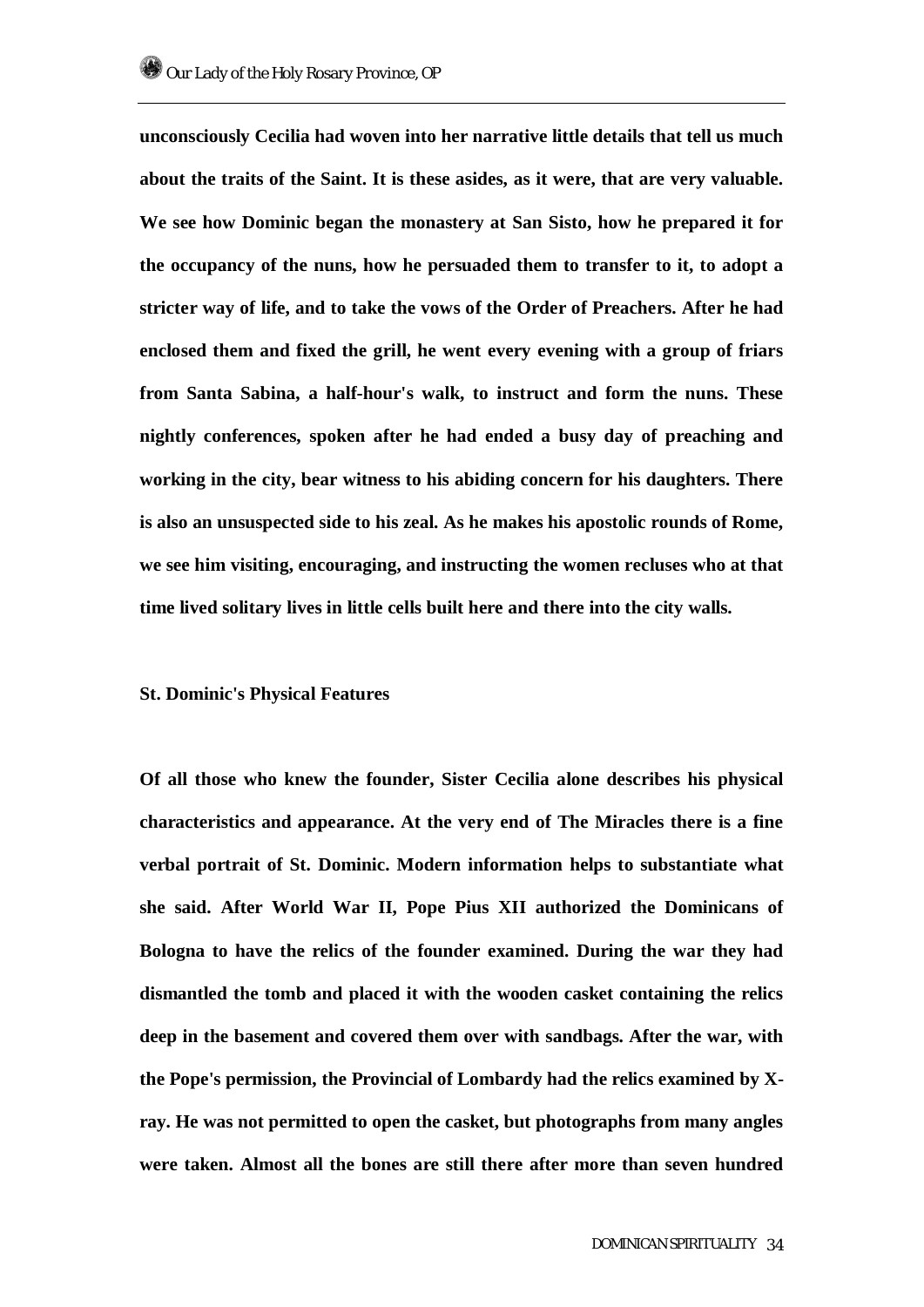**years. Doctors and anthropologists were able to study them and give an accurate description of the skeleton and physical characteristics of St. Dominic. The Pope was so pleased with the results that he allowed the opening of the separate reliquary containing the head of the Saint so it could be examined more carefully.** 

**For a long time historians did not think very highly of Sister Cecilia's memoirs. Their reasoning was that she was too old when she dictated them; she must have exaggerated all that she said; much of what she said seemed far-fetched; she must have given her imagination free play. But the study of the relics gave the lie to these doubts, at least so far as what she said about St. Dominic's appearance. Her description is proved reliable by the scientific examination. She said he was of medium height -- the measurements show that he was five feet six inches tall. She said, "his figure was supple; his face handsome and somewhat ruddy; his hair and beard blond with a reddish tinge. He was not a bit bald, though here and there in his hair there was a touch of gray." At the bottom of the reliquary, the examiners found some shreds of St. Dominic's hair. It was exactly the color that Cecilia had said it was. "From his brow and eyes," she continued, "there came a radiant splendor which won the respect and admiration of all; his eyes were large and beautiful." St. Dominic's remains show large eye-sockets that are widely placed, confirming the physical description of Cecilia. With the scientific measurements and Cecilia's description an artist has reconstructed an image of St. Dominic. At least in size, shape, and proportion it conforms to life. Cecilia added: "His hands were long and handsome and his voice powerful and sonorous, and he was always joyous and smiling, except when moved with**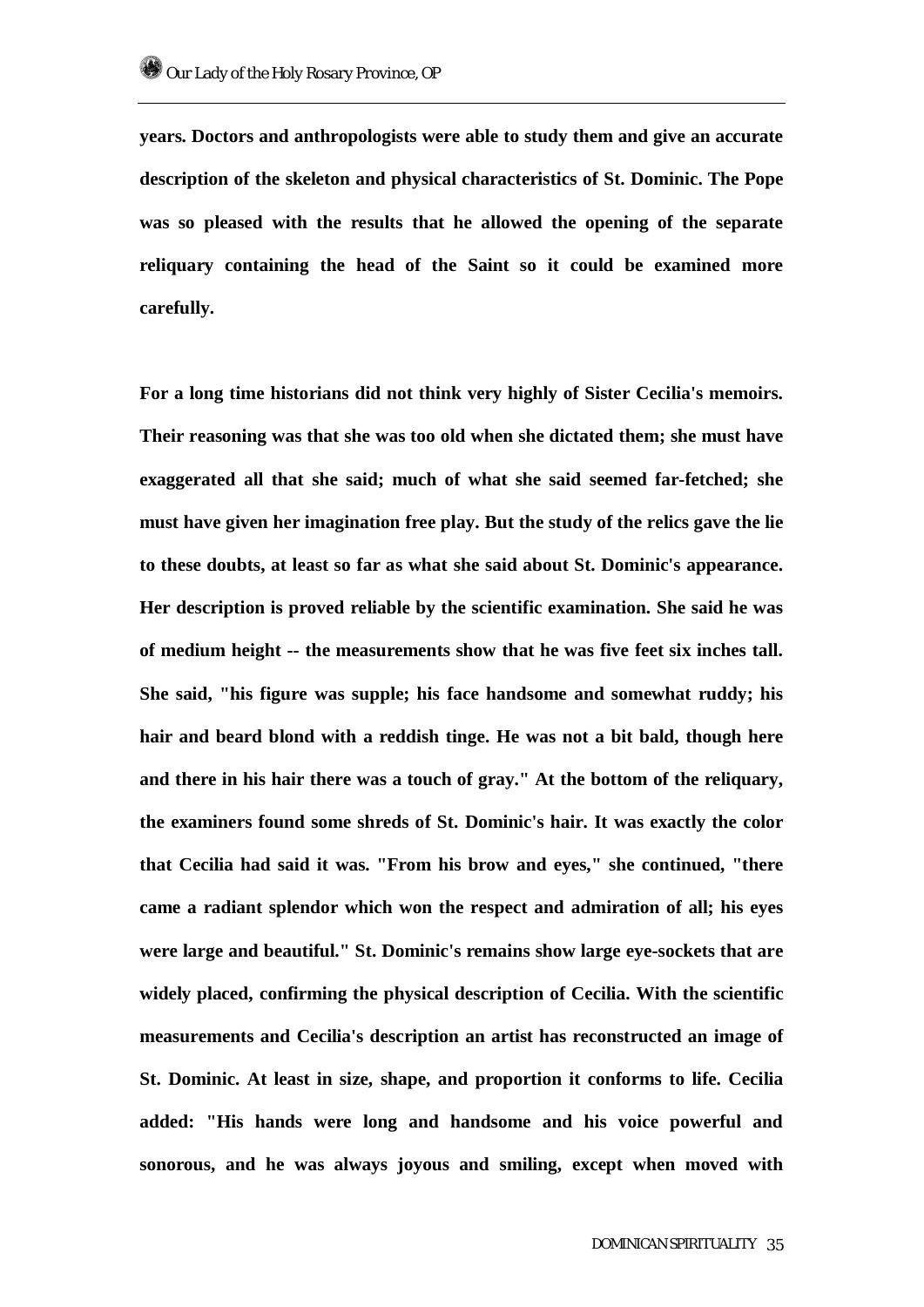**compassion at the affliction of his neighbors." There are very few saints of so long ago whose personal appearance is so well described.** 

**His Spiritual Characteristics** 

**However, we are more interested in St. Dominic's spiritual characteristics. Here also we are very fortunate. One of his outstanding characteristics was his priestliness. He manifests this trait at every moment of his life; we are almost tempted to say he was born a priest. As a boy of seven he began his formal education under the tutelage of an uncle who was a priest. His education was not that of a boy who would some day take up the sword and ride off to war; from the first, it was a priestly education. He learned Latin, chant, and liturgy. Then he enrolled at the cathedral school of Palencia. Here Dominic's ardent love for the teachings of the Church manifested itself. He could not study them enough. After a solid course in philosophy, he hastened on to theology and spent four years learning it. This is usual for priests today, but five centuries ago four years of theology was exceptional. He could not learn the doctrines of the faith fast enough to suit himself. He studied long into the night. In the margins of his books were the many notes he had written.** 

**As canon of the cathedral chapter at Osma, where he made profession soon after his ordination to the priesthood, Dominic continued his studies. But now they were more the study of the contemplative priest, lovingly seeking to penetrate the truths of the faith with the assistance of the gifts of wisdom and understanding, under the guidance of the Holy Spirit. The doctrines of revelation had penetrated**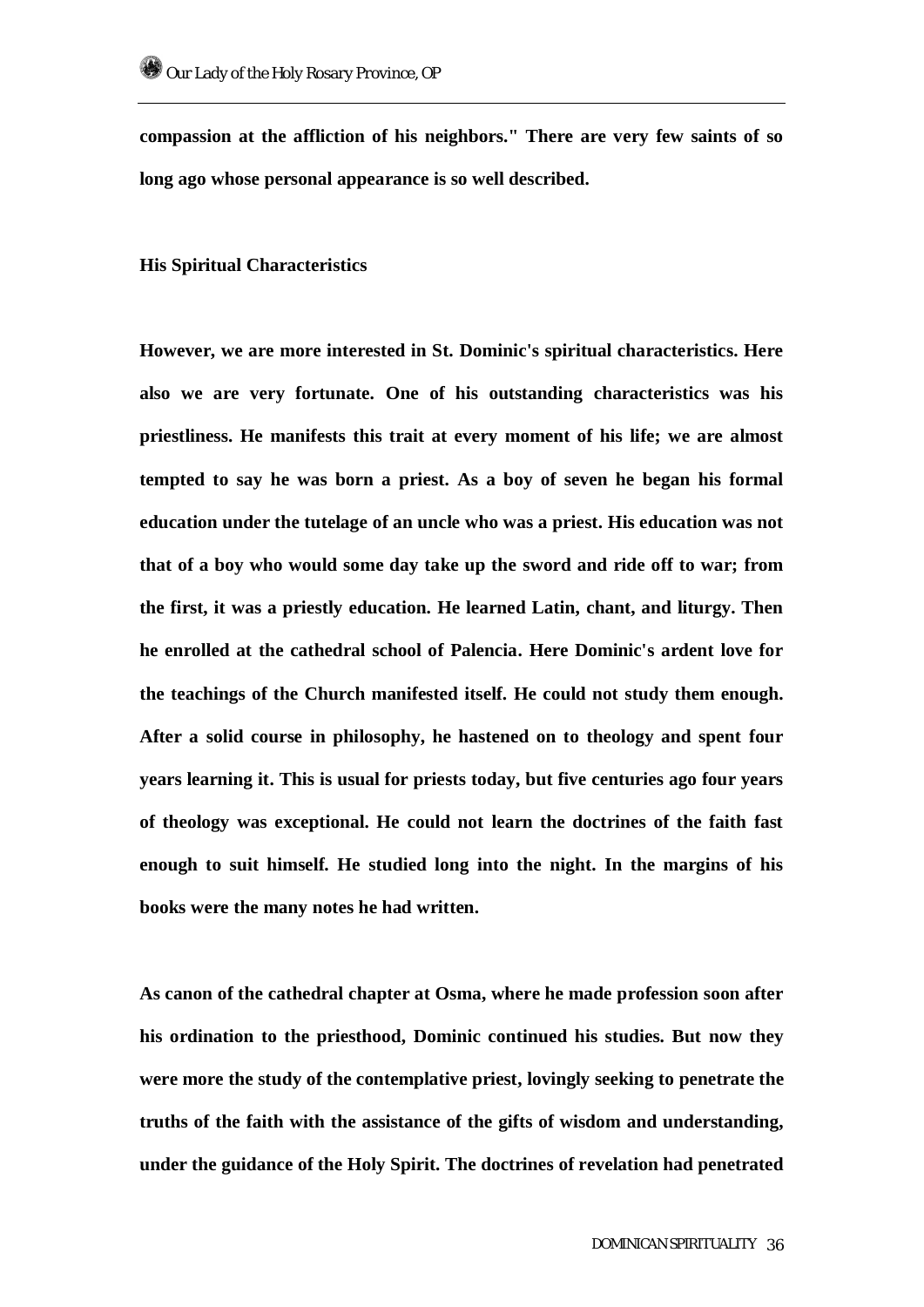**to the very core of Dominic's spiritual fibre before he became an apostle. When he was ready for this next step in his life, divine guidance carried him to southern France where he spent twelve years of his life, from 1205 to 1217, defending and preaching the faith. It is not surprising that when he founded his Order he made ample provision for his friars to learn and to love the doctrine they were to preach.** 

**St. Dominic's love for the truths of the faith nourished in him a deep love for Our Divine Lord, the Image of God the Father, the Wisdom of God, the personification of all the mysteries and doctrines of the Church. We cannot love our faith without loving Christ. The famous Dominican mystic, Bl. Henry Suso, whose Little Book of Holy Wisdom is one of the finest pieces of western mysticism, constantly refers to Our Lord as the Holy Wisdom.** 

**St. Dominic's love for Christ appears in his prayer. According to Jordan of Saxony, "he gave the day to his neighbor, the nights to God." He spent all night in church, praying. There he found the altar and the Blessed Sacrament. If Dominic grew weary, Jordan tells us, he would lean against the altar; against his Lord, represented by the altar.** 

**The founder had a profound devotion to the Mass, celebrating it every day; when possible, singing it. Invariably he was so moved by the sacred mystery taking place before him, that the tears flowed down his cheeks. Little wonder that he made the Order of Preachers a liturgical order. One of the great means he set for the realization of the Order's end is the solemn chanting of the Divine**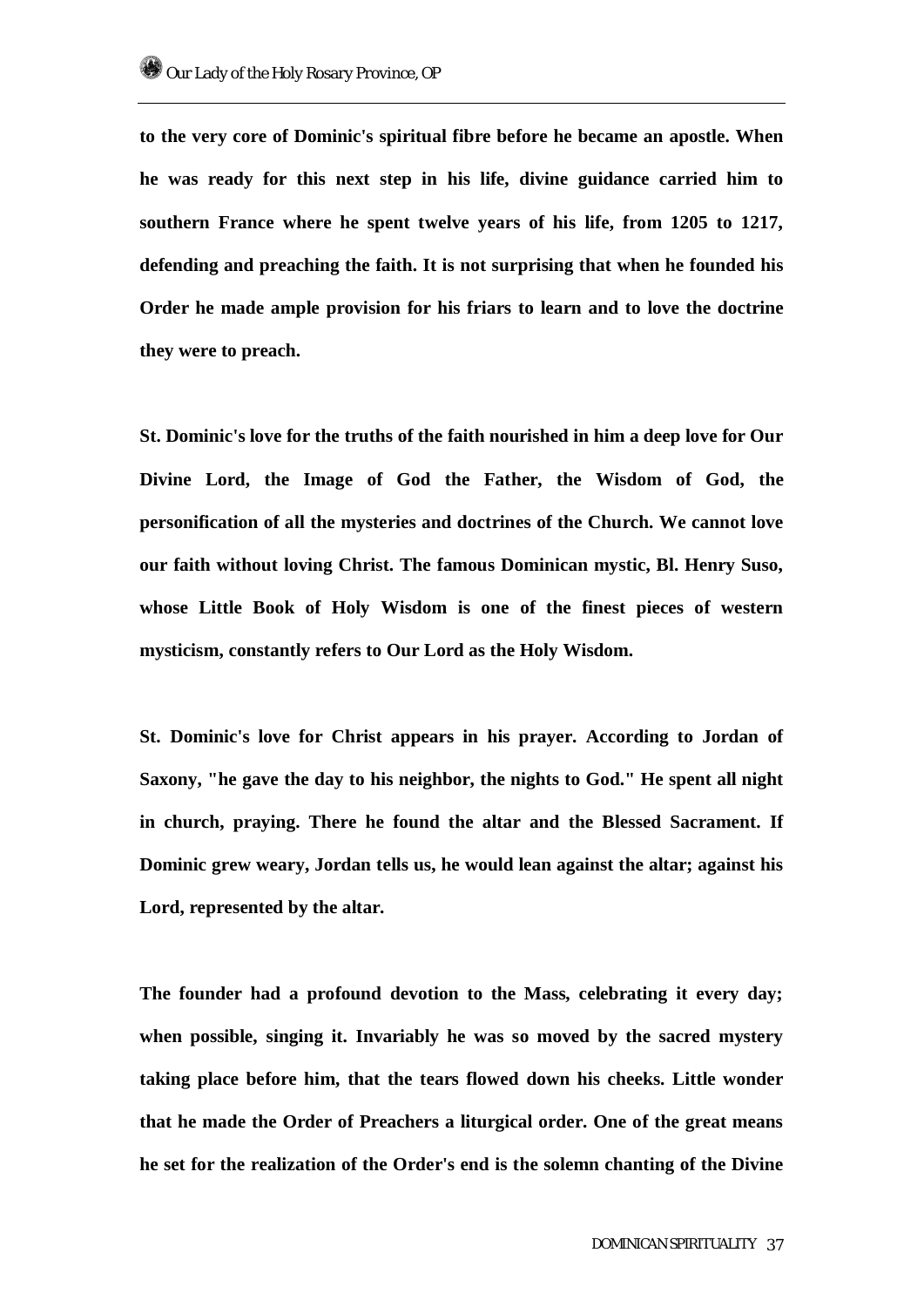**Office; for lay brothers, Sisters and tertiaries, the Little Office of the Blessed Mother. The Office flows from the Mass, the climax of the liturgy. The Mass is the diamond, the Office is its setting. The hours of the Office lead to the Mass and follow from the Mass; preparing for it and bringing us its fruits the rest of the day.** 

**Because he loved Christ, St. Dominic constantly carried the Gospel of St. Matthew and the Epistles of St. Paul. We, with our compact New Testaments, might be tempted to say, "Well, that was not much of a feat, why didn't he carry the whole Bible?" We can do that without any trouble, but it was a different problem in those days of handwritten books. Manuscripts were bulky and expensive. If they were small, the handwriting had to be almost microscopic. Dominic carried the books he loved best, the ones that spoke most clearly to him of Our Divine Savior. Jordan of Saxony says that he read these works so much that he practically knew them by heart.** 

**Dominic's devotion to Our Lord carried his soul into the depths of the mystery of the Passion. Many of the witnesses, both at Toulouse and Bologna, testify that he spent almost all the night in prayer. During this prayer, he was so moved that he often prayed aloud. "How do you know this?" some of the witnesses were asked. Rudolph of Faenza replied: "Well, I know it because I wanted to see what he did in the church at night, so I hid myself in the church behind a pillar and I heard him." He was praying and making reparation for sinners: "O Lord, have mercy on Thy people . . . what is to become of sinners?" His soul, writes Jordan, "was a**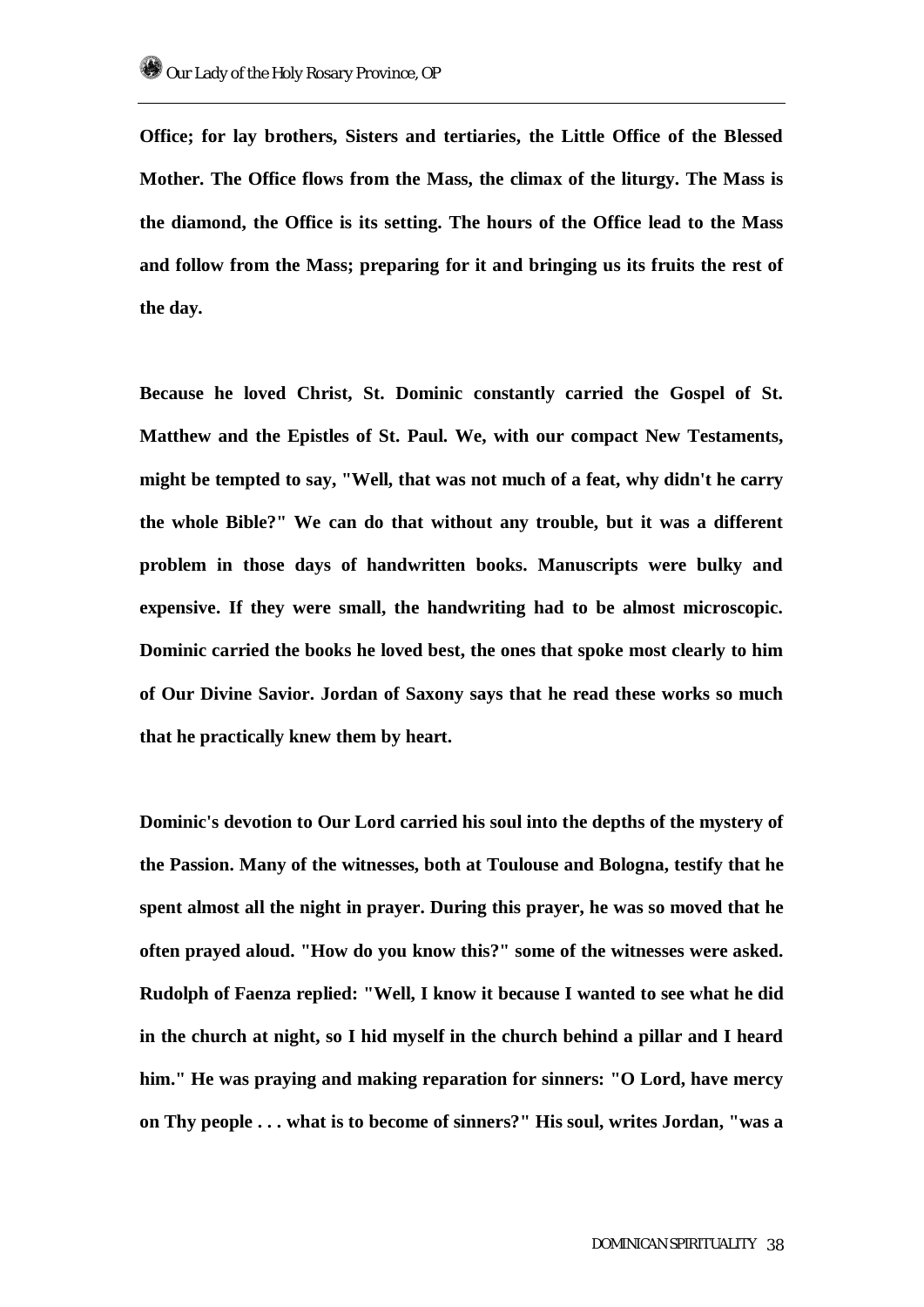**sanctuary of compassion" where "he offered God all human misery." He would interrupt his petitions to take the discipline.** 

**His desire for reparation dictated a scanty menu. When the brethren had two courses for dinner, he was satisfied with one. He would always finish eating before the others, and then, as he listened to the reader, would often be overcome by fatigue and doze. Besides his scanty food, his sleepless nights, his use of the hairshirt, Dominic wore a chain around his waist. Rudolph of Faenza found it at his death and gave it to Jordan. These austerities were prompted by his desire to participate in the Passion of Christ, to contribute his share to the redemption of souls. How he loved souls. They were members of the Mystical Body of Christ, redeemed by his Precious Blood. It is impossible to love Christ deeply without loving souls. If we do not love them, we cannot work for their salvation and our love for Christ will be superficial and shallow. St. Dominic knew that, in the words of Mary at Fatima, "Many souls were going to hell because there was no one to make sacrifices for them." The founder kept solemn and solitary nightly vigils, praying for the success of the apostolate which he zealously and vigorously pursued during the day.** 

**St. Dominic wanted to become a missionary, seeking for the salvation of souls. During his last years, after he had founded the Order, he was always talking about going to preach to the pagans. When he first left Spain in the company of the Bishop of Osma, going to Denmark to escort to Spain a princess who was**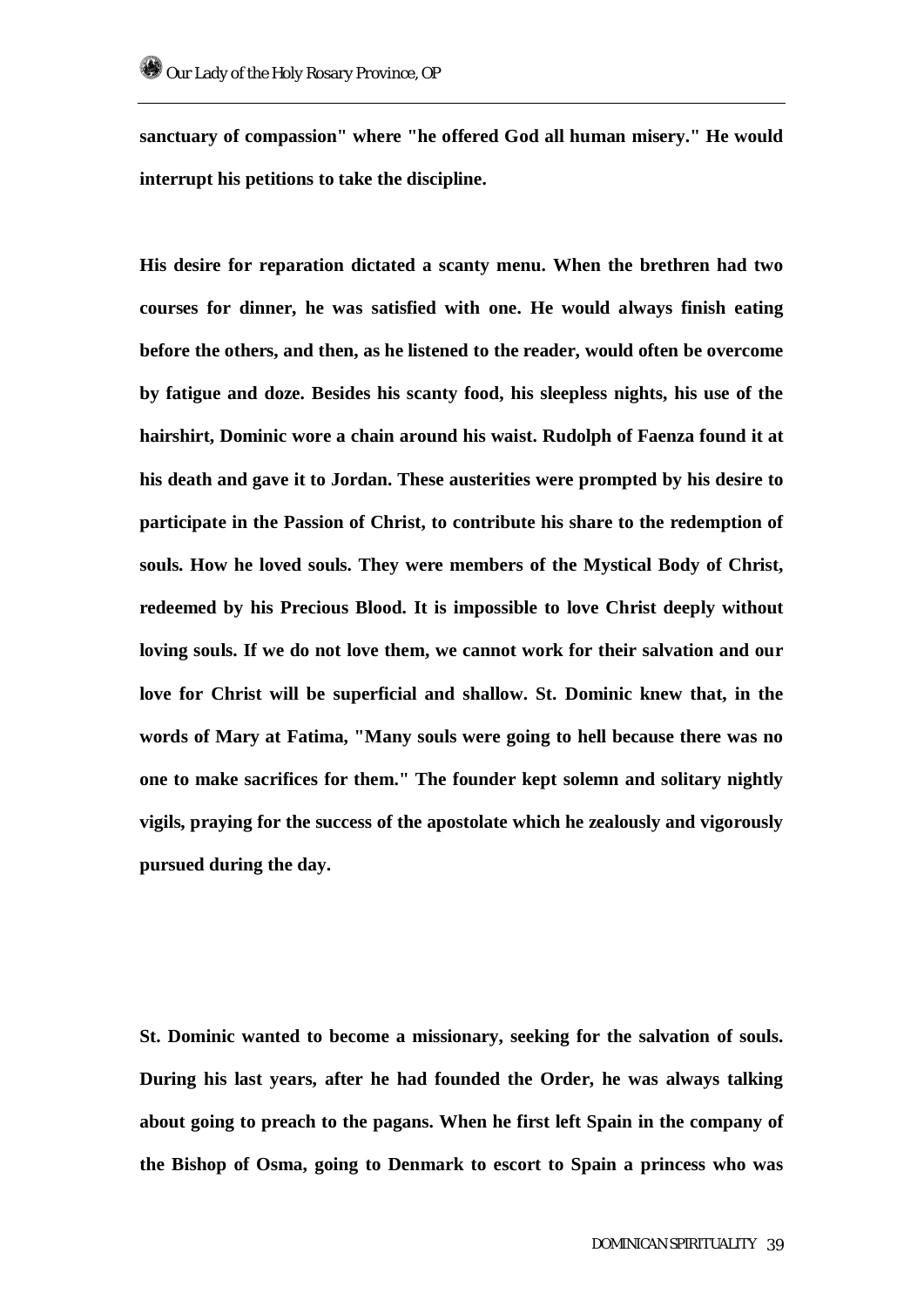**destined to marry the King's son, they reached the North at a time when the Archbishop of Lund was organizing an intense missionary endeavor in the Baltic area. Dominic and his bishop learned about the pagan peoples of Prussia, Lithuania, and Esthonia from the reports coming back to Denmark from the East. Dominic never forgot these pagans. He remembered also the Moors in his native Spain, the Cuman Tartars in Hungary. He promised William of Montferrat, a young disciple, that they would go together to the missions after the Order was well organized. He began to grow a beard with this in mind. Organizing the Order took longer than Dominic expected, and he was never able to become a missionary. But he communicated his zeal to his children. William of Montferrat was one of the first friars to preach to the Saracens of Palestine. Our Order has always been a great missionary Order. Today about twenty percent of its members are in the foreign mission field.** 

**Those who knew Dominic tell us that he wanted to give his life for souls, if necessary. With courage he traveled through the Albigensian country. At times he knew his enemies were planning to kill him, yet he continued on his way. Once they took him, but seeing that he offered no resistance, they asked: "What would you have done, had we carried out our plans?" "I would have begged you to put me to death in the slowest possible way, to cut me to pieces bit by bit so my martyrdom would be prolonged for the good of souls." Realizing how much he wanted martyrdom, they did not kill him. He was a martyr by desire.** 

**Dominic's compassion for people made him willing, as a student at Palencia, to sell his books to feed the hungry. When he first came into Toulouse on his way to**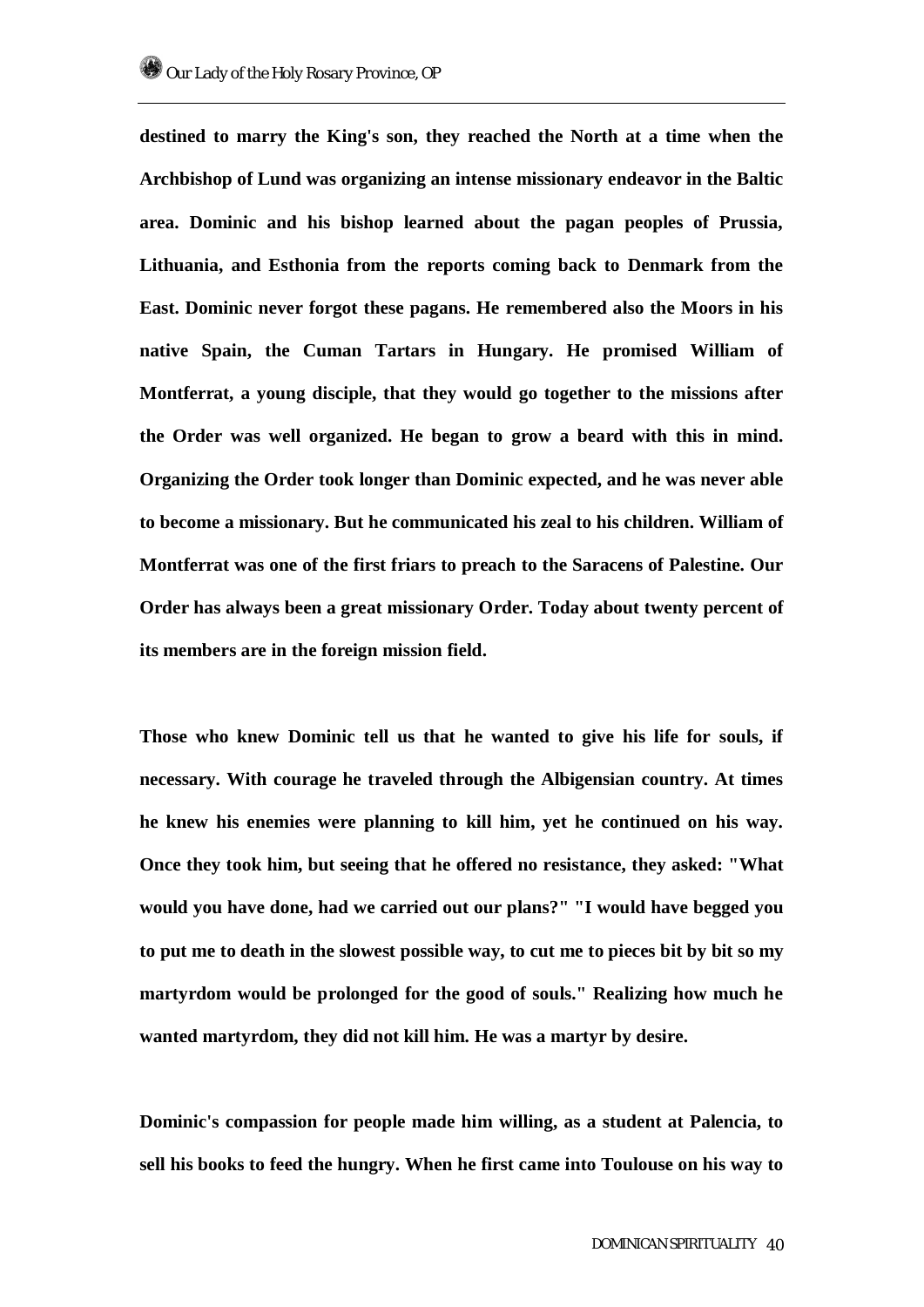**Denmark, he lodged with an innkeeper who was a heretic. Though Dominic had traveled all day long across an unfamiliar country, he spent his first night in that new land persuading and converting his host. Finally, after years of work in the Albigensian lands, he realized he could not save all these souls alone. The idea of founding an order of preachers gradually grew in his mind.** 

**As a good priest, St. Dominic was firm in correcting. This might seem a peculiar illustration of priestliness, but correction is a great charity to an erring soul. Rudolph of Faenza describes this quality of Dominic:** 

**He was always cheerful and pleasant, a comforter of the brethren. He was patient, merciful, and kind. If he saw a brother breaking any rule, he would pass by as though he had not seen it. But afterward he would, with a mild expression and kind word, say, "Brother, you must confess your fault." With his gentle words he induced all to confess and repent.** 

**He rigorously punished transgressors, but they went away consoled because of his humble attitude. He made the necessary correction with firmness, with an adequate penance, but knowing how delicately a soul must be treated, he did not break the man's spirit. Paul of Venice testified:** 

**He rigidly and perfectly kept the rule himself and exhorted and commanded the brethren to do the same, and he strictly punished offenders. Yet he reproved them with such patience and kindness that no one was ever upset or rebellious because of the correction.** 

**As a saintly priest, St. Dominic excelled in giving advice, in counselling and consoling. The sources mention this many times. Stephen of Spain, who was still**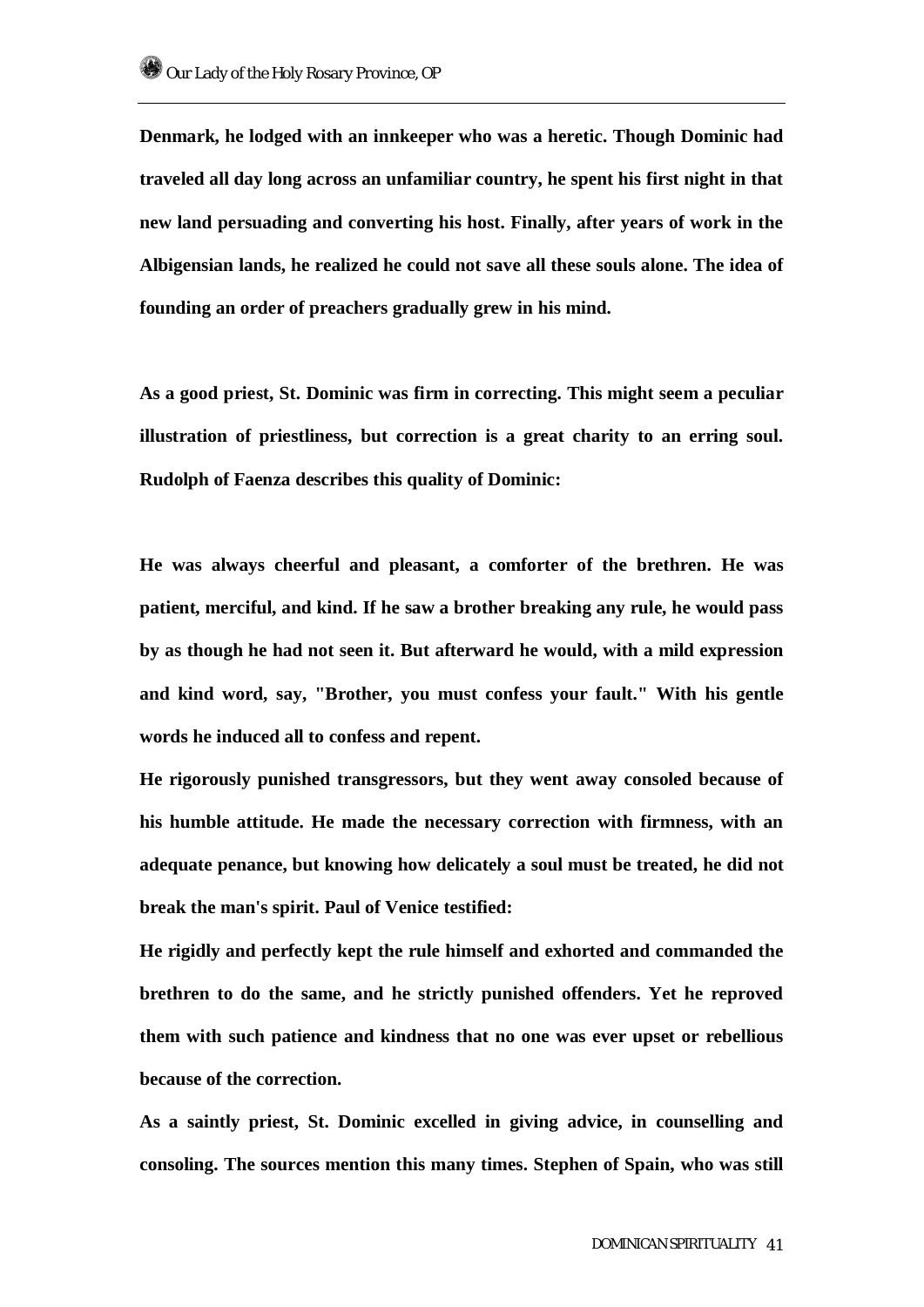**a student at the University when Dominic first came to Bologna and clothed him in the habit can testify for all:** 

**Both the brethren and others found Brother Dominic to be the best possible comforter when they were troubled with temptations. He knew this fact because when he first entered religion and was a novice he had many temptations. But he was put completely at ease by the preaching and counselling of St. Dominic. Many other novices told him that they had had the same experience with Dominic. The witness never saw any man who was more zealous to strengthen the Order, to preserve the Rule, and to comfort the brethren. He did not think Dominic would ever have a comparable successor in these qualities.** 

**The secret source of Dominic's priestly strength was his great reliance on Divine Providence. His years of work among the Albigenses were apparently, by human standards, not very fruitful. There were conversions, but there is no record of mass conversions. They did not come by the thousands and the tens of thousands, as some of the older lives say. Trusting in Divine Providence Dominic was willing to continue for many years in the face of a very difficult apostolate. He kept working and hoping for the harvest. It did not come in southern France, but he gathered it when he founded the Order. His Order is still reaping the benefit of his trust. When Dominic had only sixteen brethren, he scattered them, contrary to the advice of the Bishop of Toulouse and Count Simon de Montfort. He sent them to Paris, Spain, and Rome, despite the human prudence of his friends. They thought he was tearing down what he had laboriously built, destroying the Order he had just founded. But he had the supernatural prudence that comes from the Holy Spirit. "Seed rots when it is hoarded, bears fruit when it is sown." When he came to Paris, just two years later, instead of the original**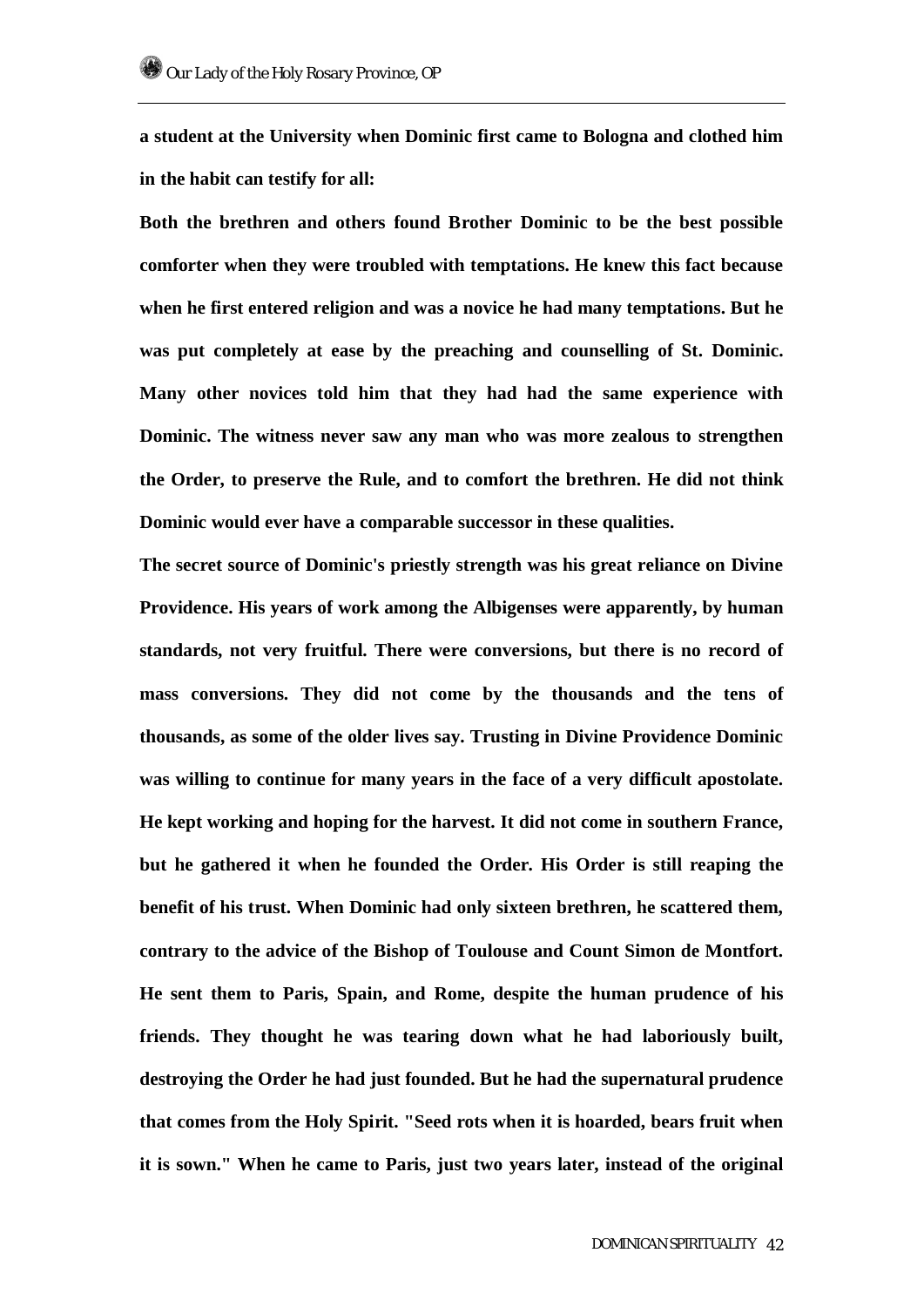**eight, he found thirty. A few years more and his disciples were counted by the thousands.** 

**The very fact that Dominic was willing to found a Mendicant Order, one that owned no property and had no revenues, indicates his mighty trust in Divine Providence. He relied on the free-will offerings the faithful would give him. He so believed in God's help, that he did not want the brethren to store up more food than they needed for a day, That is why they sometimes went hungry. But his faith was rewarded, more than once, by the miracle of the loaves. Both in Bologna and in Rome there were days when the early friars, unknown newcomers, did not get enough from their begging tours. Then they found a bare refectory. There was nothing to place before them. But the Founder had them offer the grace and take their places just the same. At Rome the angels came and distributed a loaf of bread to each friar. This was the answer of Providence to Dominic's trust. Some twenty years after his death, the Order made the law less severe. The friars were now allowed to store up enough for a year. Did the friars lack the trust of their Father? Or had the Order grown too large all of a sudden? By the end of the thirteenth century, too, the charity of the people had grown noticeably cooler.** 

#### **The Imitation of St. Dominic**

**St. Dominic's priestliness shines in his love for the doctrines of the Church, his personal love for Our Lord in the Mass and the Blessed Sacrament, his penances**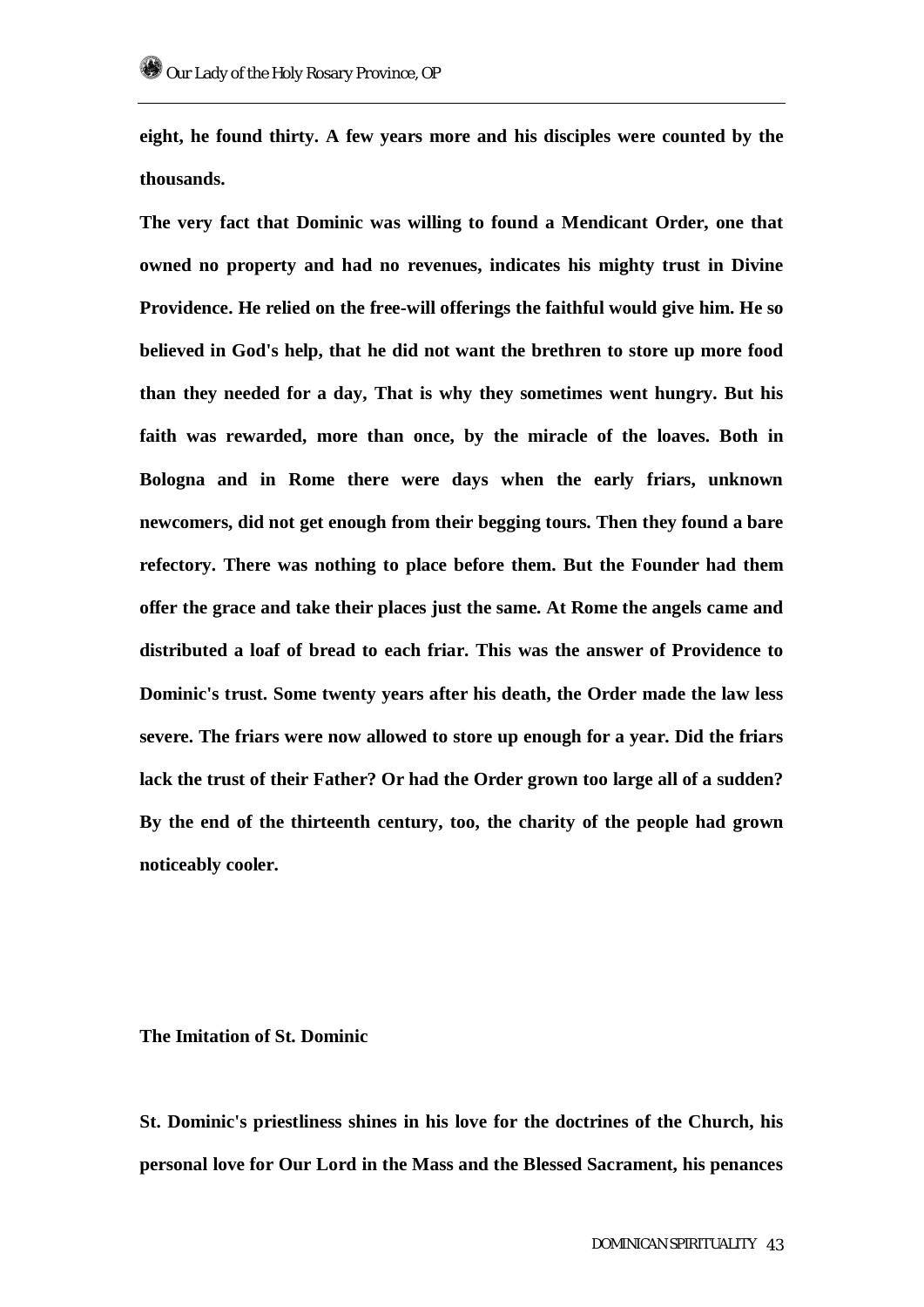**in imitation of the Suffering Christ, his love for souls, his ability to give advice and counsel, his trust in Divine Providence. Priestliness is his chief characteristic. Dominican laybrothers, nuns, sisters, and ternaries might say, "How can we follow him in this?" "How can we imitate his priestliness?" Baptism stamped the Christian character on their souls, the character of Christ, the Eternal Priest. It is a sharing in His priesthood, enabling them to share in the priestly worship of the Church. In this sense all Dominicans can live their lives in a priestly manner, imitating the priestliness of their Founder -- his love for the doctrines of the Church, for the suffering Christ, for the Mass and Blessed Sacrament, for souls, and his reliance on Providence.** 

**All Dominicans should nourish a tender devotion to their founder. It does not matter that they find another saint more effective in answering prayers. We do not pray, primarily, to get answers, at least, not material answers. From St. Dominic we shall receive spiritual answers: the ability to understand the Dominican life, to live it well and to be zealous for souls.** 

**Dominicans should go to Dominic because he is a priest and remains one for all eternity. In heaven, he keeps the priestly outlook, still wants to help souls, can still counsel and give advice. When we are troubled, we go to the priest. Dominicans! go to Dominic, the priest. Go to him because he is also your father. Parents in heaven see their children on earth, know their needs and difficulties, and can help them. A spiritual relationship binds St. Dominic to his children. The vows of the religious and the promise of the tertiary make them his sons and daughters. Having a claim on him, they should remind him of that fact. They**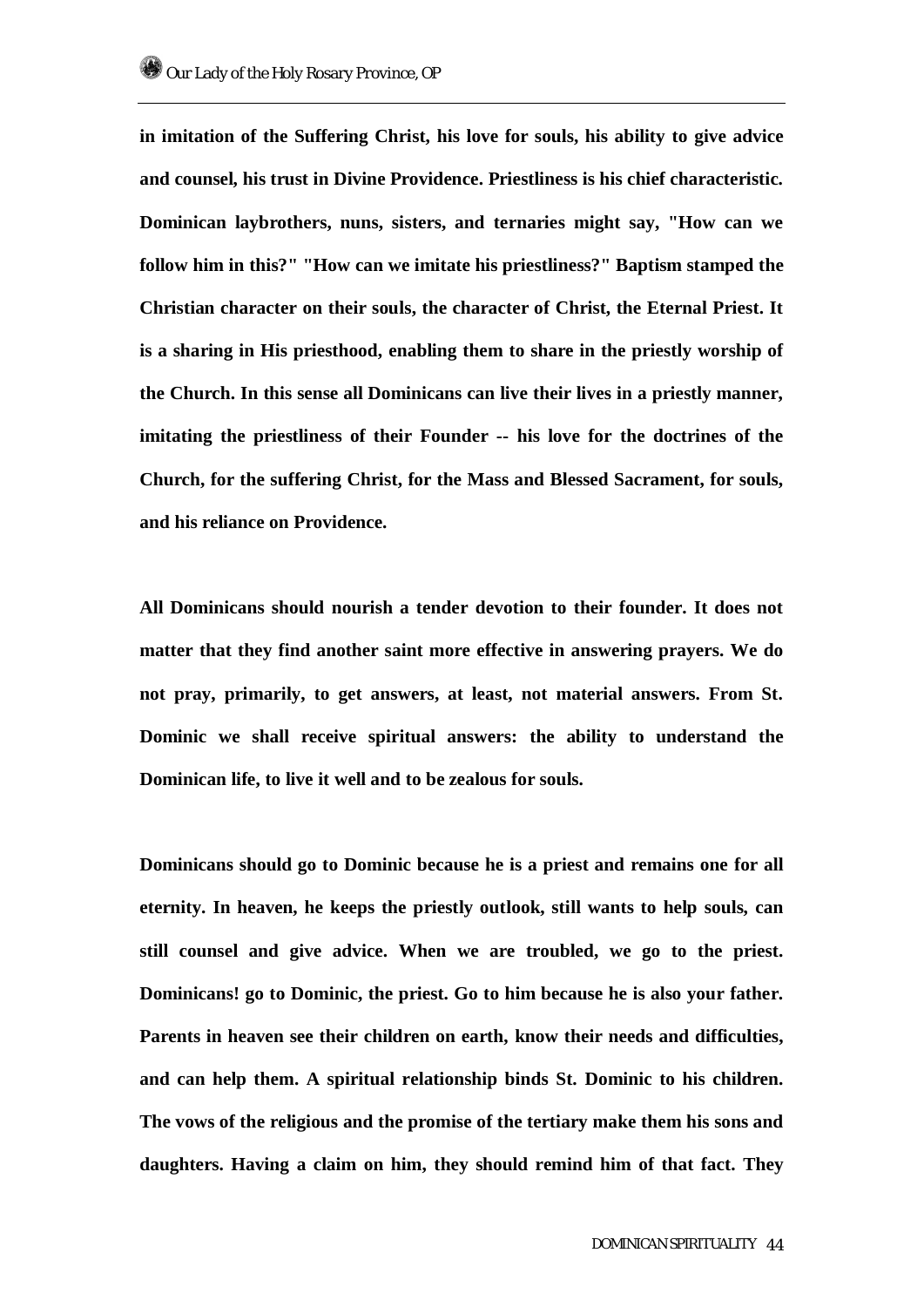**should go to him, asking for spiritual blessings, for the grace of contemplation, for the grace to live their Dominican life in a holy way. They should remind him that he promised to answer. When the friars came sorrowfully to his deathbed, recommending themselves to his prayers, his reassuring words were: "Where I am going, I will be of more use to you than I have ever been on earth." Fulfill, O Father, what thou hast said . . . . .** 

## **Chapter III**

## **DOMINICAN LIFE**

**is** 

#### **CONTEMPLATIVE**

**The Christian is the image of Christ. The Dominican is the image of St. Dominic. As a canon of Osma, before he became an apostole, he was a contemplative. Here is how Jordan of Saxony describes these years at Osma: "Day and night he frequented the church, giving himself without interruption to prayer. Redeeming the time by contemplation, he scarcely left the walls of the monastery." Then St. Dominic went into southern France to begin his years of ceaseless apostolic activity. He became an apostle but did not stop being a contemplative. Abbot William Peter of St. Paul's monastery in Toulouse, who had known Dominic personally, testified that he had never seen anyone pray or weep so much. Dominic's prayer was so intense that it forced him to pray aloud: "O Lord, have mercy on Thy people . . . what is to become of sinners?"**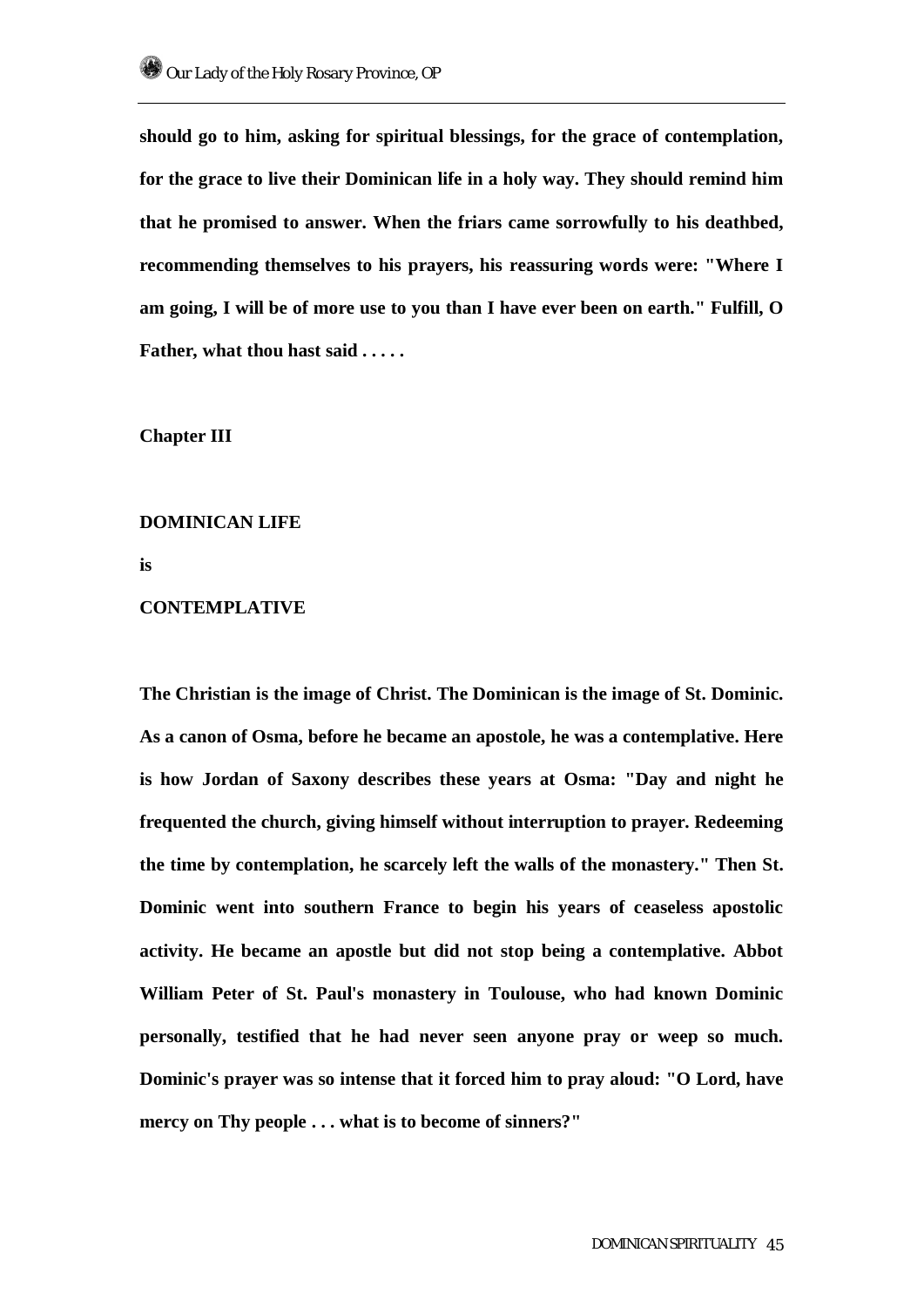## **The Dominican Order is Contemplative**

**St. Dominic founded an Order that is contemplative in all its branches -- the First Order, Second Order, Third Order Conventual, and the Third Order of Tertiaries. Any Dominican who is not eager to become a contemplative is falling short in his Dominican spirit.** 

**Some people hold that it is impossible to unite the contemplative and active lives, because each of these lives is so engrossing. The life of prayer claims all the attention of a person; activity claims all his attention also. When Dominic founded the Friars Preachers, some people said it was impossible to have an Order that combined both features. They knew only two kinds of Order. There were the contemplative Benedictines, Cistercians, Carthusians, Premonstratentians, and so forth. They led the life of prayer. Not that they never left the cloister, but the vow of stability bound them to one monastery for their whole life. The active Orders were strictly active, the Knights Templars, Knights of St. John, Teutonic Knights, the Orders of Ransom, and Orders that took care of pilgrims and the sick, running inns and hospitals. Only the Canons Regular, leading the contemplative life, undertook a limited, parochial ministry.** 

**St. Dominic founded a new kind of Order, one that pursued an intense life of prayer and yet embraced a general apostolic activity. He personally demonstrated that it is possible to be a contemplative of the highest type and also a zealous apostle. But these two lives can be united only when the apostle gives primacy to contemplation. It must be Christian contemplation, pondering the**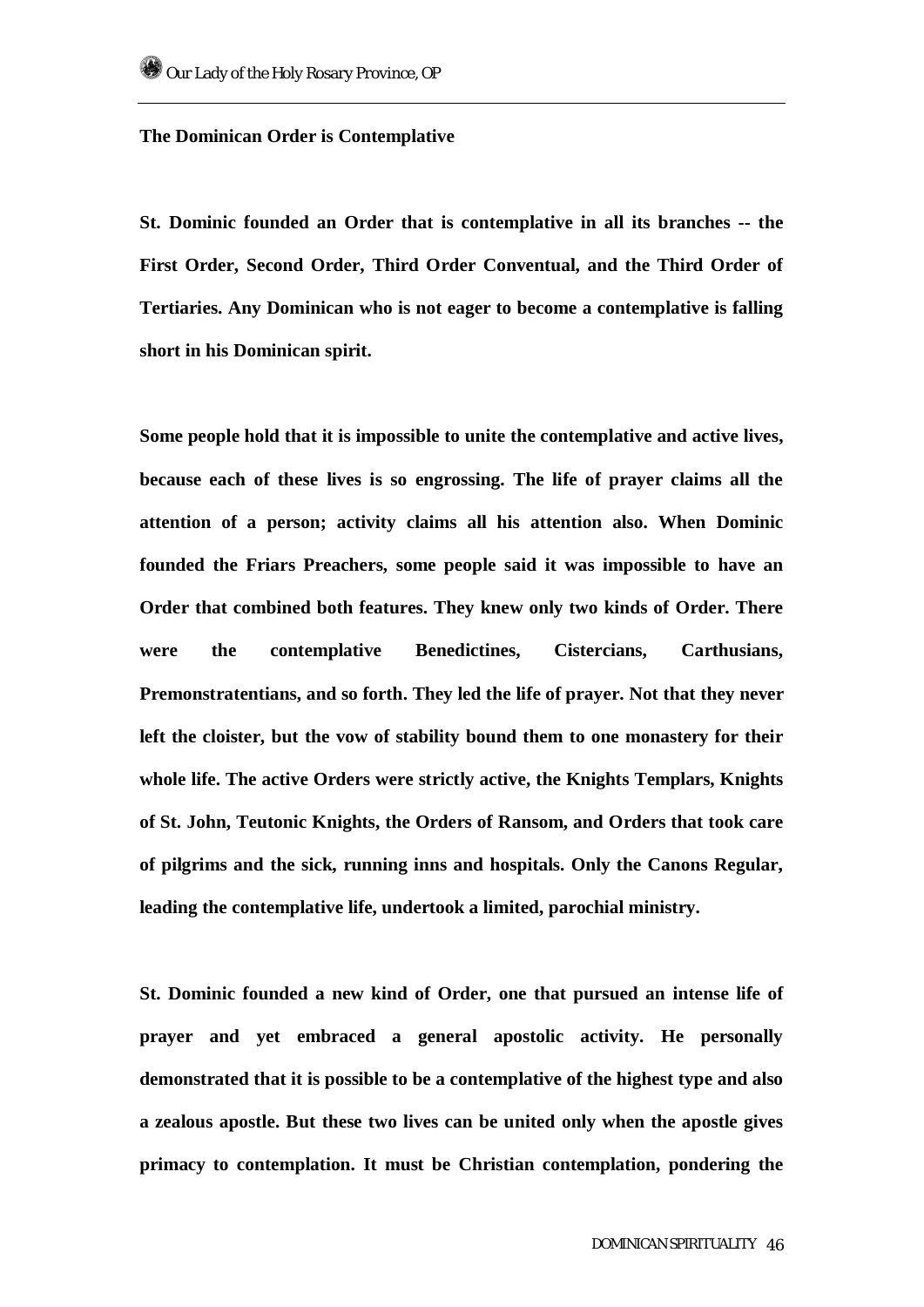**mysteries of our redemption -- Christ's desire to save all souls, his death on the Cross for the redemption of sinners, the Father's love in sending Christ to us. That type of prayer becomes apostolic; the contemplative seeks the salvation of his neighbor, because, like the early Christians, when he "sees his neighbor, he sees God."** 

**St. Dominic prayed in that way. Jordan of Saxony writes: "He shared the daytime with his neighbor, but the night he dedicated to God:" He spent so much of his night in prayer, that he hardly needed a bed. In fact, his friars testified that he never had a bed of his own. When he slept, he slept in a chair, on the floor, leaning against the altar, or dozed at table. At night he prayed as long as his body could endure it. When sleep overpowered him, he rested his head, like the patriarch Jacob, upon a stone. After a short rest, Jordan notes, he would rouse his spirit and renew his fervent prayer. He was first and foremost a contemplative, and his children must be contemplatives.** 

**Contemplation is the chief purpose of the Order. The Dominican does not contemplate because he wants to become an apostle. That would make it a means to an end. Contemplation is so superior, that it cannot be subordinated to anything lesser. The Dominican seeks contemplation for its own sake, because contemplation unites him to God. "Seek first the kingdom of God and his justice, and all these things shall be given to you besides" (Matt. 6:33).** 

#### **Contemplation -- the Source of the Apostolate**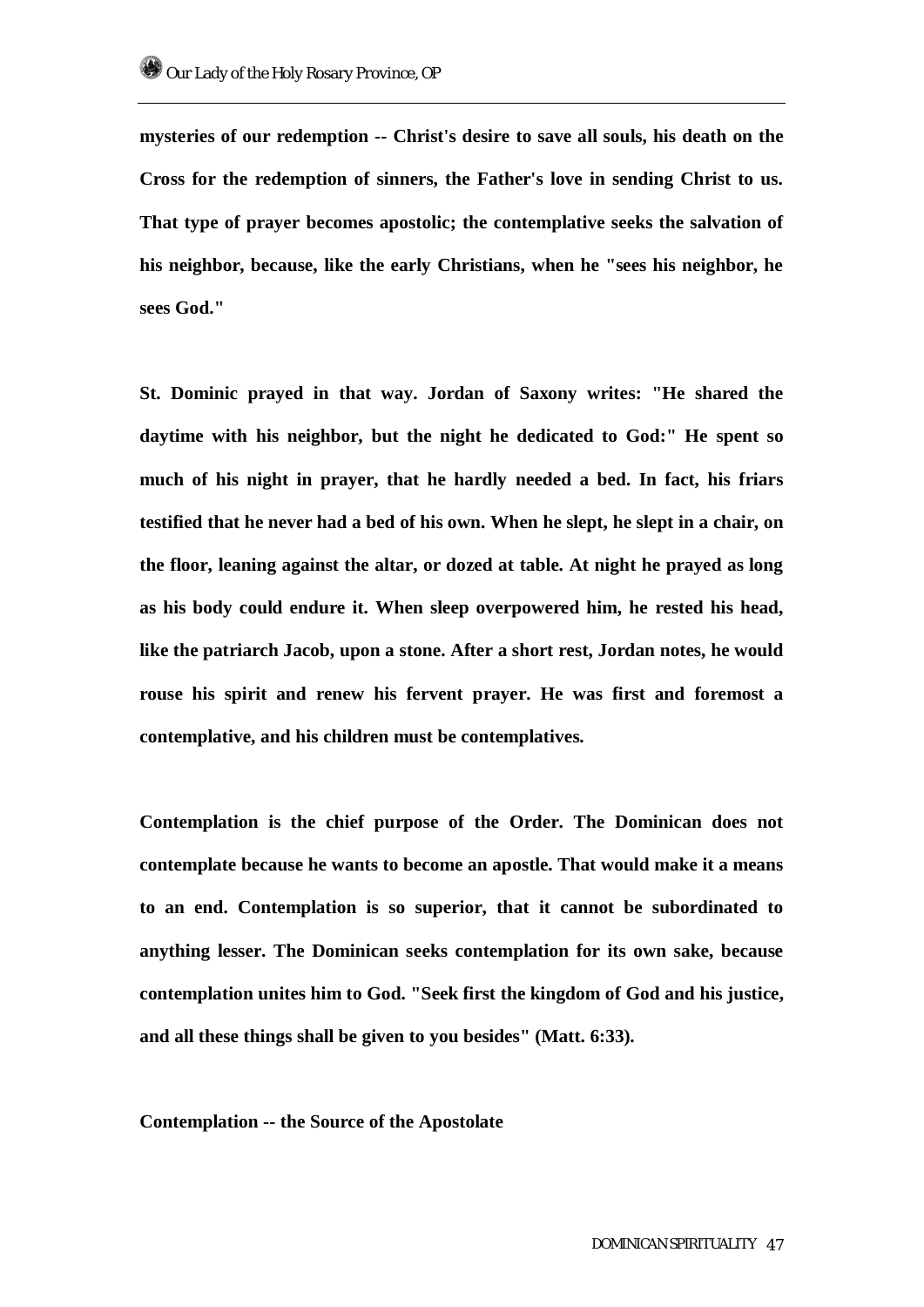**When a friar prays, he hopes his prayer will become deep and profound, filling his own soul with such grace and spiritual energy that they will overflow on the souls of others. The image of his life is a deep well. It fills slowly until its pure water reaches the top; then the water runs over the brim and begins to irrigate the whole countryside. The well never empties itself in watering the fields, but gives of its abundance. The Dominican must sanctify himself before he can go out to help his neighbor. The end of the Order, in all branches, is a contemplation that fructifies in the apostolate. A Dominican's life is a life hidden in God with Christ, lived in the solitude and silence of the religious house. There he dwells alone with God while his exterior activity is the voice of cloistered silence.** 

**The Dominican goes into the pulpit, the classroom, or the sick-room because obedience sends him, because his apostolic yearning to help souls impels him to go. He does not undertake these works through natural eagerness to exercise his talents, or to fulfill his personality. Of course this does not mean that if a priest likes to preach, he must no longer delight in it; nor if he loves teaching, that he must curb the joy he experiences. It means only that his motive in going out to work is not personal gratifications but the glory of God and the good of neighbor.** 

**All other motives urging him onward to works of the apostolic life are less worthy. With his usual acuteness, St. Thomas describes the failure of most religious who plunge into the apostolate: "They are led to engage in external works rather from the weariness which they feel for the contemplative life, than**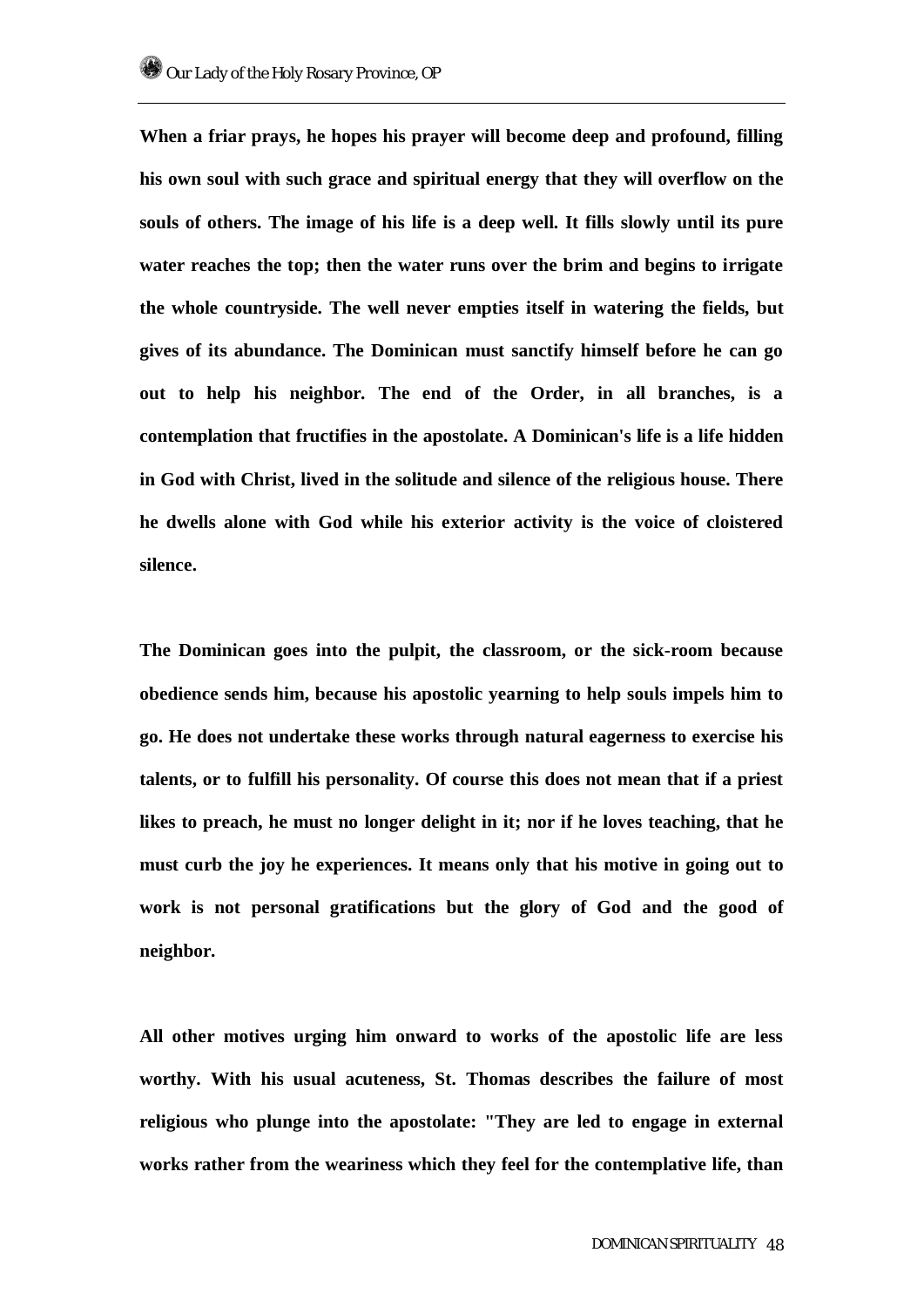**from a desire to attain to the fulness of divine love" (De perf. vitae sp., c. 23). "There are some who are deprived of freedom for divine contemplation and immersed in secular affairs willingly or without regret; in these persons very little or no charity is evident" (De carit., a. 11, ad 6 ) .** 

**But Thomas finds not only activists, weary with the contemplative life, but also selfish contemplatives. "They so enjoy divine contemplation," he writes, "that they do not want to forsake it, even to consecrate themselves to the service of God by saving their neighbor" (De carit., a. 11, ad 6).** 

**The true Dominican resembles neither of these types. If his neighbor did not need him, he would stay in his religious house with God, but because of his neighbor's dire necessity, he longs to give him the fruits of his own interior life. There is an intimate connection between his prayer and his apostolic yearnings. This distinguishes him from the purely contemplative monk who may go forth out of obedience, as did St. Bernard, to work for the salvation of his neighbor. The Dominican, seeing God in his neighbor, is constrained by the impetus of his own contemplation to bring that neighbor to God. Therefore, as St. Thomas observes:** 

**" . . at the expense of his much loved contemplation, he devotes himself, for God's sake, to his neighbor's salvation. Hence, it is a proof of a greater perfection of charity to be willing, for the love of God and neighbor, to work for the**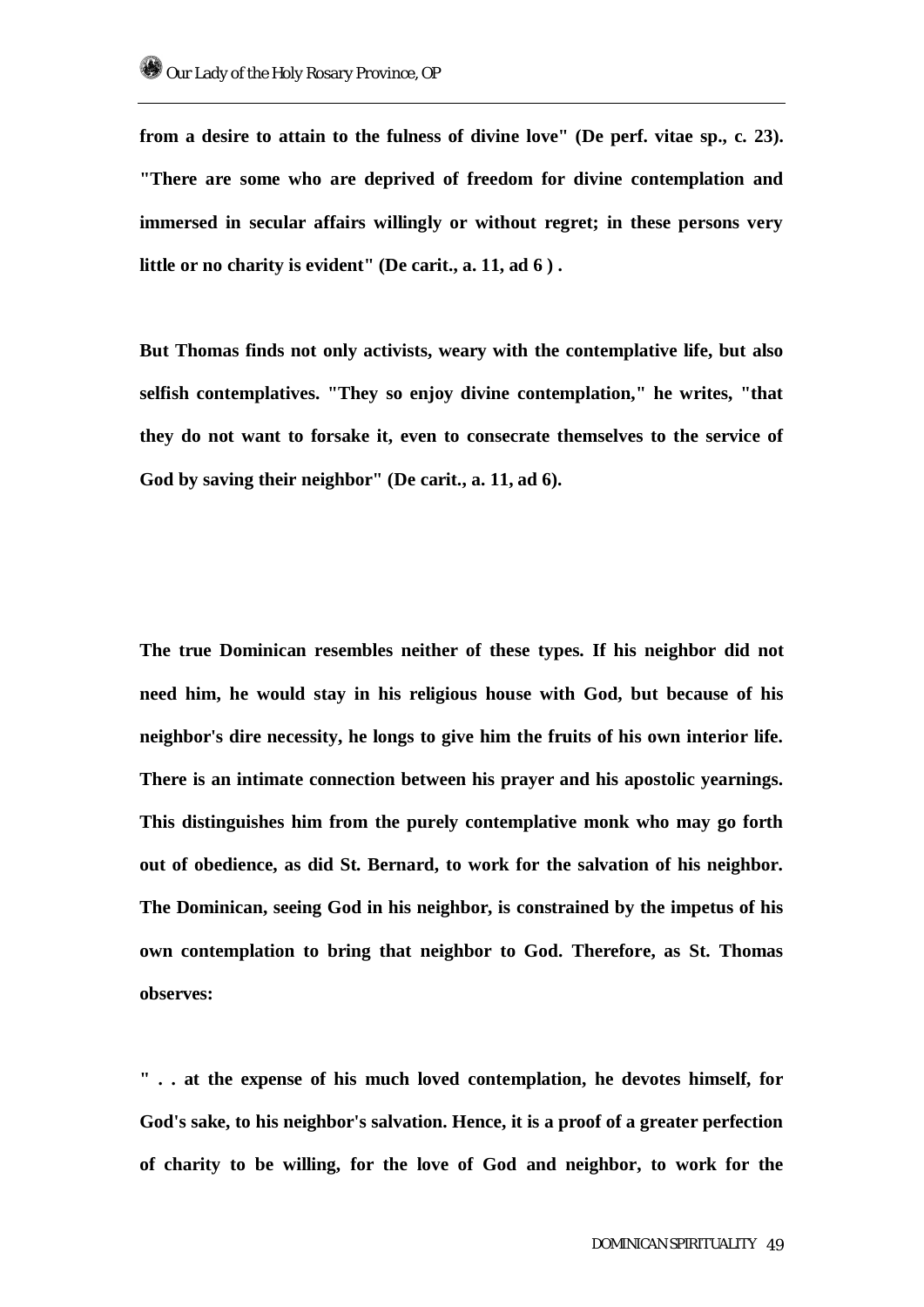**salvation of others, even though, by so doing, contemplation be somewhat impaired, than to cling so closely to the sweetness of contemplation as to be unwilling to sacrifice it, even for the salvation of others" (De perf. vitae sp., c. 23).** 

**Tormented by a passion for souls, the Dominican brings them a message that has been matured in silent prayer before God, that has "been shaped in the sanctuary, the choir, and the cloister:"** 

**This eminent ideal, this search for contemplation that fructifies in the apostolate, has been expressed concretely in the oldest, the simplest, and the most beautiful Dominican rule of conduct. It comes directly from the practice of St. Dominic. The canonization witnesses tell us that he spoke only with God or of God. We shall let Stephen speak for them all:** 

**It was his custom to speak always of God or with God whether he was in or outside the priory or on a journey. He strongly urged the brethren to act in the same way and he had this placed in the Constitutions.** 

**Speaking thus of God, in conversation or in sermons, Dominic's contemplation spilled over the brim of his prayerful soul to the sanctification of those who heard him.** 

**The Dominican saints learned this lesson from their father. They also spoke with God and of God. Bl. Raymond of Capua writes this about St. Catherine of Siena:** 

**. . . if she had intelligent people to tally to, she could have gone on talking to them about God for a hundred days and nights without stopping for food or drink. She never got tired talking about God. On the contrary, as time went on, she**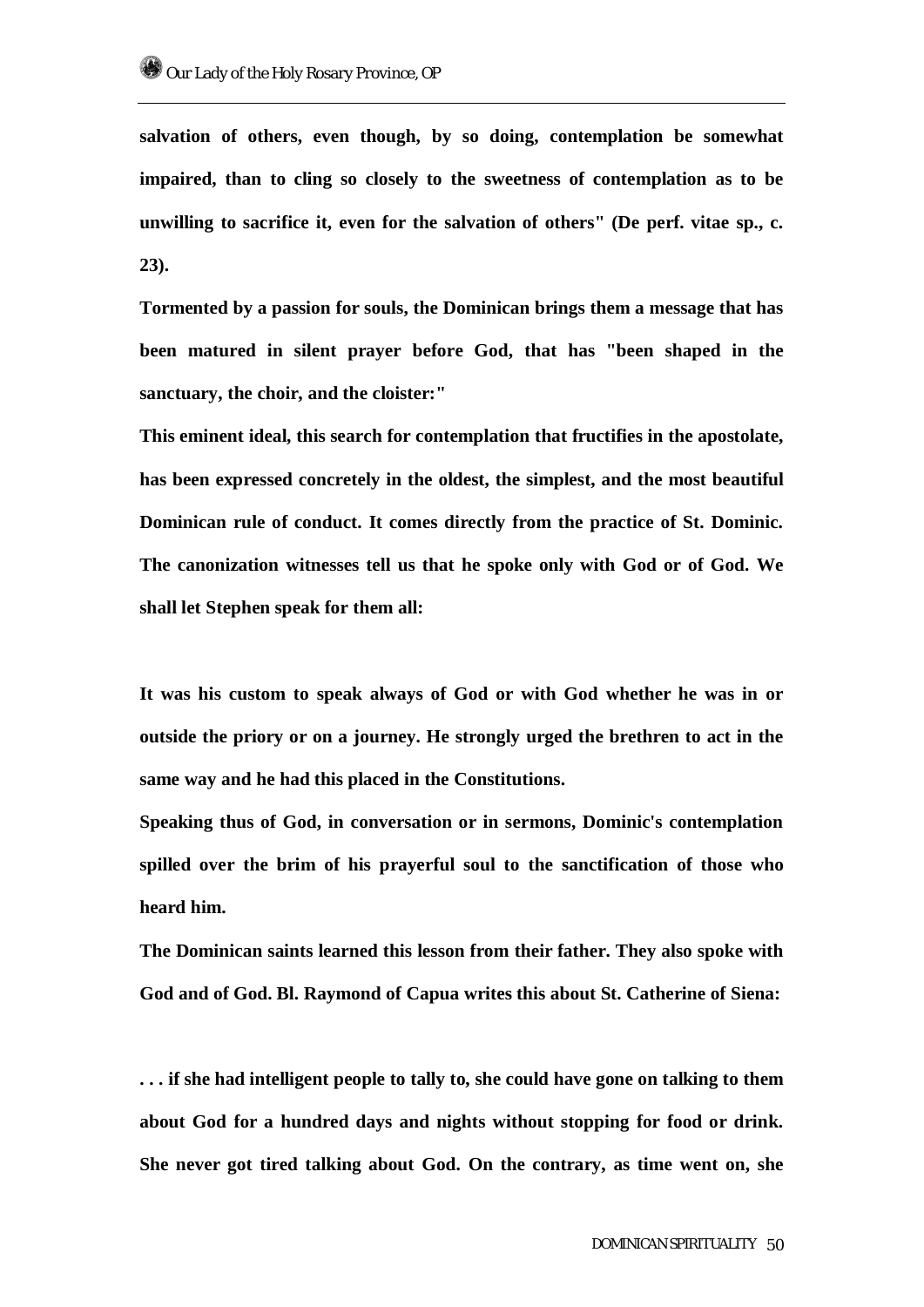**seemed to grow ever more lively and enthusiastic. Again and again she has told me she knew of no greater consolation in life than talking and arguing about God with people of understanding. And anyone who ever worked with her can vouch for this from personal experience.** 

**Raymond goes on for another page, telling how he fell asleep once when Catherine was talking to him about God. She awoke him with a rebuke: "Is this all you care about the salvation of your soul?"** 

**St. Thomas gave theological expression to the Order's motto when he said that an apostolic religious must "contemplate and give to others the fruit of his contemplation" (Summa theol., II, II, p. 188, a.6). The Dominican apostle must "speak with God or of God".** 

#### **Contemplation -- Inherent in Dominican Life**

**Is it possible to prove that the Order is contemplative? This can be done by first considering the kind of Order St. Dominic founded: an Order of Canons Regular. The bull of confirmation issued by Pope Honorius III on December 22, 1216, began with the words Religiosam vitam. Hundreds of similar bulls open with the same words and with the same general content. They vary in detail but are always given in favor of chapters of canons regular. The chief duty of the canons was contemplative -- the worship of the Holy Trinity. The canons existed to carry out the divine worship of the Church in a solemn manner. They were attached to the cathedrals precisely for that purpose: to worship God officially, to participate in the solemn Mass, to chant the Divine Office in the name of the Church. They were officially "pray-ers". The issuance of the Religiosam vitam**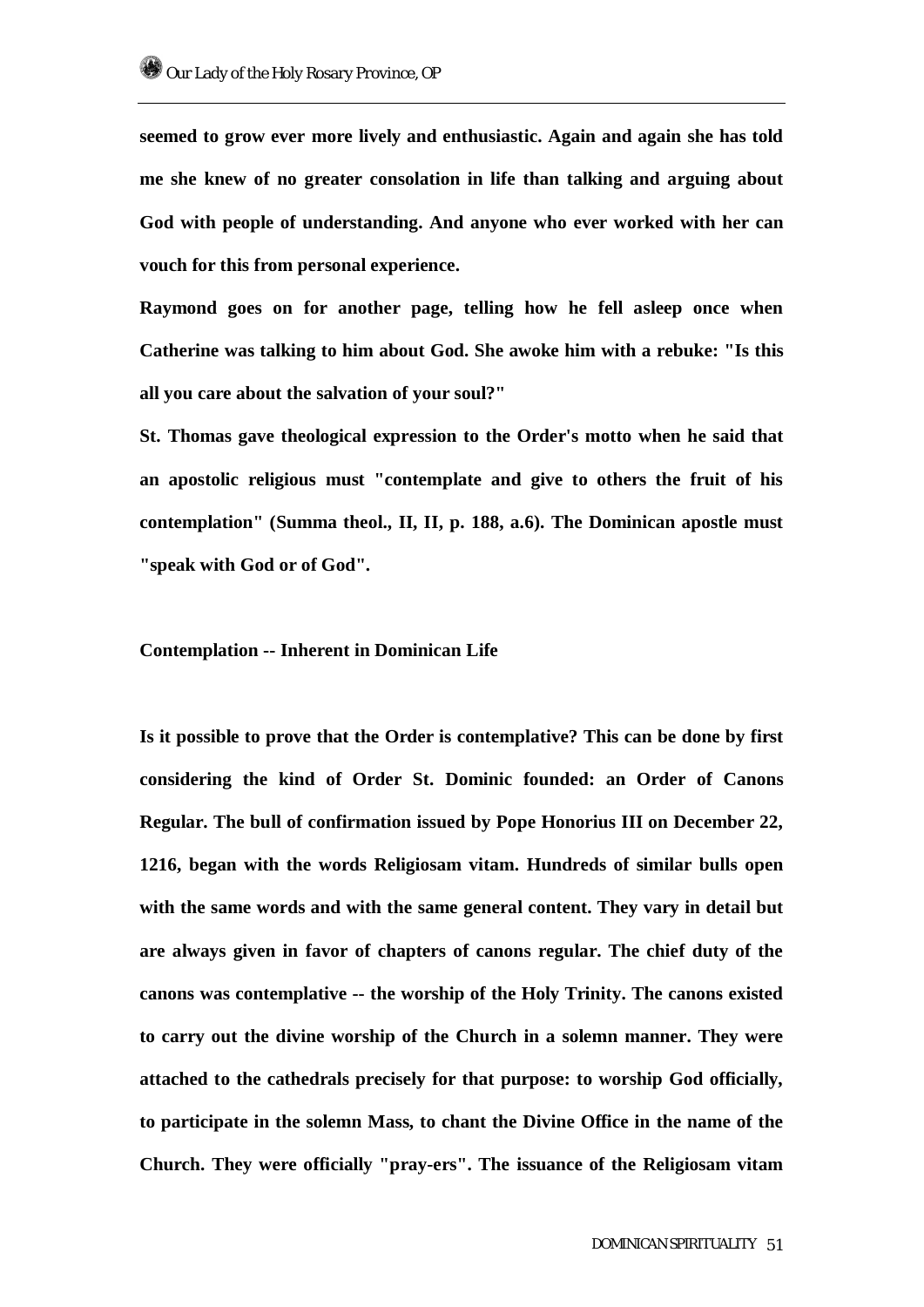**by Pope Honorius served notice on the Friars Preaches that they were Canons Regular and that their chief function was to worship God in a contemplative way.** 

**St. Dominic also adopted the monastic observances -- the community life, cloister, silence, austerities of fasting and abstinence, bowings during the Office and Mass, venias, the scapular -- from the contemplative Orders. The first part of the primitive Constitutions was almost exclusively devoted to these things. The Founder took them from the Premonstratentians, who borrowed them from the Cistercians, a most strict, contemplative Order. Dominican nuns and sisters have taken these observances from the fathers. Tertiaries perform the bows when they recite the Office during their meetings. Even in their private recitations, the members of the Order should bow their heads reverently at the Gloria Patri. The observances are a sign to the friar that he must be a contemplative.** 

**The second part of the early Constitutions also clearly demonstrates the contemplative character of the Order. This part, governing preaching, study, and apostolate, held before friars going out to preach a vivid portrait of their contemplative apostolic career:** 

**They shall receive a blessing and then go forth as men desirous of their own salvation and the salvation of others. Let them bear themselves with religious decorum as men of the Gospel, treading in the footsteps of their Savior and speaking with God or about God to themselves and their neighbor . . . .**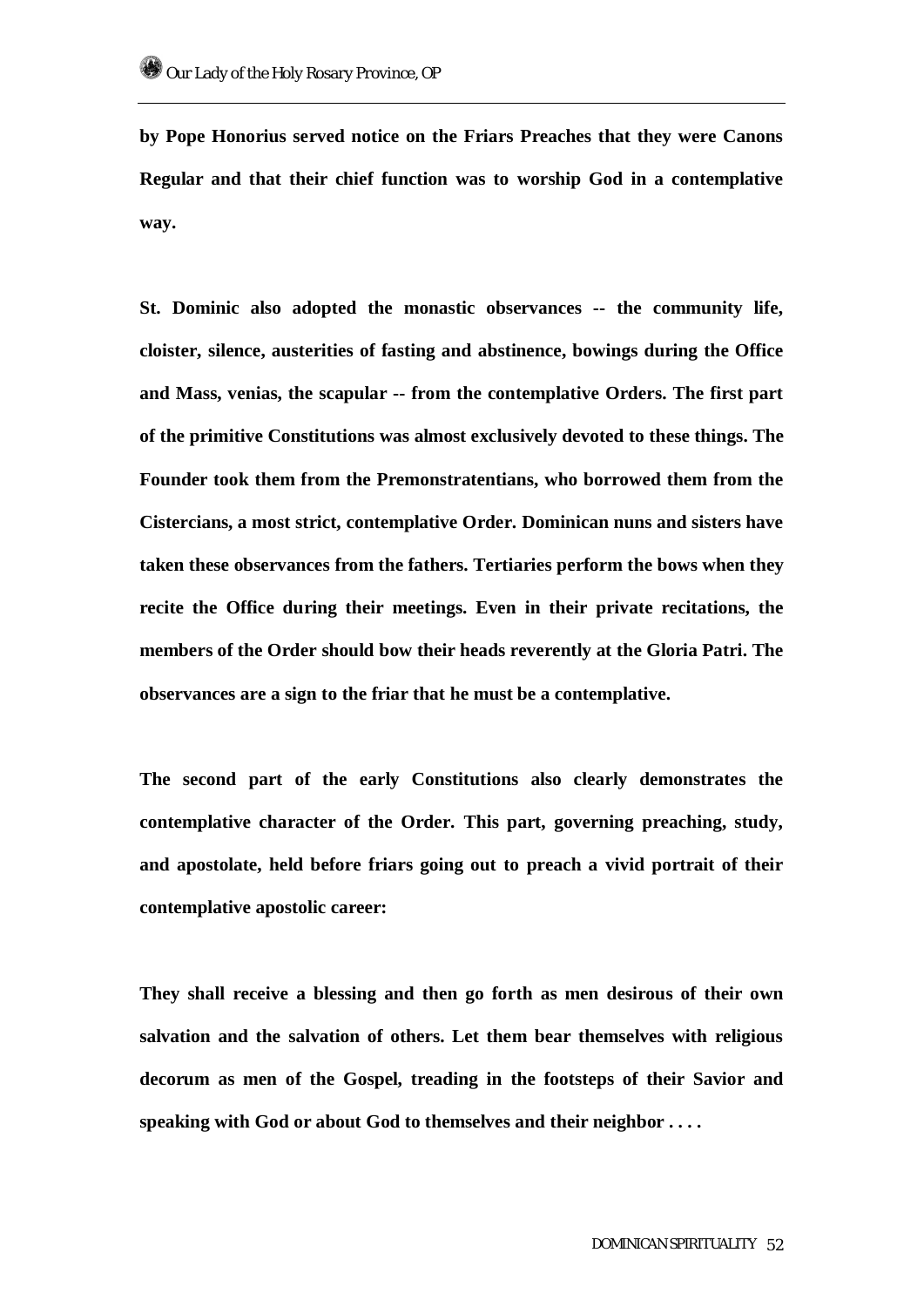**The present Constitutions prescribe the same ideals, repeating the words of 1220:** 

**It is known that our Order was founded from the beginning for the express purpose of preaching and the salvation of souls . . . .** 

**This end we ought to pursue, preaching and teaching from the abundance and fulness of contemplation, after the example of our most holy father Dominic, who used to speak only with God or of God to the great benefit of souls.** 

**The means set by that most holy patriarch for the attainment of that end are, besides the three solemn vows of obedience, chastity, and poverty, regular life with its monastic observances, the solemn recitation of the Once, and the assiduous study of sacred truth. Among us these means cannot be abolished or substantially altered, though it is permissible (the vows, of course, excepted) to temper them somewhat, opportunely, so that they might be more suited for a facile reaching of the end and possess greater efficacy and be more suited for a more expedite attainment of the end.** 

**The Rule of St. Augustine, chosen by St. Dominic as best suited for his purposes in founding the Order, likewise imposes the duty of contemplation. It opens with a statement, in different words, of the Order's great intention to speak only "with God or of God:" "Before all things, dear brethren, love God and after him your neighbor." These words are a trumpet call to contemplation. The Rule first ascends to the very throne of God to look on him in loving contemplation; then it descends, bringing his love to souls. Humbert of the Romans, fifth master**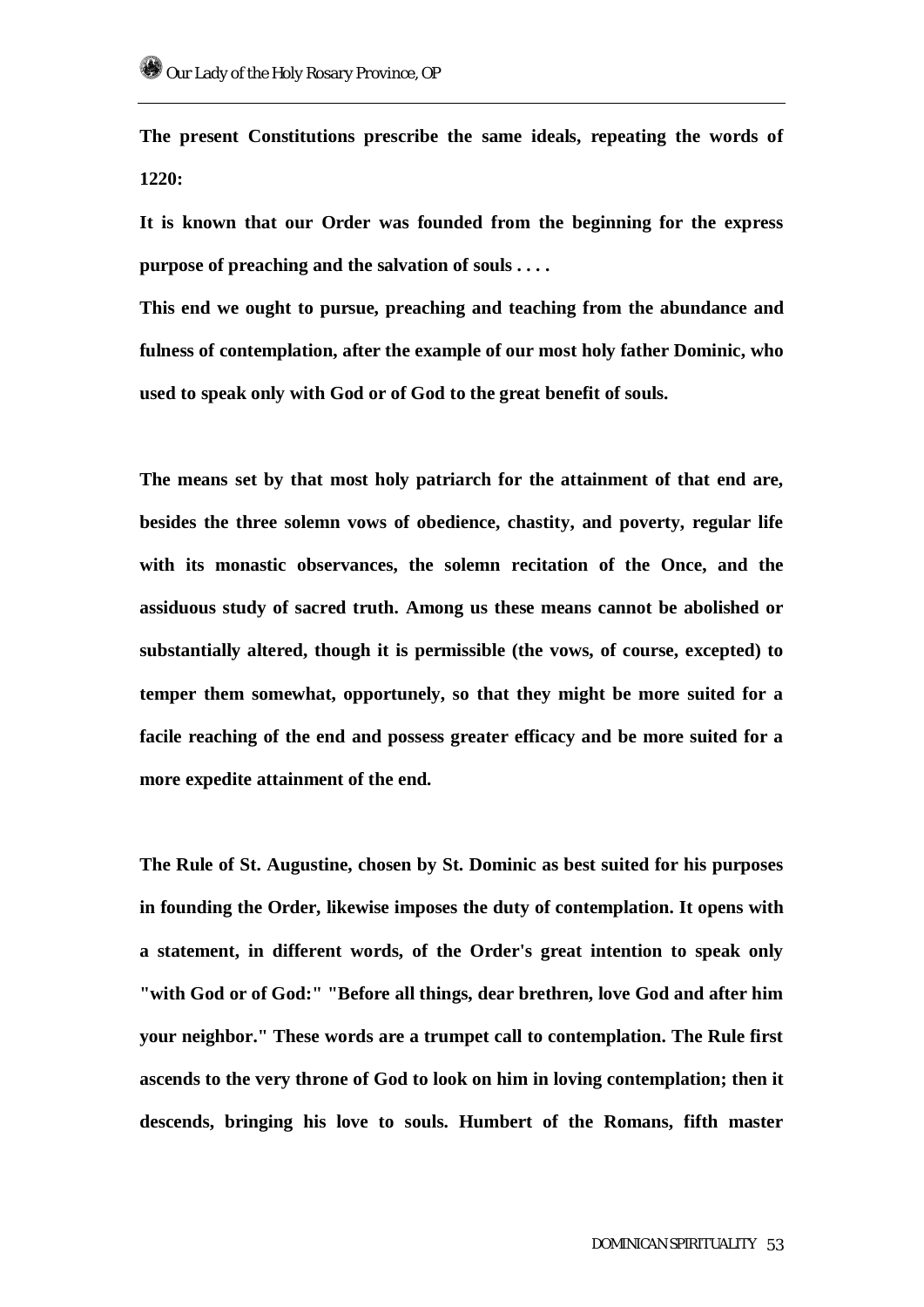**general, makes a beautiful application of these words to the Dominican preacher in his comment on the Rule:** 

**It is the duty of the preacher at times to devote himself to contemplating the things of God; at times, however, to exert himself in action for his neighbor. The love of God raises him up to the first; the love of neighbor carries him down to the second . . but because each one owes more to himself than to his neighbor, he must give himself more to the quiet of the contemplative life than to the works of the active, like the workers of Solomon, who rested more than they worked. He must seek the things of God more than he seeks the things of his neighbor, and must preach more to himself than to others, preferring the love of God to the love of neighbor, because that is the first and the greatest commandment. Therefore, there is an order in these things and it is rightly written: 'Before all things love God, and then the neighbor.'** 

**The words of the Rule illustrate the sublimity and spirituality of the Dominican vocation. Above all else, it urges the fulfillment of the two great commandments: "Thou shall love the Lord thy God with thy whole heart, and with thy whole soul, and with thy whole mind. This is the greatest and the first commandment. And the second is like it, Thou shalt love thy neighbor as thyself" (Matt. 12:37- 39).** 

#### **Contemplation and Preaching**

**The contempative character of the Order is demonstrated from the special end that St. Dominic established -- preaching for the salvation of souls. The primitive Constitutions clearly state this purpose in their prologue: "It is known that our**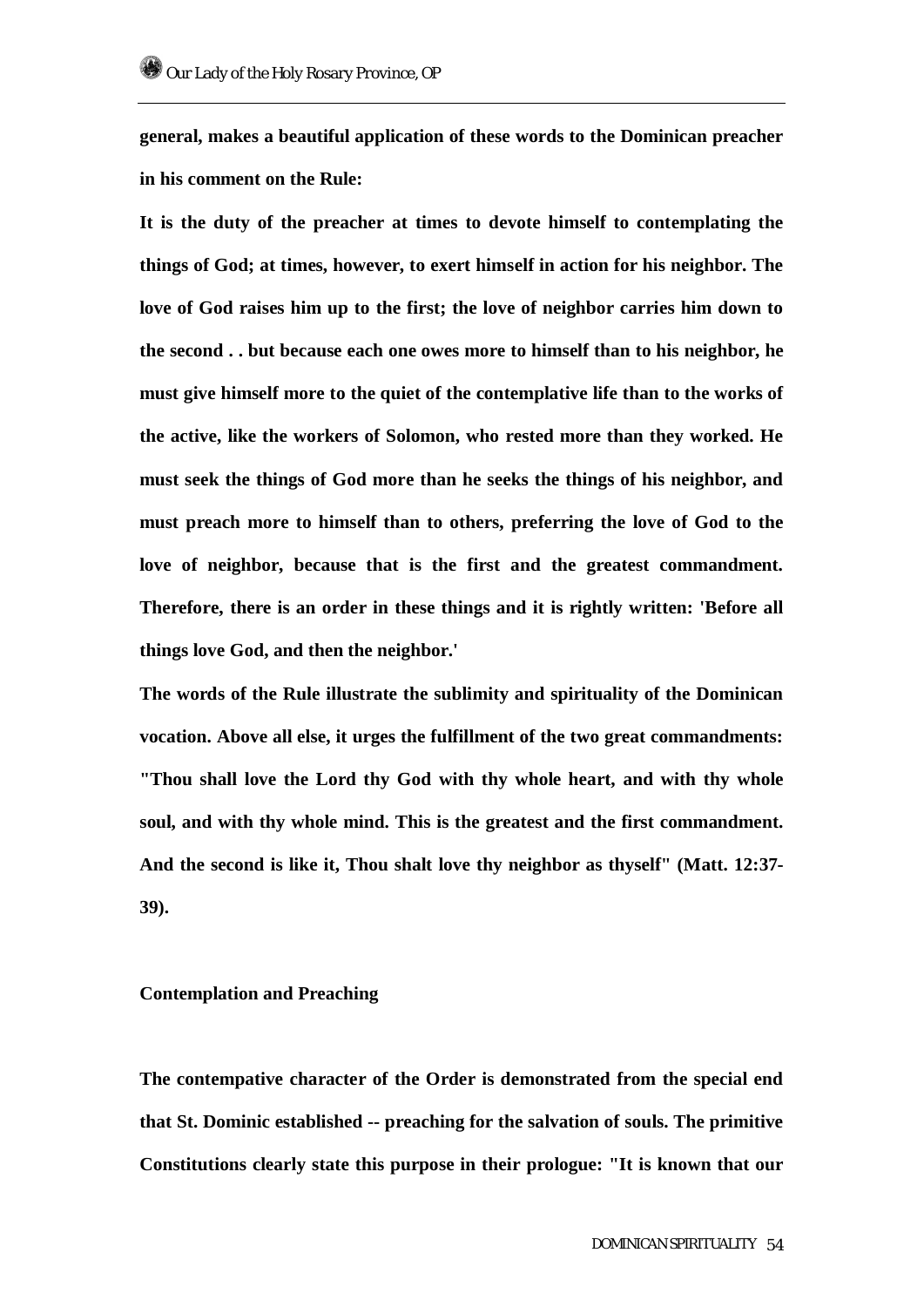**Order was founded from the beginning for preaching and the salvation of souls." Spreading the word of God for souls demands a contemplative life from the apostle. St. Peter clearly taught this truth when the first deacons were chosen. Pointing out the need for the new office, he spoke for the Twelve:** 

**It is not desirable that we should forsake the word of God and serve at tables. Therefore, brethren, select from among you seven men of good reputation, full of the Spirit and of wisdom, that we may put them in charge of this work. But we**  will devote ourselves to prayer and to the ministry of the word (Acts, 6:2-4). **He even wanted contemplation for the "active" deacons. They must be men "full of the Spirit and of wisdom."** 

**St. Dominic, an apostle among the Albigenses, devoted himself "to prayer and the ministry of the word", giving "his day to his neighbor, his night to God". Humbert of the Romans, in his Commentary on the Rule shows how well the first sons of St. Dominic imitated their Founder:** 

**The state of a religious is the state of a contemplative. The things that are preached are learned in contemplation. Speaking of preachers the blessed Gregory said: "in contemplation they drink in the truths which later they pour out in their preaching." The office of the preacher is, on the one hand, to give himself to contemplating the things of God, and, on the other, to devote himself to activities on behalf of his neighbor. He must give himself to both the active and the contemplative lives. But since everyone is responsible first for himself, the preacher must devote himself much more to contemplation than to the works of the active life.**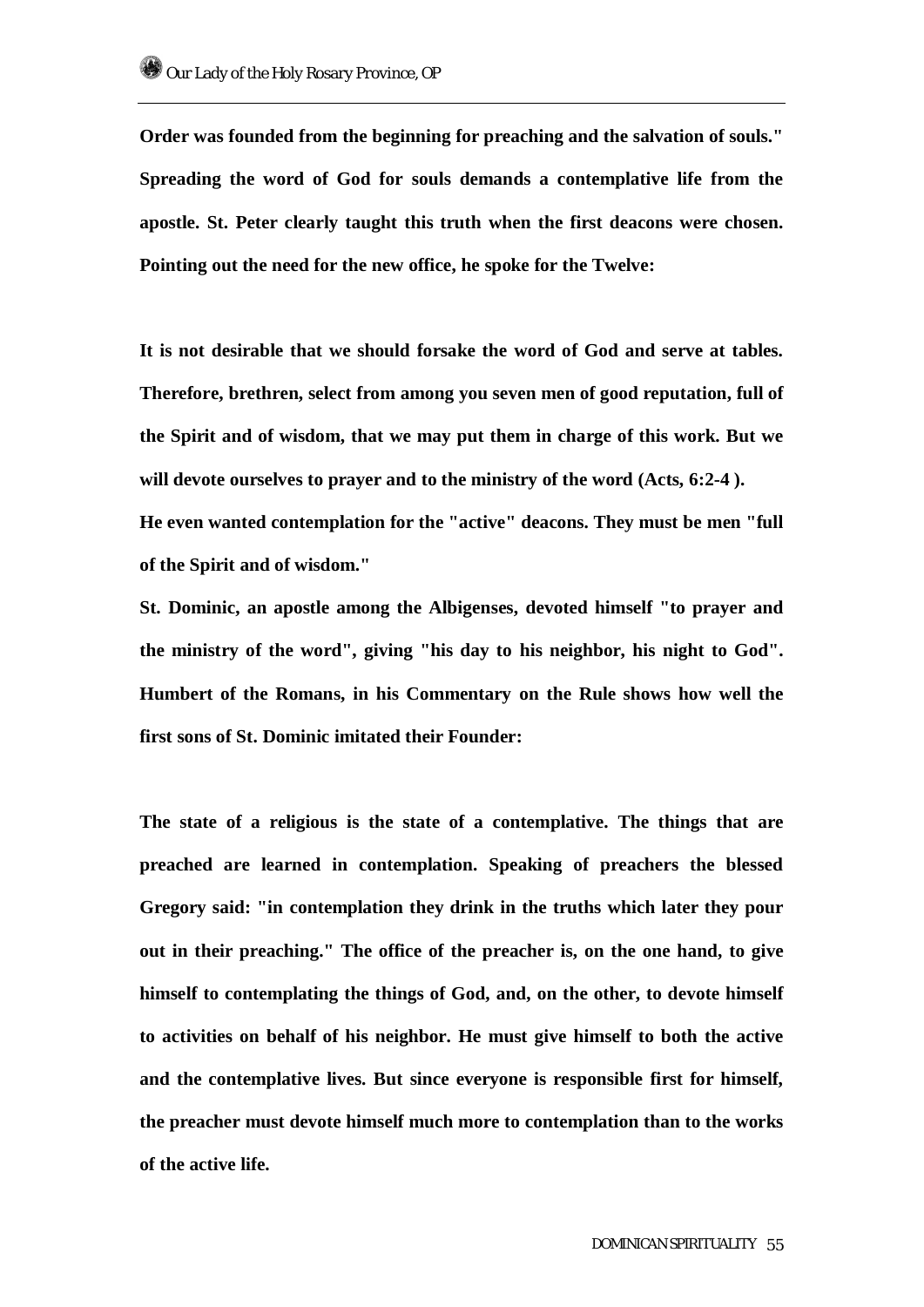#### **Contemplation in the Lives of Sisters and Tertiaries**

**All that we have said about contemplation applies equally to Dominican sisters. This is clear regarding the nuns of the Second Order, but the sisters of the Conventual Third Order are also committed to the Order's spiritual life. Dominican spirituality is the same, in its basic principles, for all members of the Order. No congregation of sisters or brothers can be affiliated with the Order unless the master general is satisfied that its constitutions and customs faithfully reflect the spirit of the Friars Preachers. A congregation enjoying such affiliation can be sure that the Order is satisfied with the contemplative character of its laws and customs. All parts of the Order, except the secular Third Order, follow the Rule of St. Augustine. Read regularly in the refectory, the Rule continually challenges the brethren with these words:** 

**Before all things, dear brethren, love God and after him your neighbor, because these are the principal commands which have been given to us. These, then, are the things which we command you who live in the monastery to observe: first, that you dwell together in unity in the monastery and have one mind and one heart in the Lord, for this is the reason why you have come together.** 

**The Constitutions of the sisters, as those of the fathers, commit them to the contemplative life. The Friars Preachers were founded by St. Dominic for the sanctification of its members and the salvation of souls. The sisters "as true daughters of their holy Founder and Patriarch, must always remember this twofold object and strive with all their energy to attain it" The first emphasis is on their own salvation. The Order was founded to sanctify its members, to make**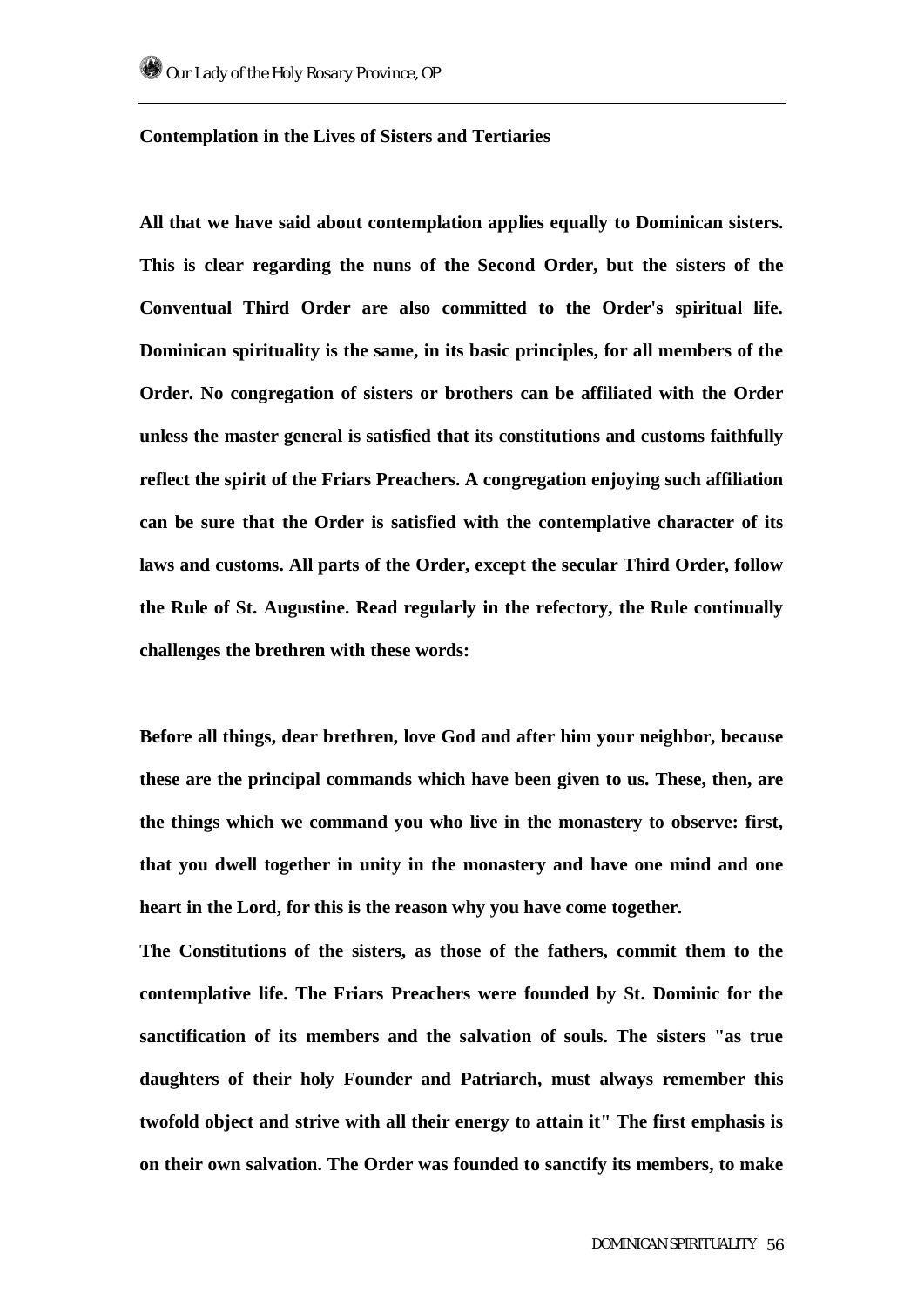**them "perfect in charity". In the second place it seeks the salvation of souls. The principal and essential purpose the Dominican has in entering the religious life, is to achieve his personal sanctification. This he does through the three vows of religion and by keeping the Rule and Constitutions. These guiding documents for Dominicans, together with the sisters' customary, oblige them to follow the contemplative monastic observances as they were set down in 1216 by St. Dominic.** 

**The sisters also take the vows, follow their Constitutions, and keep the Rule. They wear the Order's habit with its scapular, the badge of a contemplative Order. They have the fasts and abstinences, the enclosure, community life, silence, the Office and all the many Dominican sacramentals which help lead their souls to God.** 

#### **Infused Contemplation -- the Dominican Ideal**

**When St. Dominic placed contemplation before his children as the primary end of their lives, he intended infused contemplation. The thirteenth century did not know the distinction made by later spiritual writers between "infused" and "acquired" contemplation. The Founder did not rule out vocal prayer, mental prayer, or other kinds of active prayer. He practiced them himself and enjoined them as dispositive agents preparing for the higher types of prayer.** 

**Contemplation is primarily an act of the intellect, but it begins in love, an act of the will. When the soul loves God, it longs to be united to him. Ardent love for God leads to the contemplative act. Once the soul has found God in**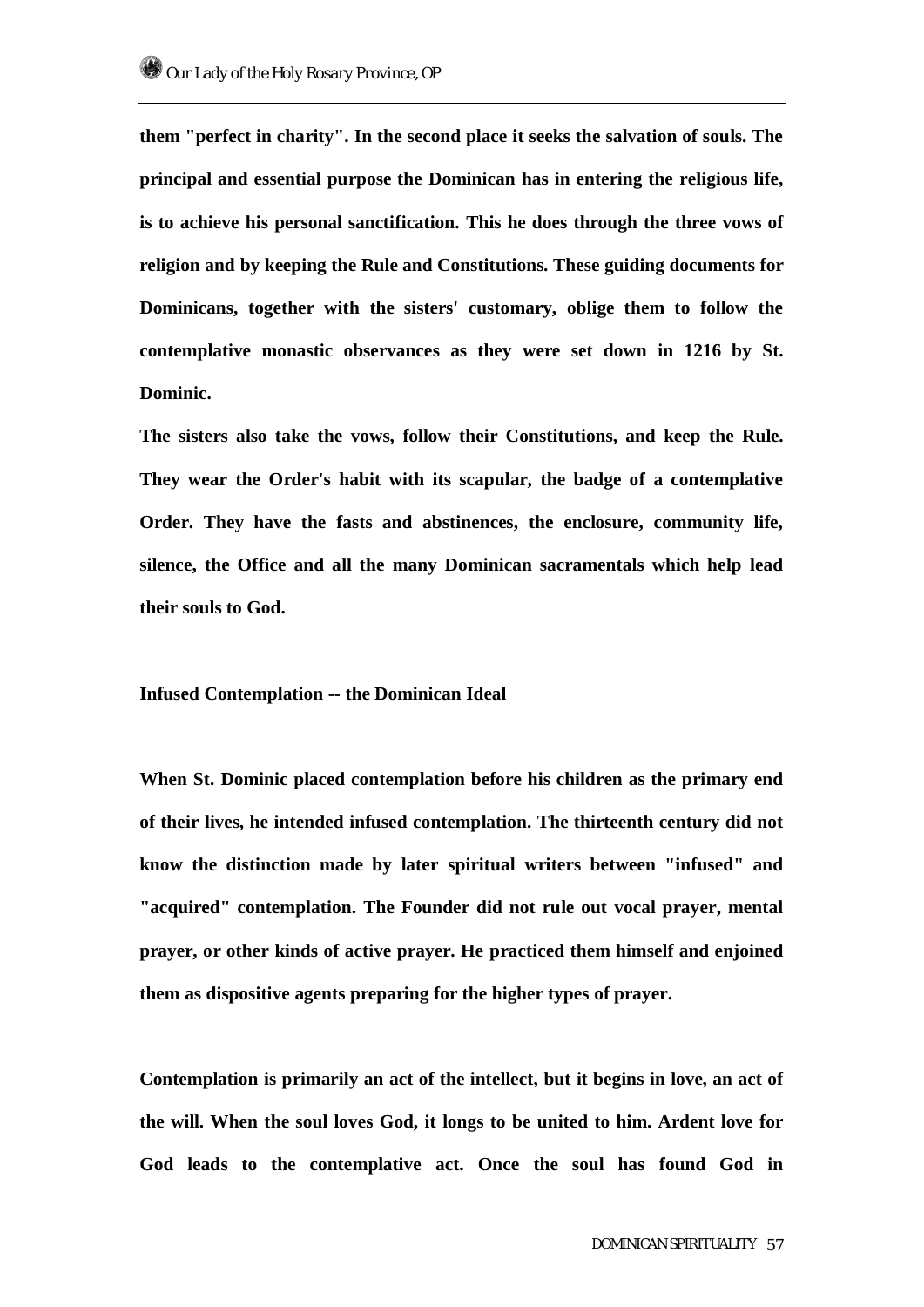**contemplation, its love, by a reciprocal process, is increased. In the presence of the one we love, we experience delight; this, in turn, leads to an increase of love. Contemplation, therefore, is a circular motion (Summa theol., II II, q. 180, a. 6). It begins in love of God; it leads to our gazing upon him; thus lost in our enjoyment of him, we learn to love him more intensely.** 

**Some might object that infused contemplation is a gift of God; it cannot be acquired. God gives it to whom he pleases, when he pleases, and as much as he pleases. It is given when the Holy Spirit makes his Gifts, especially wisdom, knowledge, and understanding, active in the soul. Then the soul is made docile and readily responsive to the whisperings of the Spirit. If that is true; if contemplation is a gift of God; if we cannot acquire it by our own efforts, then how can we be true Dominicans? Not every one, and maybe only a few are given this gift. Of course, we do not know who has it or who does not have it. Sometimes a person may have it and not be aware of it himself. Or a soul may experience contemplation once, a few times, or frequently. So the difficulty remains, how can we be true to our vocation if here and now we are not contemplatives? We are true to our calling if we live our contemplative vocation sincerely, if we try habitually to dispose ourselves for the higher prayer. This is required even of a person who enjoys the act of contemplation. It is an act, and, therefore, transitory; it lasts for a time and then ceases. Even one so gifted must constantly be disposing himself, otherwise he will lose God's blessing.** 

#### **Preparing for Contemplation**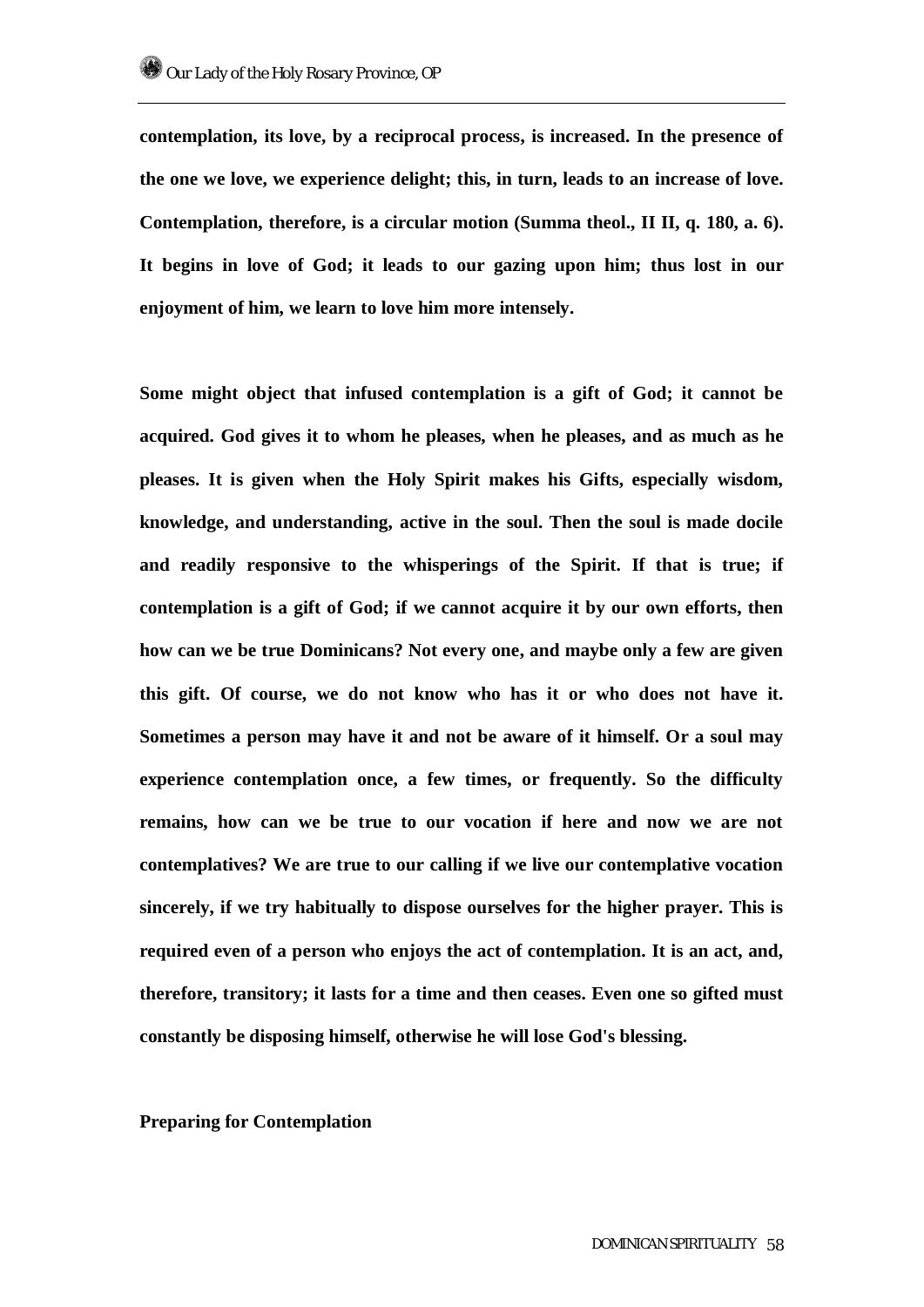**How can this be done? St. Thomas prescribes hearing, reading, meditating, and praying (Summa theol. II II, q. 180, a. 3 ad 4). A Dominican prepares for contemplation when he listens to sermons, when he reads spiritual books, when he prays mentally or vocally. Chanting Office in choir, during which the soul savors the sacred texts and listens to the whispering of the Invisible Teacher, was the means preferred by St. Dominic to dispose his children for contemplation.** 

**The Dominican should constantly and humbly beg God for this gift. It is a higher grace directly conducive to sanctity and may, therefore, be legitimately desired. Our Lord, in the words spoken to the woman who had come to Jacob's well to draw water, encourages us to ask for the contemplative graces: "If thou didst know the gift of God, and who it is who says to thee, 'Give me to drink,' thou perhaps, wouldst have asked of him, and he would have given thee living water" (John, 4:10 ) . The Book of Wisdom teaches that such prayer made humbly and perseveringly can expect an answer: "I called upon God and the spirit of wisdom came upon me" (Wisd., 7:7 ) . The soul prays humbly for this grace when it realizes that it is God's gift and the answer depends on his Will. He may not answer this prayer in the present life, or he may answer it later when the soul has done more to dispose itself. He may answer it only once, or he may answer it more abundantly. We may pray for contemplation without presumption, because infused contemplation is the normal flowering of the life of grace, which should continue developing until it reaches its maturity in contemplation. Should this not take place, it will occur in eternity, following the purifications of purgatory. When trials and sufferings come into his life, the religious should never complain; rather he should welcome them as purifications which will**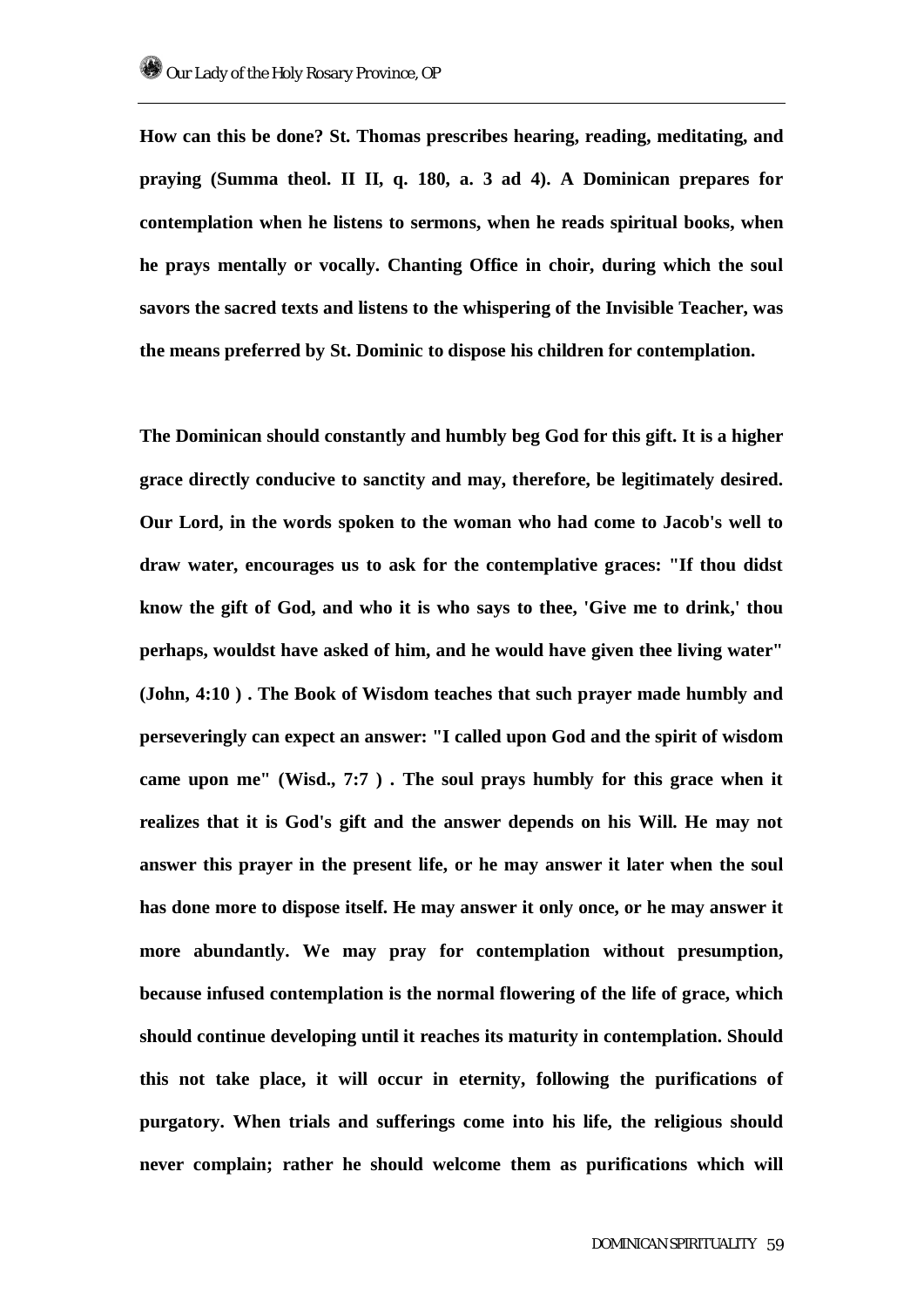**cleanse his soul, show him his weakness, and draw him gradually toward union with God. Many souls lose all the purgative value of sufferings when they rebel or fall into self pity.** 

**The Dominican who appreciates the Divine generosity, will beg God incessantly for the higher spiritual gifts. However, this prayer will be presumptuous if it is not matched by unending, vigorous efforts on his part to do everything possible to dispose himself for the higher graces. Utmost fidelity to the prayer and the duties of his religious life are the providential means given to the religious to accomplish this work. Deliberate neglect or habitual infidelity to religious duties will nullify all efforts begging of God the higher forms of prayer.** 

**If the Dominican prays for the grace of contemplation, then he must be ready to pay the price. No one can become a contemplative unless he is willing to die totally to self. Everything in the Order's religious life prepares its members to die to self and live in God. The friar begins to die to self when he commences to live his religious life earnestly; when he begins to mortify, put to death, his own will, desires, likes and dislikes. He must even learn to put aside, on many occasions, his own opinions. If he is faithful to the monastic observances, silence, fasts, abstinence, and the many other things that are so insignificant in themselves, he dies to self. Such fidelity to minutiae prepares him for contemplation by clearing away the obstacles, chiefly self-will and personal vice, which impede it and by requiring the practice of the virtues which promote it, such as obedience, patience, perseverance and charity.**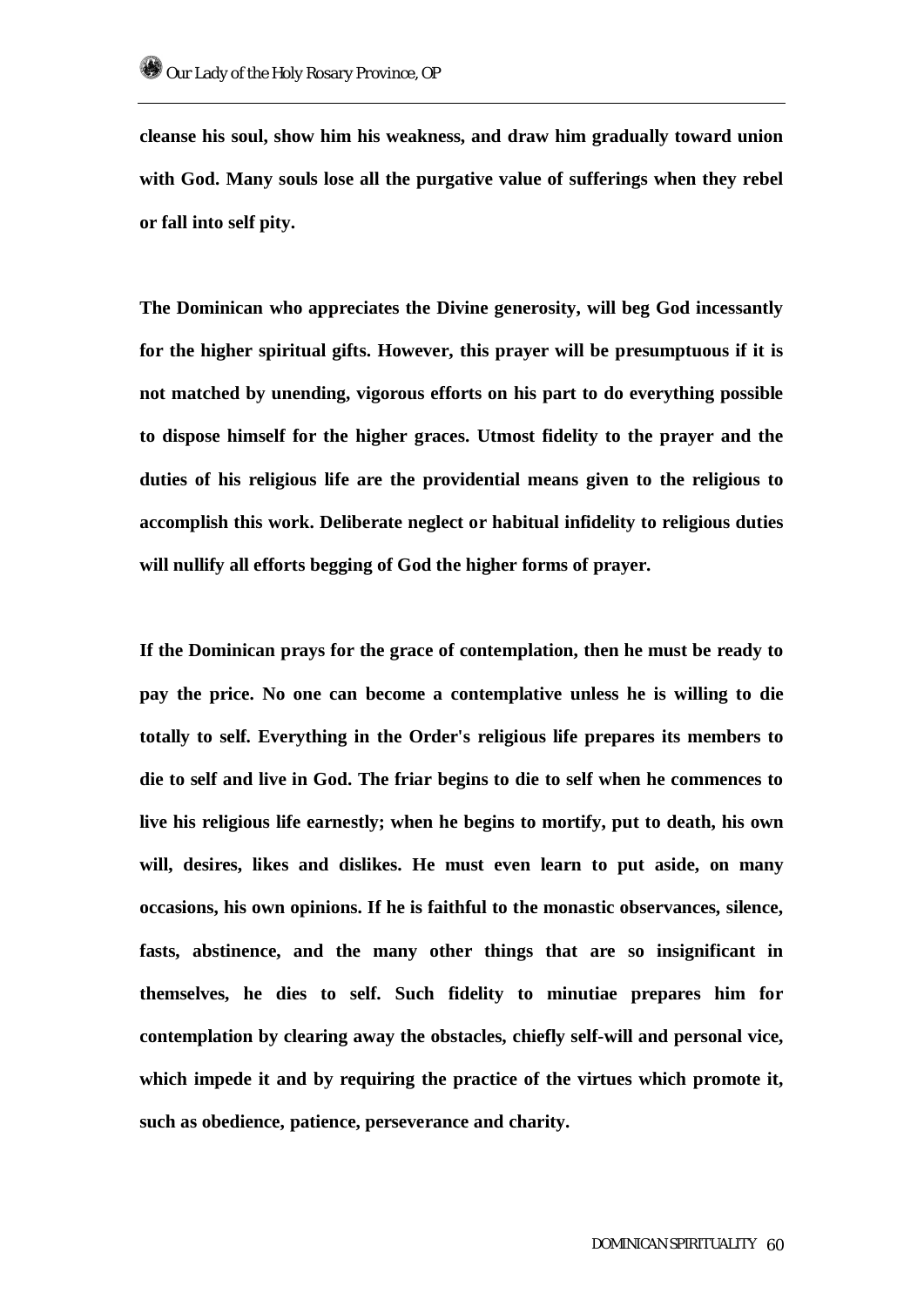**The Dominican lives in God when he enters wholeheartedly into liturgical prayer, study, and the apostolate. The liturgy and loving study of sacred truth place him in direct contact with God, the object of contemplation. The apostolate carries fruits of contemplation to souls. Nothing in the Order's spiritual scheme is useless. Every element in its spirituality is essentially integrated in a master plan for the sanctification of the Dominican and the salvation of souls.** 

**The Order's life, Rule, Constitutions, and customs are grand. They are grand in design, grand in purpose, grand in their effect. A Dominican should live them as well as he can, deeply lamenting when he fails. He should persevere in keeping his Rule and Constitutions all the days of his life, never yielding to discouragement. Only God knows why he gives contemplation to some and not to others; why he gives it early or late; why he gives it occasionally or frequently. St. Augustine teaches that this is a mystery, that if we do not wish to err, we should not inquire. Rather the soul should turn inward to scrutinize its own conduct, to see where it is still failing in complete fidelity to grace. If God gives it the graces of contemplation, it must respond with great gratitude and love.** 

**If the friar does all he can to make himself ready for contemplation, he will certainly work most effectively for the sanctification of his soul. Only failure on his part to pursue the ends of the Order, to use the means it provides, or to use them in proper balance, stand as obstacles to contemplation. Preaching, teaching, nursing, and the vast variety of work done by the Order in the modern**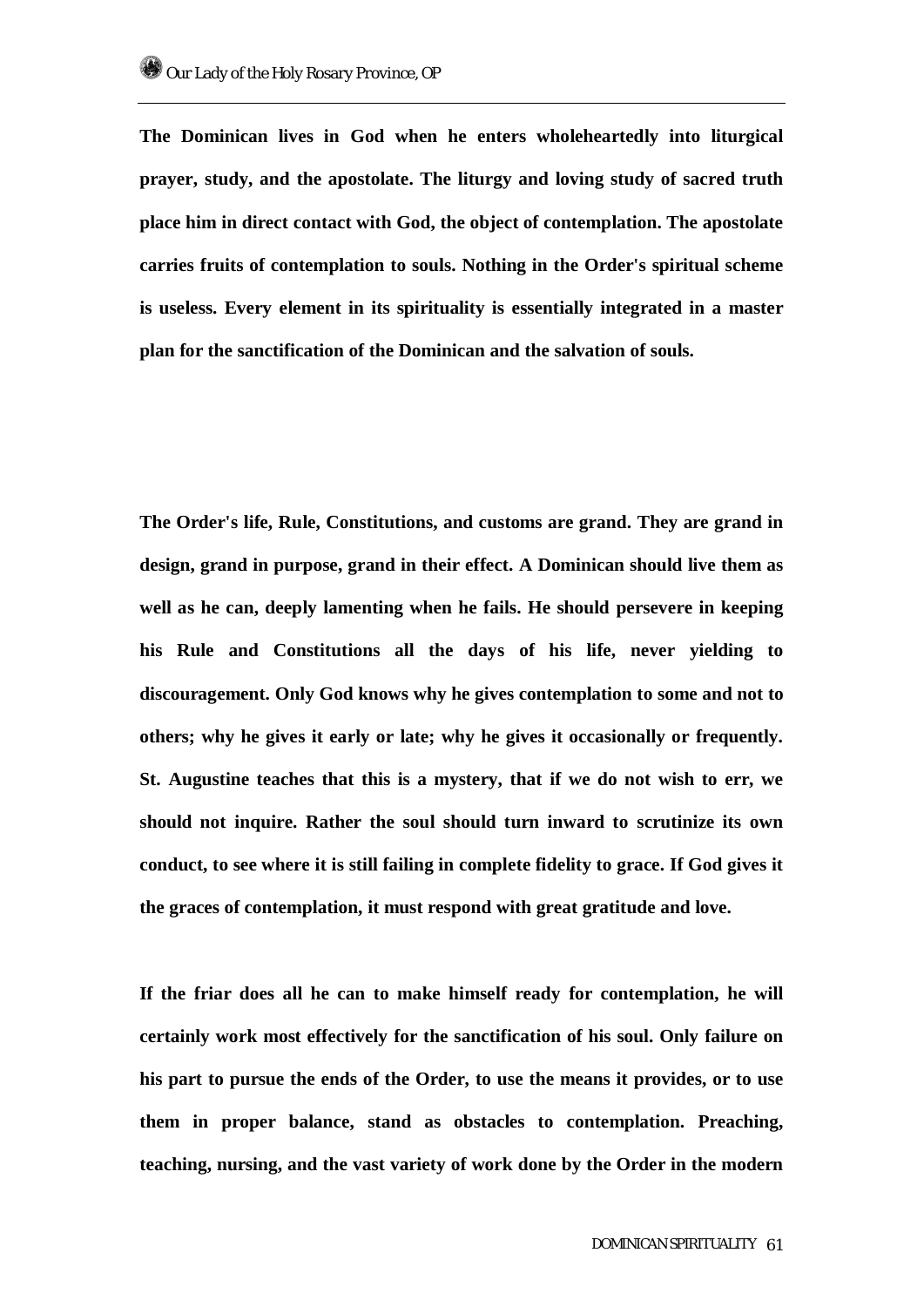**world do not prevent a Dominican from aspiring to be, or becoming, a contemplative.** 

**The Order produces contemplatives and has them at the present day. Perhaps the reader may not know of any, but there are many. The saints of the Order exemplify the beautiful balance of Dominican spirituality, the perfect blend of contemplation and apostolicity. They have been among the greatest contemplatives of the Church: St. Dominic, St. Thomas Aquinas, St. Catherine of Siena, St. Vincent Ferrer, yet they have been zealous apostles. The pages of Dominican history are sprinkled liberally with great souls who have become saints in the Dominican way, following their rule with utmost fidelity, working faithfully for the good of souls.** 

**Chapter IV** 

#### **DOMINICAN LIFE**

**is** 

# **APOSTOLIC**

**The general end of the Dominican Order is the sanctification of its members through contemplation; its special end is the salvation of souls through preaching. These two ends are not contradictory; in fact, they are one. The second implies the first. Preaching is the fruit of the life of prayer. Through contemplation the Dominican loves God so much that he must love his neighbor**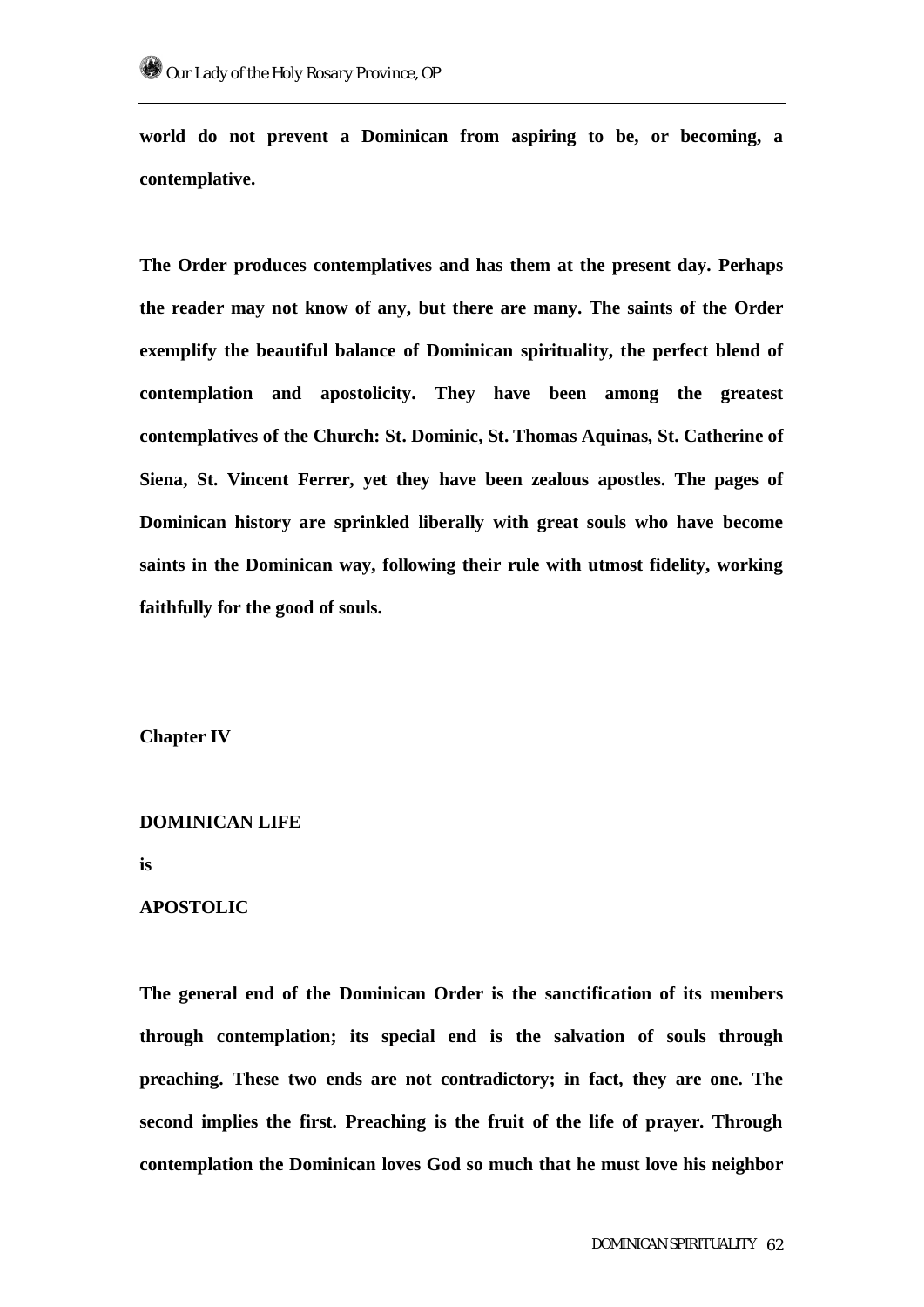**and become an apostle. He cannot rest until he proclaims God's glory to the whole world.** 

**Contemplation Makes the Apostle** 

**The Order's vocation is sublime. It enables the friar to fulfill the two supreme precepts of the law: "Thou shaft love the Lord thy God with thy whole heart, and with thy whole soul, and with thy whole mind. This is the greatest and the first commandment. And the second is like it, thou shaft love thy neighbor as thyself" (Matt. 22: 37-39). It is God first, and then the neighbor.** 

**This order of love is seen very well in the life of St. Catherine of Siena. She first became a contemplative, then an apostle. In the first part of his life of Catherine, Bl. Raymond of Capua describes her prayer life -- how she learned to love God by retiring from the world, even as she continued living at home with her family. She had her little cell and was happy in her life of prayer with God, content to continue so until her death. But then Our Lord appeared to her, telling her that she would become an apostle:** 

**Your heart will burn so strongly for the salvation of your fellow men that you will forget your sex and you will change your present way of life. You will not avoid the company of men and women as you do now, but for the salvation of their souls you will take upon yourself every kind of labor.** 

**Later in his volume Raymond relates how this happened. After Catherine reached the heights of the mystical life and had received the grace of spiritual**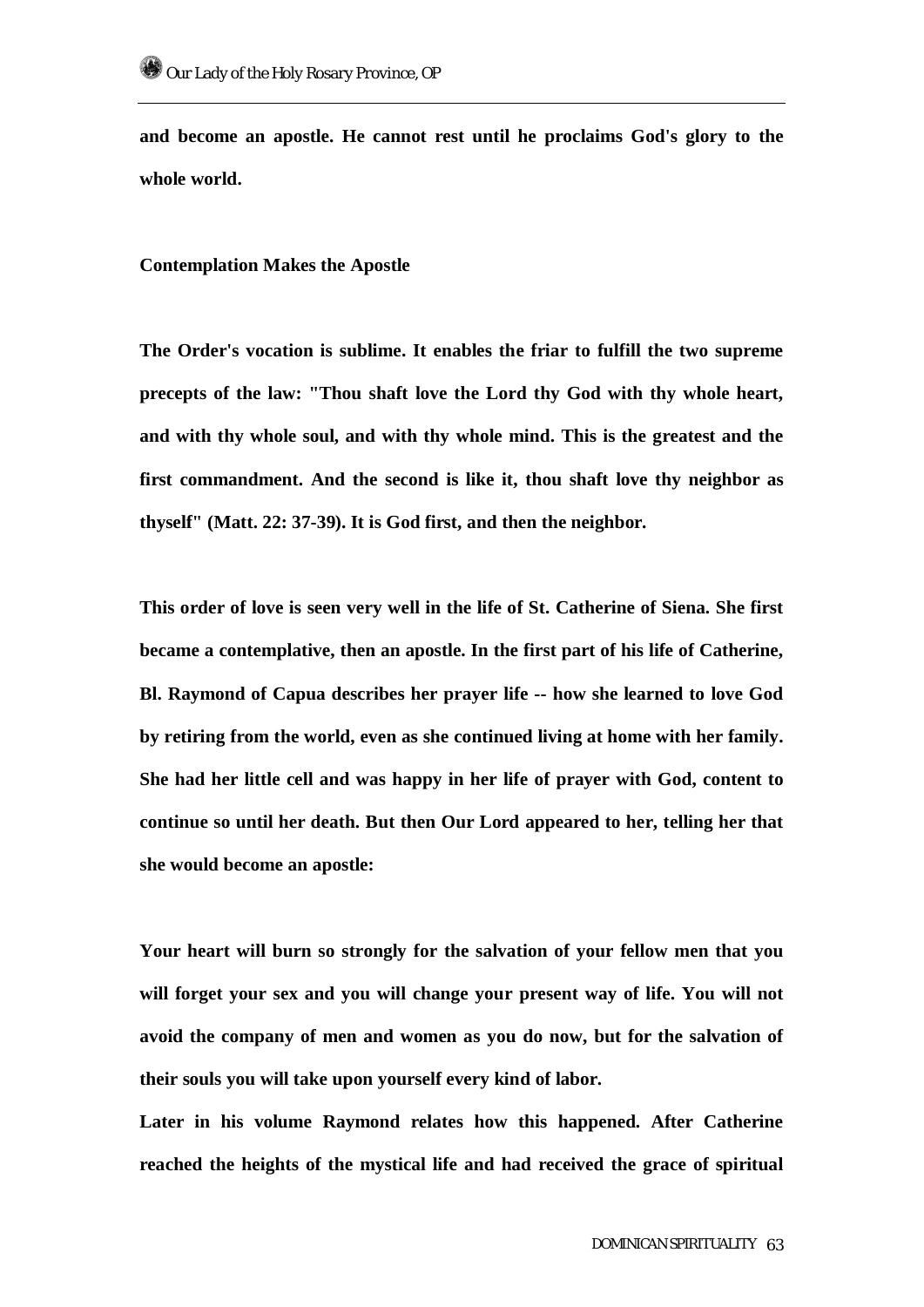**marriage, the Lord brought her out of her retirement, compelling her almost, to become an apostle, to have dealings with other people, yet not depriving her of His company: "Go, it is dinner time and the rest of the family is about to sit down at the table. Go and be with them and then come back to Me." Catherine protested: "No, Lord, it is far from the immense perfection of your goodness to order me or anybody thus to be in any way separated from Thy goodness." To this protest Our Lord replied:** 

**Be quiet, sweetest daughter. It is necessary for you to fulfill every duty so that with my grace, you may assist others as well as yourself. I have no intention of cutting you off from me. On the contrary, I wish to bind you more closely to myself by means of love of neighbor . . . I want you to fulfill these two commandments. You must walk, in fact, with both feet, not one, and with two wings fly to heaven.** 

**This text is a perfect description of the Order's life -- contemplative and apostolic. In this instruction to St. Catherine, Christ shows the friar that if he pursues his apostolic work in the right spirit it will not separate him from God. The Dominican apostle imitates both Christ and St. Dominic. Both were contemplatives. Jesus spent thirty-three years on earth; thirty were devoted to his hidden life, three to his public life. St. Dominic lived about fifty years; approximately the first ten years of his priesthood were devoted to contemplative prayer, the last sixteen to the apostolate. These facts and figures teach a great lesson: The contemplative life must precede the active life, not necessarily in time** 

**but always in importance. Contemplation is more important than action as it is** 

**the source of action.**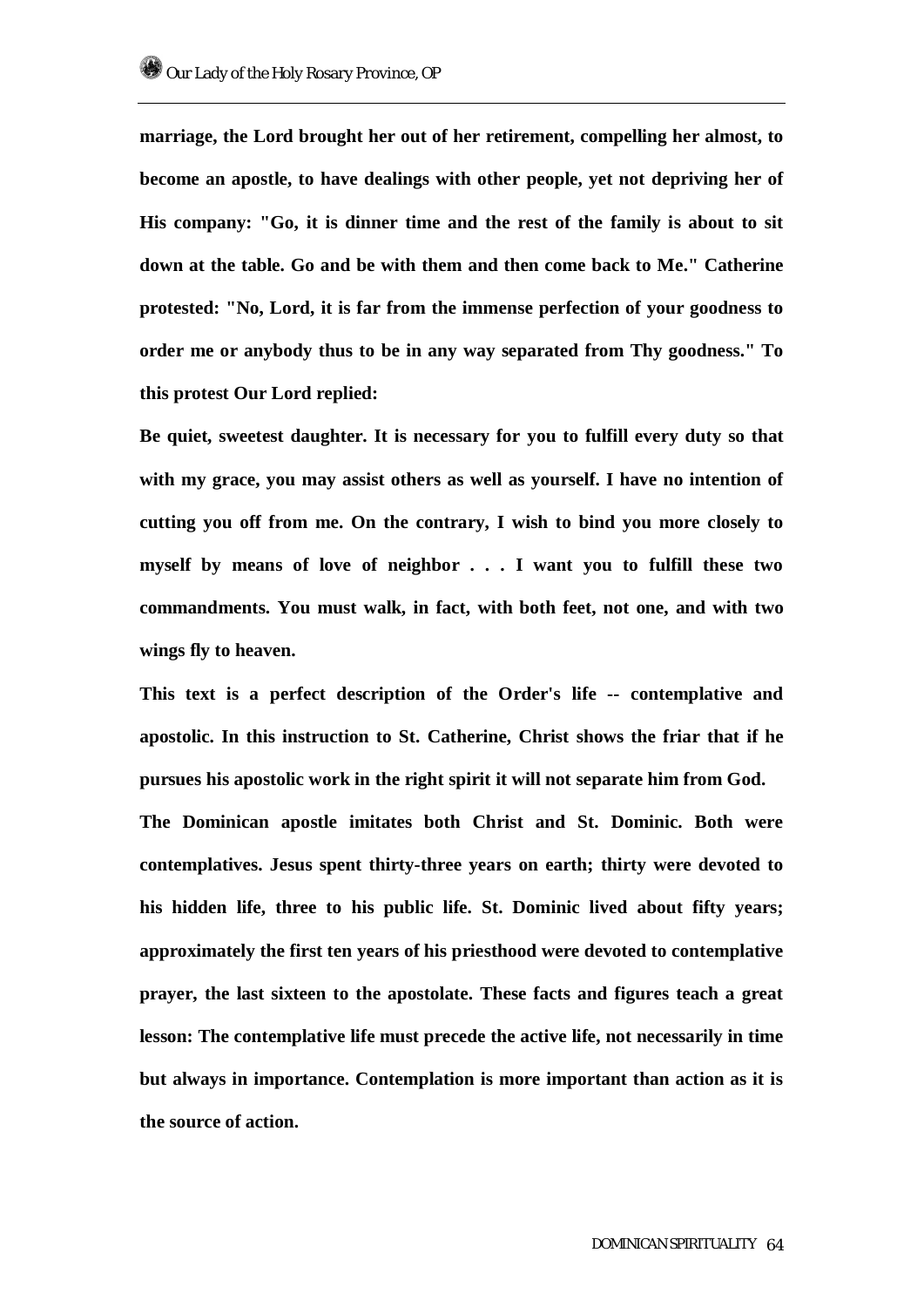**Dominic's contemplation made him apostolic. Jordan of Saxony speaking of the Founder's years at Osma, describes his singular gift of compassionating sinners, the wretched, and the afflicted:** 

**Spending the nights in prayer, he was accustomed to pray to his Father most constantly behind closed doors. Occasionally during his prayers, from the groanings of his heart, he would let slip cries and words; nor was he able to contain himself, so that bursting forth he could be clearly heard from a distance. It was his frequent and special prayer to God to deign to grant him charity that was efficacious in caring for and working for the salvation of men. He considered that he himself would only then become truly a member of Christ, when he would have spent himself wholly, to the extent of his powers, in gaining souls; like the Lord Jesus, the Savior of all, who gave Himself totally for our salvation. He prayed thus for zeal, an essential requisite for the apostle; when God answered his prayer, calling him into the apostolic field, he was ready.** 

**Dominic found his new vocation his first night in Toulouse when he met the Albigensian innkeeper. Moved with compassion for this lost sheep, he spent the night persuading him of his errors. His years of prayer at Osma bore their first fruit as the morning dawned, when he gained the man's conversion. This conversion was a turning point for Dominic too. His craving for souls could no longer be satisfied. All the remaining years of his life he spent seeking them. Pons, Cistercian Abbot of Boulbonne, spoke of this zeal during the canonization process at Toulouse: "He thirsted for souls and was fervent in prayer and preaching. The sins of men crucified him and it could be said of him what was said of Paul the apostle, 'Who is weak and I am not weak'"(II Cor. 11:29).**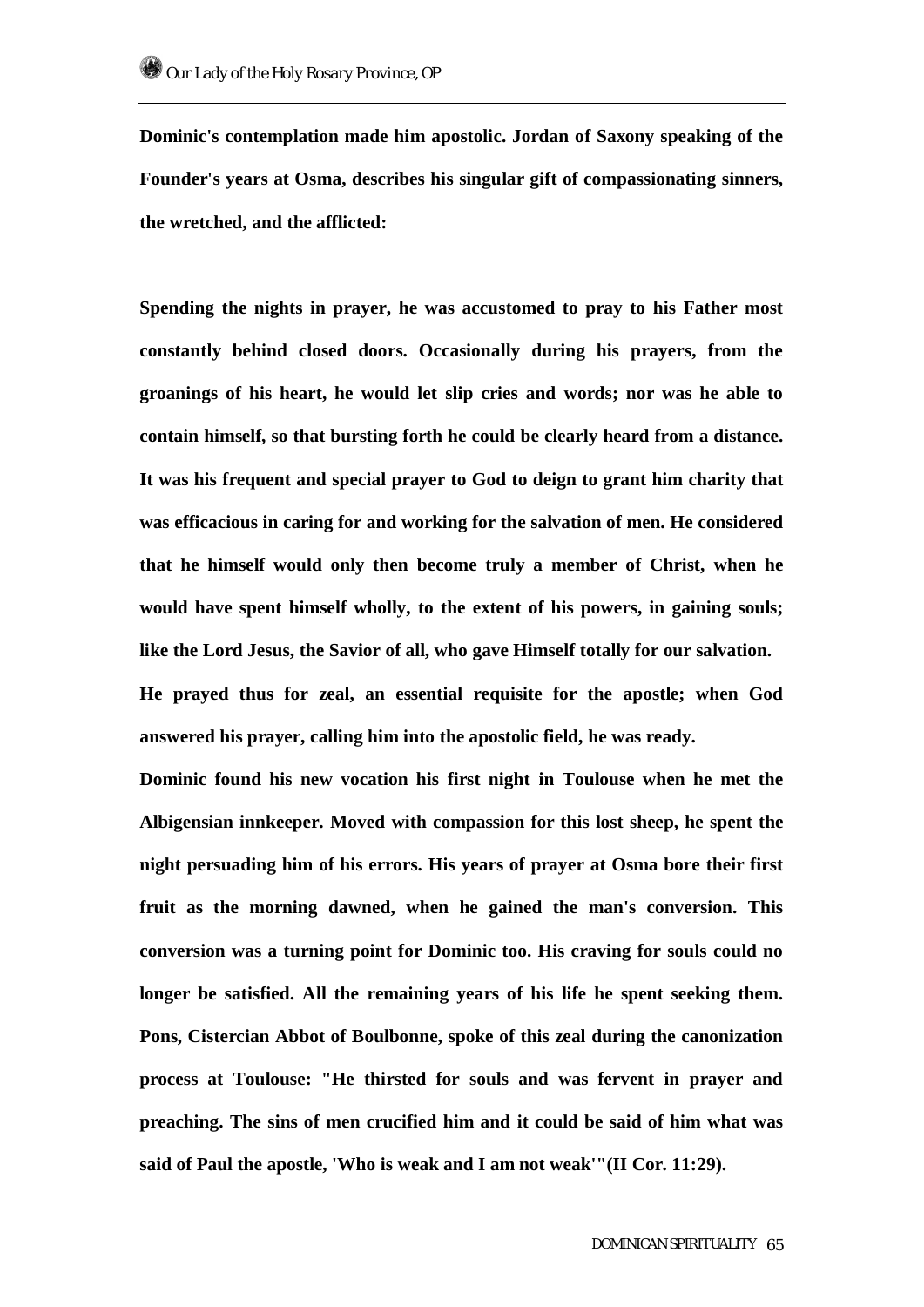**The friars who lived in close association with the Founder emphasized this zeal.** 

**He had a burning zeal for the salvation of souls, not only of Christians, but also of Saracens and infidels, and he exhorted the brethren to be like-minded. Dominic's love for souls was so great that he wanted to preach to the pagans and, if necessary, give his life for the faith. He planned to do this as soon as the Order was well established.** 

**John of Spain testified that Dominic ". . . preached constantly and, in every way possible, exhorted the brethren to do the same. Sending them to preach he begged and admonished them to be eager for the salvation of souls."** 

**St. Catherine of Siena's zeal matched that of St. Dominic. Raymond of Capua relates how her love for souls developed. At the ago of seven, after she had made the vow of virginity, Catherine began to long for souls and had an especially strong love for saints who had labored for their salvation. About this time she discovered that the Order of Preachers had been founded out of zeal for the faith and the good of souls. From then on she conceived such a high idea of this Order that whenever she saw any of the preaching friars going past her house, she would watch where they had put their feet and when they had passed by, go and kiss their footprints in a spirit of great humility and devotion. An unquenchable longing to become a member of the Order and join in its work of helping souls arose within her.** 

**How did St. Dominic become an apostle? By keeping the Rule of St. Augustine and the Constitutions of the Canons of Osma. The Rule of St. Augustine,**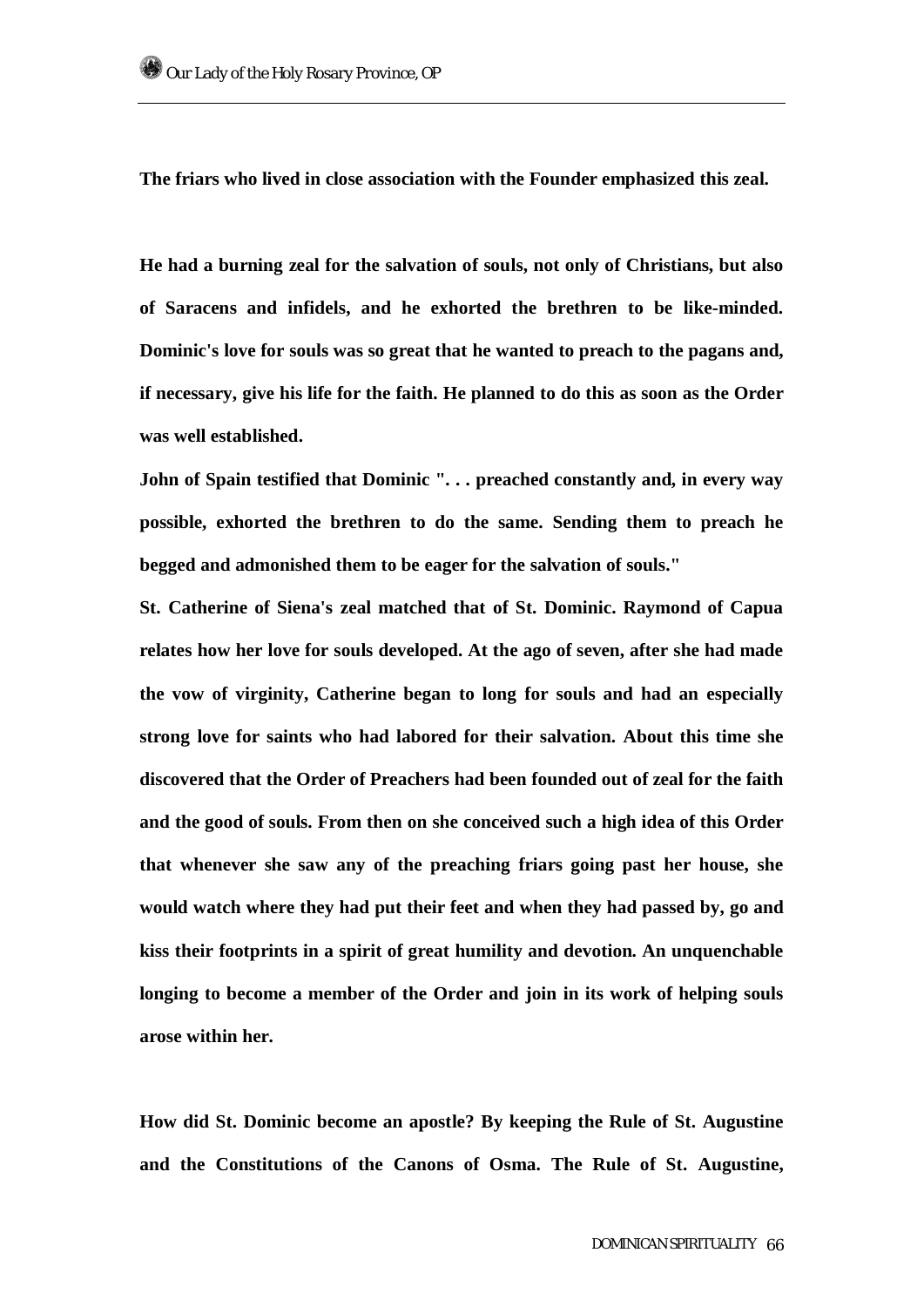**patterned on the life of the apostles, powerfully develops the apostolic spirit in those who keep it. The community life prescribed by Augustine wonderfully prepares the soul to work for souls. When Gregory IX was ready to declare St. Dominic a saint, he told the priests who had come to petition for the canonization: "In Dominic I knew a man who lived the rule of the apostles in its totality." Yearning for souls and burning with zeal, he does not surprise us by founding an order of preachers whose special duty was preaching for the salvation of souls.** 

**Expansion of the Order's Apostolate** 

**If this is the purpose of the Order of Preachers, how can Dominicans justify the multiple ramifications and developments of the original apostolate? How can they arrive at the heart of what the Founder did? He established an apostolic Order to continue the work of Christ who came to save souls, died for them, and sent the Apostles to prolong his mission. Their primary duty was to preach: "Go into the whole world and preach the Gospel to every creature. He who believes and is baptized shall be saved, but he who does not believe shall be condemned" (Mark, 16:15-16). Their chief work was to propagate the faith and save souls.** 

**Preaching is proclaiming the faith. We can do this in a classroom as well as in a pulpit; we can preach by good example as well as by broadcasts and books. Every action which teaches truth, which reveals the person of Christ in one way or another, can be considered the work of a Dominican. Father Vincent McNabb**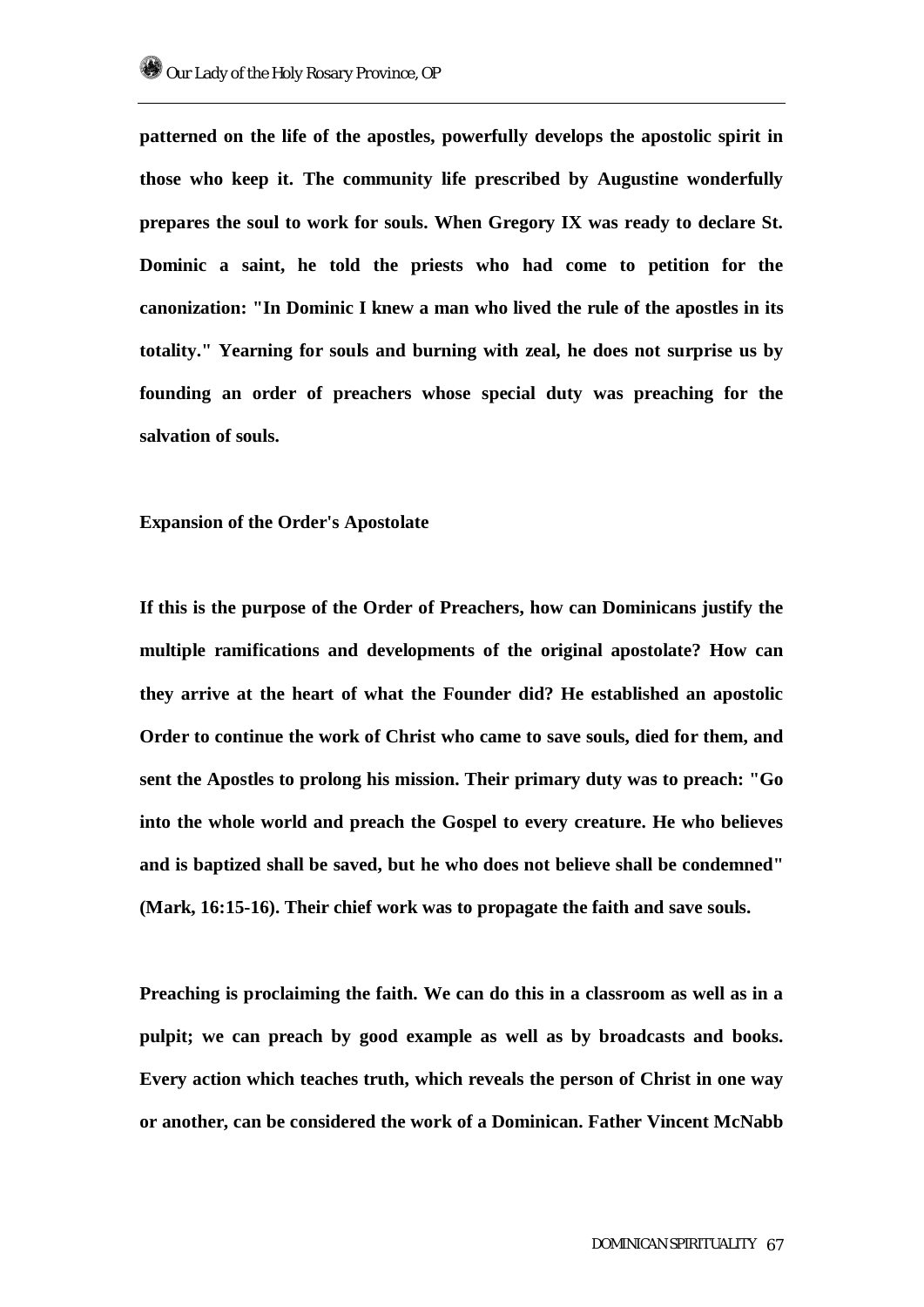**was so impregnated with this truth that he wanted even his corpse to preach. Calling for a plain funeral, he said:** 

**I don't want a shaped and polished coffin such as they usually provide, nor should I like to have a brass factory-made cross on it nor be labelled with a brass label. I want an ordinary box made of the same sort of wood as this floor.** 

**A large cross and an inscription in black should be painted on its lid. His body should be hauled to the cemetery on a builder's truck with coffin, acolytes, and cross bearer sitting in plain view. When Fr. McNabb had completed these instructions, he continued:** 

**Of course, I know what some people will say: "That's McNabb and his tomfoolery, McNabb and his publicity, showing off." But it isn't that, my dear Father, it isn't that . . . All my life I have preached and when I am no longer alive I shall still preach. I shall preach even with my dead body . . . .** 

**The Constitutions have long recognized that preaching could be interpreted in a wide sense. Since 1505 the successive editions have always bracketed preaching and teaching: ". . . it should be our chief concern to be useful to the souls of our neighbor. With this particular end is closely connected teaching and defending the truths of the Catholic Church both by word in the schools and by different kinds of teaching." Should St. Dominic, who used all the avenues that were open to him to spread the faith, return today, he most certainly would urge his children to enter the educational field and use audio-visual and the many other new methods of reaching souls.**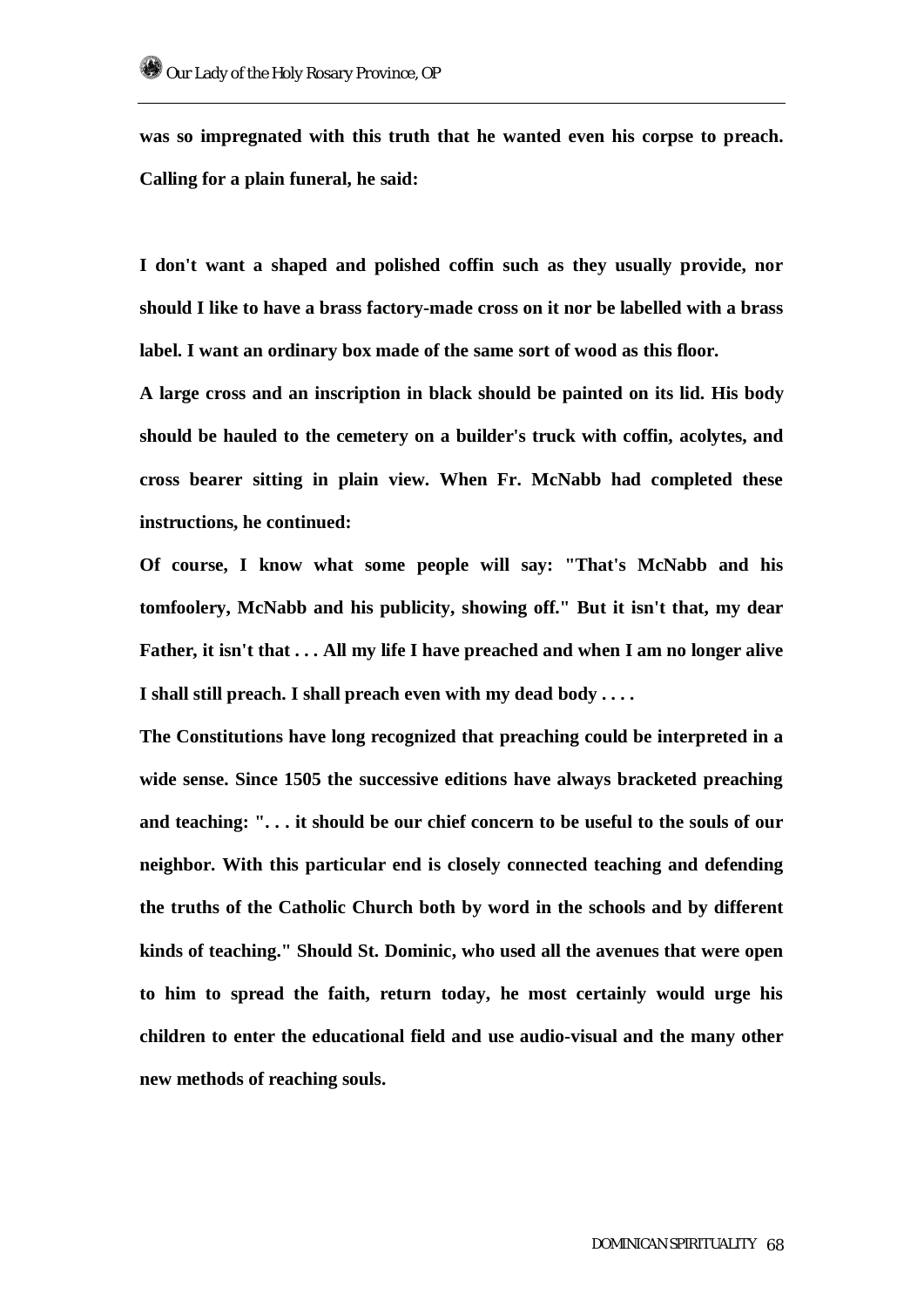**He would even be pleased with the singing apostolate of Sister Sourire, whose recordings bring "light music with a message." Her collection of gentle folk songs (she is composer, lyricist, and soloist) poignantly demonstrate that the things of God are gay not gloomy, that no earthly thing is alien to his service. Her "Dominique" is the most popular of all her songs:** 

**Dominic, Oh Dominic, Over the land he plods along And sings a little song, Never looking for reward He just talks about the Lord** 

**To bring back the straying liars And the lost sheep to the fold, He brought forth the Preaching Friars, Heaven's soldiers, brave and bold.** 

**Grant us now, O Dominic,** 

 **The grace of love and simple mirth,** 

**That we all may help to quicken,** 

 **Godly love and trust on earth.** 

**When told that her album had become an international best-seller, the Singing Sister replied:**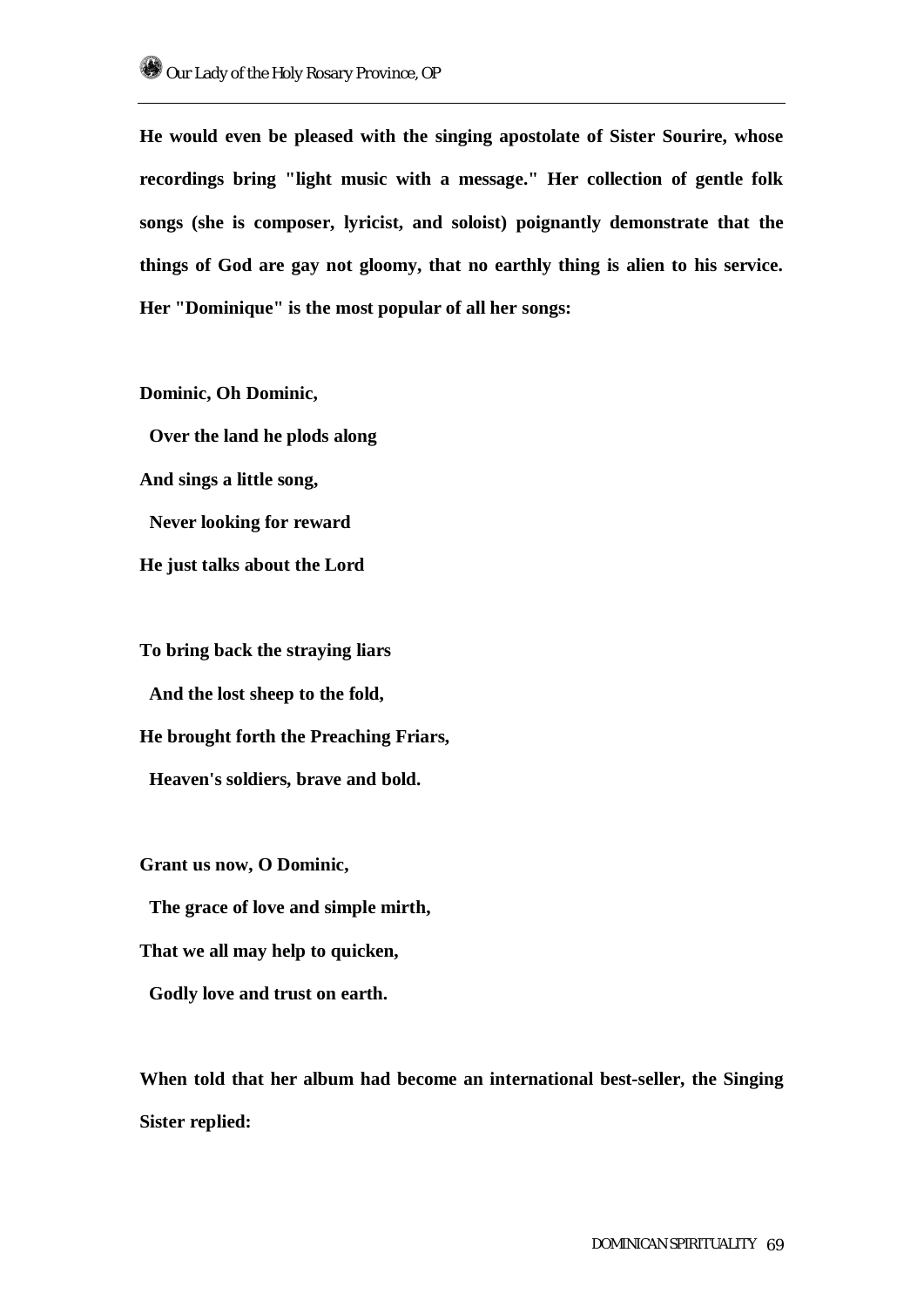**I'm glad, because it carries a message to the world outside our walls. In Fichermont our religious life is not as strict and stifling as people think. We laugh, we smile, we sing, and I guess my songs prove that.** 

**Although St. Dominic dealt with the conditions of the early thirteenth century and could not have foreseen how his Order would develop, he did not want it to stagnate. His own spirit was progressive. He did not scruple to make innovations to meet the problems of his time. The whole concept of his Order with its worldwide preaching mission and many of its means, such as the use made of the powers of dispensation, the abandonment of manual labor, the strong reliance on doctrine and study, the adoption of strict poverty, the development of a centralized, yet democratic, government, were new. Dominic's spirit was as broad and Catholic as that of the Church.** 

**This Catholic quality and the Christlike character of the Founder were impressively illustrated in a vision accorded to St. Catherine of Siena. God the Father himself compared Dominic to Christ and Dominicans to the Apostles:** 

**The holy Virgin asserted that she saw in a vision the Supreme and Eternal Father producing from His mouth, His co-eternal Son, who was clearly shown to her in the human nature which he had assumed. And while she was contemplating him, she saw the Blessed Patriarch Dominic come forth from the breast of the Father, surrounded with light and splendor, and she heard a voice come forth from the same mouth, saying: "Beloved daughter, I have begotten these two sons, one by nature, the other by sweet and tender adoption." Now as Catherine stood amazed at this comparison so elevated, which rendered equal, so**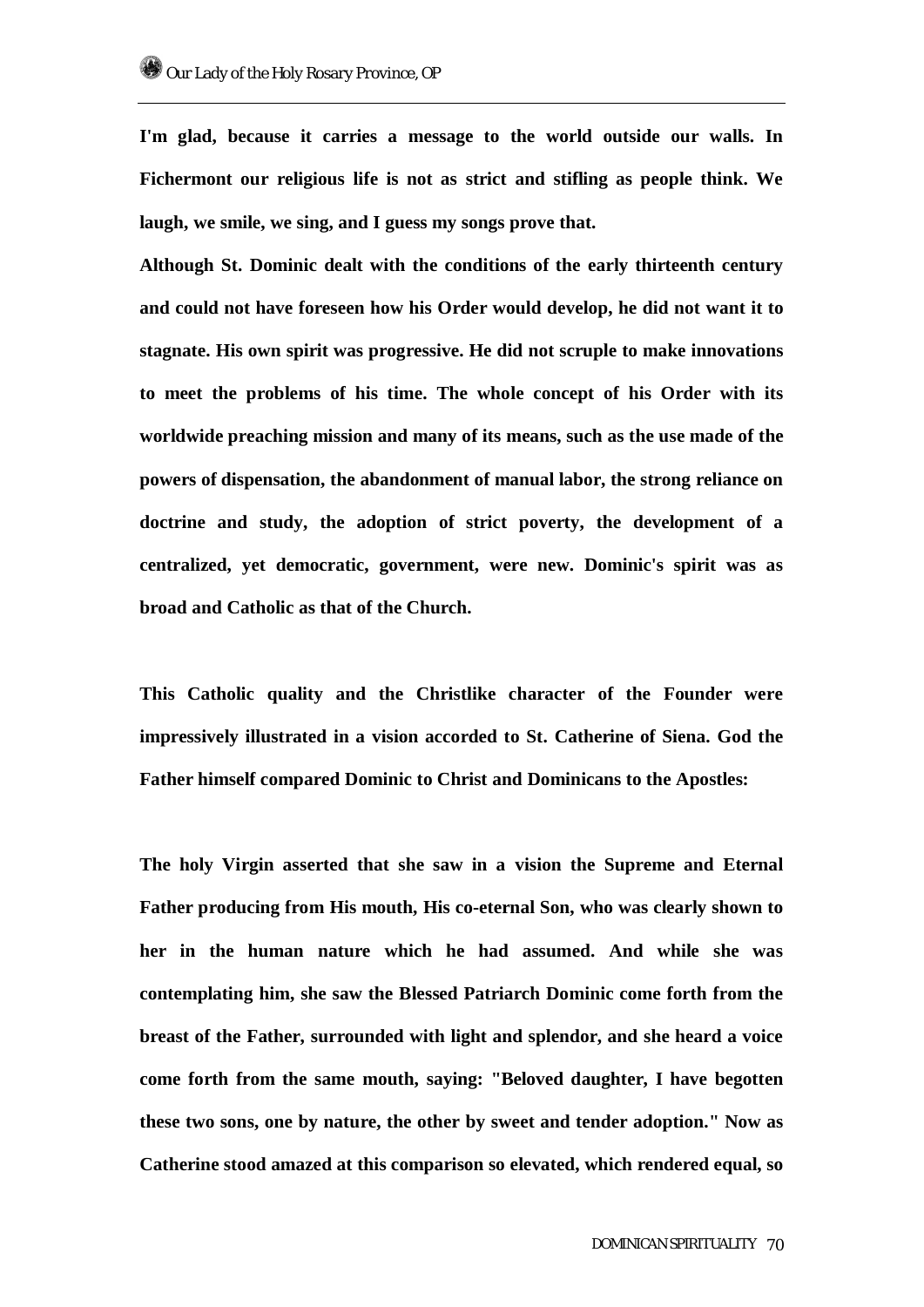**to speak, a saint with Jesus Christ, he who had uttered these surprising words explained them himself.** 

**. . . Just as this My natural Son, as eternal word of my mouth, spoke openly to the world whatever I charged him to say, and bore witness to the truth, as he himself said to Pilate, so too my son by adoption, Dominic, preached openly to the world the truth of my words, both among heretics and among Catholics, and not only while he lived, but also through his successors, through whom he still preaches and will always preach. For just as my Son by nature sent His disciples, so my son by adoption sent his friars.** 

**The comparison of our holy father with Christ need not stop at this point; we can carry it further. When Our Lord died, the Church was in its infancy but he had given it all it needed to grow. The Apostles had received their preaching mission. Today the Catholic apostolate has evolved in thousands of ways. Never did the Apostles realize all the things the Catholic Church would be doing in the twentieth century. Yet no one asks whether these activities are a legitimate development of what Our Lord intended, despite the fact that preaching was the primary commission given to the Apostles. If the pope and bishops approve an activity, we know that it is Catholic and apostolic.** 

**In 1221, when its Founder died, the Order of Friars Preachers was an infant Order; it had three monasteries of nuns, perhaps twenty-five priories, and about 250 friars. But in founding it, Dominic had given it all it needed to grow. Above all, he had given his sons their preaching mandate. Today, contemplating the Order, we see that this mission has unfolded in hundreds of ways. We do not**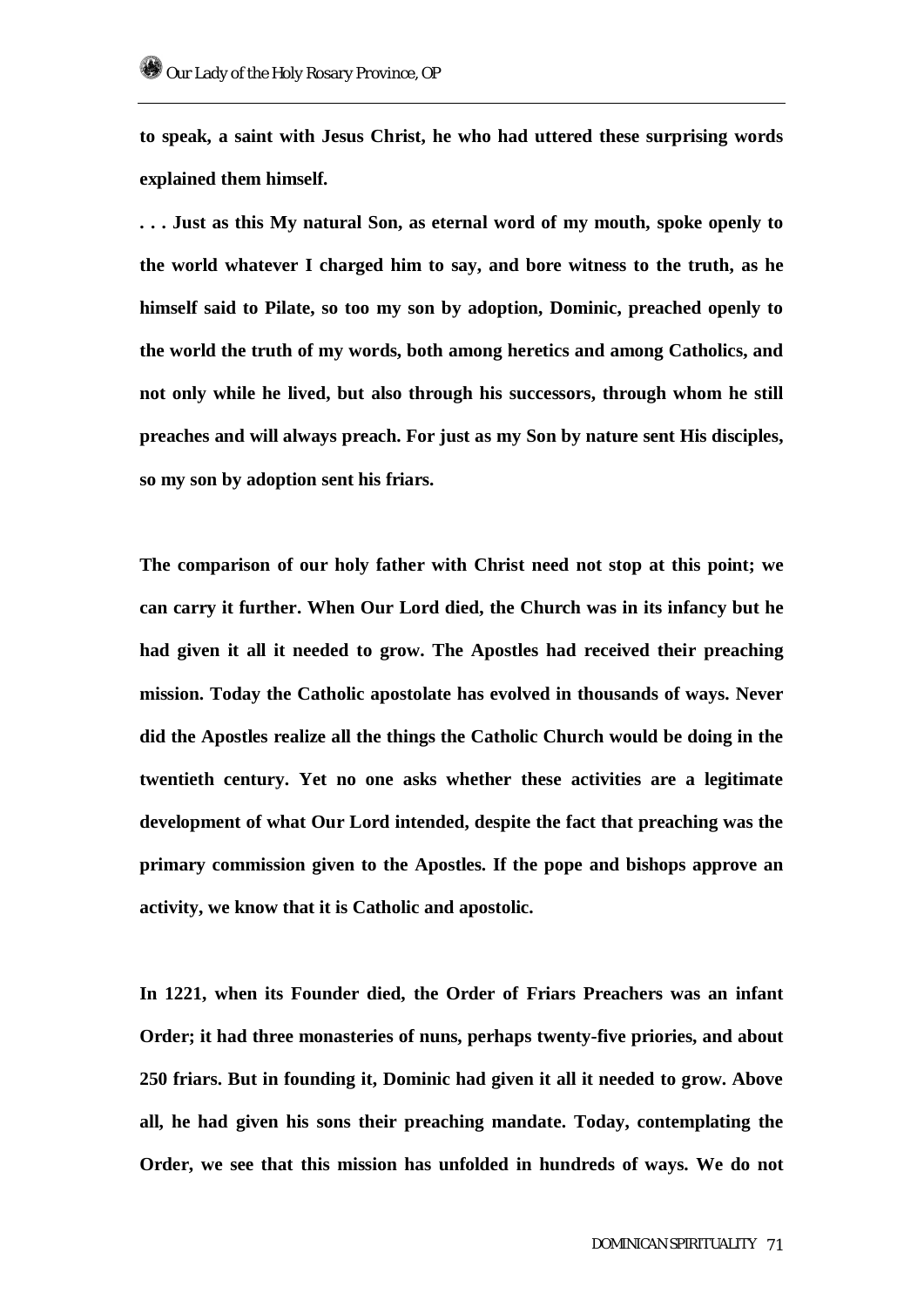**question whether this is legitimate. Rather, we look back through the pages of history and witness how the Order, guided by the masters general and the general chapters, adapted its apostolate, bringing it up-to-date in each new age according to the principles laid down by St. Dominic. This constant "aggiornamento" continues under the same enlightened guidance.** 

**Let us examine a case to see how the early friars interpreted the mind of their Founder. In 1217 he sent eight of his disciples to study at the University of Paris. Less than ten years after his death, when the opportunity came to take a chair of theology at the University, the friars took it, becoming professors even though St. Dominic probably never considered this possible. Actually, the University itself was developing. In 1221 no one could have predicted the tremendous intellectual changes that would take place there. Dominic's sons, especially under the leadership of Jordan of Saxony, Dominic's successor, Humbert of Romans, Albert, and Thomas, carried the Order into the heart of this expanding academic universe. This evolution was a natural growth from the seed the Founder planted in 1217.** 

**During the Master-generalship of Jordan, while many of Dominic's earliest disciples were still living, the Order took on the following works: university teaching, foreign missions, and the Inquisition. Dominicans were soon solving social problems, reforming monasteries, visiting dioceses for the pope, helping to found other Orders, serving as confessors to kings and advisors to bishops. They**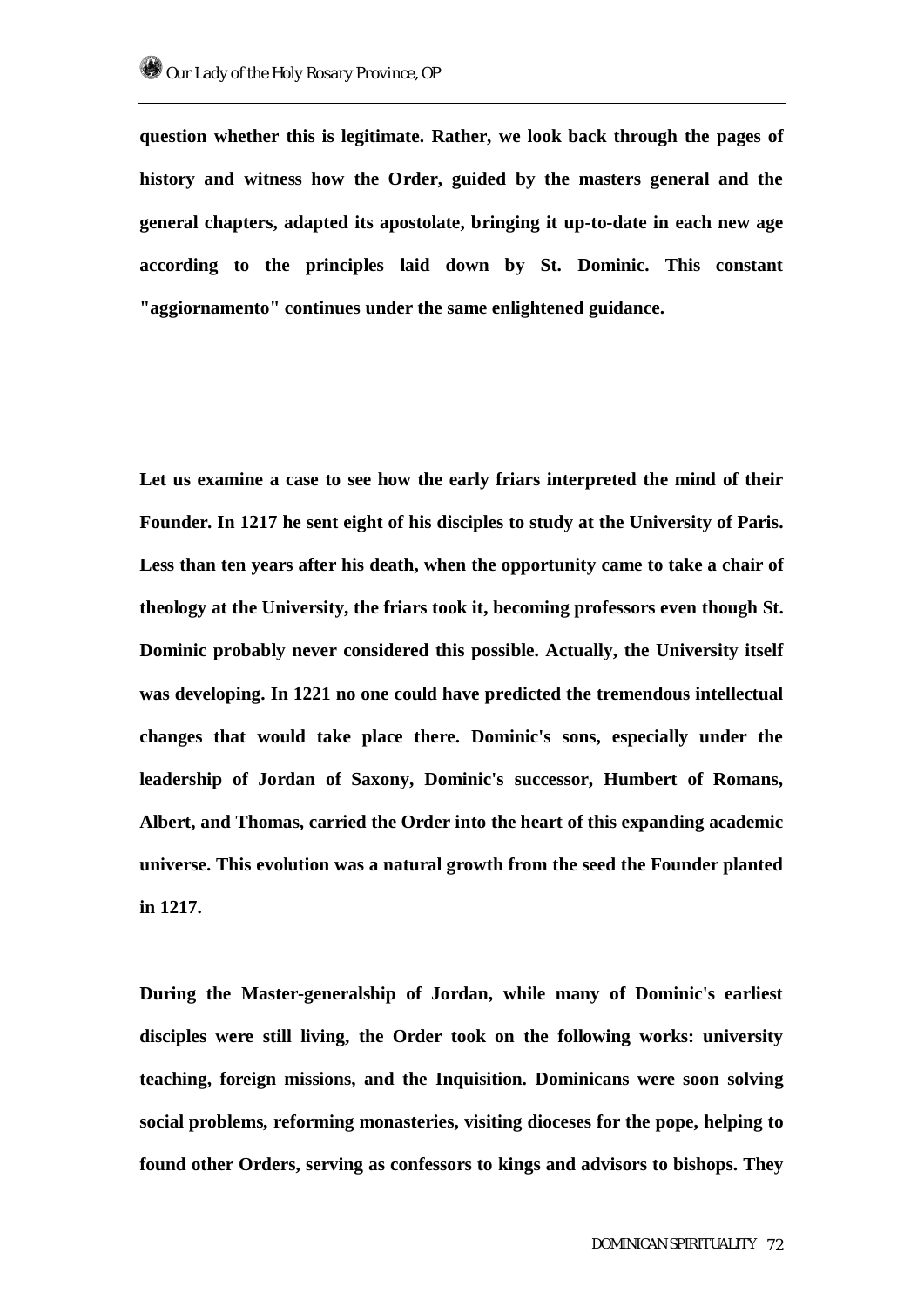**were aiding people to make wills, acting as ambassadors and arbitrators. Though the Order regretted seeing so many friars engaged in work of this kind, because it feared that preaching would fade into the background, it did not stop them. If Jordan of Saxony or the first disciples had thought that these activities were against the will of their holy father, they would have had to protest and forbid them. On the contrary, when new ways of saving souls opened to the friars, who did not interpret preaching in the narrow sense, they entered them.** 

### **The Order's Flexibility**

**Such expansion of the Order's works was possible because the Founder had made his Order apostolic, giving it the adaptability that enabled it at all times to achieve its end -- the salvation of souls through preaching. He attained this effect by embodying the power of dispensation in the Constitutions, authorizing the prior to dispense from monastic observances when any of them stood in the way of "preaching, study, or the salvation of souls." The eminent Franciscan historian, Archbishop Paschal Robinson, stressed the importance of the power of dispensation in an address he delivered in 1916, during the seventh centenary celebration of the Order of Friars Preachers:** 

**I would point out another novel feature which stands out in Dominic's rule and which is quite peculiar to his Order, namely: the principle of dispensation. At the head of the Constitutions the principle of dispensation appears jointly with the very definition of the Order's purpose, and is placed before the text of the laws to show that it controls and tempers their application -- a thing quite unknown**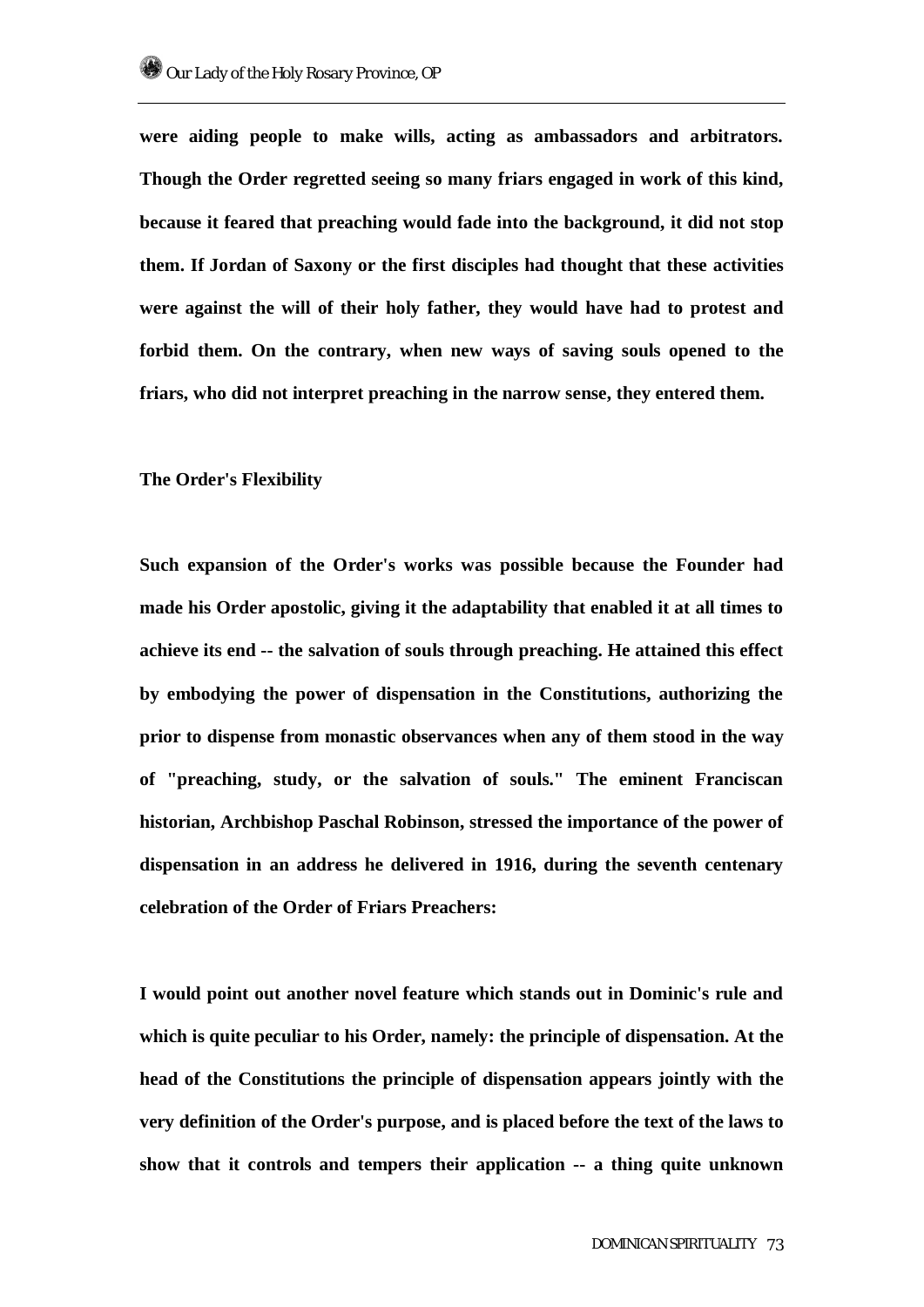**under that form in the older religious rules. This system of dispensation, properly understood, may be called truly the masterpiece of Dominican legislation. It has, in a great degree, enabled the Order to bend itself to new needs and to preserve its unity. It is also a perfect instrument of the ascetic spirit, entailing, as it does, a surrender at all times of small views and low aims.** 

**A Dominican, therefore, is never scandalized when superiors grant dispensations. They are not intended primarily for the good of the friar (except when he is sick or incapacitated) but for the good of the apostolate. When given for that purpose they do not weaken the religious spirit, for they are then unselfish and motivated by zeal.** 

**The history of the Order in the United States proves that Dominicans in the New World understood the spirit of their Founder. When the welfare of souls called, they were quick to enter new fields of labor. Father Edward Dominic Fenwick, an American member of the English province, brought the Order to the United States with the cherished hope of establishing a college in Maryland. Priests were badly needed everywhere in the new Republic, and he hoped that his school would be a nursery of many vocations. But Bishop John Carroll pointed across the Allegheny Mountains to the missionary fields. Thus a century-long struggle began on the frontier. Vocations were few and the hardships great. The priests of the province covered the old Midwest and Northwest on horseback with their Mass kits in their saddle bags to keep faith alive among the scattered Catholic settlements. Fenwick himself became the Apostle of Ohio. The tremendous increase of vocations and development of activities after 1900 may be a divine reward for the labor and sacrifice of the early fathers.**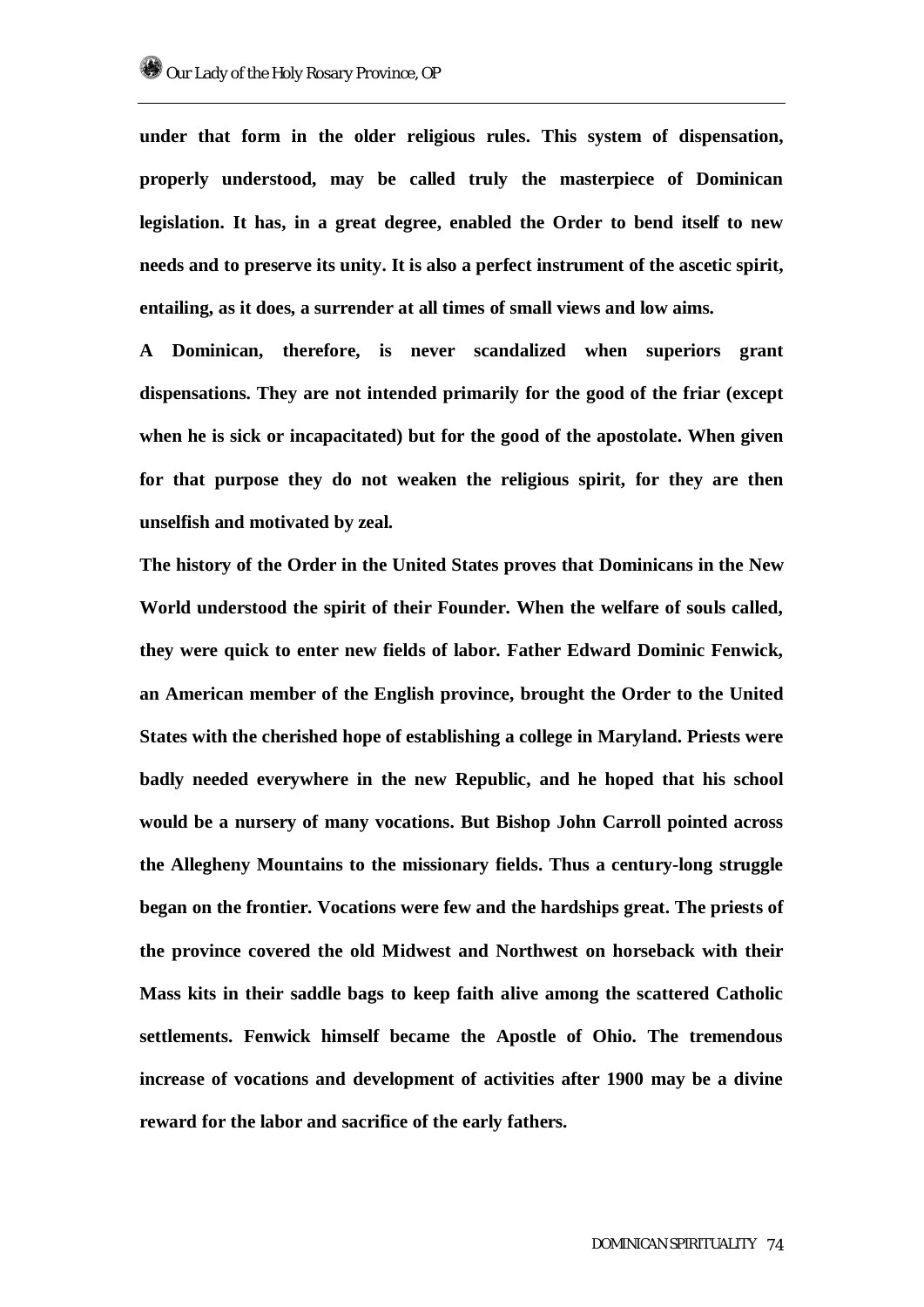**The toil of the frontier did not mark the limit of the province's sacrifices. Fr. Bernard Walker describes vividly the Order's contributions to the Church in the United States.** 

**During the sixty years (1807-1867) the Province of St. Joseph was developing . . the total number of those who entered the Order in America, and made profession, was less than one hundred; . . So hard was the life that eight students died before ordination; twelve who attained the priesthood survived less than five or six years on the missions; and ten more gave their lives ministering to the plague-stricken in one or other of the epidemics so frightening and fatal in those days. There were never more than forty priests at any one time in the Province . . . . And yet six of those early brethren were chosen for the episcopacy before the Civil War . . . Only one other religious institute in America gave so many of its subjects to the hierarchy in the period under discussion. It may truly be said that the interests and development of the Order were sacrificed for the good of the Church in our country for nearly a century.** 

**When the pioneering period of St. Joseph's Province closed with the end of the Civil War, preaching became the dominant activity of the fathers, especially in conducting parochial missions, a work that brought them to the great cities and back to the Atlantic seaboard. Their mission bands were unmatched in this apostolate, so reminiscent of the age of St. Dominic. Men like Fathers Charles Hyacinth McKenna, Clement Thuente, and Ignatius Smith drew overflowing crowds into the churches when they entered the pulpits.**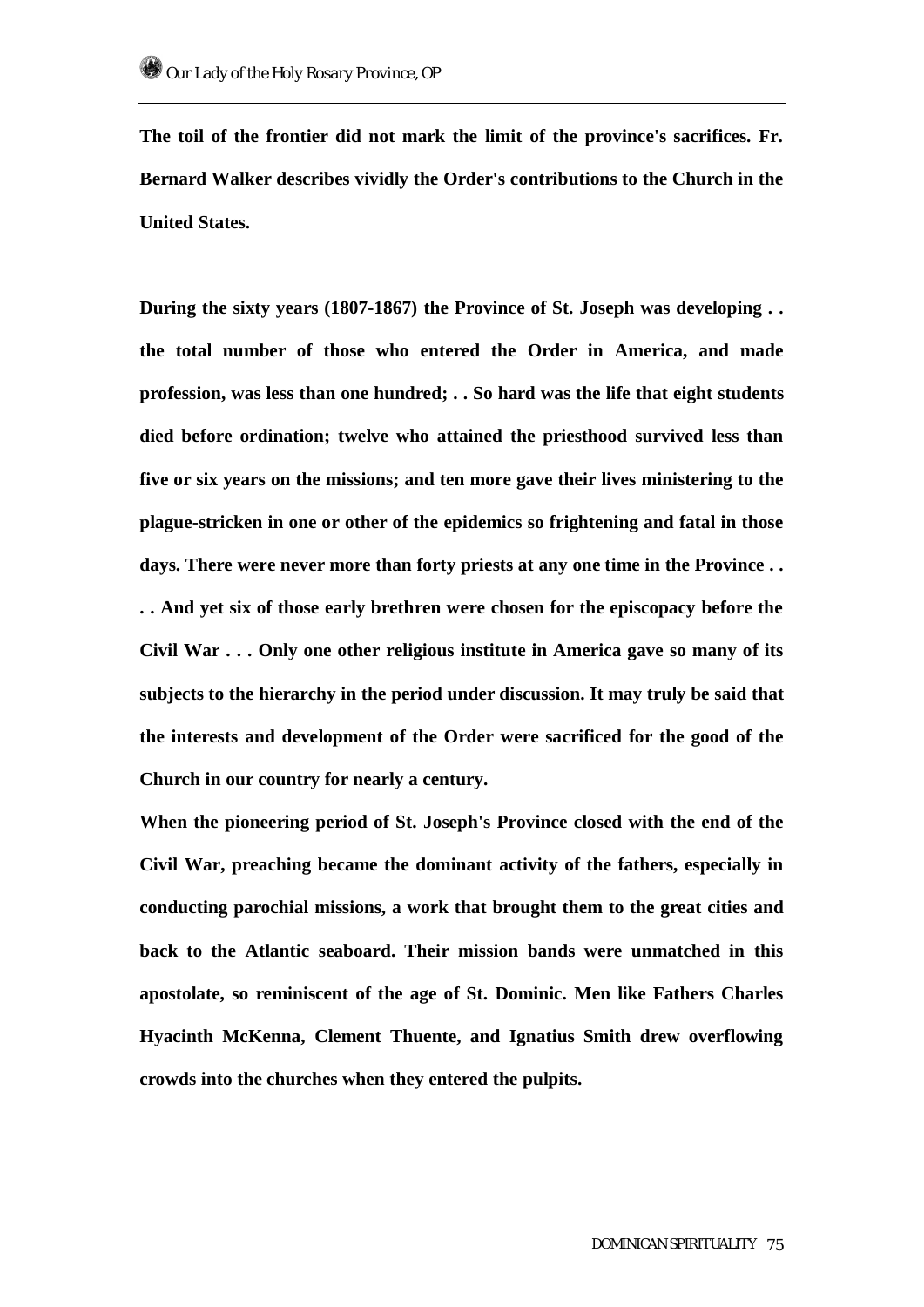**Father Walter Farrell, in a sense, began a new era. Primarily a teacher, he labored most of his priestly life in the houses of study, but alongside this academic work he developed a busy career as writer, lecturer, retreat master, confessor, and director of souls. He is best known for his four-volume work, A Companion to the Summa, an eminently successful adaptation of the Summa theologiae of St. Thomas to the modern age. Father James M. Gillis, C.S.P., himself a great preacher and journalist, expressed his pleasure in discovering,** 

**. . . in what is at once a translation and a running commentary of the Summa, wit and humor and epigrammatic expression. They are there . . . wit, wisdom, humor. And the marvel of it is that as the author says (he is an author though he might call himself only a translator and expositor) "the whole work is not a book about the Summa" but the Summa itself reduced to popular language.** 

**The career of Fr. Farrell, perhaps exemplifies the many accommodations American Dominicans have made to modern needs. Beginning with their pioneering days, moving through the stage of parochial missions, entering into the foreign mission fields in China, Pakistan, Nigeria, Chile, Peru, and Bolivia, and terminating in the educational and Newman Club work of the current period, the fathers have attempted to keep abreast of the changing scene.** 

**Dominican sisters [See: The Order of Preachers in the U.S.] have joined them in making these adaptations. Father Thomas Wilson, prior of St. Rose, Kentucky, knew how to evoke a spirit of sacrifice in Catholic young women. He appealed to his congregation in February, 1822, for vocations to the sisterhood. Katherine Burton describes the result:**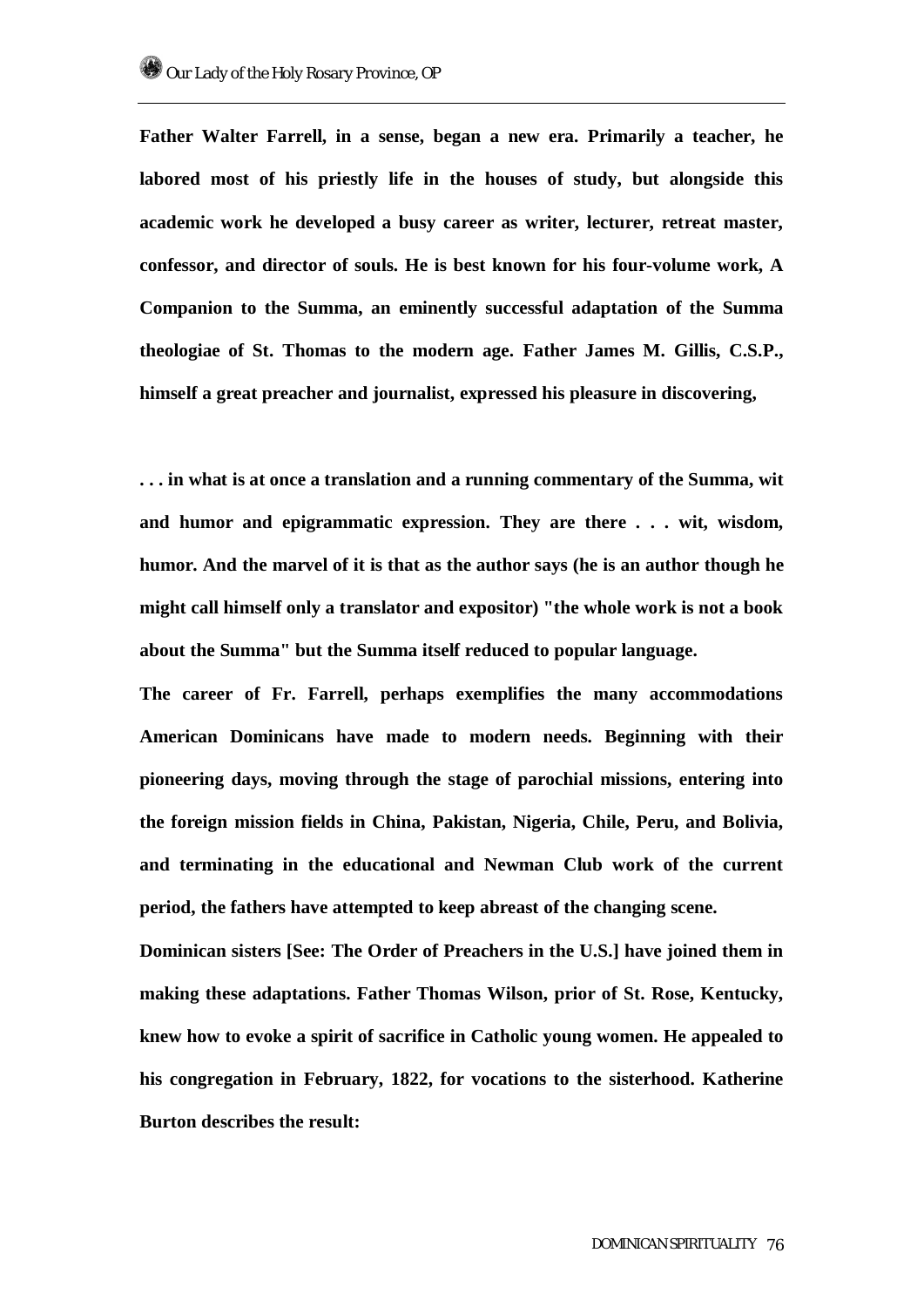**He was not prepared for what followed his plea. He had hoped that two or three would answer his appeal for he had noted that several of the young women present were listening intently. He was not prepared to have eight volunteers.** 

**Together with Angela Sansbury, one of the volunteers, Father Wilson founded the first congregation of Dominican sisters in the United States. Mother Angela also founded a second motherhouse in Ohio. The Kentucky experience was duplicated by Father Samuel Mazuchelli, who established a community in Wisconsin. In 1853 the American sisters were joined by a heroic band of volunteer Second Order nuns who came from Regensburg, Germany, to aid in the work of education. A dozen Third Order congregations have sprung from the foundation they made in Brooklyn. Dominican sisters stood, indeed, in the vanguard of the American Catholic educational apostolate. Most of the thirty motherhouses devote themselves to education.** 

**Dominican sensitiveness to current needs continued to be manifested. Mother Alphonsa (Rose Hawthorne Lathrop, daughter of Nathaniel Hawthorne) and Mother Mary Welsh entered the apostolate of mercy. Describing the aims of the Dominican Servants of Relief for Incurable Cancer she had founded, Mother Rose wrote:** 

**I am trying to serve the poor as a servant. I wish to serve the cancerous poor because they are avoided more than any other class of sufferers; and I wish to go to them as a poor creature myself, though powerful to help through the openhanded gifts of public kindness, because it is by humility and sacrifice that we become worthy to feel the holy spirit of pity and to carry into the disorders of**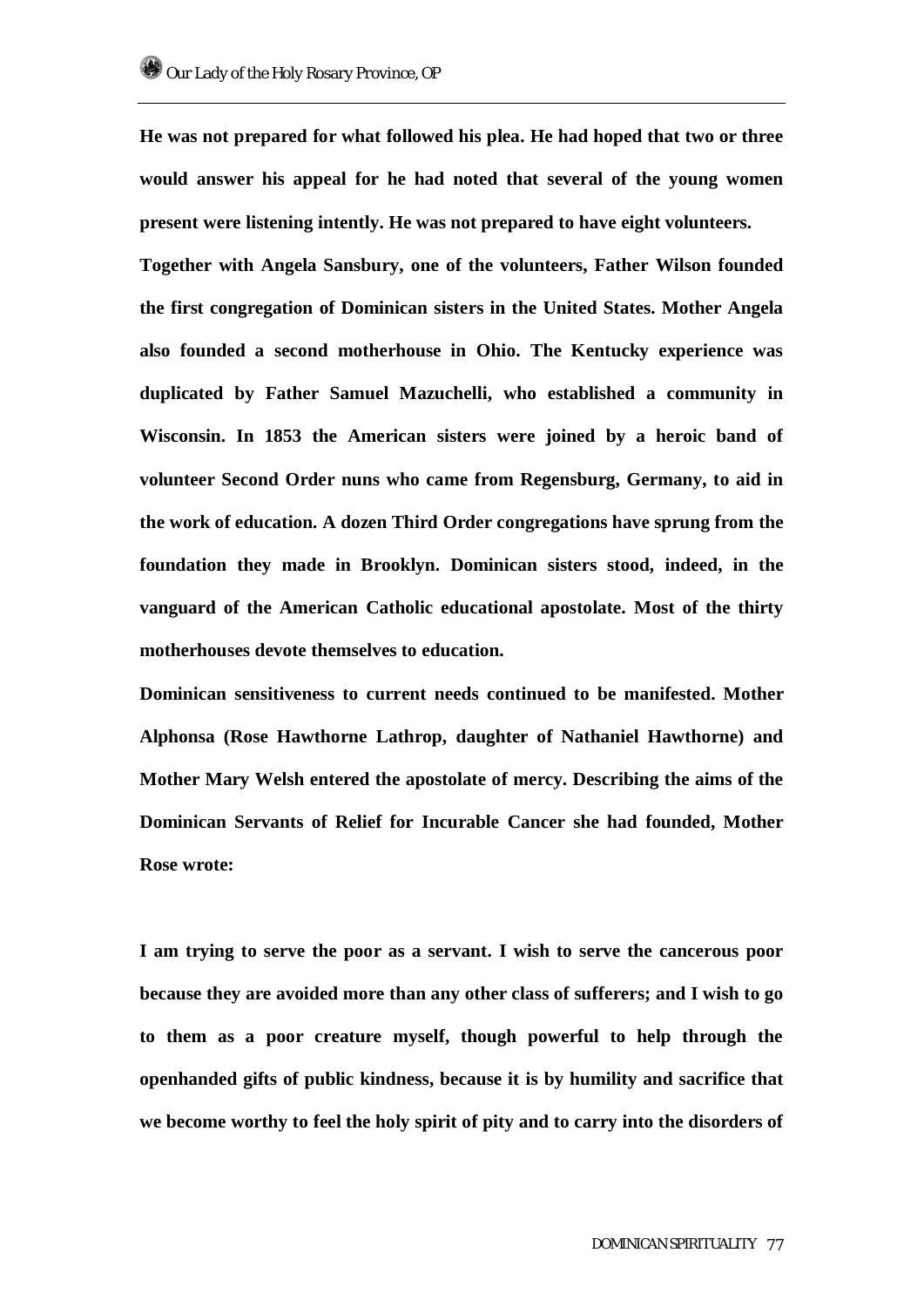**destitute sickness the cheerful love we have gathered from the Heavenly Kingdom for distribution.** 

**Mother Mary Welsh established the Dominican Sisters of the Sick Poor. They pursue a home missionary apostolate centered in nursing the sick poor in their own homes regardless of race, color, or creed. Both communities find many opportunities of ministering not only to the physical but also to the spiritual needs of the poor.** 

**The Maryknoll Sisters were the first to carry American Dominicans into the foreign mission field. The Dominican Mission Sisters, founded in Chicago in 1955, have chosen catechetical and social work in the United States and foreign missions all over the world as their apostolate. Their first missionary bands have gone to the understaffed missions of Latin America.** 

**These examples are impressive proof that Dominican Sisters share in the apostolic mission of their Order. Every religious, indeed, by the very fact of taking vows becomes an apostle in spirit, desiring the salvation of all men. As His Excellency Archbishop Paul Phillipe, O.P., writes in his The Ends of the Religious Life according to St. Thomas Aquinas:** 

**. . . Christian perfection comprises contemplation of God and love of neighbor; one cannot really love God, if one does not seek to know him and if one does not love his neighbor. Every religious, even the most active, must tend to and may attain the perfection of contemplation -- the lives of the saints offer us many**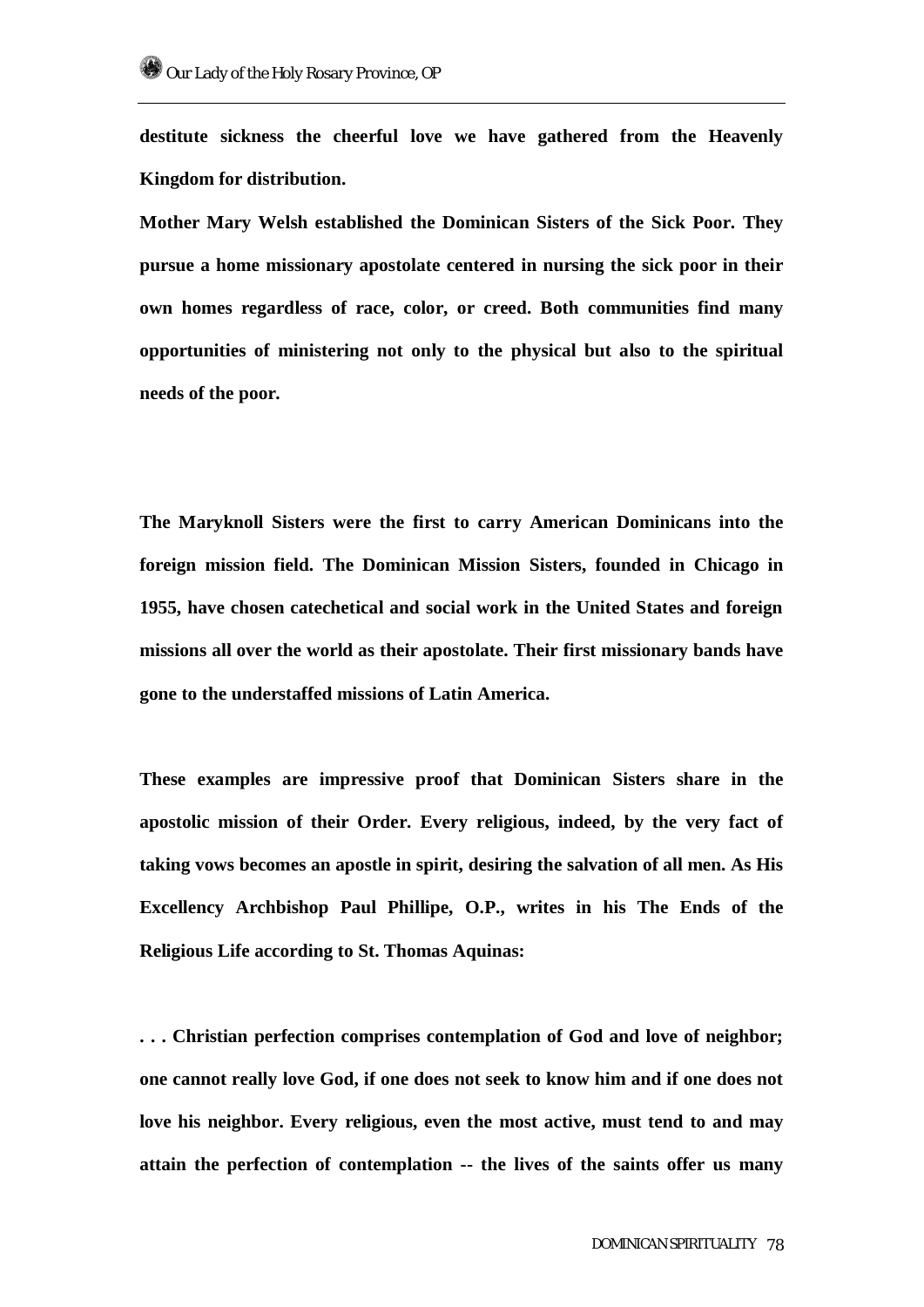**examples of great contemplatives in the active life. Likewise, every religious, even though exclusively contemplative and solitary, must desire the salvation of all men and can collaborate in it through his prayer and penitential life. In other words, contemplation and love of neighbor are part of the general end of every religious Institute, because they are elements of Christian perfection . . .** 

**If this is true of members of every religious Order and Congregation, it is especially true of Dominicans. They belong to the Order of Preachers, an institute entrusted by the Church with the mission to preach, the supreme apostolic function. We can illustrate how its members contribute to this work by looking at the life of the laybrothers. They do not enter the pulpit, the classroom, or the ministry, yet they are apostolic because they are integral members of the Order of Preachers. By vow they belong to it and share its work. The brothers free the priests for study, prayer, and preaching by relieving them of many duties. They help with their own very efficacious prayers and sacrifices. It is said that when Lacordaire preached his famed sermons in the pulpit of Notre Dame, a brother sat beneath the pulpit praying his rosary. Perhaps in the eyes of God the brother's rosary did more good than the preacher's words. This is all implicit in the official name given the brothers as recently as 1958 by the general chapter of Caleruega. No longer are they to be known as laybrothers but as brother cooperators. This is what they have always been, but now are so in name as well. Contemplative nuns, also, do not engage directly in the apostolate but by vow are incorporated into an apostolic Order. They "strive after Christian perfection; and by means of that perfection, implore for the labors of their brethren abundant fruits in holiness." By their prayers and sacrificial lives they implore grace for their brothers and sisters working directly for souls.**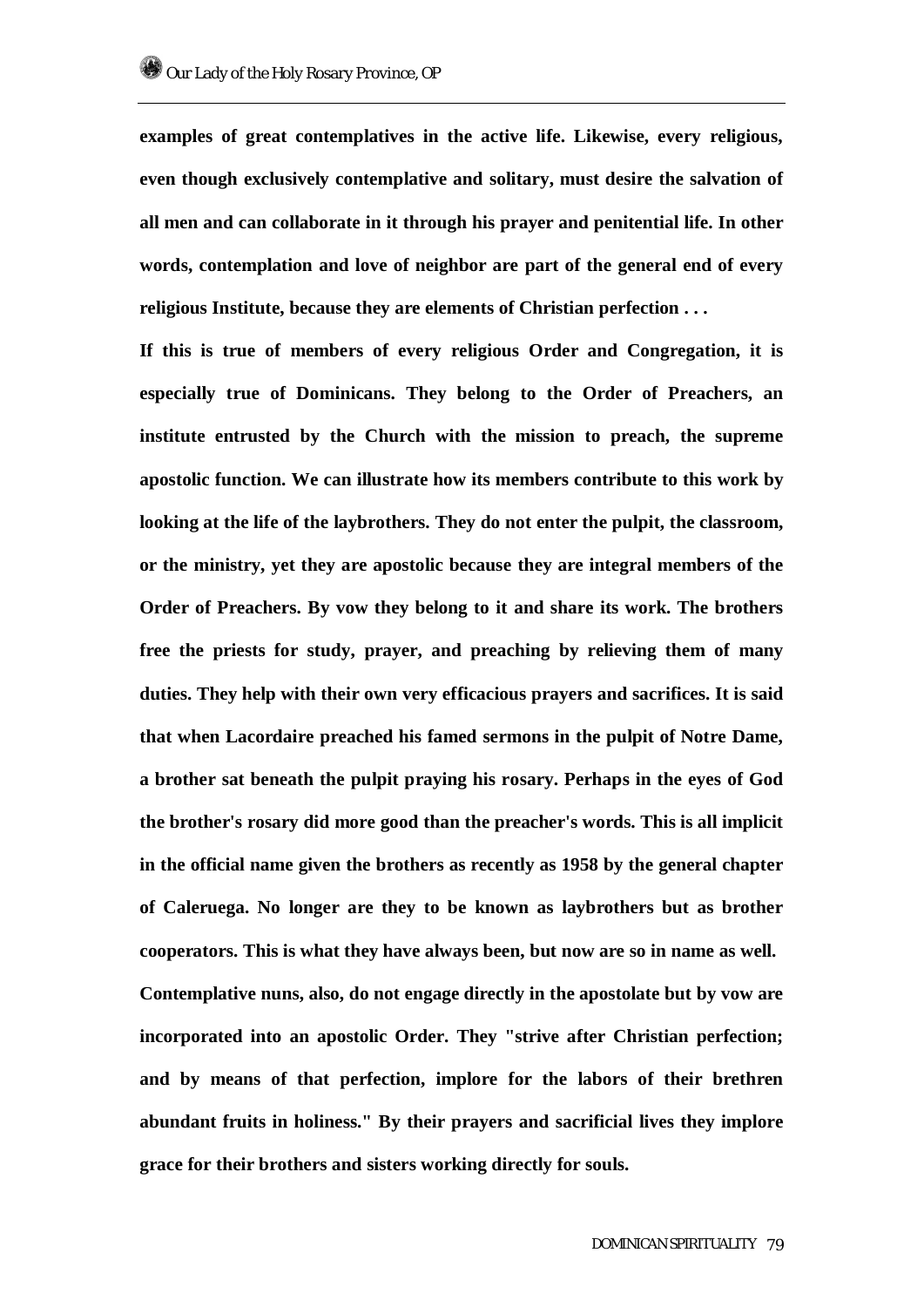**Sisters of the Third Order and tertiaries also participate in the Order's apostolate, helping by their prayers, sacrifices, and holy lives. In addition, the sisters actually teach Catholic truth. It is not necessary to stand in the pulpit to do that. Most priests spend far more time speaking to one soul in a confessional or parlor than they do preaching in the pulpit. A nursing sister may teach truth to a sick person in a hospital ward.** 

**Sisters, as members of the laity, may not teach as bishops and priests do; nevertheless, schools and hospitals are places where the truth may be proclaimed. Furthermore, Dominican sisters, as members of a congregation ecclesiastically approved and incorporated into the Dominican family, are invested by the Church with a mission that carries with it a command and an office to teach. They fulfill a definite role, one that is official, juridical, and canonical. They collaborate with the hierarchy in carrying out its work of sanctification and government, not because they have the sacred powers of orders and jurisdiction but because their Congregation is definitely commissioned to instruct the faithful in Christian doctrine. This teaching is primarily the pastor's office, but sisters, as members of an approved religious family, have a mandate to aid him.** 

**In his Summa theologiae, St. Thomas discusses the special graces of which St. Paul speaks in his first Epistle to the Corinthians, such as the grace of working miracles or prophesying (Summa Theol., II II, q. 177). Among these Paul classes the grace of the word (gratia sermonis, et sapientiae, et scientiae) (I Cor. 12: 8).**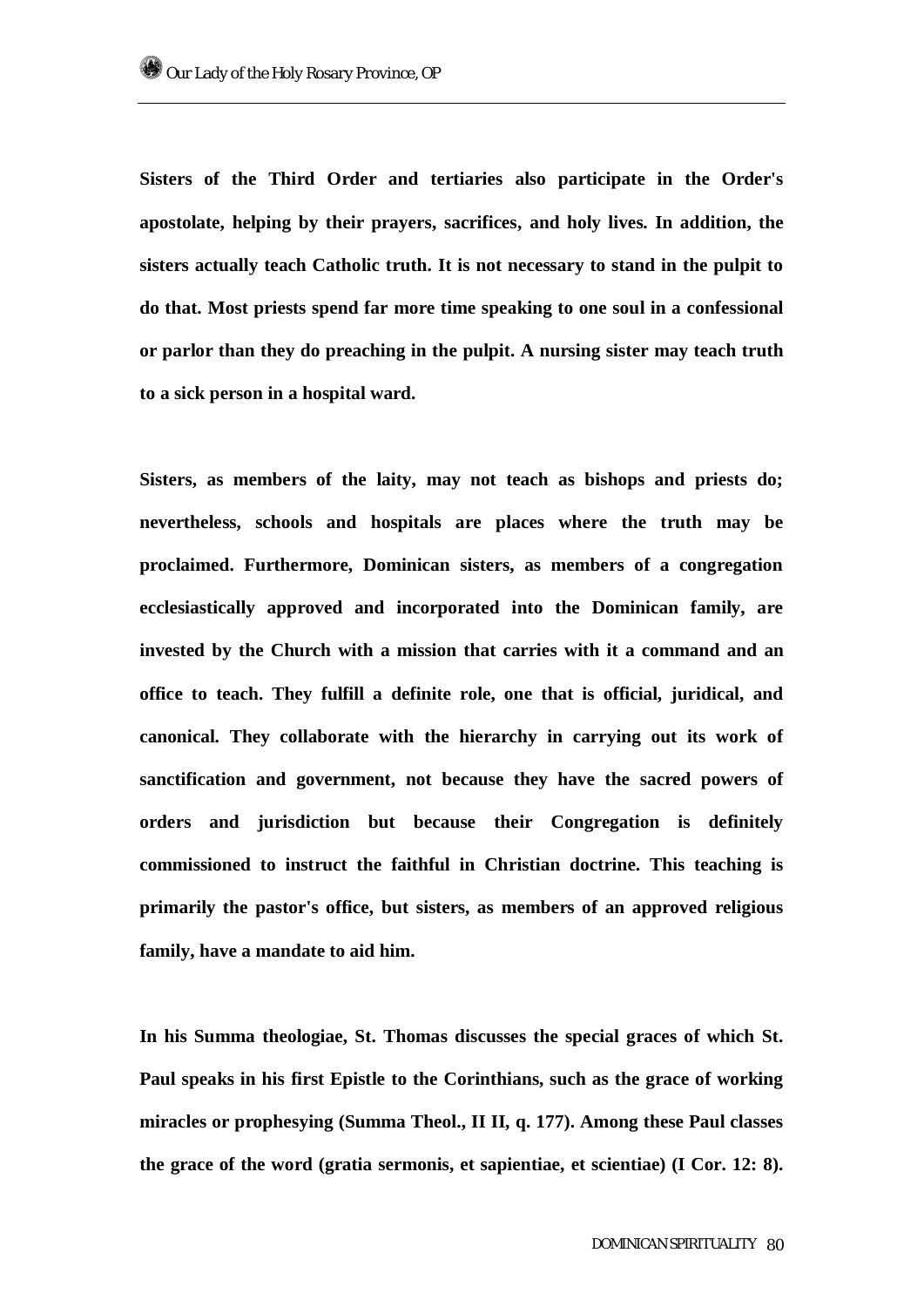**This is a preeminent grace given sometimes to the preacher, teacher, or writer, not for his own spiritual benefit but so that he may more effectively instruct those who listen to him, that he may move them to hear the word of God eagerly and with joy and that he may induce them to love his doctrine and carry it out. Women also, Thomas writes, even though they do not teach as bishops and priests do, may receive this grace when they teach the word of God; for example, a mother instructing her children or a sister exercising her spiritual motherhood in the classroom. But God does not always give this special apostolic grace. Why he does in some cases and not in others is a mystery. It cannot be merited. It is only possible for the preacher or his hearers to remove the obstacles to its bestowal by their prayers or good works. Moreover, once given, it may be lost in two ways: either through the fault of the speaker who seeks for glory or applause, or through the sin of the hearers who in some way resist it.** 

**Even when it is not a question of this special grace, both the speaker and his audience must rely on ordinary grace: the speaker to prepare and carry out his assignment, the hearer to receive God's word with fruit. It is one thing to proclaim the word; another to preach with spiritual fruit. It is grace which causes the words of preacher, teacher, or writer to fructify in the souls of those whom he reaches. That is why we give so much credit to Lacordaire's laybrother. His prayers begged graces for both preacher and audience. "Unless the Holy Spirit fills the hearts of the listeners," wrote St. Gregory the Great, "in vain does the voice of the teacher resound in their ears."**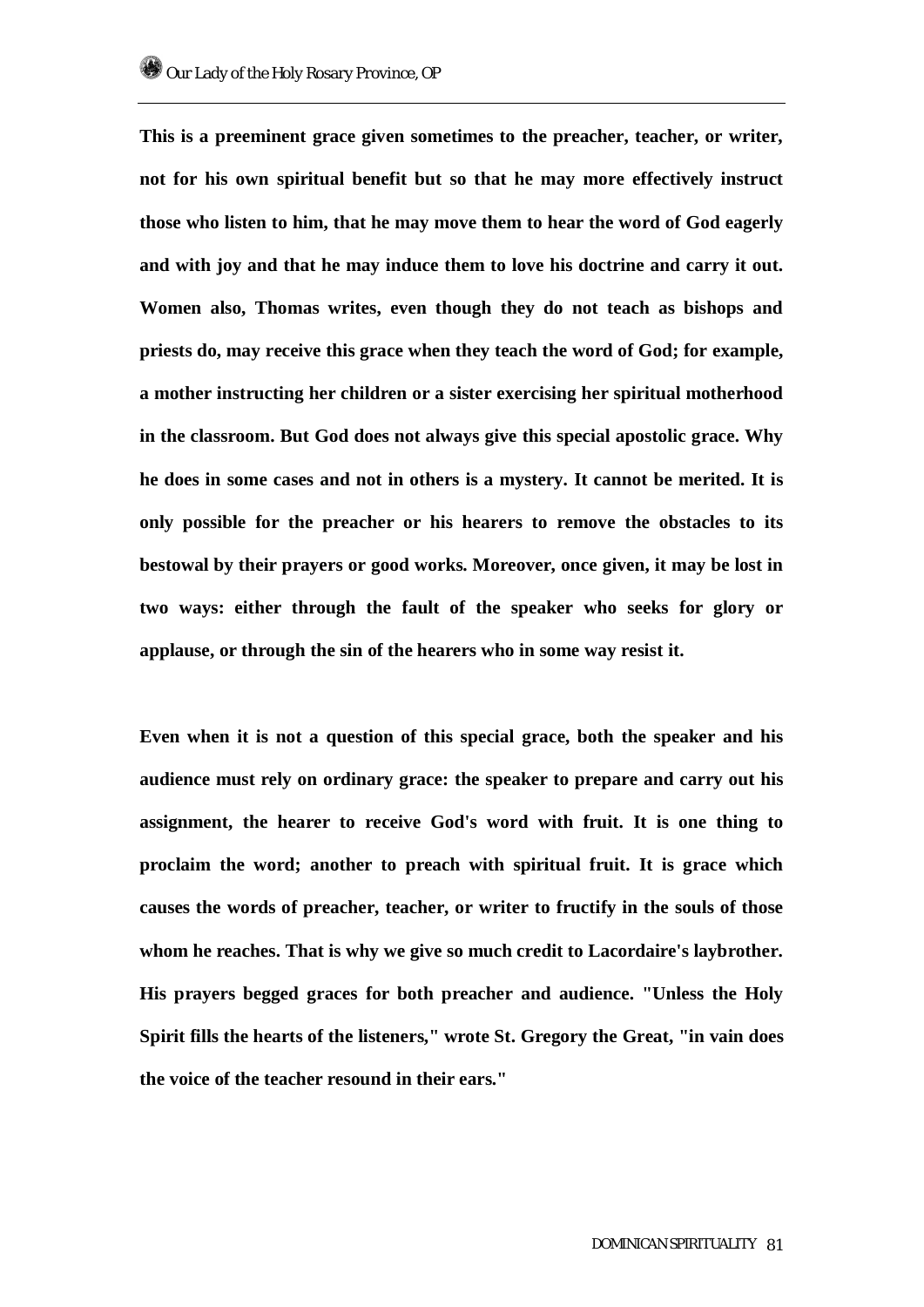**The personal life of the apostle, therefore, is intimately connected with his apostolic work. Since he must rely on grace if he wants to produce fruit worthy of heaven, he must fear to place obstacles in the way of grace, fear to impede God's generosity by a life that is lukewarm or poorly motivated. He must so live as to receive grace; he should pray for it and hope for it. He may even hope to receive, if God so wills, the grace of the word.** 

**At this point we again contact the genius of the Dominican Order. The Dominican contemplates, hoping that when he has gazed on the truths of faith and his heart has been fired with love for God, he may carry his knowledge and love to his hearers. It is this inner life which makes his apostolic life germinate. When priests preach and sisters teach, they hope that their words, pregnant with grace, will bear fruit, that their audience will hearken to the word of God and obey it.** 

### **Sanctity Needed for the Apostolate**

**To be a true apostle, then, a Dominican must sanctify himself first. In all his endeavors, he must go back constantly to that starting-point, his own sanctification. "An apostolic message that has not been shaped in the sanctuary, in the choir, and in the cloister is never complete." The Constitutions stress personal sanctification at their very outset:**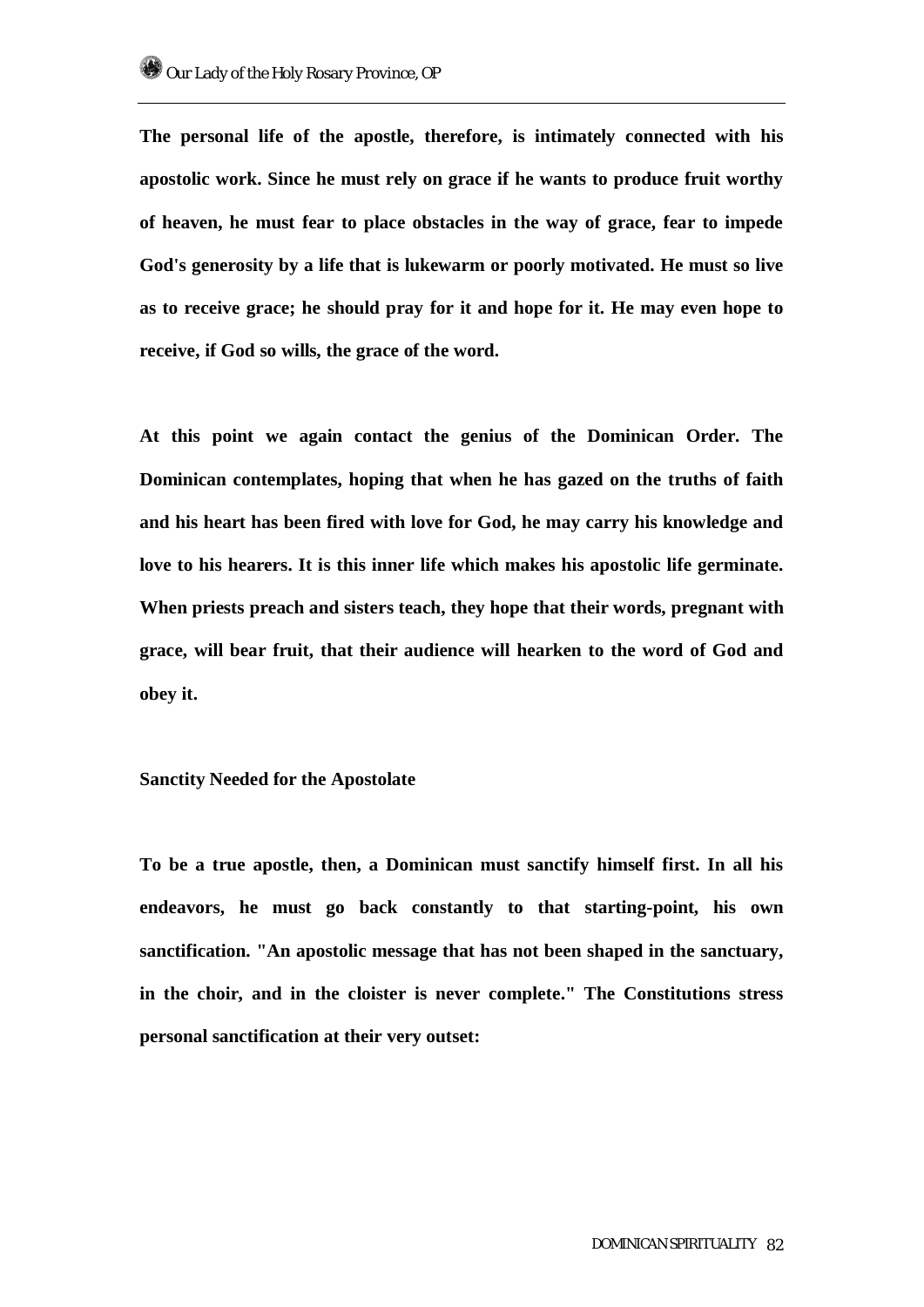**As the Rule admonishes us, the first reason why we are gathered together is that we might dwell together in harmony in the house, and there may be in us but one mind and one heart in God, so that we may be found perfect in charity.** 

**The road to personal holiness is the first thing that the Constitutions instruct the master of novices to teach his subjects:** 

**Before everything else, let the master of novices teach them and assiduously recommend to them that they totally fulfill the precept about the love of God and neighbor which stands at the head of the Rule . . .** 

**The Constitutions of the Second Order also emphasize personal holiness: "The Nuns of the Sacred Order of Preachers . . . strive after Christian perfection." It is only then that their apostolic work is mentioned: ". . . and by means of that perfection, implore for the labors of their brethren abundant fruit in holiness." The Constitutions of the Third Order are even more explicit:** 

**The Order of our holy father St. Dominic was instituted for the sanctification of its members and the salvation of souls. The principal and essential end of our congregation is, then, the personal sanctification of the sisters.** 

**Their Constitutions immediately link this primary aim to the apostolate. "The secondary or special end is the education of Catholic youth, care of orphans, the nursing of the sick, or the conducting of retreat houses." Personal holiness is the source of the apostolate. A saintly life clears away the obstacles obstructing the graces needed for working among souls.**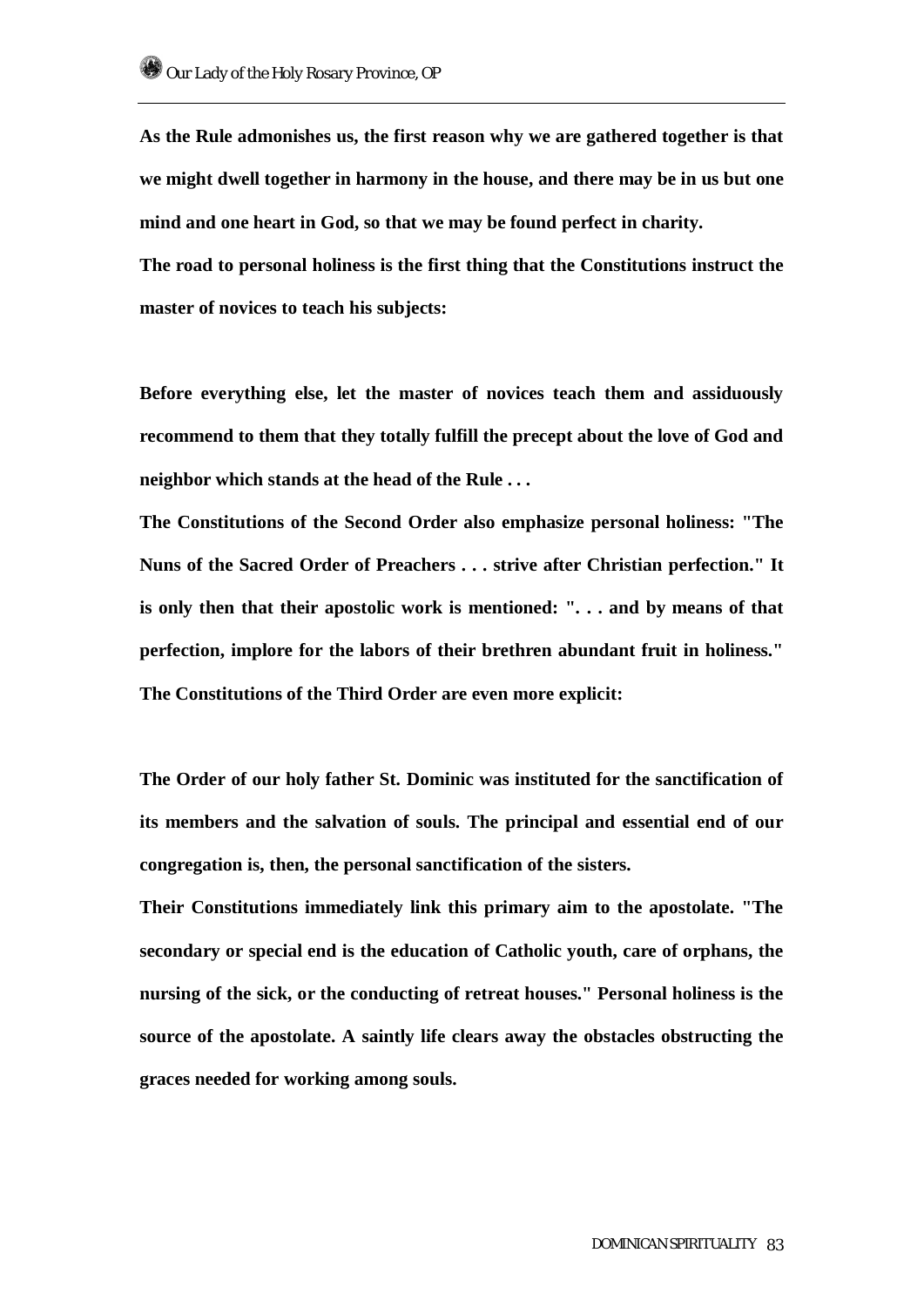**The means St. Dominic gave his children to make them apostles are identical with those that make them holy. This was to be expected, for the two ends are but one. The charity which leads the Dominican to seek union with God, prompts him to love his neighbor and work for his salvation. The means established by our holy Founder are, first, the vows of religion and the community life. Then come the liturgy, other prayers, monastic observances: fasts, abstinence, silence, and all the practices which Rule, Constitutions, and custom impose. These means fill their double purpose, sanctifying the member and preparing for the apostolate. Prayers implore God's mercy, make reparation, and beg graces for sinners. When the Dominican steps from the sanctuary, choir, or cloister into the ministry, he has already prepared the way.** 

**The means established by the Order enable the friar to help souls by living a sacrificial life. He imitates St. Dominic who offered himself through his vows as a holocaust, giving himself to be consumed completely in the Divine service. He continued to sacrifice himself daily by utmost fidelity to the observances of his religious life. After he became an apostle, he prized the observances not only for their sacrificial quality but also for their apostolic value. During his entire life as a preacher, he did his utmost to carry the recollection of the cloister with him, fulfilling as far as possible the monastic duties of his state, keeping the silence, reciting the canonical hours at the prescribed times, praying long into the night after his preaching day was done.** 

**But even though the Order's contemplative and apostolic lives are so well integrated, it is difficult under the hectic conditions of the twentieth century to**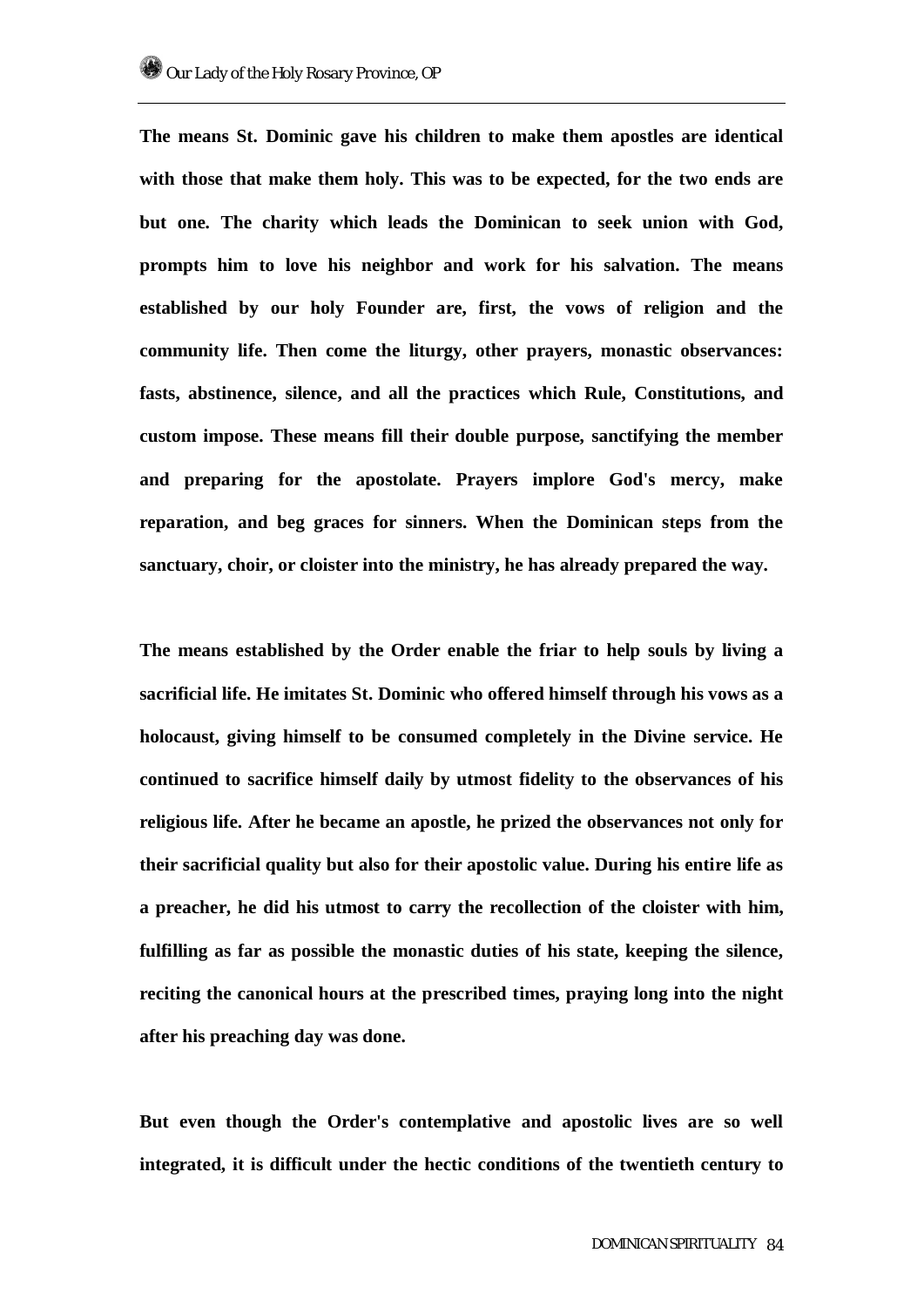**carry the spirit of contemplation into the apostolate. Dominican sisters especially are making exceptional sacrifices to bear their heavy load of teaching. They give a considerable part of their day to classes, cutting deeply into their time for the community and prayer. They teach all day, have meetings, debates, plays. Then they come back to their convent and begin preparations for the next day. If only the load could be lightened -- fewer classes, fewer extraneous activities, so there would not be so much rushing so little time for silence and solitude.** 

**St. Catherine of Siena, the special patroness of Dominican sisters, has taught them how to overcome this difficulty and preserve their recollection. When her family deprived her of her room and made her "do all the menial work in the kitchen," they took away both the time and place for prayer and meditation. Raymond of Capua relates how she solved her problem:** 

**Under the inspiration of the Holy Spirit she began to build up in her mind a secret cell which she vowed she would never leave for anything in the world . . . having made herself an inner cell which no one could take from her, she had no need ever to come out of it again . . . Catherine built for herself a cell not made with human hands, helped inwardly by Christ, and so was untroubled about losing a room made with walls built by men. I remember [Raymond continues] that whenever I used to find myself pressed with too much business, or had to go on a journey, Catherine would say again and again, "Make yourself a cell in your own mind from which you need never come out."** 

**Father Gerald Vann in his own inimitable way made a modern version of this same advice:**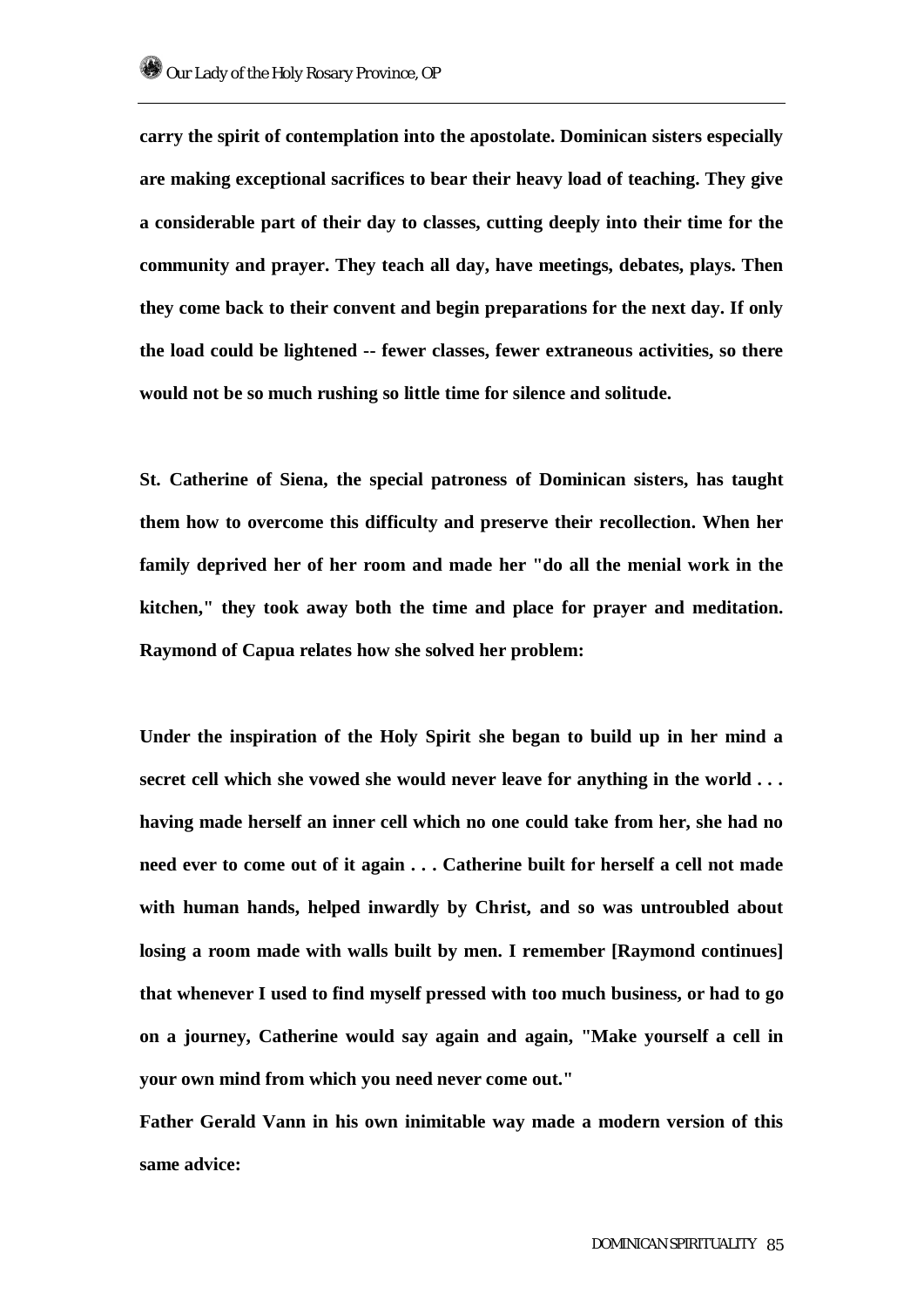**. . . to be contemplative means to be a prayerful person, and that means to be a person who is thoughtful before God. Now, this does not necessitate a great deal of physical stillness. Many saints have led lives of intense activity; and Brother Lawrence, the 17th-century Carmelite laybrother, describes how he learned to live quietly and continuously with God amidst the clatter of his kitchen.** 

**To animate themselves for their apostolic burden, Dominicans should reflect that St. Dominic had to sacrifice the peace and quiet of his cloister for years of constant traveling and preaching. The real preacher would remain in the priory or the convent adoring God if his neighbor did not need him. Adoration is better than preaching or teaching, but the Dominican loves God so ardently that he leaves his community and goes out to preach and teach for the salvation of souls. St. Thomas describes his apostolic spirit:** 

**There are some who have ascended to such a summit of charity that they even put aside divine contemplation, though they delight greatly in it, that they may serve God through the salvation of their neighbors; and this perfection appears in Paul (see Rom. 9:3 and Phil. 1:23). Such also is the perfection proper to prelates and preachers and whosoever works to bring about the salvation of others. Hence they are symbolized by the angels on the ladder of Jacob, ascending through contemplation, descending, however, through the solicitude they feel for the salvation of their neighbors (De carit., a. 11, ad 6 ) .** 

**This is what the Dominican sister does daily when she enters the classroom. "Laying aside for the love of God the sweetness of the contemplative life, which she prefers, she takes up the occupations of the active life to obtain the salvation of her neighbors" (St. Thomas, Quodl. I, q. 7, a. 14, ad 2 ). This sacrifice is**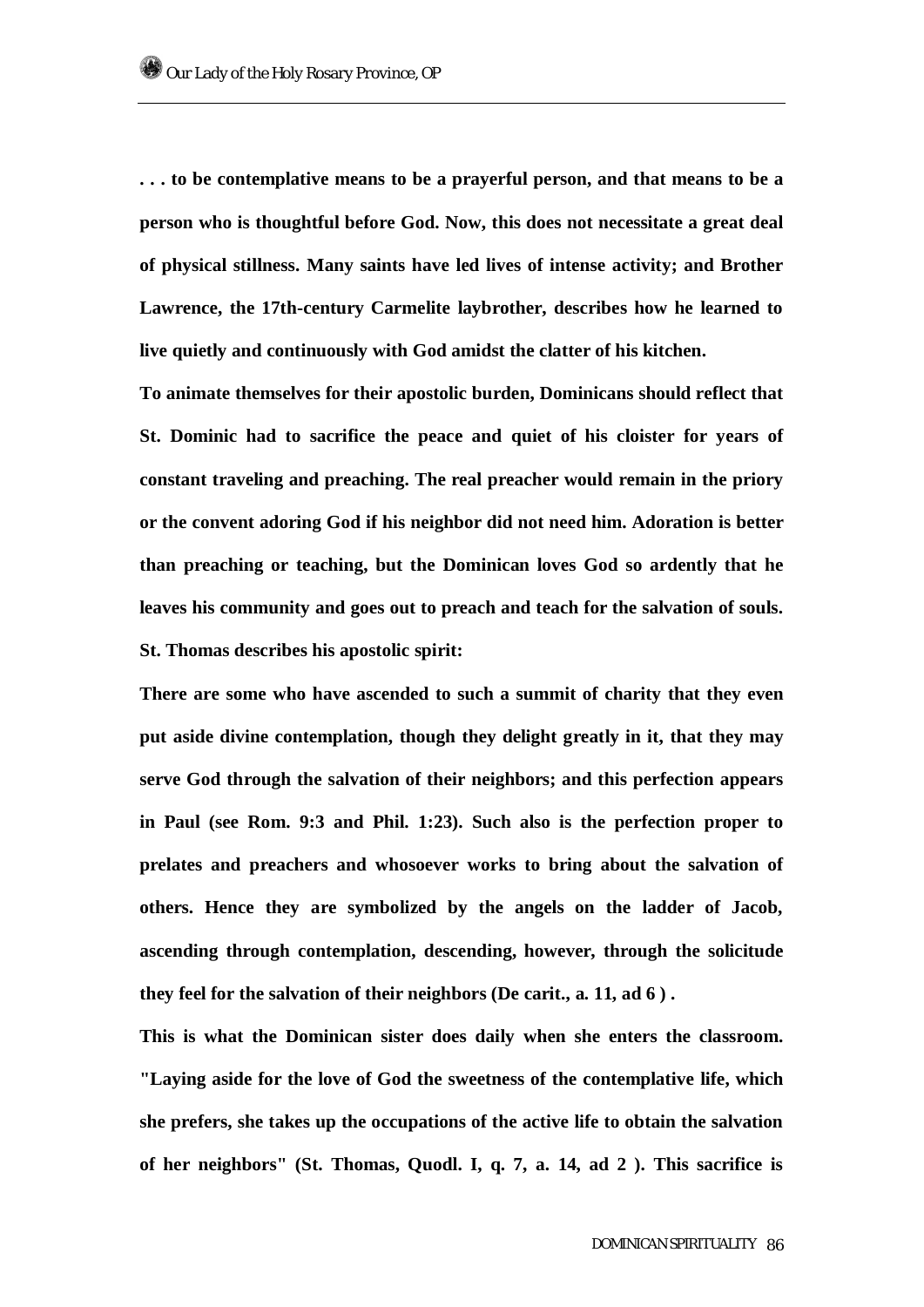**pleasing in God's eyes, motivated as it is by love and obedience. She goes into the classroom to reveal the person of Christ, to teach her pupils to know and love him. He is with her when she goes to the classroom in this spirit. As she rises from her contemplation, Christ says to her as he said to St. Catherine of Siena: "I have no intention of cutting you off from me. On the contrary, I wish to bind you more closely to myself by means of love of neighbor. . ."** 

**A natural mother gives birth to her child in pain and sacrifice. The religious sister experiences the pain of many hours of separation from her Eucharistic Lord. She feels the sacrifice she makes of her prayer life to make possible her work in the classroom. Are not these the pain and sacrifice of spiritual maternity? This sounds idealistic but is factual and real. There is a spiritual maternity. Who else but the sisters, under God, are doing so much for souls in the United States? Priests do something far greater in administering the Sacraments and saying Mass, but the cost is far less to them personally. The Mass and the Sacraments come from God. Contemplative nuns with their rigorous austerities and strictly cloistered lives are not called upon to make the contribution of nervous energy, to experience the constant tension, to make such unceasing efforts to remain recollected. The pangs of spiritual maternity are a reality.** 

**The members of the Order love their vocation. Living it, they imitate both the hidden and public lives of Christ and St. Dominic. They prove effectively that they love God. "As long as you did it for one of these, the least of my brethren," Our Lord said, "you did it for me" (Matt., 25:40 ) . When the Dominican serves**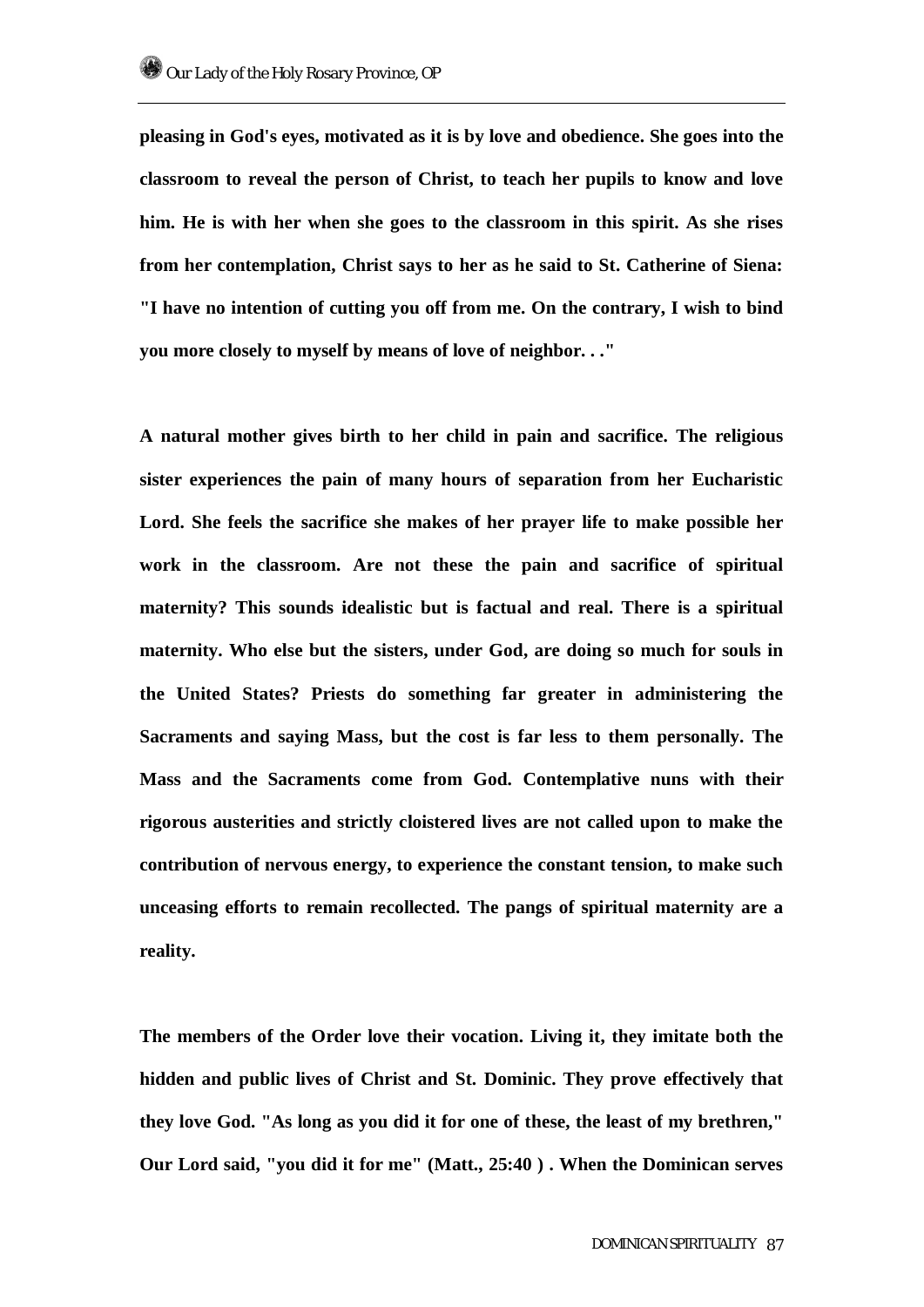**his neighbor, wherever it may be, he is serving Christ. He fulfills the two great commandments of the law, the love of God and the love of neighbor. He remains faithful to his own Rule: "Before all things, dear brethren, love God and then your neighbor, for these are the chief precepts which have been given to us."** 

**Chapter V** 

### **DOMINICAN LIFE**

**is** 

# **LITURGICAL**

**We have examined the ends of the Order -- contemplation and the apostolate, the first fructifying in the second. These are the noble goals that the Order sets before the Dominican. However, it is not enough to have marvelous ideals. It is necessary to have suitable means to achieve them. St. Dominic endowed the Order with powerful means perfectly adapted to the ideals he envisioned. The Constitutions of the First Order precisely summarize the most important of these means:** 

**The means set by our most holy Patriarch for the attainment of our end are, besides the three solemn vows of obedience, chastity, and poverty, the regular life with its monastic observances, the solemn chanting of the Divine Office and assiduous study of sacred truth. With us these things cannot be taken away or substantially changed, although, with the exception of the vows, they may be**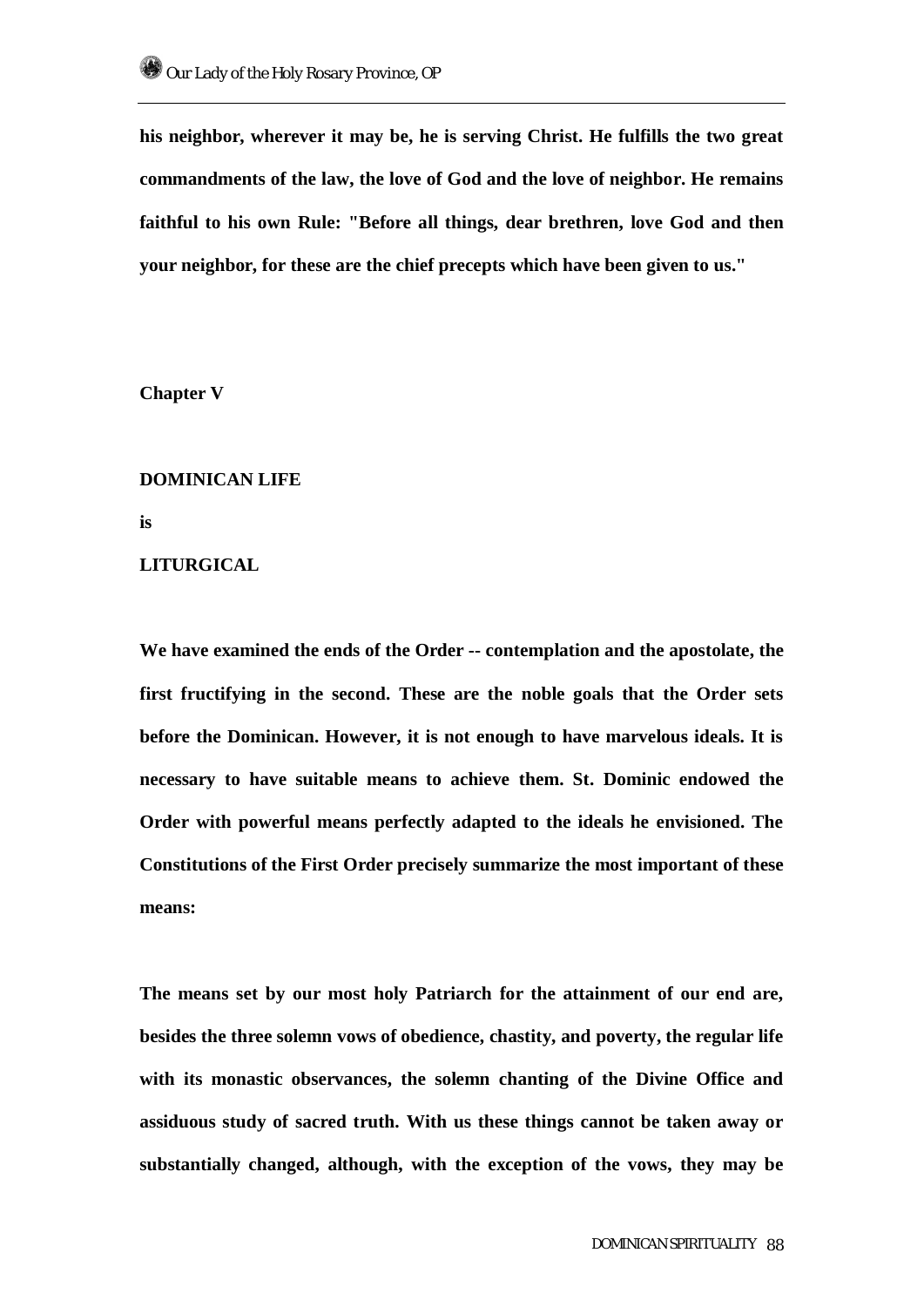**opportunely tempered, according to the circumstances of time and place, so that they be made more suited for the attainment of the end and be imparted a greater efficacy.** 

**The Constitutions of the nuns use almost the same language to describe the chief means to achieve perfection.** 

**The means given to the nuns by the holy Patriarch Saint Dominic, for the attainment of this end [perfection], and transmitted to us by venerable tradition, are especially: the three solemn vows of poverty, chastity, and obedience; the solemn recitation of the Divine Office; certain fasts and bodily mortifications; and the devout and constant contemplation of Our Lord, Creator, Redeemer, and Sanctifies.** 

**The Constitutions of the Third Order Sisters, in slightly different form, prescribe similar means. The sisters take the religious vows; chant in choir the Office of the Blessed Mother (some of them chant the Divine Office); have their hours of mental prayer; live the community life -- common table, nourishment, furniture, clothing; keep the monastic observances -- silence, fasts, abstinence, chapter of faults; and wear the Dominican habit and contemplative scapular.** 

**Tertiaries follow a rule which, in accord with their life in the world, parallels that of the fathers and sisters. They promise to live according to the Order's spirit, attend Mass every day, if possible, and recite either the Office of the Blessed Mother or the fifteen mysteries of the rosary. They hold their monthly chapter meeting and endeavor to achieve a deeper understanding of the truths of the faith. In all branches of the Dominican family the same goals are pursued, fundamentally the same means are employed, and the same spirit is engendered**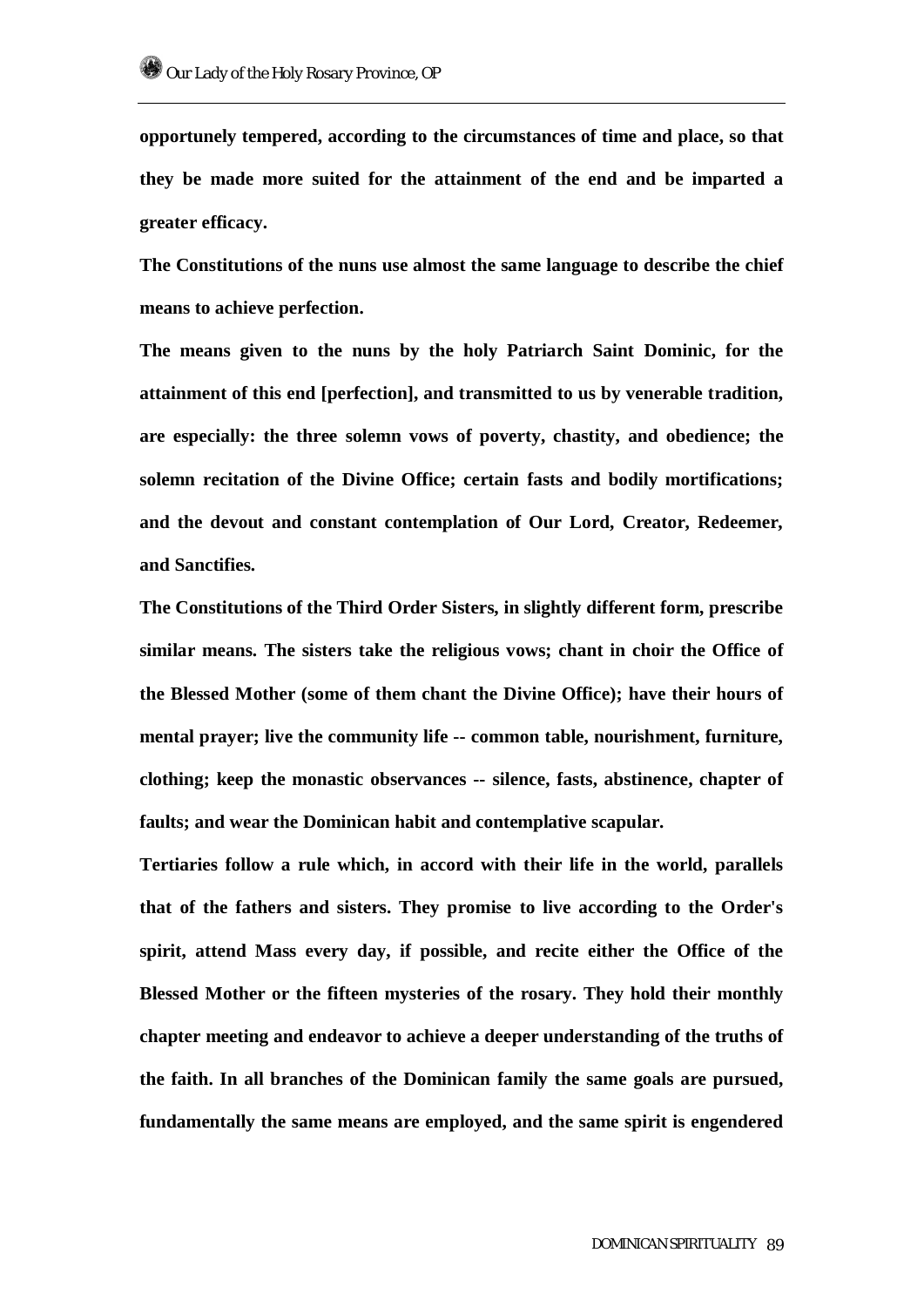**and maintained. In this chapter we shall discuss only the prayer life of the Dominican.** 

**Dominican Contemplative Life and the Liturgy** 

**In seeking to make its children contemplative apostles, the Order demands of them, as an indispensable condition, a life of prayer. It frames their daily life in prayer, prescribing that they tasty out the liturgy and fulfill many other spiritual obligations. Furthermore, it creates an atmosphere of prayer in its houses, enjoining silence as the essential environment in which Dominicans shall lead their lives.** 

**The Dominican day gravitates around the liturgy. The supreme act of the day is the sacrifice of the Mass, the highest praise man can offer to the Holy Trinity. Providing a setting for the Mass is the Divine Office. It prepares for the Mass and draws from it, carrying its graces into the entire day. Distributed at key points in the daily schedule, the Office consecrates every part of the day to the divine service, sanctifying each passing hour with some liturgical act.** 

**Only as a consequence of his primary commitment to the service of God and the sanctification of his own soul, does the Dominican leave the cloister and work for the salvation of his neighbor. The Rule of St. Augustine, read repeatedly in the Order's refectories, impresses this truth upon him: "Before all things, beloved brethren, love God and then your neighbor."**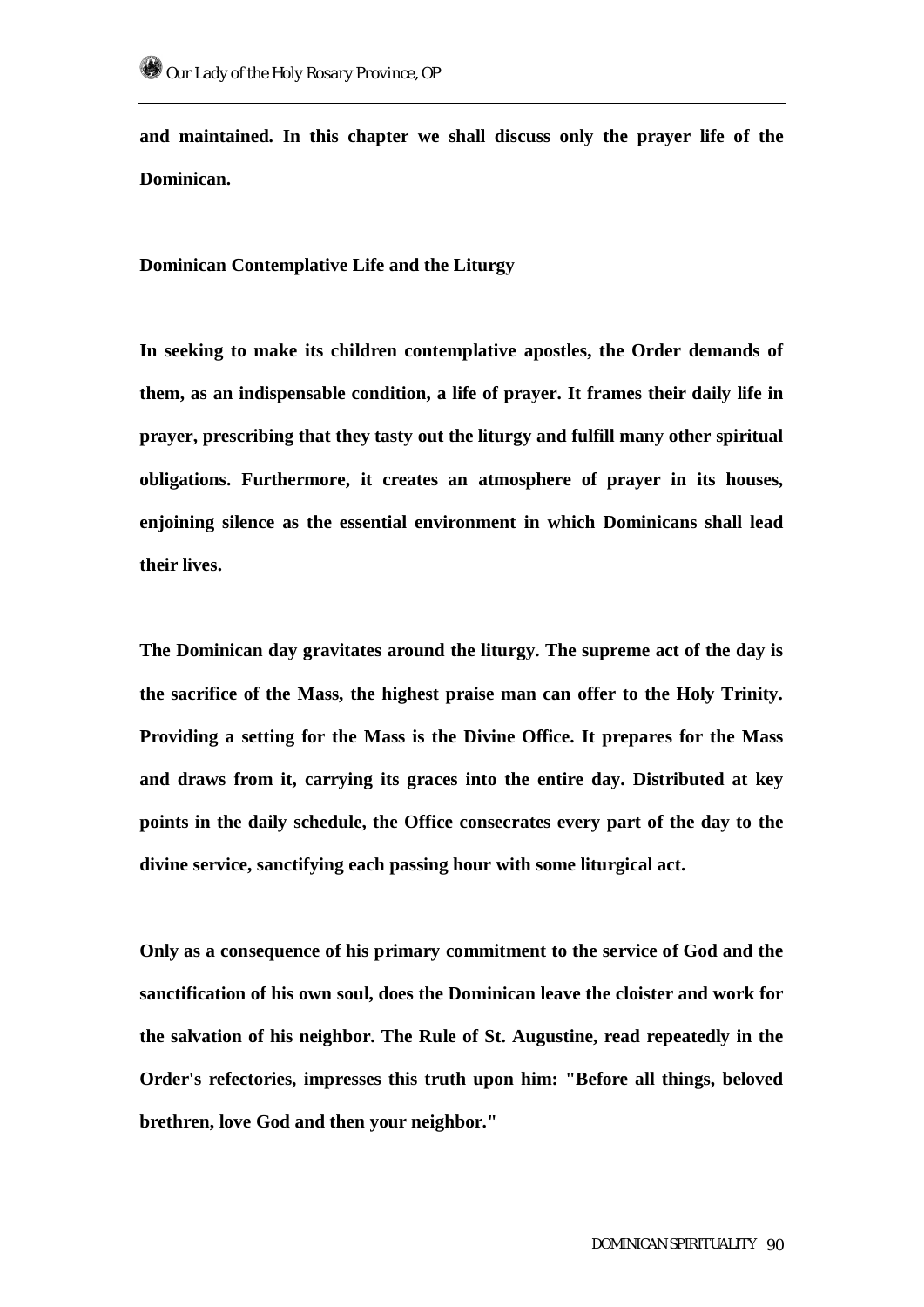**In his supreme work as a man of prayer, the Dominican resembles the Incarnate Word, the Second Person of the Blessed Trinity made Man. Christ is both God and Man. As man he stands at the head of the whole human race and is the supreme Adorer of the heavenly Father. As man, he gives infinite praise to the Trinity, because he is a Divine Person. He has the nature of God and the nature of man. The Person acting in these two natures is Divine. Since a person's actions are measured by his dignity, Our Lord's acts, even those he performs in his human nature, are of infinite value. When Christ, as man, adores the heavenly Father, his worship is infinite. Acting thus, he fulfills the first obligation of every man, that is, he adores the heavenly Father. The friar, participating in the liturgy, continues the adoration which Christ the Lord performed on earth.** 

**The obligation to adore also falls upon the Dominican as a religious. On entering the Order, he consecrates himself by vow to God's service. From that day forth it is his duty to join in the corporate praise which his Order offers uninterruptedly before the throne of God.** 

**Through its solemn worship, the Order of Preachers imitates our Holy Mother the Church, God's society on earth, which exists to praise and adore the Supreme Being. Within the Church, the Order constitutes a special group of adorers. Each of its parts is united to the others by the supernatural bonds of profession for the holy purpose of praising God. Furthermore, all its branches work together as a family to multiply, by their apostolic works, adorers of the Trinity. To achieve this end most effectively, the Order seeks to make its members contemplatives, living images of Christ, the perfect Adorer.**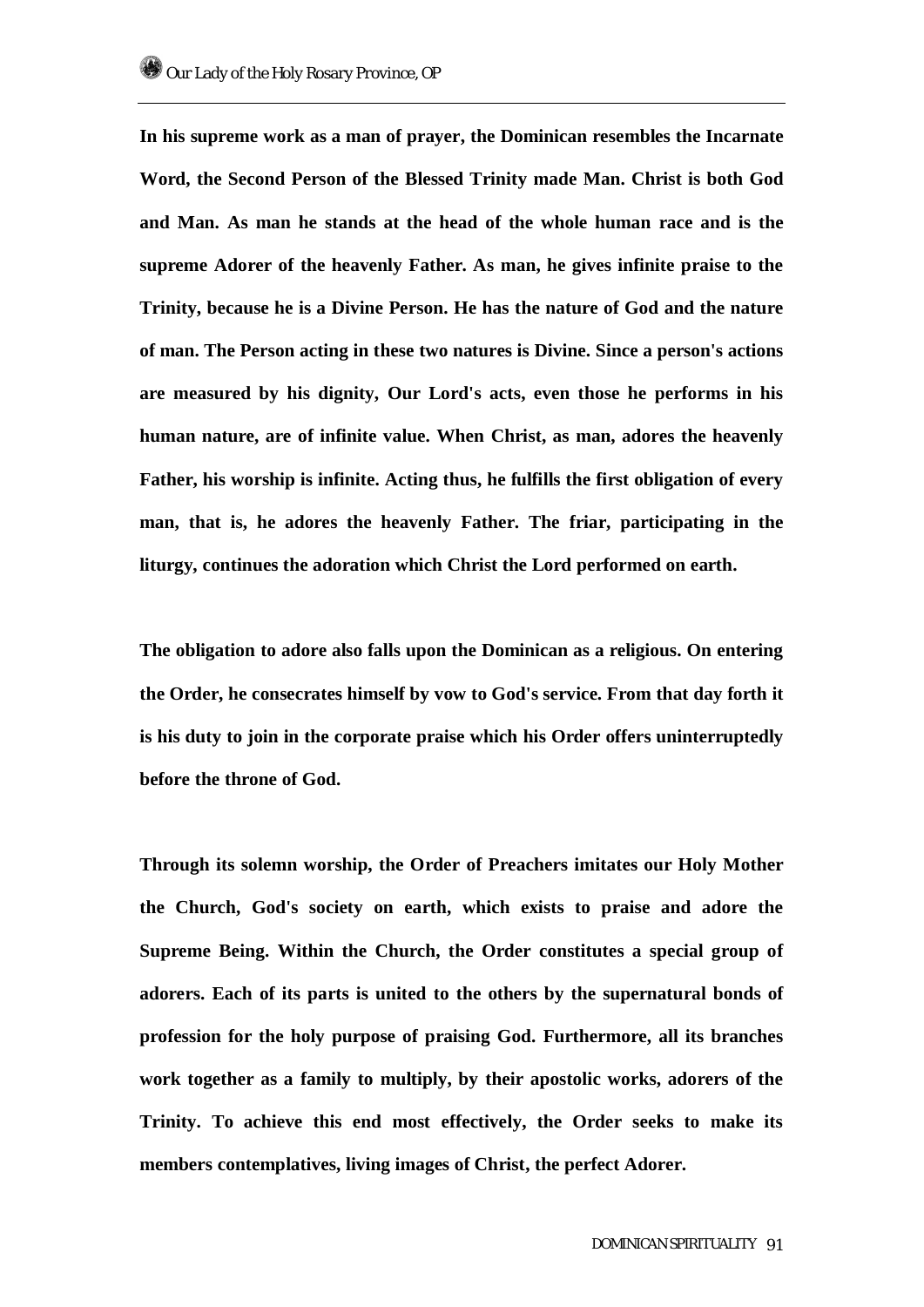#### **The Heritage of St. Dominic**

**Love for the liturgy is a precious heritage Dominicans owe to their Founder. He himself was completely committed to the liturgy -- a commitment we find expressed in his life, in the Constitutions, and in the way he taught his children.** 

**By profession he was a canon regular. He was a priest whose chief duty was to carry out the sacred liturgy in the cathedral of Osma. His life centered around the Divine Office, for he was obliged as a duty of his state to participate daily in chanting the canonical hours. His spirituality, therefore, was basically a priestly spirituality.** 

**The Mass was his life. He was so moved during the sacred mysteries that he wept when reciting the Canon of the Mass and the Pater Noster. This weeping reveals the mystic who almost sees beyond the veil of the Sacrament. Mystically, Dominic sees Christ present on the altar, the Lamb slain and still bearing His wounds. The testimony of Stephen of Spain describes the devotion of Dominic at Mass.** 

**The witness very frequently saw him celebrate Mass and always noticed that his eyes and cheeks were wet with tears during the Canon. It was quite easy for those present to perceive his devotion, his great fervor during Mass, and the way**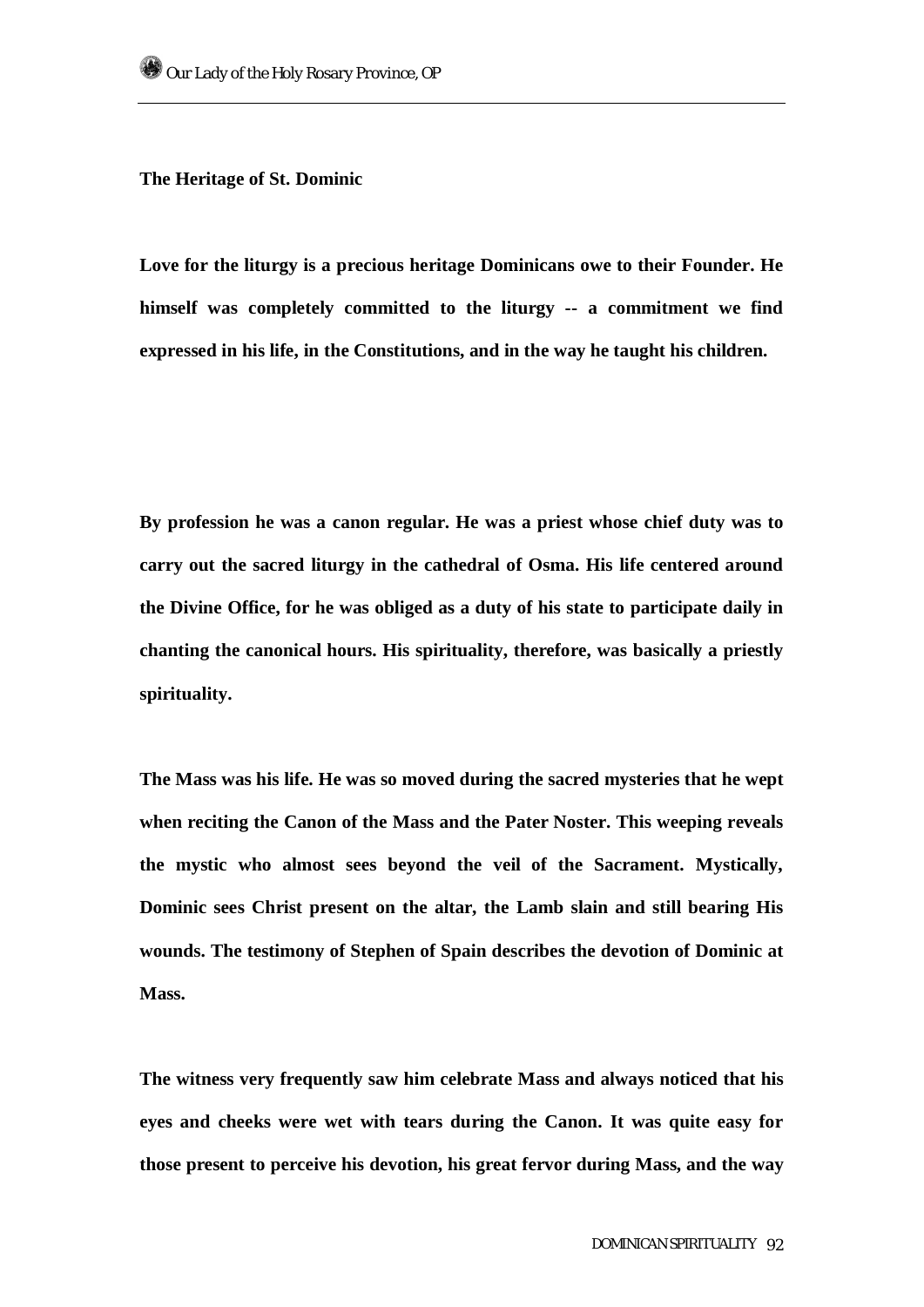**he said the Pater Noster. The witness never remembers having seen him say Mass with dry eyes.** 

**Frogier of Penna had also observed the same devotion: "I saw the Blessed Dominic say Mass many times both in the monastery and on journeys. And there was not a single time when Dominic did not shed tears." The meaning of the sacred mysteries overpowered him.** 

**Even after he became an apostle, St. Dominic continued his liturgical life. Though he frequently went on journeys lasting days and weeks, he celebrated Mass each day he was near a church. He demonstrated that it is possible to be both contemplative and apostolic. Saying Mass every day does not sound heroic to priests of the twentieth century. Now priests say daily Mass, but it was not so in the thirteenth century. This explains why so many medieval biographers stress that their saint said Mass daily. We find this in the lives of St. Dominic, St. Thomas, and St. Vincent Ferrer. Such devotion to the Mass was especially remarkable in the lives of itinerant apostles like Dominic and Vincent. Vincent carried with him a company of friars who chanted the Office with him and became his choir when he sang the daily High Mass. Paul of Venice testified that Dominic also loved to sing the Mass. "Even while traveling, he was devout and constant in prayer. If he could find a suitable church, he went to celebrate High Mass every day:" These words tell us much about Dominic's way of preaching. He preached so constantly, moving about and preaching everywhere, that often the day's end found him far from a church. He then stopped at an inn or wrapped his cappa around himself and rested by the roadside. "When he came to an inn," remarked Ventura of Verona, "if there was a church there, he always**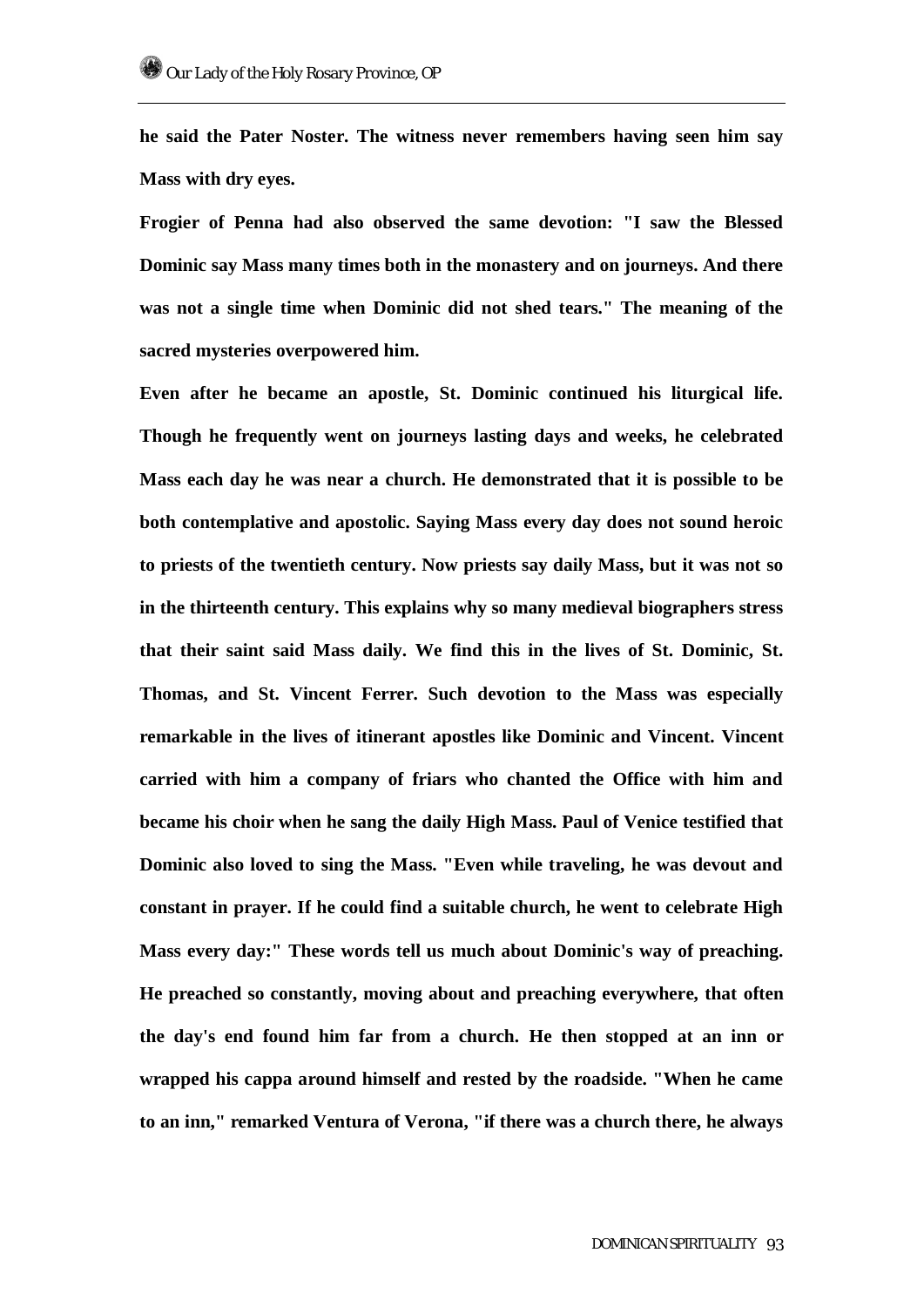**went to pray in the church. Even traveling, he celebrated Mass almost even day, if he found a church."** 

**St. Dominic s Love for the Divine Office** 

**Dominic's love for the liturgy included not only the Mass but the Divine Office. He taught the early friars to chant the canonical hours at the prescribed time, if possible, even when they were en route. Ventura again supplies our information:** 

**Almost always when outside the priory, on hearing the first stroke of the matins bell from the monasteries, he used to arise and arouse the friars; with great devotion he celebrated the whole night and day Office at the prescribed hours so that he omitted nothing. And after compline, when traveling, he kept and had his companions keep silence, just as though they were in the priory.** 

**It was the same when he was at home in the priory. "Devoted to the Divine Office," Rudolph of Faenza tells us, "the Blessed Dominic always attended choir with the community." He did this even when he had stayed up all night praying. There is striking proof of his fidelity to choir from his last week on earth. During the greater part of July, 1221, Dominic had worked in Lombardy, preaching in many cities of the area. Toward the end of the month, he came back to Bologna fatigued and running a fever. Ventura lets us see his valiant spirit:** 

**Because of the excessive heat, the prior suggested to Brother Dominic that he go to rest and not rise for matins during the night. The holy man did not acquiesce in this suggestion but entered the church and prayed through the night. Nevertheless, he was present at matins.**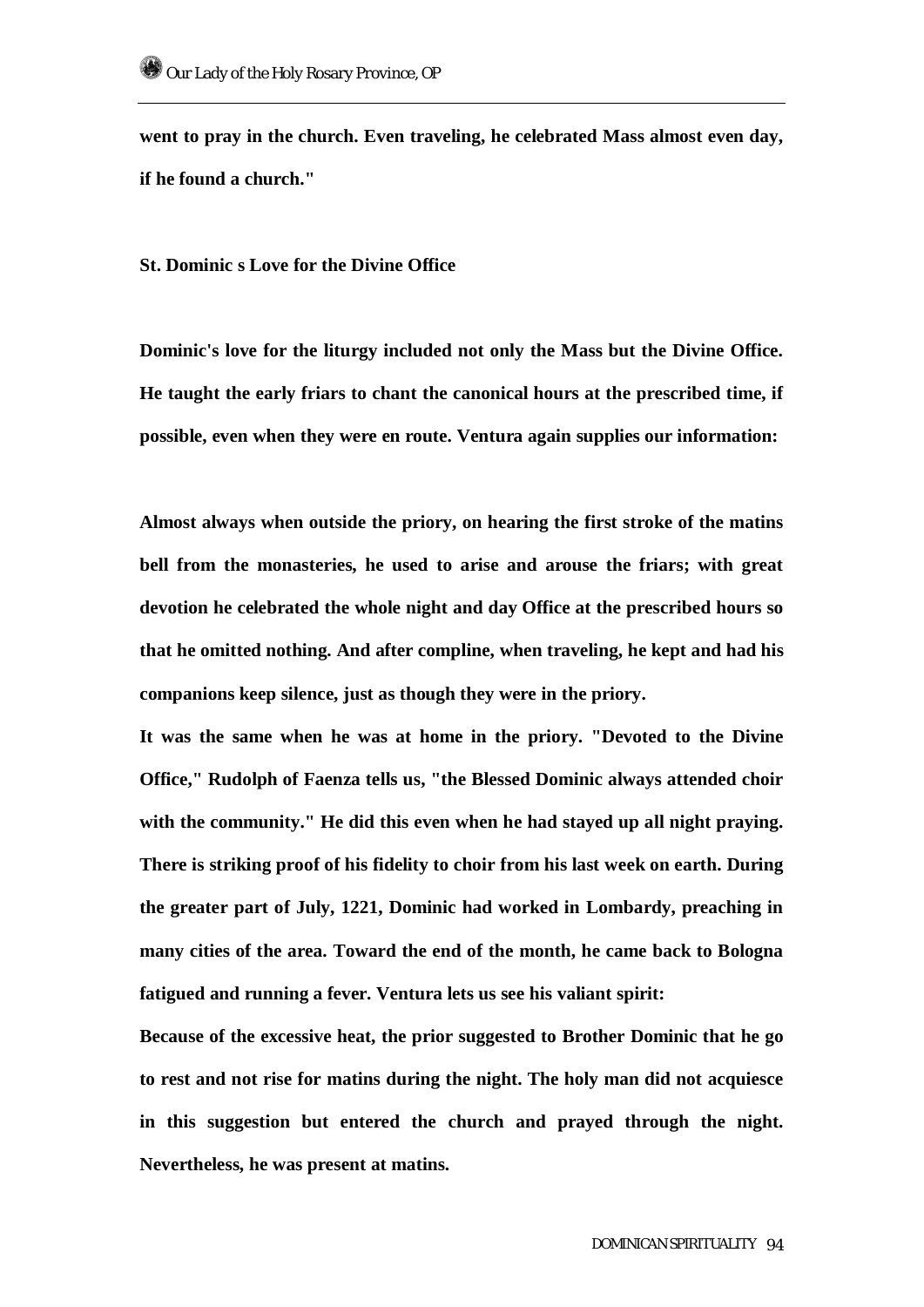**The Founder constantly exhorted the brethren to put their hearts into the Office. Paul of Venice tells us of this characteristic:** 

**He would walk around on each side of the choir urging the brethren by word and example to sing well and attentively and to recite the psalms devoutly. He himself was so faithfully intent on what he was praying that he was never distracted by any tumult or noise.** 

**Dominic was just as intent on private prayer. Even during his missionary years among the Albigensians he readily became absorbed in God. One witness tells us: "When we searched for him, we found him on his knees, despite danger from the wild wolves that infested the place." Throughout his lifetime, he passed the greater part, and frequently the whole, of the night in prayer. "We often found him in church weeping and praying", testified Ventura of Verona. "Even while traveling," said Paul of Venice, "he was devoted and constant in prayer." Few of Dominic's children have reached the degree or constancy of his prayer. But he was the Founder, and God gave him a special gift. Through his nightly prayers and vigils he won graces for the whole Order, not only for the Order as it was in his day, but for the Order as it is today and all the days of the world. His mortifications and prayers are still active for his children.** 

**The Order's Prayer-Life** 

**The Founder was not content to give example. He committed his Order to praise from the first moment of its existence when he had it incorporated into the family of canons regular. This was done officially by Pope Honorius III in 1216 with the bull of confirmation. For centuries thereafter the Prologue of the Constitutions contained the words: "It is fitting that we who live under one rule**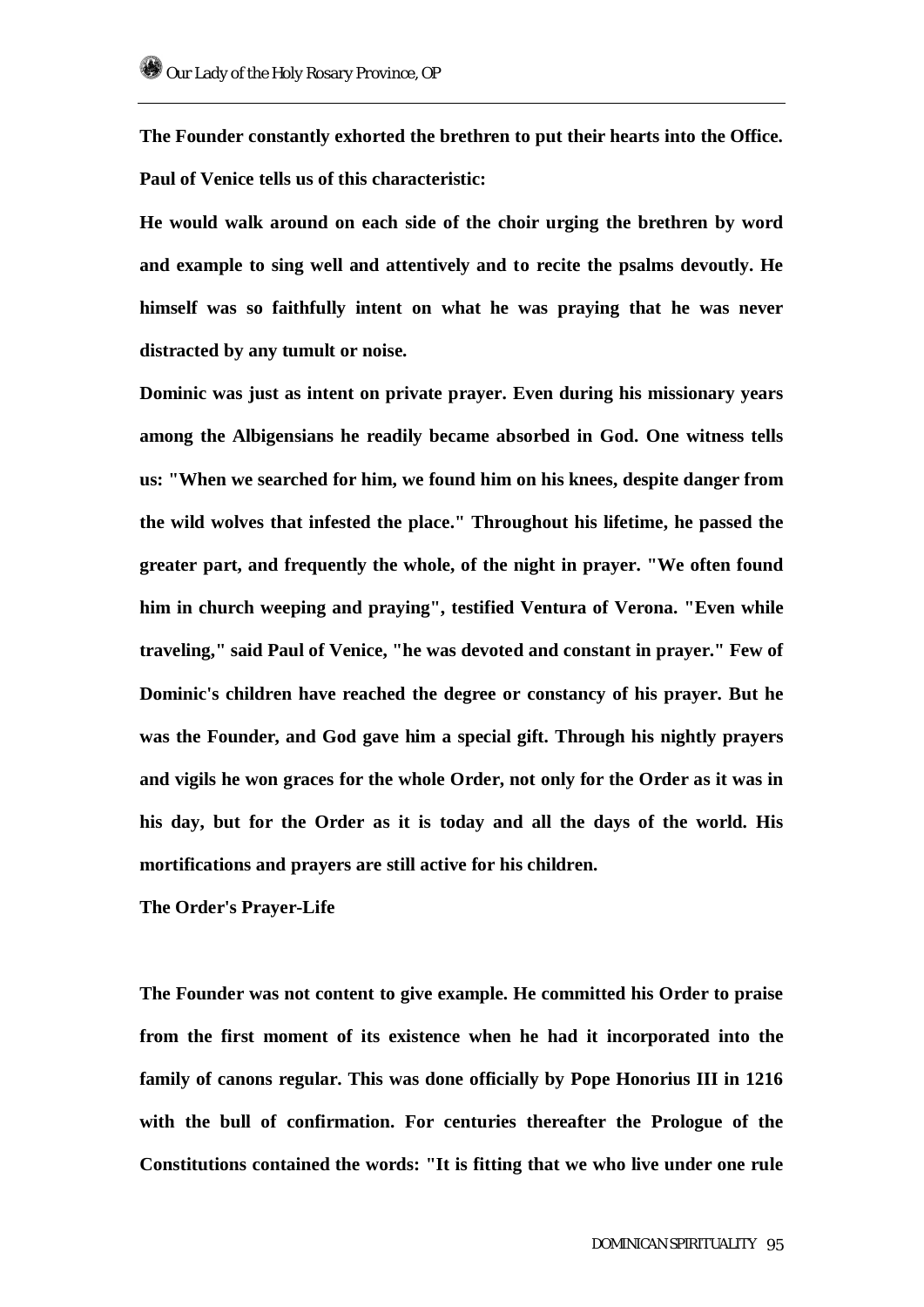**and vow should find union in the observances of our canonical religion." In addition the opening sections of the Constitutions regulated the celebration of conventual Mass and the recitation of the canonical hours. The present Constitutions warn, at the very outset, that the choral recitation of the Divine Office is a Dominican duty which can never be radically altered.** 

**Besides this basic Divine worship, the Order has imposed on its members other prayer obligations: the daily rosary, periods of meditation, grace before and after meals, prayers for deceased brethren and benefactors, chapter prayers, and processions. There is a weekly Libera procession for the dead and processions on each of the four Sundays of the month in honor, respectively, of Our Lady of the Rosary, the Holy Name, the Blessed Sacrament, and St. Dominic.** 

**Silence -- The Atmosphere of Prayer** 

**To establish and preserve an atmosphere of prayer in the Order's houses, St. Dominic imposed strict silence on his children. It is to be kept throughout the priory except in the recreation room during times of relaxation. The primitive constitutions and those of today single out four places for deeper silence: the dormitory (that is, the residence areas), the cells, the refectory, and the choir. There is also a solemn silence from the close of day until morning. Even at meals, contrary to the custom of the world which makes of meals festive occasions, Dominicans keep silence. If they must speak for any reason, it must be in a few words. Meals are linked to the liturgy of the choir. The community assembles in the "cloister of the dead" waiting to enter the refectory for meals. This**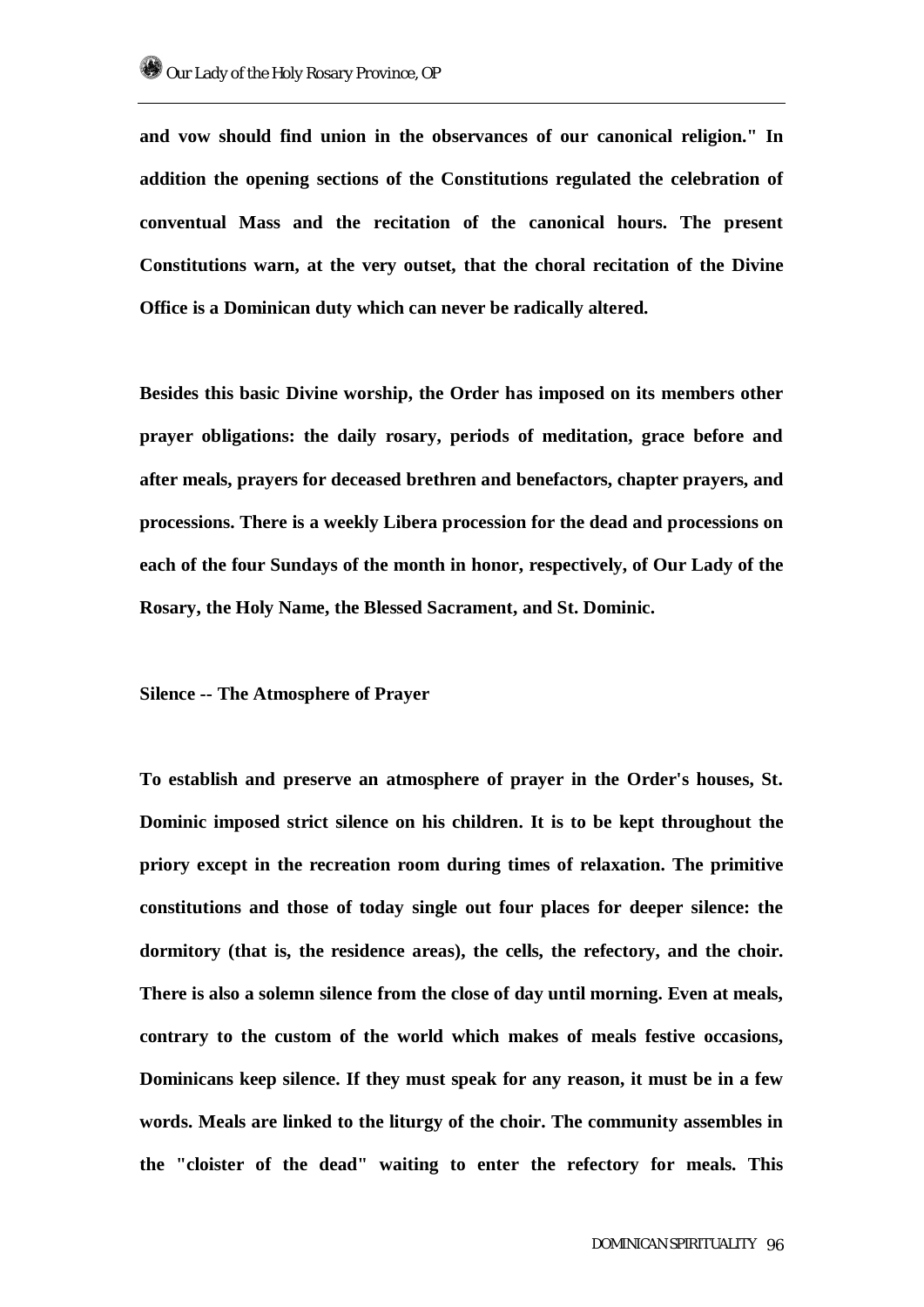**particular corridor of the cloister passage-ways is so named because in earlier centuries the deceased were actually buried beneath its stones. It was there that St. Dominic wanted to be buried "under the feet of his brethren." These considerations, explain the deep silence of the "cloister of the dead". It is a place of intercession for departed brothers and sisters who can no longer do anything for themselves. As the community enters the refectory, the brethren recite the De profundis. Then the lengthy chant preceding the meal begins. The grace after meals is a beautiful liturgical service which begins in the refectory and is continued. as the friars go in procession to choir where it is terminated. Meals are taken within this liturgical framework to remind the religious that every part of their life is dedicated to the glorification of God. Even eating is a duty symbolizing the more sacred duty of nourishing the soul on Divine truth. "Not by bread alone does man live but by every word that comes forth from the mouth of God" (Matt. 4:4). To remind the community of this truth, meals begin and end with readings from the Sacred Scriptures. During meals, the brethren listen to the book that is read to them so that (as the Rule of St. Augustine puts it) "not only their mouths take in food, but their ears drink in the word of God." Meals framed in a context of worship and spiritual reading assume the character of a sacramental and continue the friar's life of adoration.** 

**The strict silence which the Order imposes is necessary and has a Dominican motivation. It not merely serves the negative purpose of mortifying the religious, but fulfills the far nobler function of creating a prayerful climate in the house. By withdrawing from the noises of the world, by silencing his tongue, and by**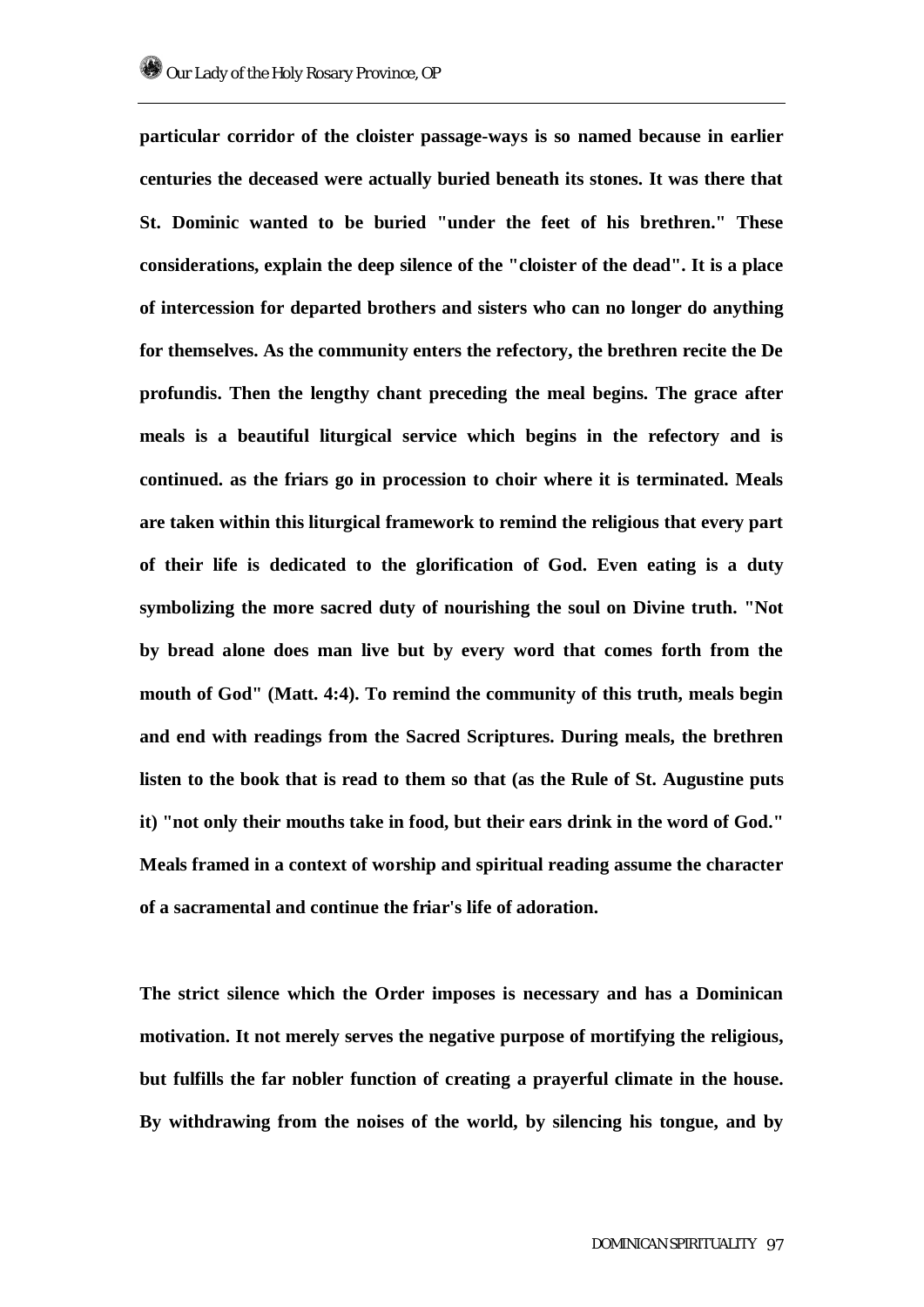**stilling the inner turmoil of his memory and imagination, the friar recollects himself and mentally kneels in adoration before Almighty God.** 

**The Liturgy and the Apostolate** 

**Why did St. Dominic, an apostle founding an apostolic Order, insist so strongly on the liturgy? The two things seem to be in contradiction: long hours in choir and the whole world clamoring for preachers. In the first instance, he was a contemplative founding a contemplative Order, whose first duty would be to praise God. The prayerful soul is carried away by the beauty of God and is ravished by his love. It seeks nothing more than to adore and return his love. It would like to remain forever before him. Through the liturgy, the Church on earth remains continually in prayer before the throne of God. Dominic, the contemplative, would have nothing less for his Order than this constant adoration of God.** 

**The holy Patriarch made his Order liturgical so that his children might bear witness to the truths they preach and teach. Christ witnessed to these truths throughout his life: "'This is why I was born, and why I have come into the world, to bear witness to the truth" (John, 18:37). He gave his supreme testimony on Calvary, testifying by the sacrifice of his life that God is the Lord and Master to whom we owe everything, even our lives. The Mass like the Cross is the perfect act of worship. It is the act, infinite in value, of a Divine Person. During it, we join with Christ in witnessing to the supreme excellence of God.**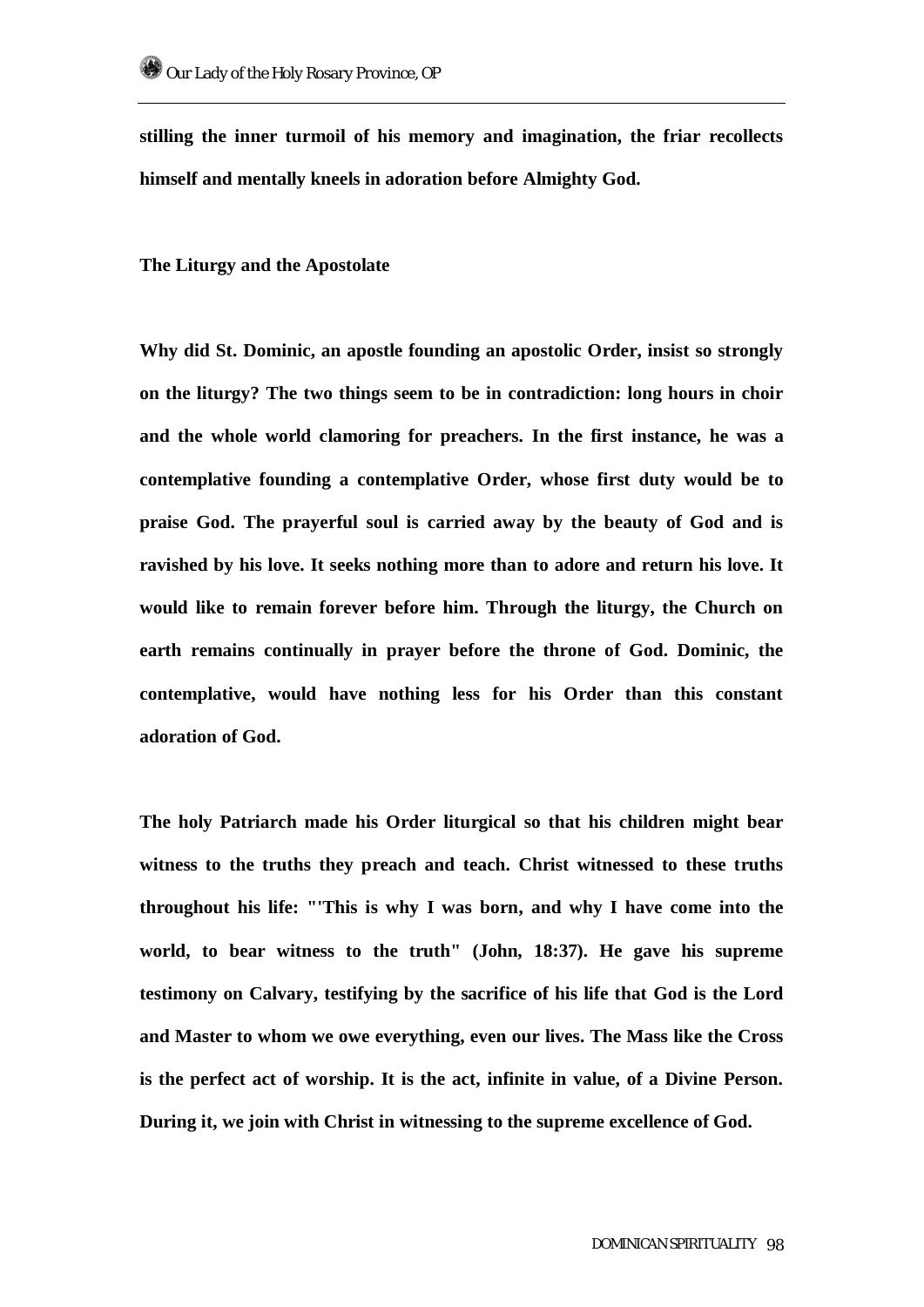**The Office, the natural accompaniment of the Mass, through its psalms, hymns, and antiphons prolongs the sacrifice of praise offered by Christ on the altar. With St. Paul we say: "Through Him, therefore, let us offer a sacrifice of praise always to God, that is, the fruit of lips praising his name" (Heb. 13:15).** 

**Through Mass and Office, Dominicans penetrate the truths of faith, nourish their souls on them and prepare to preach them. Fervent preaching springs from fervent praying. Singing God's glory in the liturgy, the friars become apostles because its texts teach them how sinners have strayed from God, violating his rights. It instills in them a longing to make reparation, to go forth and evangelize the souls redeemed by Christ. Fired by the liturgy, the friar apostle is willing to leave for a time the delights of contemplation to preach the word. Very aptly, the Order has taken for its motto: Laudare, Benedicere, Praedicare "Praise, Bless, Preach." Before the Order sends its children into the apostolate it commits them to the worship of God, centering their lives around the liturgical hours of praise. The Order's spirit and apostolate become spiritually impoverished when the liturgy recedes into the background of Dominican thinking.** 

# **The Prayer of Sisters and Tertiaries**

**The spirituality of Dominican sisters and tertiaries, shared with a priestly and apostolic Order, is also liturgical. The little Office of the Blessed Mother which they recite fashions and molds them in the spirit of Mary, teaching them how to do everything in her, through her, by her, and for her. They contemplate the Mother of God, who, "kept in mind all these things, pondering them in her**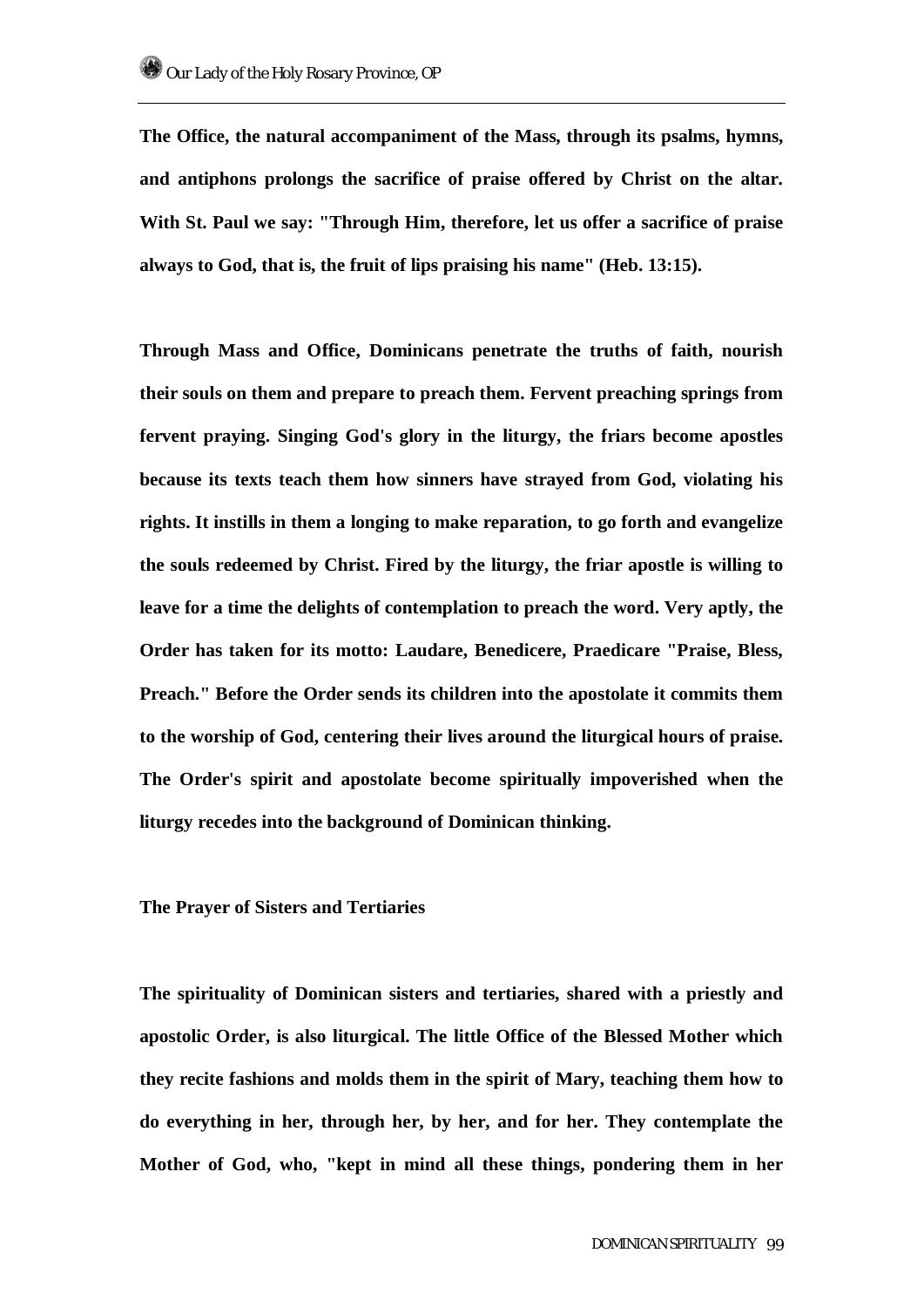**heart" (Luke, 2:19). They love souls because Mary, the mother of souls, loves then. They are anxious to save souls because she, the Mother of the Savior, wants to save them.** 

**Dominican Saints and the Liturgy** 

**The saints cf the Order, sharing their Founder's love for the liturgy, were all men and women of prayer. Bernard Gui, who culled his information from those who had known St. Thomas Aquinas personally, describes the Saint's life of prayer:** 

**In St. Thomas the habit of prayer was extraordinarily developed. He seemed to be able to raise his mind to God as if the body's burden did not exist for him. At night, when our nature demands repose, he would rise after a short sleep and pray, lying prostrate on the ground. It was in those nights of prayer that he would learn what he would write or dictate in the daytime.** 

**Bernard also writes of an incident that occurred on Passion Sunday at Naples when Thomas was celebrating Mass:** 

**He was seen by many persons present to become so deeply absorbed in the mystery that it was as if he had been admitted to a share in the sufferings of Christ. For a long time he remained as in a trance, his face bathed in tears. At last, some of the brethren came up and touched him and brought him back to himself, and he went on with the Mass. Afterwards when asked by the brethren and by some of the knights who were his friends what had happened to him during that trance, he refused to tell them.**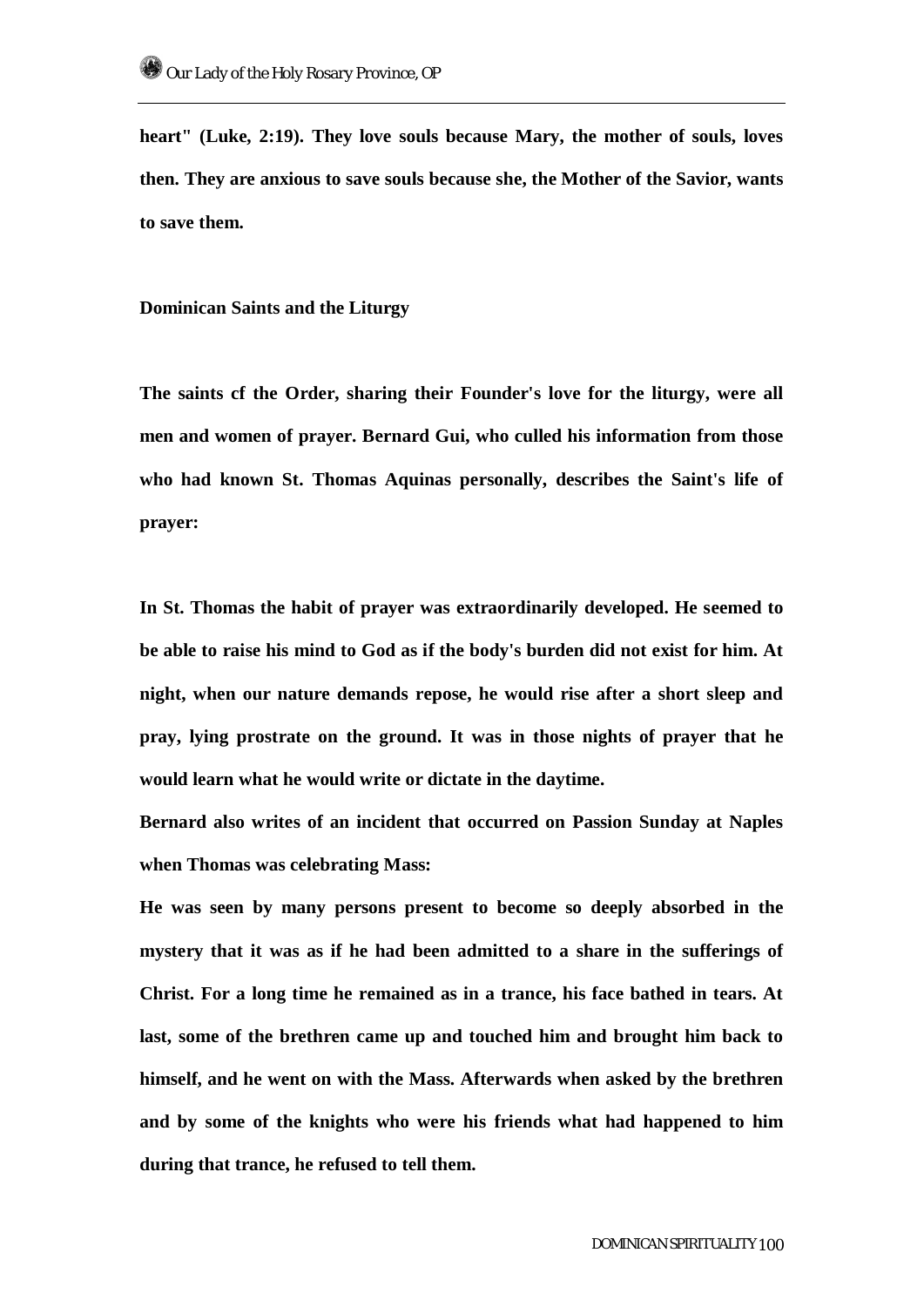**In another passage, Bernard records this important data:** 

**The Blessed Thomas had a particular devotion to the Sacrament of the Altar and no doubt the special profundity of his writings on this subject was due to the same grace which enabled him to say Mass so devoutly. This he did every day unless prevented by sickness. After this he would hear, and usually serve, another Mass said by his associates or some other priest.** 

**A Neopolitan Knight, Henry Caracciolo, showed in the canonization process of the Angelic Doctor that his love of the Mass equalled that of St. Dominic:** 

**We had often heard men speak of this religious as very upright, very pure and holy, a great contemplative and a man of prayer; and that he said his Mass daily and then assisted at another. If impeded from celebrating himself, he would hear two Masses, after which he studied, so that all his life was passed in reading, prayer, or study.** 

**A profoundly significant episode in the life of St. Catherine of Siena, related by Raymond of Capua, indicated her great appreciation of the liturgy. Catherine did not know how to read or write but was consumed by a keen desire to recite the Divine Once. To satisfy this longing, she determined to learn how to read. Raymond describes the sequel:** 

**Catherine told me that when she decided to learn to read so that she could say the divine praises and the canonical hours, a friend of hers wrote the alphabet out and tried to teach it to her; but after spending many fruitless weeks over it, she decided not to waste any more time and turned to heavenly grace instead. One morning she knelt down and prayed to the Lord thus: "Lord", she said, "if you want me to learn to read so that I can say the psalms and sing your praises in the canonical hours, deign to teach me what I am not clever enough to learn**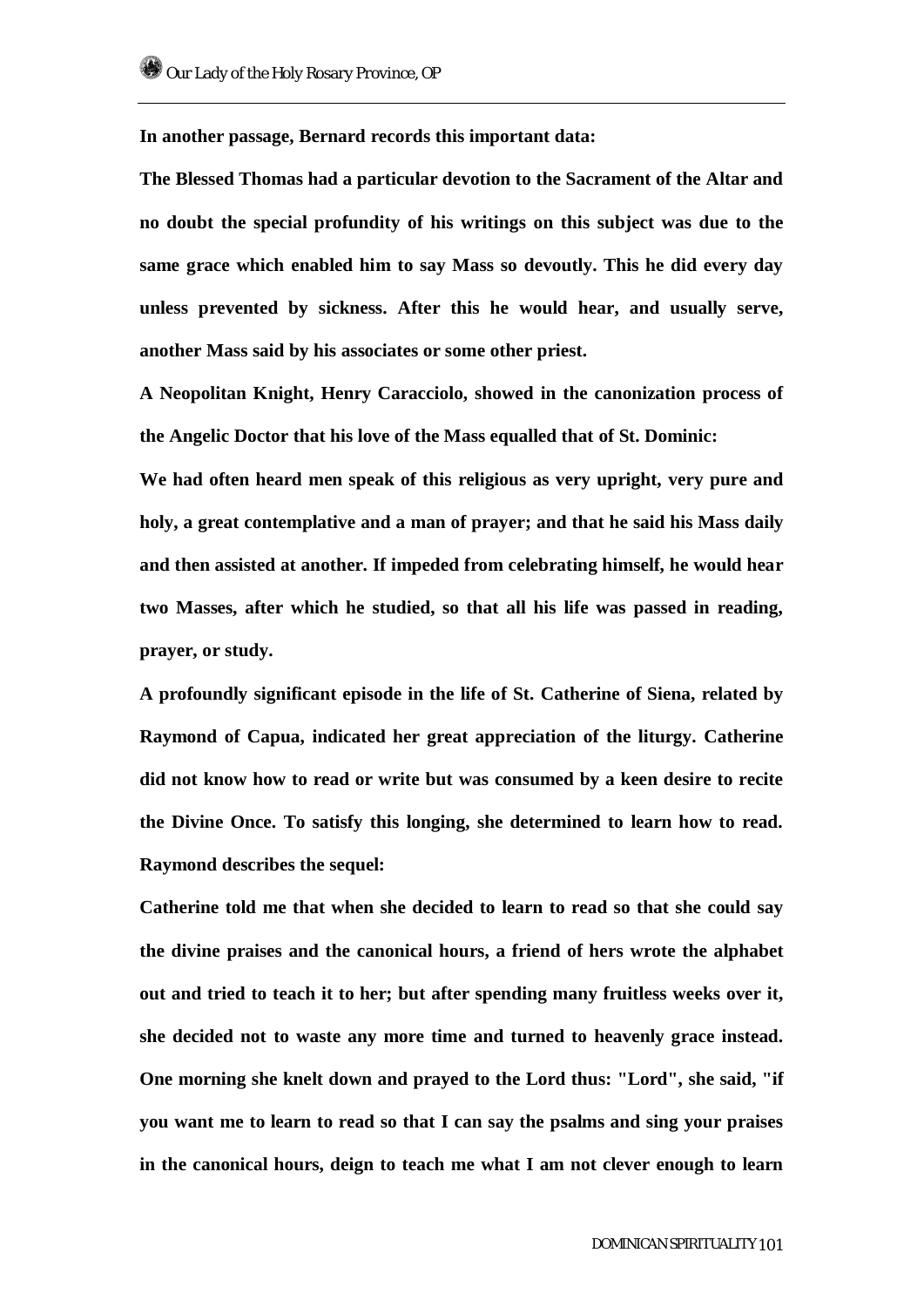**myself. If not, thy will be done. I shall be quite content to remain in my ignorance and shall be able to spend more time in meditating on you in other ways."** 

**Then a marvel happened -- clear proof of God's power -- for during this prayer she was divinely instructed so that when she got up she knew how to read any kind of writing quite easily and fluently, like the best reader in the world. When I realized it, I was quite flabbergasted, especially when I discovered that though she could read so fast, she could hardly spell the words. I believe that Our Lord meant this to be a sign. of the miracle that had taken place.** 

**From then on, Catherine began to hunt for books of the Divine Office to read the psalms and anthems and the other things fixed for the canonical hours.** 

**Elsewhere, Raymond records how Christ would often visit Catherine: "He talked to her as one friend to another, so much so, as she shyly confessed to me, that they would say the psalms together, walking up and down the little room like two religious brothers saying their office:" During these meetings when they came to the Gloria Patri et Filio, instead of saying Filio, Catherine would bow to the Lord and say Tibi; "Glory be to the Father and to You, and to the Holy Spirit, Amen".** 

**The Dominican Man of Prayer** 

**The ambition to become a prayerful man must consume the Dominican. He should give scrupulous attention to his spiritual life, should devote himself especially to his prayers of obligation, faithfully attending choir, reciting the**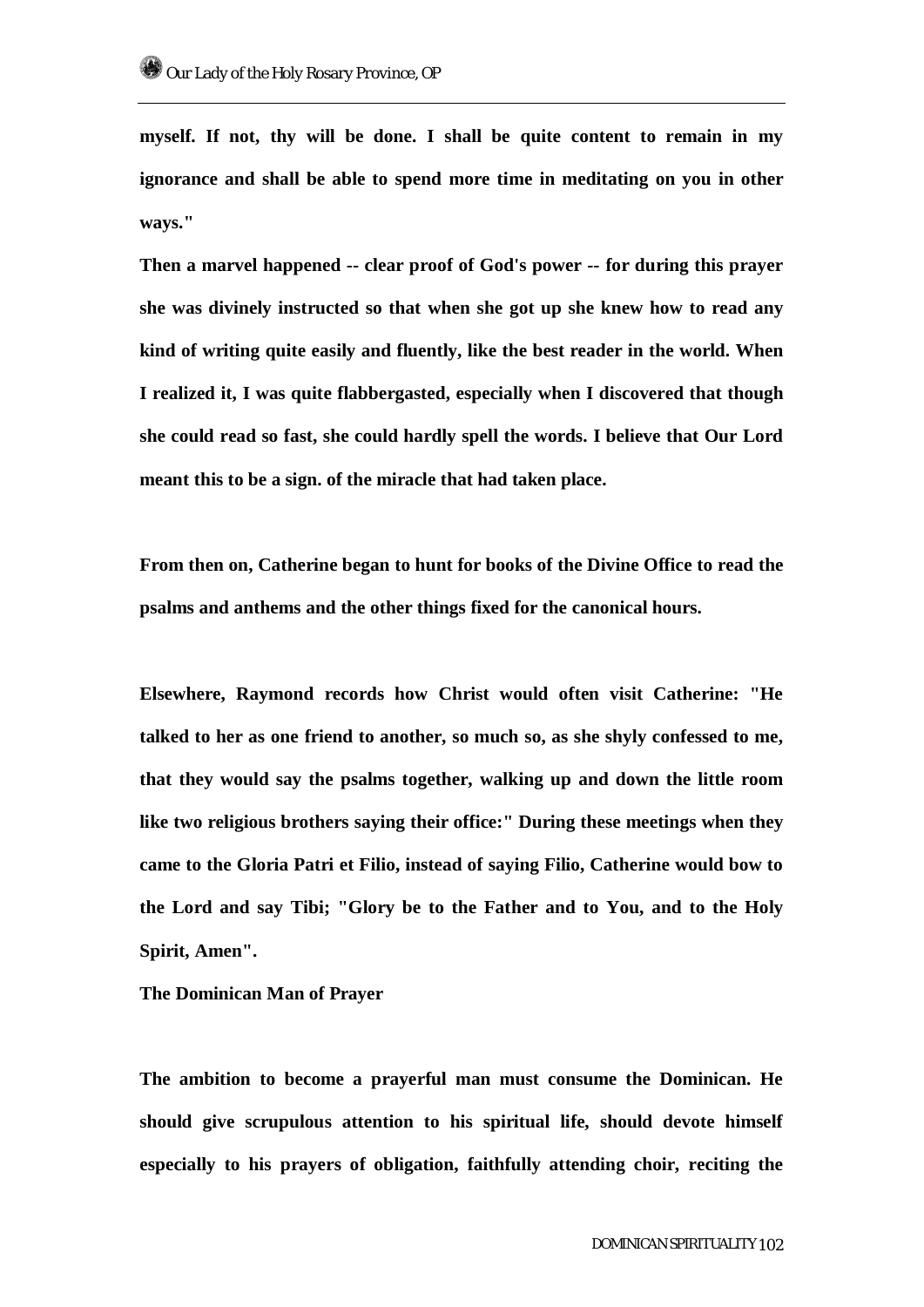**rosary, and making meditation. The Mass should be the cardinal point of his day. Convinced that prayer is more important than anything else he does, he should never push it into the background even when he has a busy day in the pulpit, a trying time in the confessional, counseling room, or classroom, or is engrossed in studying or correcting papers. Prayer sanctifies these active works, intersperses the day with recollection, and renews basic motivations.** 

**But the Dominican is also an apostle and must leave his prayer from time to time to work for souls. When he does this, to some degree, ho puts the blessings of the cloister behind him The sister does likewise when she enters the classroom or the hospital ward. They expose their own spiritual life to temporary interruption. But this need not be dangerous if prayer dominates their lives, if they have taken the advice of St. Catherine seriously and constructed a cell in their hearts. If they live in this inner cell and are armed with the shield of faith, they can securely sally forth to do battle for souls. Fr. Bede Jarrett, himself a splendid example of the prayerful apostle, writes about the valor of the early friars who went forth from their priories in this spirit:** 

**They looked upon themselves as spiritual freelances, tilting all the world over, from west to east, at every form of error and in defense of every truth. No monastic enclosure forbade their free movements, and the very choral obligation of chanted once was by the express command of Saint Dominic to be sacrificed whenever it prevented study or preaching. They took as their boast what Matthew of Paris used to say of them with scorn: "That the whole earth was their cell and the ocean was their cloister."**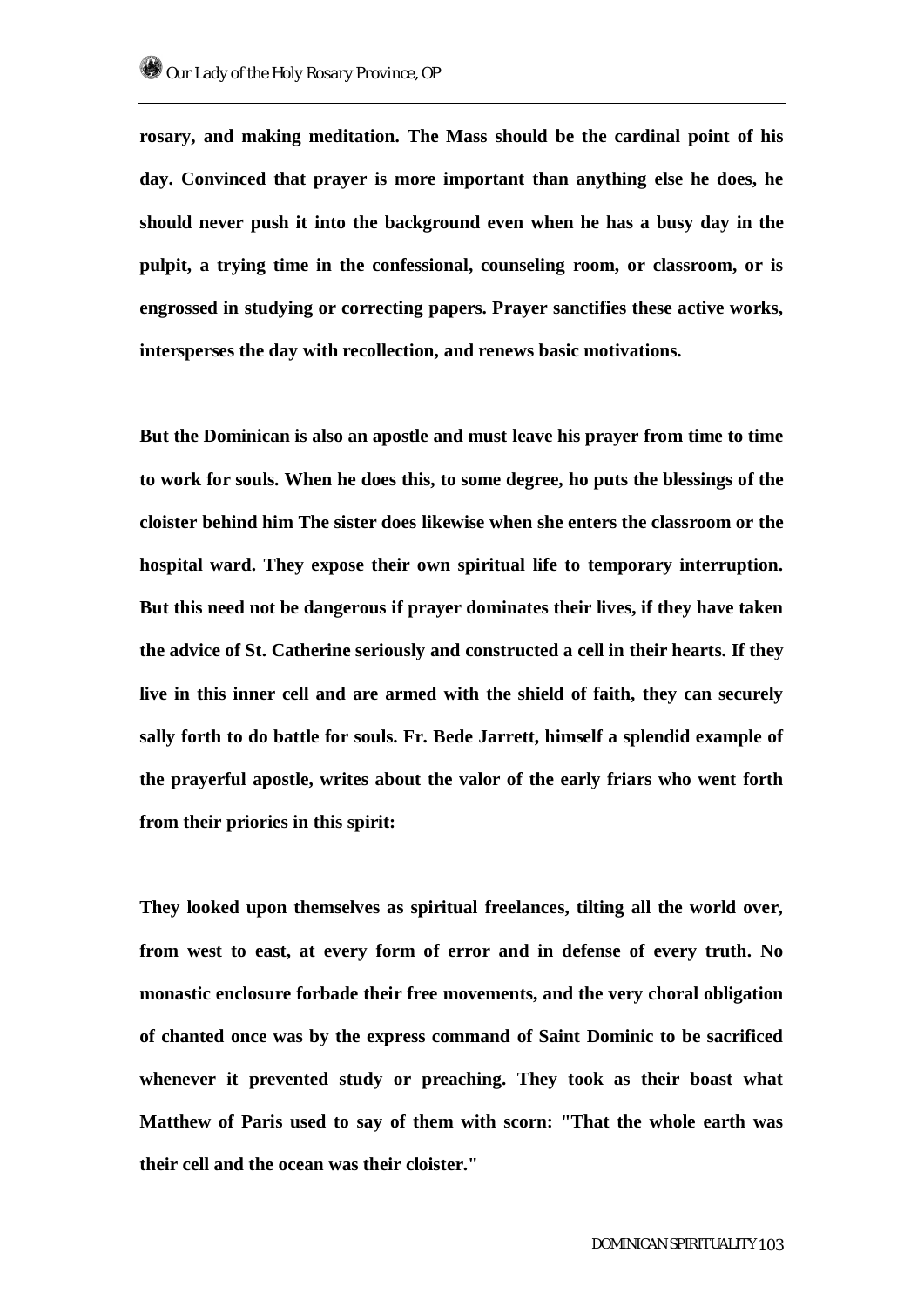**Not only have the friars had to carry the spirit of the cloister into the apostolate, but the apostolate has, in a measure, come to them in the cloister. The Dominican fathers have had to accommodate their religious life to the modern scene. They have had to abandon the midnight chanting of matins. The nuns in their monasteries still adhere to this rigorous schedule, as they did at Prouille in the days of their Founder, but the fathers can seldom do it. Often their day does not end until midnight. In the Middle Ages, the friars retired between seven and nine o'clock, depending on the season; by midnight they had had all the sleep they needed. Many of them did not take advantage of the permission to retire again after lauds. St. Antoninus and many another friar went to his books once the Office had ended.** 

**The modern apostle must be available when the faithful come to him after work, regardless of how late they come or stay. The Constitutions wisely permit this fitting of the religious schedule and monastic observances to the apostolic life. This adjustment does not hurt the religious spirit of the priest when his life is one of prayer. Being faithful to his apostolate he is fulfilling the purpose of the Order. The zealous priest accomplishes this purpose in a contemplative spirit, seeking to bring the fruits of the cloister to men in the world. His spirit lives constantly with God in the cloister, speaking to him there; with God in the world, speaking to him in the cell of the heart; with God in souls, speaking to him in his children.** 

**If a Dominican is not devoted to prayer and praise, he cannot contemplate; he cannot even hope to contemplate. Without prayer, he will never penetrate the truths of faith. Speaking of Our Lord's mysteries, St. Thomas writes:**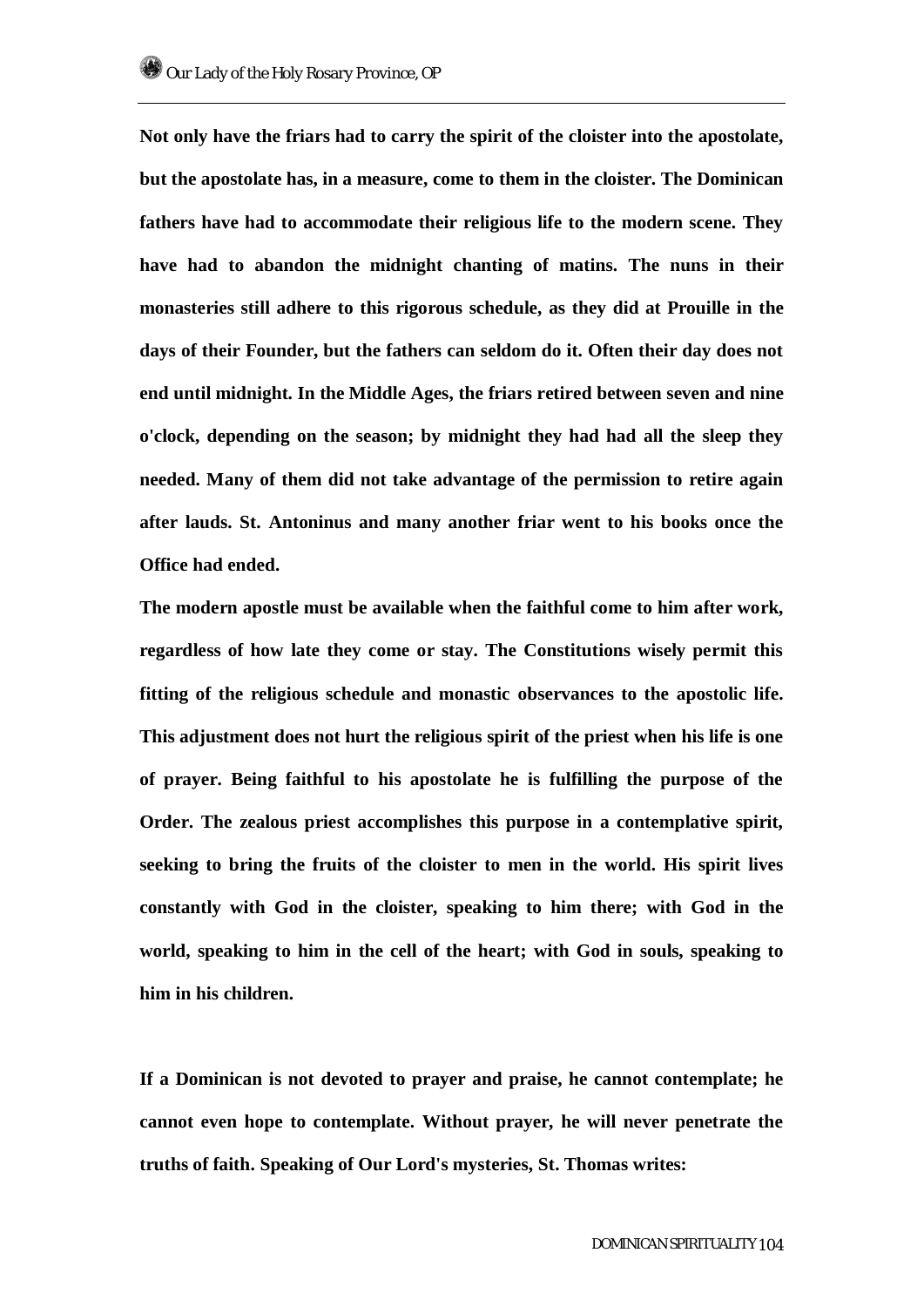**If anyone would diligently and piously consider the mysteries of the Incarnation, he would find such a profundity of wisdom that it would exceed all human knowledge . . . the wonderful meaning of this mystery is manifested more and more to him who piously ponders it (IV Cont. Gent., c. 54).** 

**He puts the emphasis on pondering. A soul of praise must constantly be meditating on the truths of faith. Mental prayer is a major obligation of the Dominican. Meditating the truths of faith over a lifetime causes a man to penetrate their inner meaning. In a single period of meditation, the religious may feel that he has done very little. He may have succumbed to sleep. But even St. Dominic was at times overcome by exhaustion and dozed during his vigils. The religious should not be so discouraged at the difficulties of mental prayer that he abandons it, or concludes that it is worthless. To approach any prayer with sincere intention is always worthwhile. Perseverance is the important thing. God rewards constant efforts; eventually he manifests himself to the faithful religious, giving him a deeper understanding of the truths of faith. "He who loves me will be loved by my Father, and I will love him and manifest myself to him" (John, 14:21). Sometimes the Holy Spirit sends his illuminations long after the period of formal prayer has passed. It may be in the thick of the apostolate that the priest hears his whisperings. He will not hear these soft-spoken promptings if he does not live in the atmosphere of prayer, if he has not made a cell in his own heart. Unless the Dominican has made the truths of faith his own, by living them, ha cannot teach them with any fruit. Certainly, he can talk about them, preach eloquent sermons, please his audience, but if he is not prayerful, he will speak**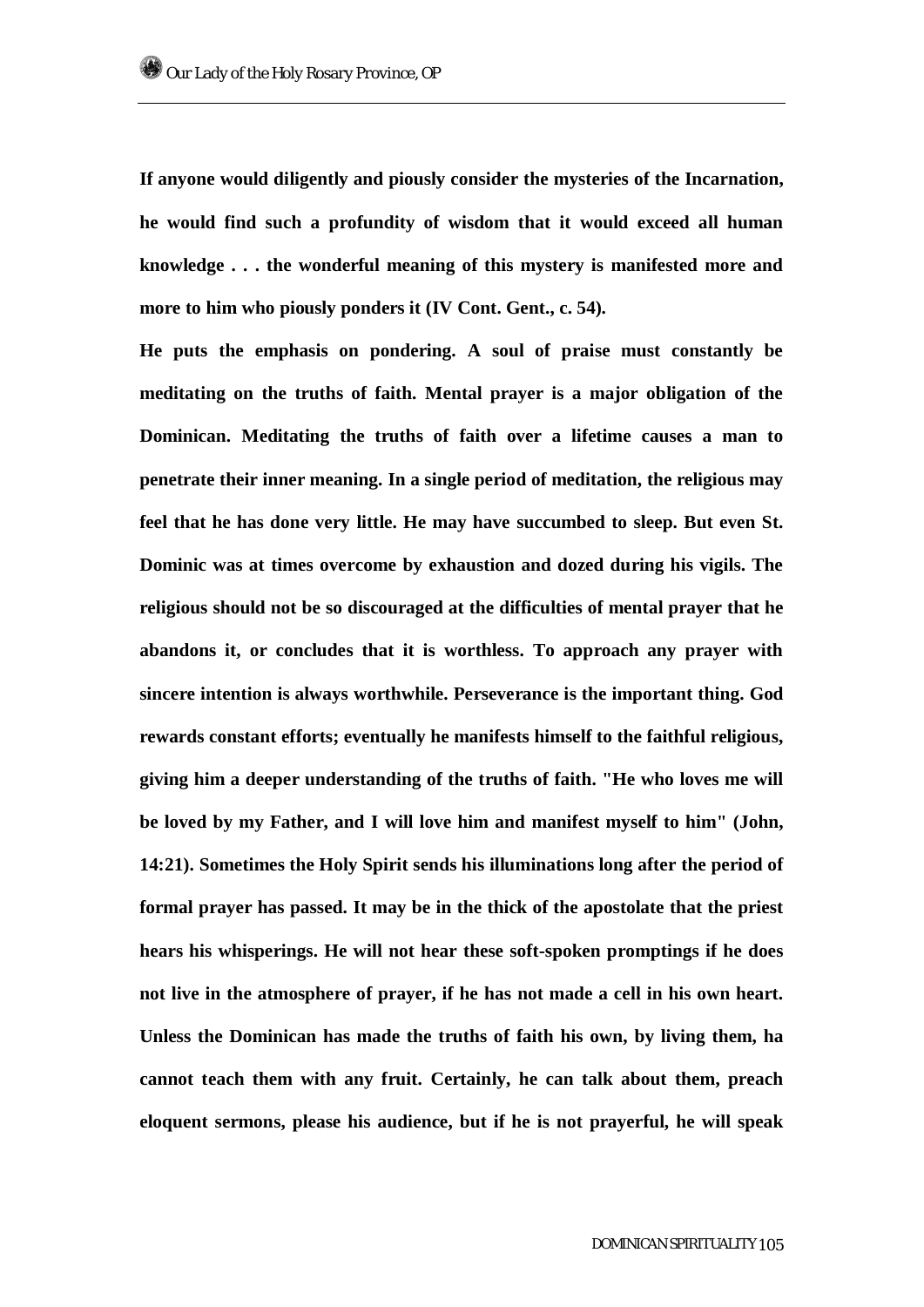**with words alone. But if he is a spiritual man, his prayer as well as his words will work for the good of souls, begging graces for them.** 

**The Prayer of the Dominican Family** 

**As the Church is a family, the Mystical Body of Christ, so also the Order of Preachers is a mystical family. Its members, numbered in thousands, are joined to their holy father, St. Dominic, and to one another by the bonds of profession. By birth men are related to their parents, brothers, and sisters by ties of blood. Religious profession joins the Dominican in a spiritual relationship with his Founder and all his children on earth, in purgatory, and in heaven. This union is closer than the bond of blood linking earthly parents and children because it is supernatural.** 

**Just as Christ in heaven offers to the heavenly Father his own Sacrifice and the prayers of his Mystical Body, St. Dominic as the head of the Dominican family presents the corporate worship of the whole Order. Dominicans never pray as mere individuals but as members of a vast family, including 10,000 members of the First Order, 7,000 nuns of the Second Order, 51,000 sisters of Third Order religious communities, and the multitude of Tertiaries received publicly and privately into the Order. This great chorus of souls -- each with the primary obligation of prayer; each contributing to the volume of praise the Order offers daily to the honor of the Holy Trinity -- constitutes the Dominican symphony of love, worship and adoration.**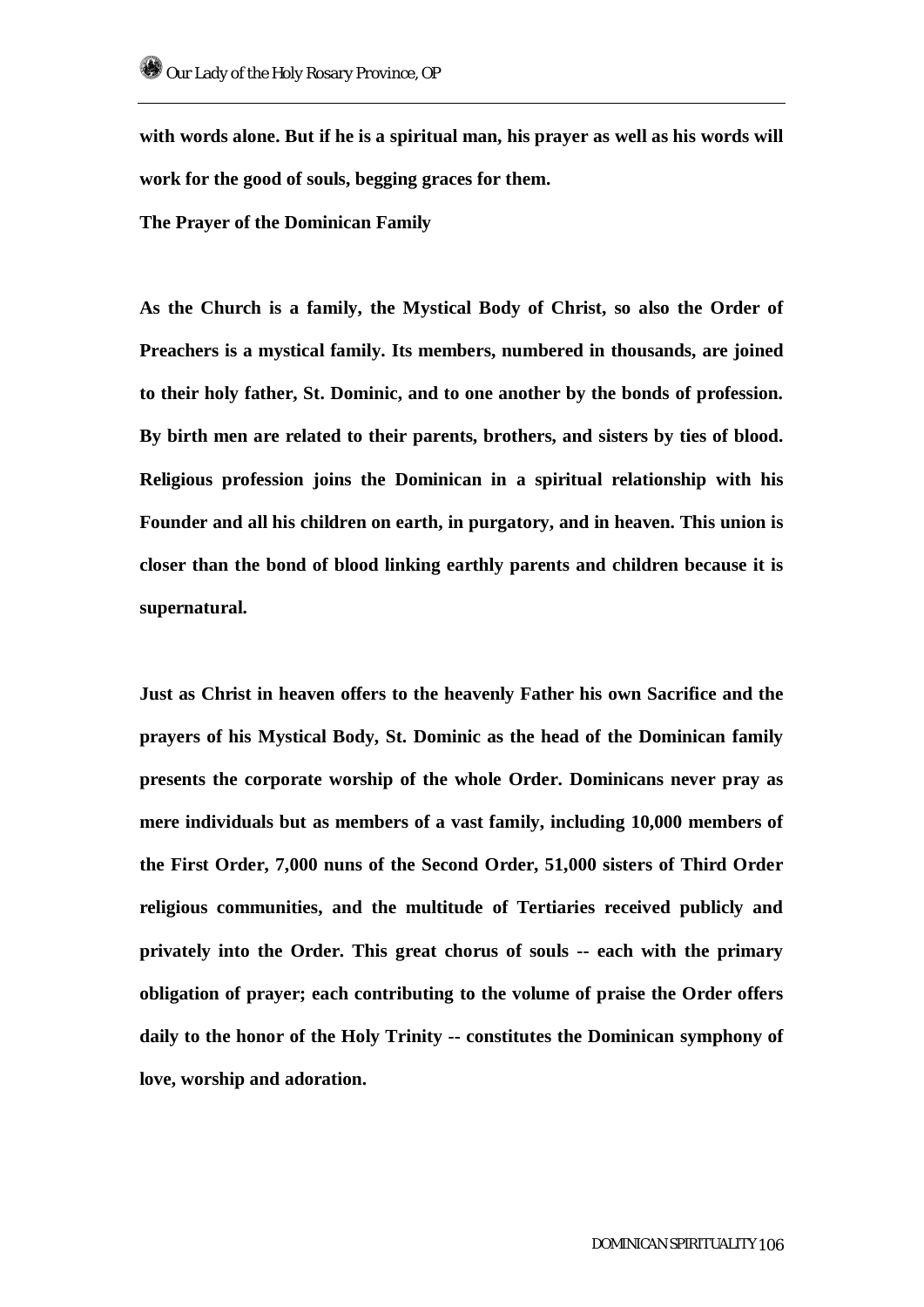**Even when a friar prays privately or in the miniature choir of a small priory, he is standing spiritually in the ranks of his brothers and sisters who adore God throughout the wend. Though his prayers may have been filled with involuntary distractions, if he has sincerely begun them and tried to ward off his distractions, he may comfort himself with the thought that he has added to the Order's daily prayer-offering to God. Unwilled distractions do not deprive prayer begun with the right intention of the power to merit and petition effectively. However, as Saint Thomas points out, he who prays will not in that ease receive the consolations of prayer (Summa Theol., II, II, q. 83, a. 13, 15). Nevertheless, applying these principles of the Angelic Doctor, he may reflect that he has achieved the chief ends of prayer: adoration, reparation thanksgiving, and petition. He has united his prayers to the chorus of praise that Dominican saints are constantly presenting as parts of the heavenly choir, to the prayers that his brothers and sisters everywhere, in priories, monasteries, convents and homes, are day after day putting into Dominic's hands to offer to God. The personal prayer of each member of the Order joins with the praise that rises to the Throne of God from all over the Dominican world.** 

**The apostolate of the Friars Preachers cannot fructify unless priests and sisters have behind them their own prayers and those of the entire Order. When priests, brothers, and sisters fulfill their prayer obligations -- daily Mass, Holy Communion, Office, Rosary, and meditation -- they help the Order do its work. The Order does not exist apart from its members. It can only achieve its end if each member prays and works. St. Dominic attached such importance to the corporate worship of the Order that he founded a special branch for the sole**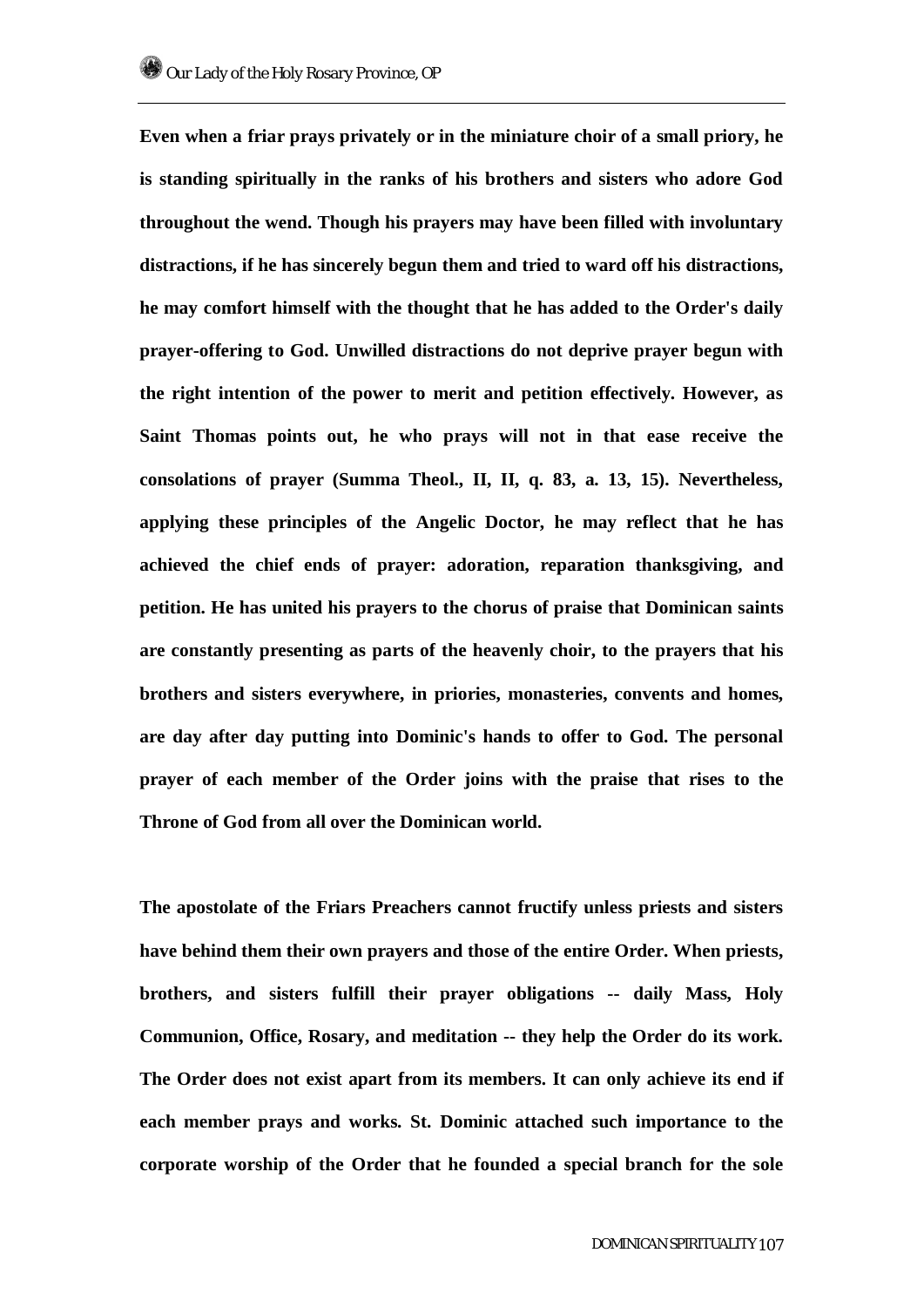**purpose of praying. "The nuns of the Sacred Order of Preachers," their Constitutions state, "constitute a religious Order . . . the members of which . . . strive after Christian perfection and by means of that perfection implore for the labors of their brethren abundant fruit in holiness." Father Gerald Vann elaborated beautifully on this duty of the contemplative Dominican nun:** 

**As Adam needed and was given a helpmate like to himself, so -- the analogy is Pere Cormier's -- the first Order needed and was given a helpmate to share its work and life, and a helpmate like to itself because stamped with the same family spirit, the spirit of Dominic. The convents would be the Order's centers of energy . . .** 

**What is true of the nun is true of all the other members of the Order. They cannot devote themselves as constantly as she to actual prayer but as men and women of prayer, priests, laybrothers, sisters, and ternaries constantly implore God's blessings on the Order's apostolic work everywhere in the world.** 

**When the Dominican prays, he is the first to benefit. His prayer will make him a fervent, intimate friend of God. He also helps his fellow Dominican, and all his neighbors everywhere. The prayerful Dominican saves more souls by prayer and contemplation than by words and action.** 

**When Dominicans chant their Office, St. Dominic stands in spirit among them as he did 700 years ago at Bologna. He goes from side to side encouraging them to put their whole heart in it. When they listen to him, they place their prayers in his hands. In turn, he bows toward the Holy Trinity, offering the combined homage and adoration of the entire mystical body of Friars Preachers.**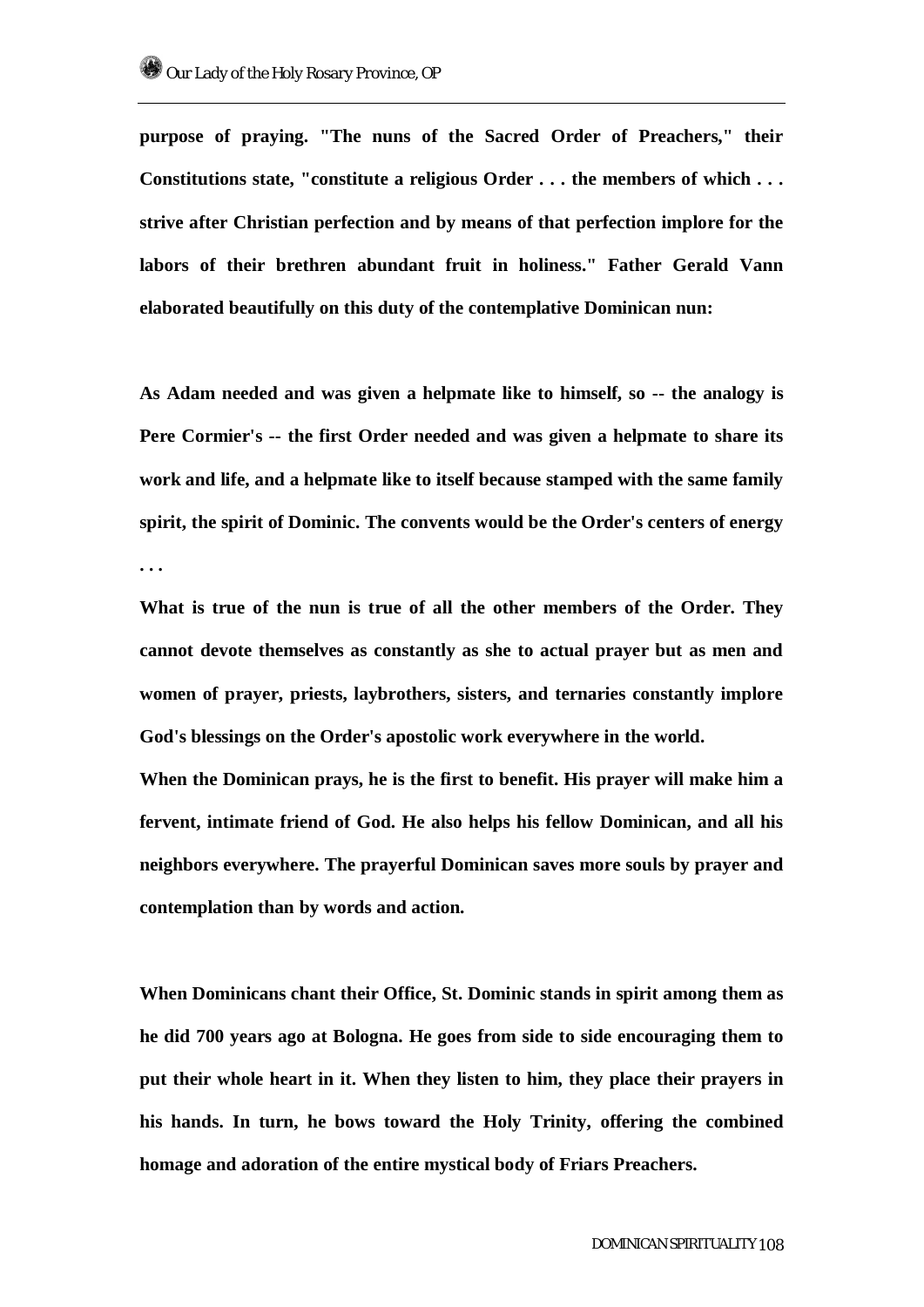**Chapter VI** 

## **DOMINICAN LIFE**

**is** 

## **DOCTRINAL**

**Teaching and defending the faith in the pulpit is the apostolate of the Order of Preachers. The Order has widened this primary apostolate to include teaching, and other ways of communicating truth. The classroom and the press are important channels of Dominican activity. Teaching the truth in any way whatever makes the Dominican merciful: one who "instructs the ignorant," and "counsels the doubtful." The Constitutions directly refer to this apostolate of mercy:** 

**Our Order is known to have been founded from the beginning especially for preaching and the salvation of souls. Wherefore our study ought to aim principally at this that we might be useful to the souls of our neighbors. Intimately connected with this proper end is the teaching and defense of the truth of the Catholic faith both verbally in the schools and in much writing.** 

**The special end of the nuns of the Order is "to implore for the labors of their brethren abundant fruit in holiness." The pursuit of this end fulfills several of the spiritual works of mercy: one of them directly, when the nuns pray for their brothers and sisters who are engaged in the active apostolate; and the others**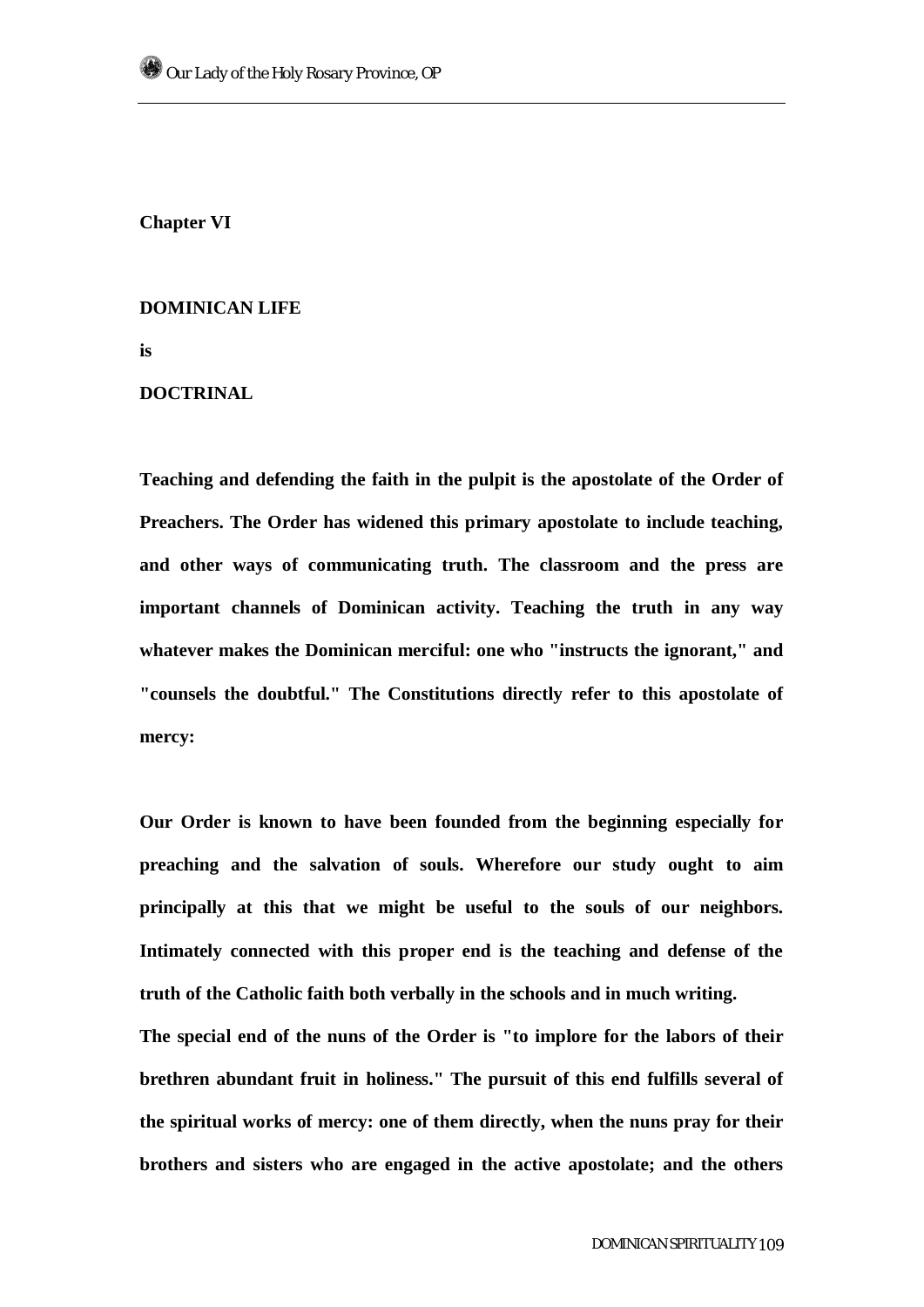**indirectly, when through the graces they implore for their brethren they share in the instruction of the ignorant and participate in counselling the doubtful. Dominican sisters have made further extensions of the Order's apostolate of mercy. They not only teach but have undertaken the care of the sick and orphans. The mercy of the sisters is immediately evident from the opening, chapter of their Constitutions:** 

**The principal and essential end of our congregation is the personal sanctification of the sisters. The secondary or special end is the education of Catholic youth, and/or the care of orphans, the nursing of the sick, the conducting of retreat houses, foreign missions and catechetical and social work.** 

**A sister in the classroom or caring for orphans teaches the children entrusted to her. A good nurse or social worker is teaching all the time. These sisters teach their charges how to find Christ, how to know him, and how to love him. Dominicans and Study** 

**Teaching involves study. The Constitutions place "the assiduous study of sacred truth" among the essential means of achieving the Order's end. Such devotion to truth gives a specific, particular flavor to the Dominican way of doing things. Humbert of Romans places our study in proper perspective: "Study is not the end of our Order, but is extremely necessary to secure its twofold end, namely, preaching and the salvation of souls. For without study neither can be achieved."** 

**St. Dominic had a deep appreciation of learning, study, and teaching. So profound was his love for the truths of the faith that he spent his entire life**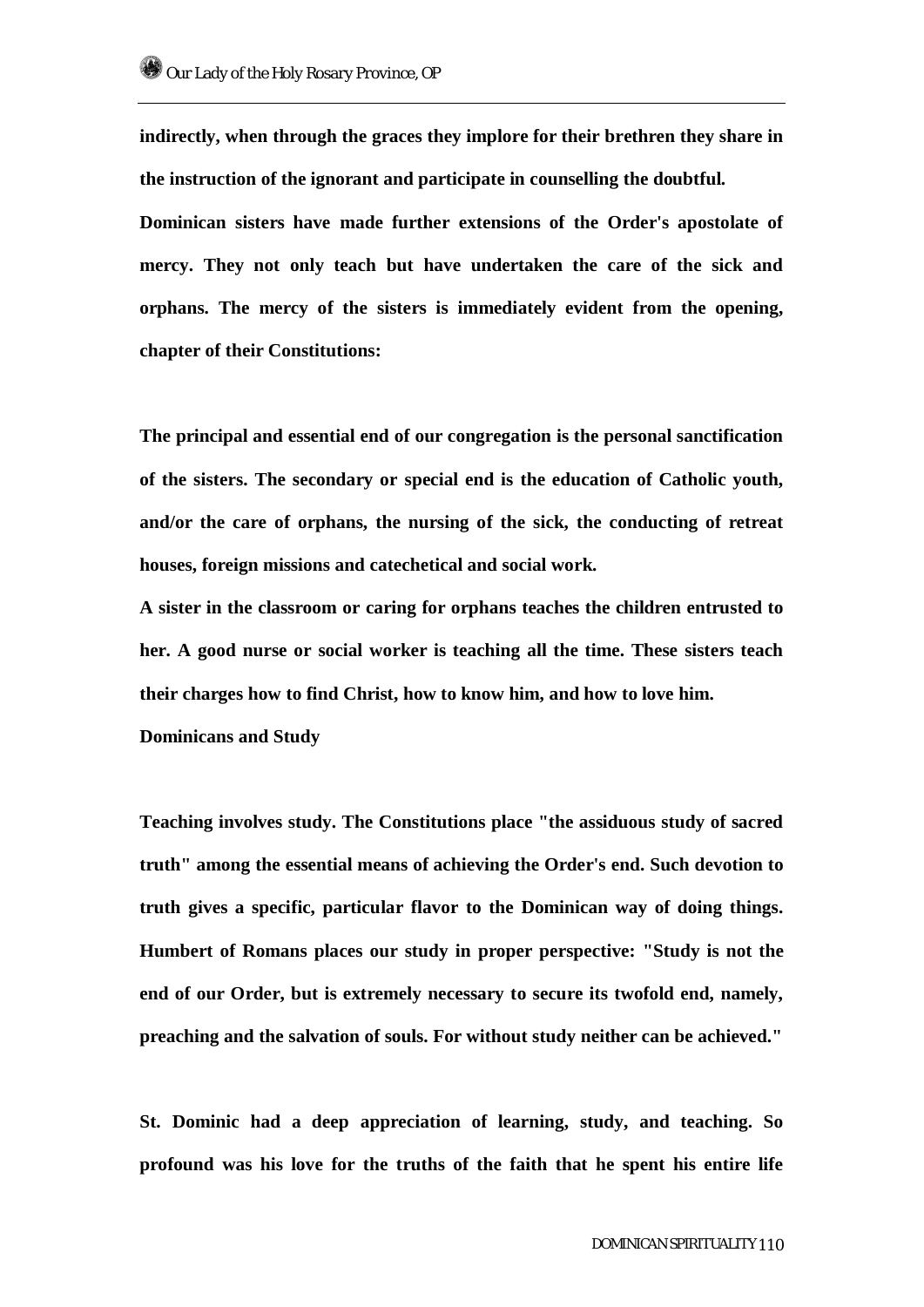**proclaiming them and was anxious to die for them. He wanted to spread the truths of faith to the ends of the earth. He so valued revealed truth that he always earned the Gospel of St. Matthew and the Epistles of St. Paul. He "often admonished and exhorted the friars of the Order by word and letter to study constantly in the Old and the New Testament" As a student at Palencia, he was so anxious to begin the study of theology that he hastened through the liberal arts course.** 

**When he felt that he had sufficiently learned the arts, he stopped studying them, as if he were reluctant to spend any longer time in these less fruitful studies, and turned to the study of theology. He spent four years in these sacred studies during which he drank avidly and incessantly from the streams of Sacred Scripture. So indefatigable was his zeal to learn and retain tenaciously the truth of those things which he was learning that ha would spend almost whole nights without sleep . . . . God added to him the grace of knowledge so that he might be ready not only to drink milk but to probe with humility the secrets of difficult questions and swallow the meat of inquiry with ease.** 

**As this text indicates, study of theology in the medieval schools was study of Sacred Scripture. The master of theology was the master of the sacred page, that is, the master of Sacred Scripture. It was the bachelor of theology's duty to expound the sacred books textually. To the master was reserved a profound doctrinal interpretation of the text. It is to St. Thomas tenure as master of theology that we owe his commentaries on the books of the Old and New Testaments. When St. Dominic prompted the early friars to study the Old and**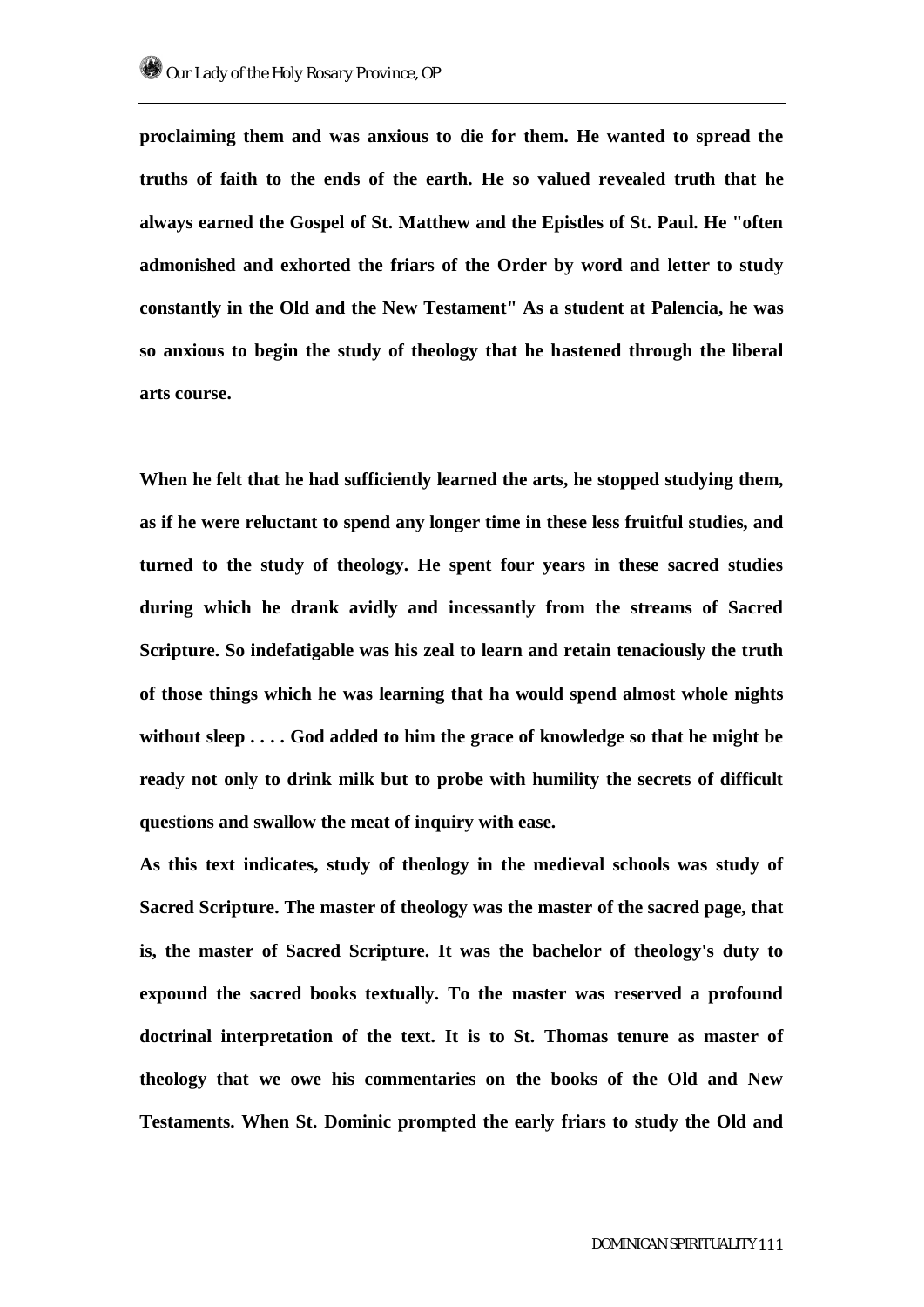**New Testaments constantly, he was telling them to study their theology -- to know the truths of the faith, to drink them from the very font.** 

**In setting a contemplative and apostolic end for his sons and daughters, the Founder gave them duties that cannot be fulfilled unless they study and proclaim the truth. When Bishop Foulques of Toulouse approved the Order of Preachers as a diocesan institute in 1215, Dominic had already impressed this doctrinal character on his Order. In the Bishop's foundation charter we read: "We institute the Order of Preachers to stamp out heresy and vice, to teach the faith, and to establish men in a life of sound morality." The Constitutions indicate these same ends: "Our Order was founded from the beginning for preaching and the salvation of souls." It is impossible to do what the charter of 1215 proposed or what the Constitutions command without study.** 

**The Saint wanted the best education possible for his children. Soon after Bishop Foulques had issued his charter, the Founder enrolled his first sons for a course of theology at the cathedral school of Toulouse under Master Alexander of Stavensby. Early in 1216 the friars began to put up their first priory, that of St. Romanus in Toulouse. Jordan of Saxony, our only authority for this event, says everything he has to say about it in one short sentence. He doesn't say how big it was, whether it was made of bricks, stone, or wood, or what street it was on. Only one thing stood out in his mind as worth recording: " . . . it had cells for studying."** 

**In August, 1217, St. Dominic sent eight of his small band of sixteen to Paris. They went there, John of Spain informs us in the canonization process, "to**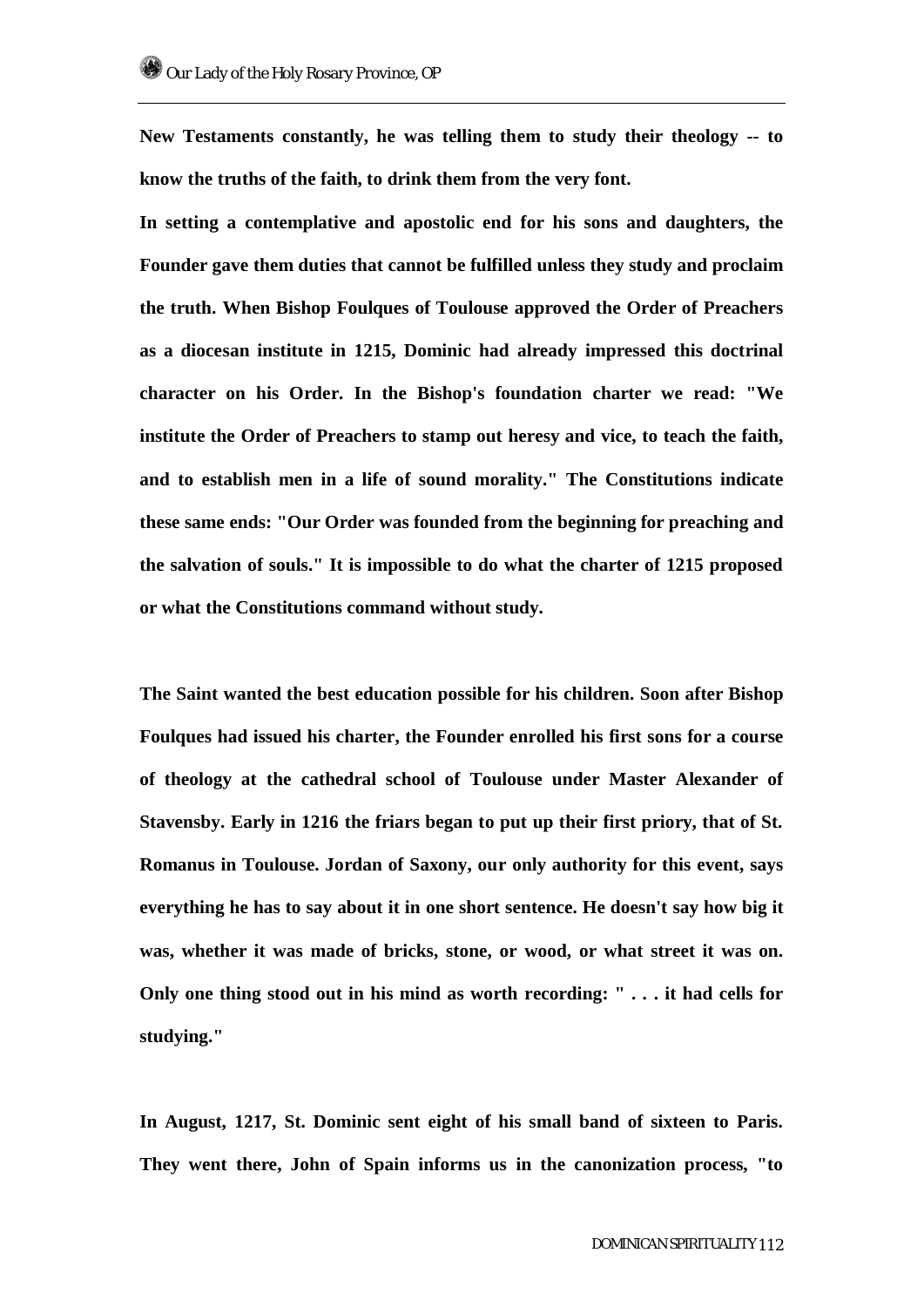**study, to preach, and to found a priory." They did just that, establishing St. Jacques priory and enrolling at the University of Paris, the mother university of the world. In 1218, Dominic founded another house at Bologna, the seat of the second university of Europe. The next year, when he visited Paris, he engaged the services of John of St. Albans, master of theology, to give his courses at the Dominican priory. This act incorporated St. Jacques into the University and gave it official status, making it the first house of studies of any religious Order at the first university of Europe. In 1220, when the King of Castile founded the University of Palencia, the Founder sent friars to that city. In the same year, the municipal authorities of Montpellier in southern France bean a university, and ho founded a priory there. In 1221, at the second general chapter of the Order, he sent thirteen friars to Oxford to open a house at the university, the third great intellectual center of Christendom. As Father Jarrett rightly remarks:** 

**The main point to be noted . . . is the true objective of the friars on their arrival [in England] was Oxford. They halted at Cantebury and London, but it is clear that they as yet made no foundation in either of these places. This is a noticeable fact, and it supplies the keynote of the Dominican ideal. These friars arrived in England, strange and unknown, their dress unfamiliar, their fashion of life new and so far untried in these islands. They were welcomed in the ecclesiastical capital of the country, but they passed on. They arrived at the political capital where dwelt the government and the commercial center; but this too they left. It was the intellectual capital of England that they "finally reached." They made their first settlement, not near the Primate, not the King but at the University, far in the Middle Ages it was a common saying that there were three great**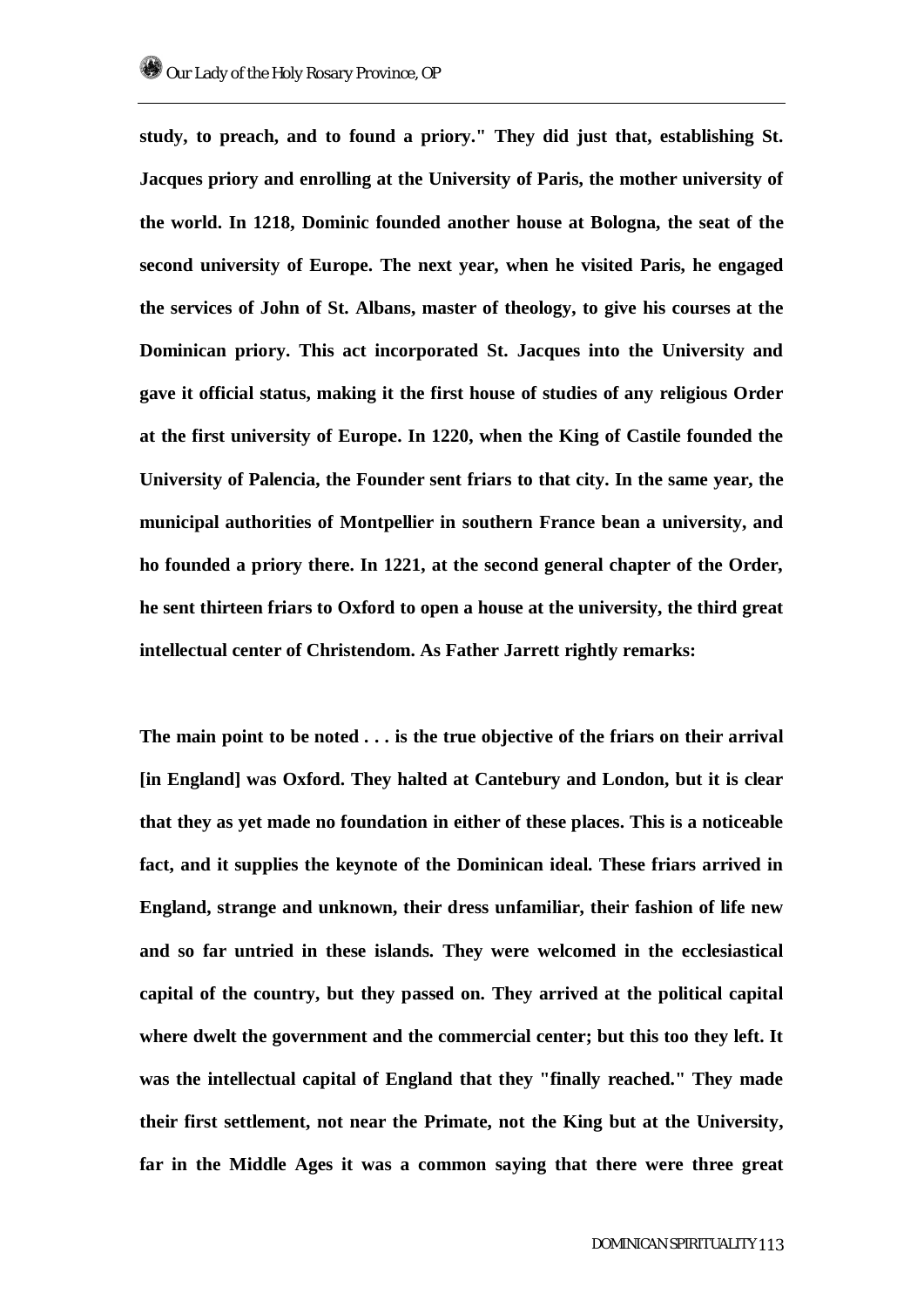**powers in Christendom, the Sacerdotium, the Imperium, and the Studium, and the greatest of these was the Studium.** 

**It was quite in keeping with this tradition that the American Dominicans transferred their studium from Ohio to Washington, D.C., soon after the Catholic University of America opened its doors. As at Paris, the Friars Preachers were the first of the Orders to establish themselves at the new university, contributing both professors and students to the new institution. This coming of the friars was of tremendous significance both for the Province of St. Joseph and the university. His Eminence James Cardinal Gibbons, in an afterdinner address on the occasion of the Order's Seven-Hundredth Anniversary 1916, expressed his gratitude for the timely support the Order brought to the university by establishing its House of Studies just off campus:** 

**I shall confine my remarks to what the Order of Saint Dominic has done for the Catholic University of America. For the Dominicans have given a striking proof of such sympathetic friendship by rallying loyally to the support of the University in its hour of need. A hundred years from now, doubtless, the foundation of the University will be conceded to have been the greatest Catholic achievement of our times: and to the Fathers of St. Dominic will be justly accorded no small measure of the credit for its success . . . .** 

**The University, as you know, has had its dark days -- its days of trial and tribulation, when its very existence was threatened and the period of its usefulness seemed to be at an end. The clouds were, indeed, dark, for all appeared to be in a state of dissolution. It was just at this moment -- a moment of almost despair on the part of the American hierarchy -- that the Fathers of Saint Dominic came like brave soldiers to the rescue. They came to express their**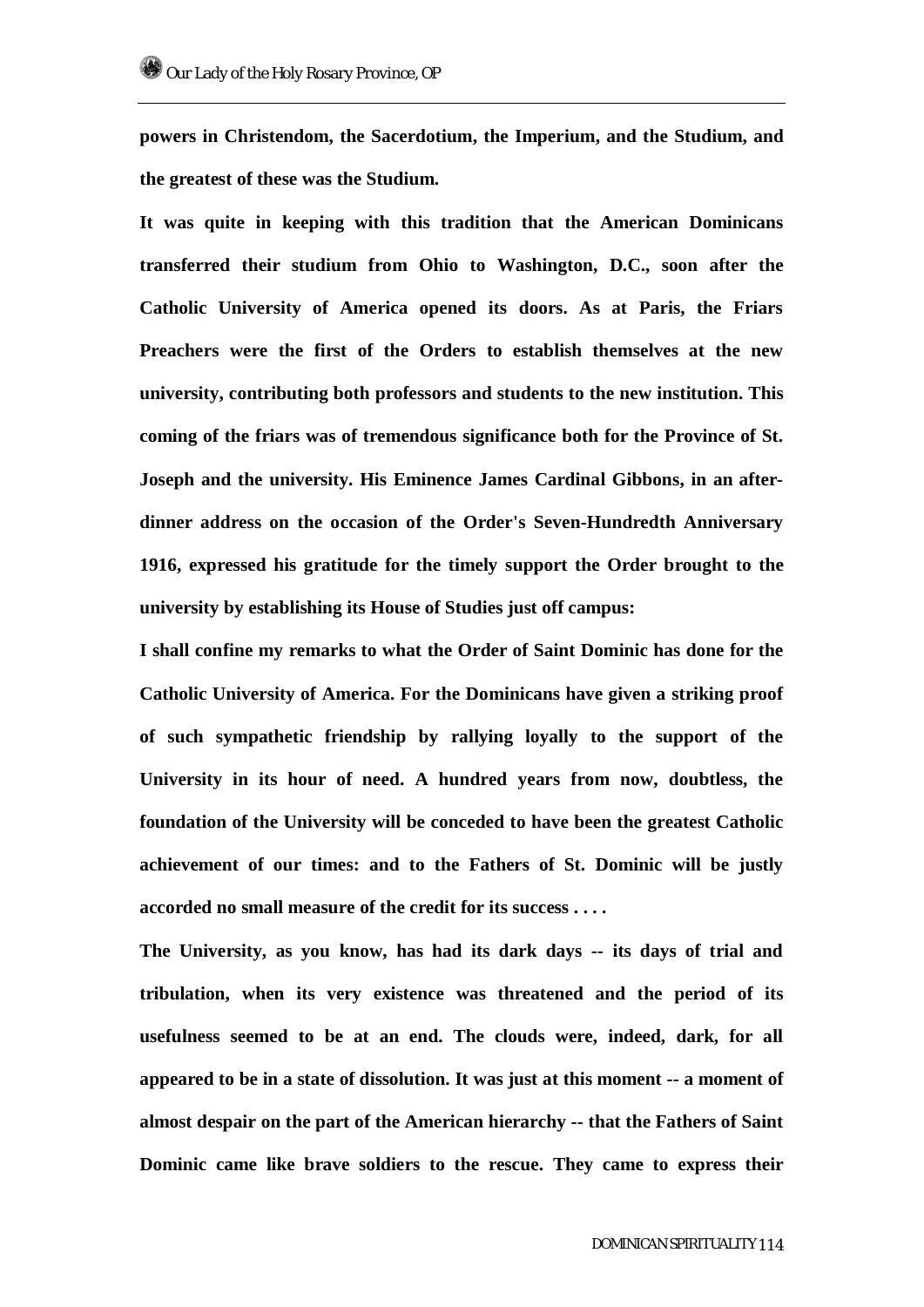**confidence in the University and their conviction that it must continue and must succeed. To all interested in the University their coming gave a moral support the value of which cannot be overestimated. To me, the chancellor, it was as a ray of light shining out in the blackness of night. Had they not come when they did, we should have lacked a sorely needed moral support without which the University might never have survived. The group of religious Orders that has now gathered about the University and is constantly being augmented, or are gathering, has but strengthened the confidence and confirmed the assurance given by the optimism of the Dominicans . . .** 

**This imposing array of facts demonstrates clearly the importance the Friars Preachers attach to learning. St. Dominic wanted his men near the universities where they could learn the sacred sciences under the best theologians of Europe. When he sent his sons to school it was clear that some of them would become teachers. That was one of the reasons for sending them. The Constitutions required every priory to have its professor as well as prior. But over and above that, it was impossible to take a degree at the medieval university without teaching, which was part of the training. It is not surprising to see the Dominicans at Paris acquiring their first professional chair in 1229 and their second in 1230, less than a decade after the Saint's death. He was such a practical man that he put into the Constitutions at the first general chapter detailed regulations governing study, the duties of the master of students, and the student life of the friar. They permitted the brethren "to read, write, pray, sleep. and also, those who wish, to stay up at night to study" in their cells. The novice master was instructed to teach the novices, "how they ought to be so intent on**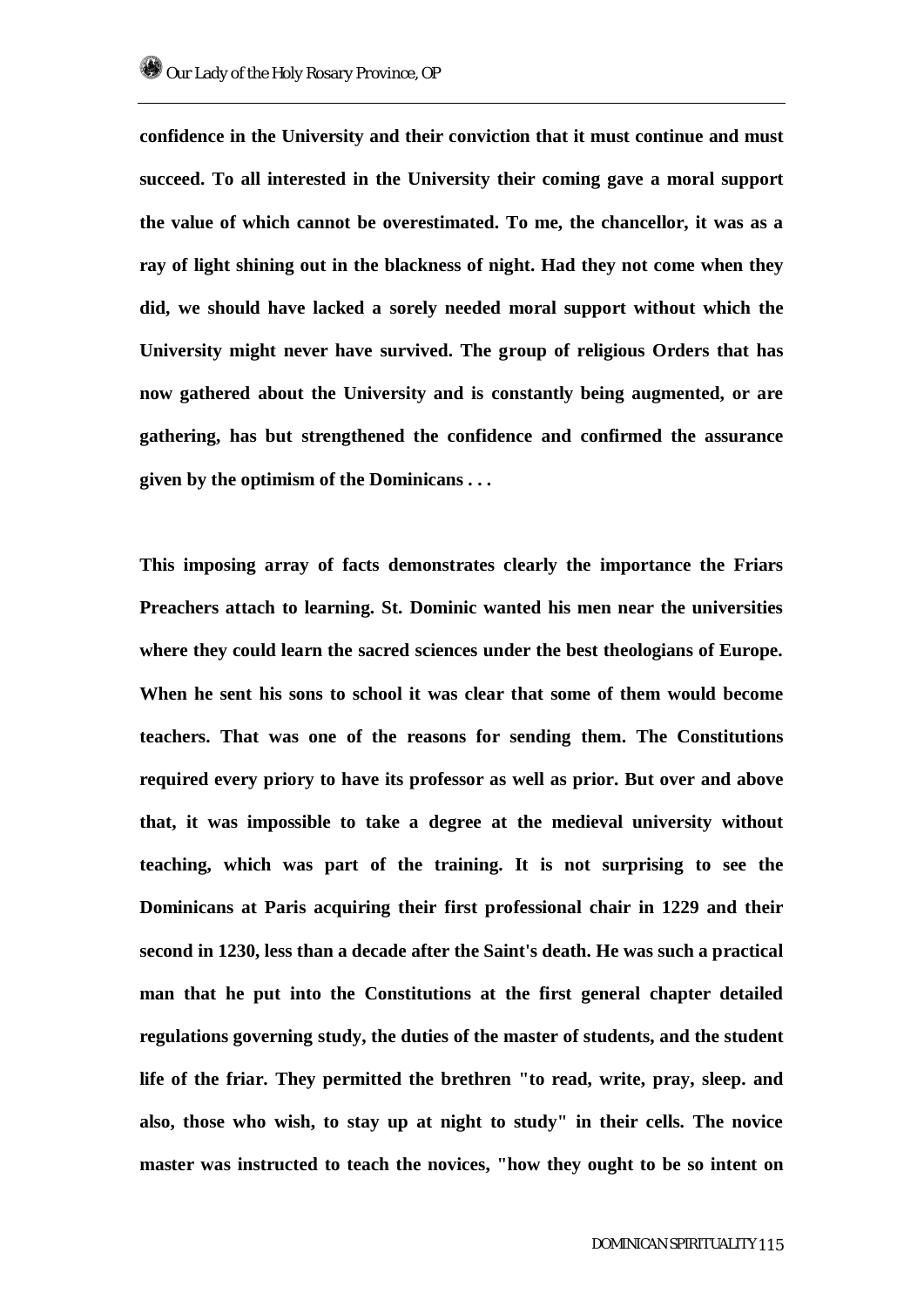**study that day and night, at home or on the road, they read or meditate something."** 

**This was something new in the history of religious Orders. For the first time in a thousand years of monastic history, a religious Order incorporated into its rule sections dealing with the academic life. A deep significance attaches to this fact. By writing these laws into the Constitutions, St. Dominic sanctified study and learning. The regulations dealing with shady stand side by side, on the same footing, with the rubrics dealing with the conventual Mass, the Divine Office, prayer, and preaching. These laws made study a sacred obligation for every Dominican, an obligation that binds with the same force that prayer binds. Saints Albert and Thomas symbolize the sanctifying power and the sacred nature of learning pursued for the love of souls; the Church has declared the first the patron saint of those who study the natural sciences, the second the patron of all Catholic schools.** 

**In the Order's life there is no break in religious continuity when the friar steps from the chapel into the study room or classroom. In each place he fulfills a religious obligation. A Dominican is not less a religious when he leaves the choir. Study is an indispensable preparation for his spiritual life, preaching, teaching, and apostolate. For the nun, study is essential "for the devout and constant contemplation of Our Lord, Creator, Redeemer, and Sanctifier." For the sister, it is necessary for her personal sanctification and for teaching or nursing.** 

**The Order's history shows that its members have been loyal to this intellectual heritage. Great schools have dotted the Dominican map: The College of St.**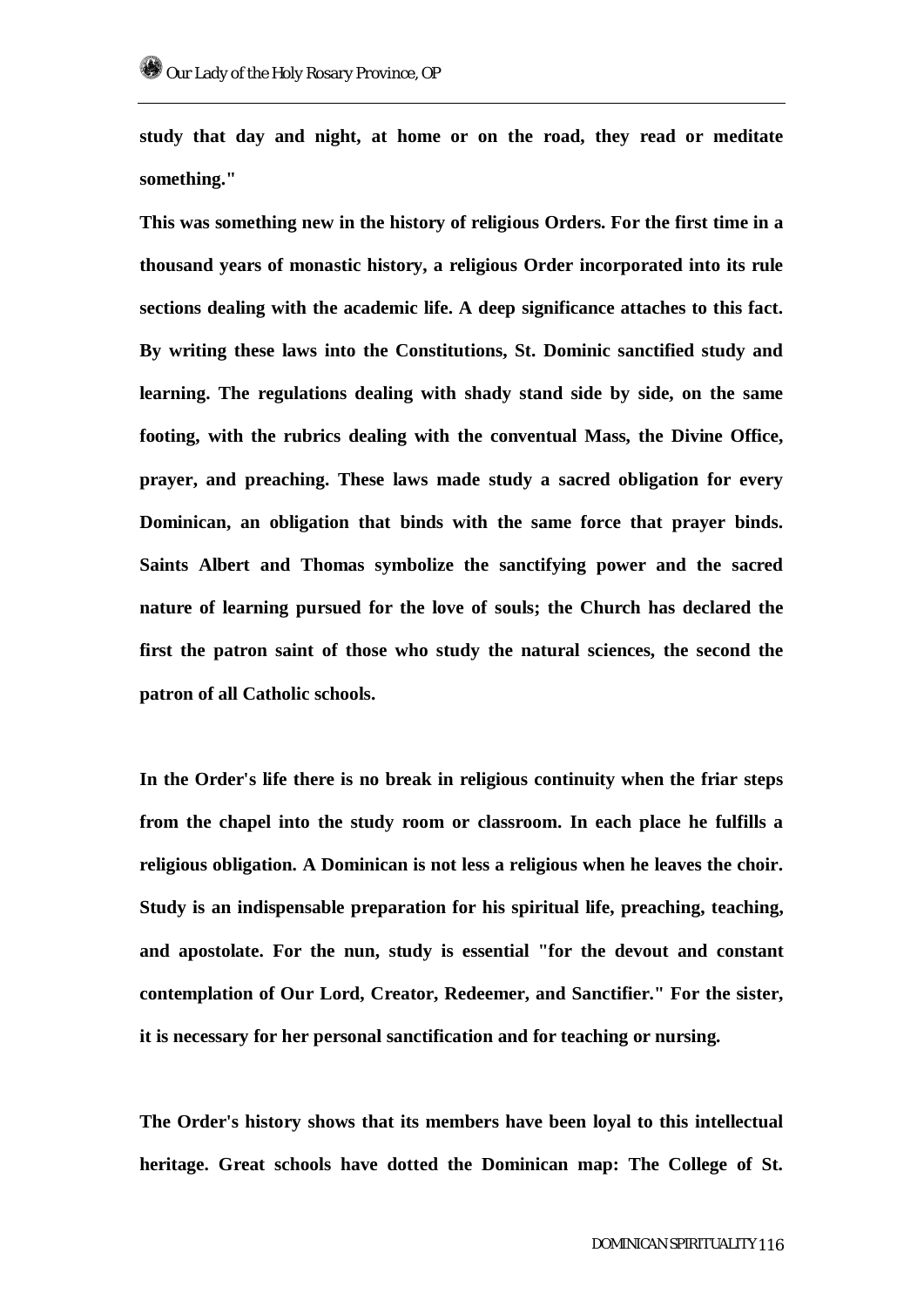**Gregory at Valladolid, St. Stephen at Salamanca, St. Thomas at the Minerva and its successor, the University of St. Thomas in Rome, the Biblical School at St. Stephen's in Jerusalem.** 

**In the New World, before Harvard began classes in 1636, Spanish friars had built a chain of colleges and universities that stretched from the West Indies, through Mexico, into South America, and across the Pacific to the Philippine Islands. San Domingo, Havana, Puerto Rico, Mexico, Caracas, Bogota had Dominican colleges or universities awarding higher degrees. The University of Santo Tomas, founded at Manila in 1611, and still operated by Dominicans, is the oldest University in Asia. Today it has more than 30,000 students.** 

**The force of this intellectual tradition led the American Dominicans in Kentucky, under the leadership of Father Fenwick, to set up a college as soon as they established a priory. St. Thomas College was the first Catholic college west of the Alleghenies and the third any place in the United States. This frontier institution failed after twenty years. The fathers founded two other colleges that had short lives, but they finally succeeded at Providence, Rhode Island. American Dominicans have become increasingly involved in education. The 17,000 American Dominican Sisters in the United States, most of whom are teachers and deeply aware of the Order's doctrinal apostolate, have founded and staff twenty-four colleges and surely this is not yet the end.** 

**The modern intellectual apostolate demands that teachers be trained academically. This was not so necessary in 1850, or even as late as 1920. But in**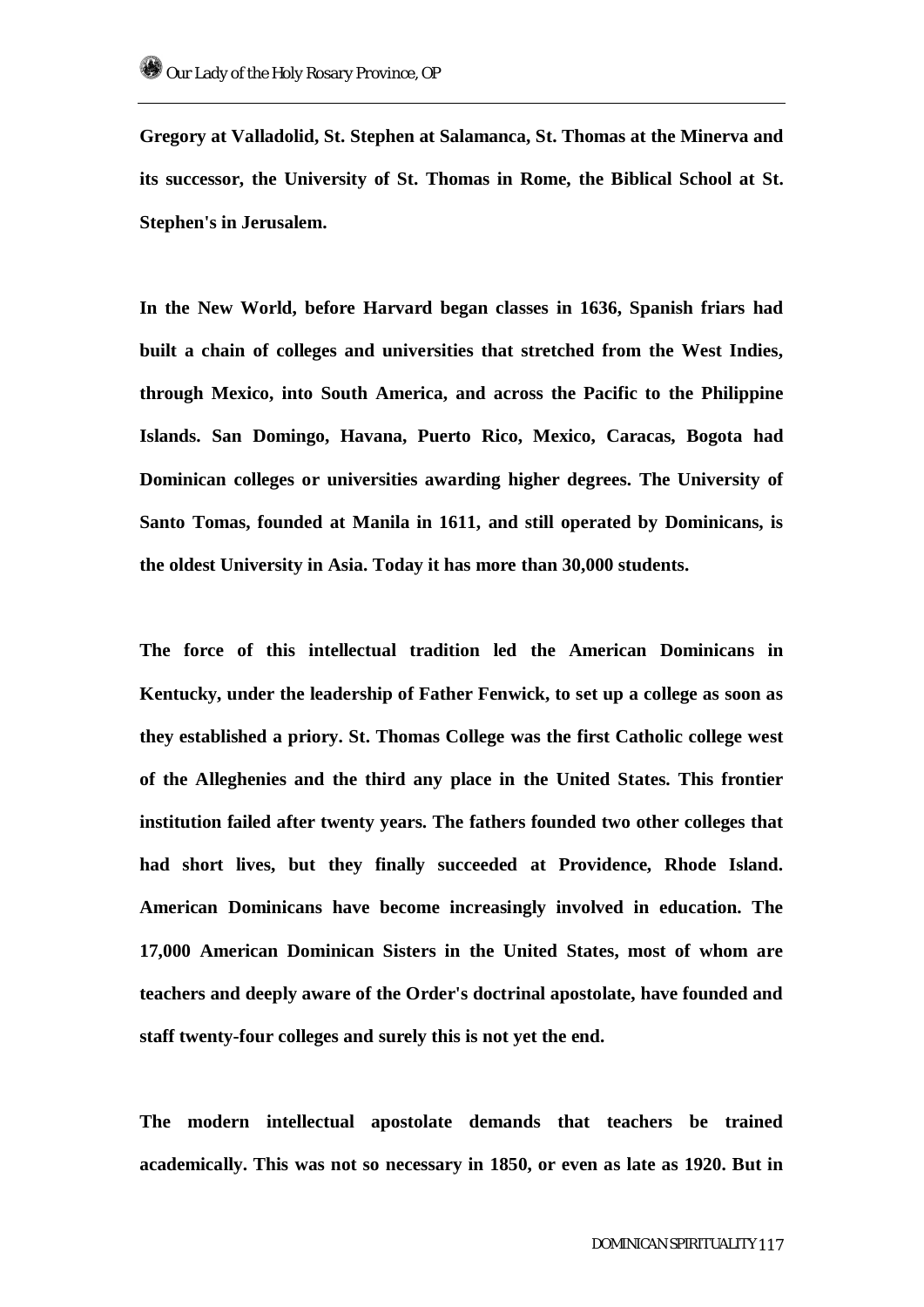**the latter half of the twentieth century it is essential. If Catholic schools are to keep pace and have their place in the intellectual world, then teachers must be carefully prepared. The construction of college buildings, libraries, and research centers at Dominican priories and motherhouses and on Dominican campuses is a development that our Founder would approve.** 

**He did not want the Order to stagnate. "Seed which is hoarded becomes rotten; when scattered it germinates," was his dictum when he daringly sent his sons to every corner of Europe to open new frontiers in the history of religious Orders. Dominicans must keep moving and remain abreast of the times. If Dominic were living today, he would make changes and adaptations to keep his Order in harmony with twentieth-century developments. We know that he would do this because he wrote the Constitutions in such a way that needed changes can always be made. Old laws can be abolished, new laws put in their place, and whole new sections added to the Constitutions by using the machinery of the general chapters.** 

**Keeping the Order up-to-date is not only in agreement with our heritage and constant tradition, but is what the Church expects of its Orders. His Excellency Cardinal Larraona, Secretary of the Congregation for Religious and the Pope's legate at the 1956 Conference of Religious at Notre Dame, told the assembled delegates that they must make the changes necessary to keep their apostolates modern. "By doing what your founders would do in your place, what they would do if they were living in your times, you will continue their work." The master general and the general chapter have the right to make adaptations of existing**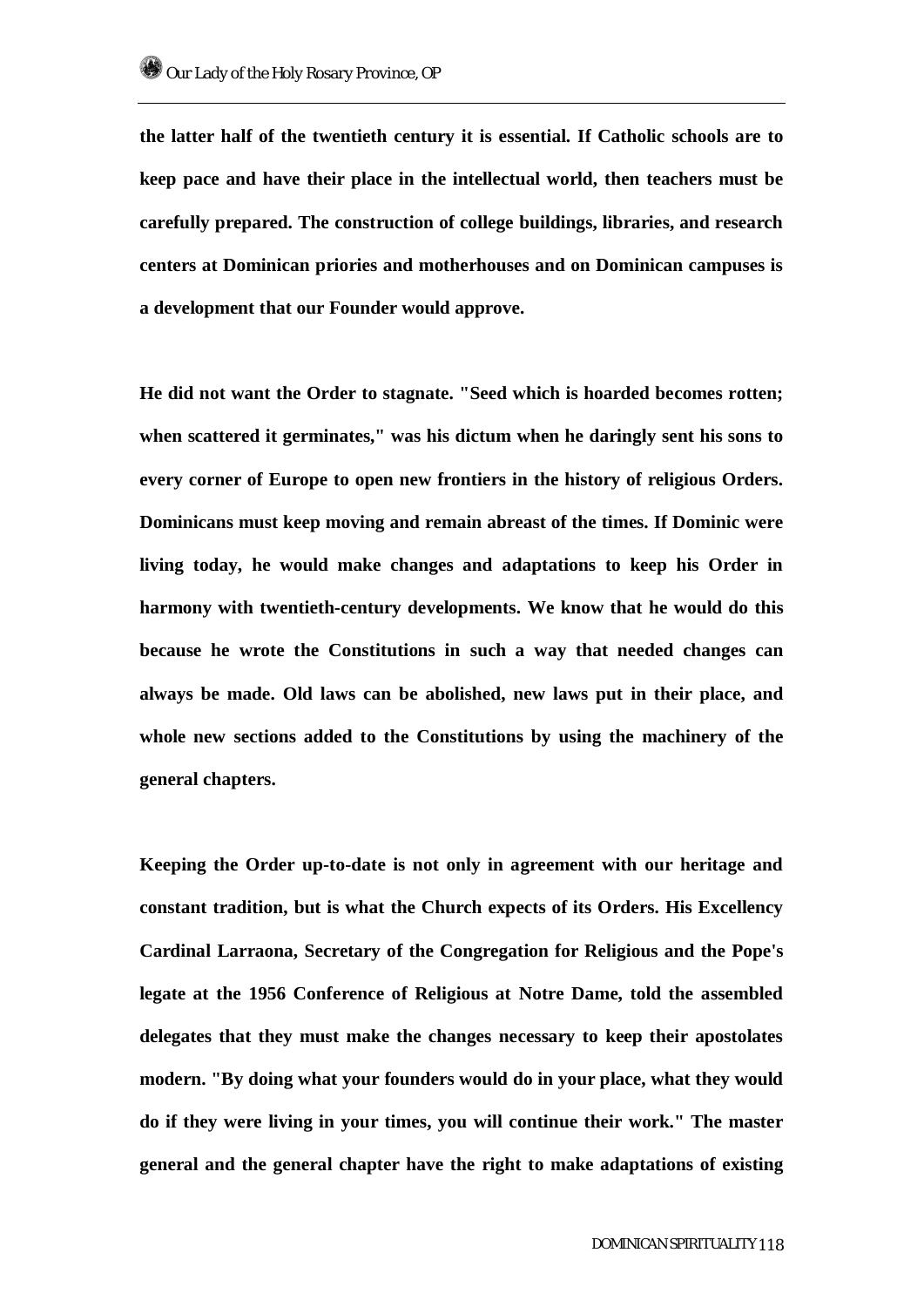**law in St. Dominic's name. When the master general gives his blessing, he gives the blessing of St. Dominic. Michael Cardinal Browne (then Master General) told American Dominicans when he was in the United States that he spoke in the name of our Founder, that what he said was what "our holy Father Dominic would say were he here with you."** 

**A Dominican should rejoice when the Order updates its apostolate. St. Dominic was an "up-to-the-minute" man of the thirteenth century. With the foundation of the Order, he met the problems of his day. These problems included bishops who did not preach, priests who did not instruct, people who did not know their faith. Schools founded in every one of the Order's priories, in accordance with the Constitutions, soon formed an elite priesthood, preachers who were wellprepared to preach, confessors who knew how to admonish and advise, spiritual directors who could lead souls to sanctity, and learned theologians who were the theological leaders of the Church. Little wonder that popes and bishops drafted the friars, despite their reluctance, for all kinds of services. Well into modern times, when they wanted legates to go on embassies or to do special kinds of ecclesiastical work, they turned to the friars. Today, when secular clergy and religious are almost universally well-instructed, Dominicans are not called on so often to undertake these extraordinary duties.** 

**St. Dominic would approve anything we do to meet modern conditions, provided we do not change the character of the Order. The basic problem is the same in all ages, that is, to teach the faith. Our Lord says to every age of apostles: "Go therefore, and make disciples of all nations . . . teaching them to observe all that I**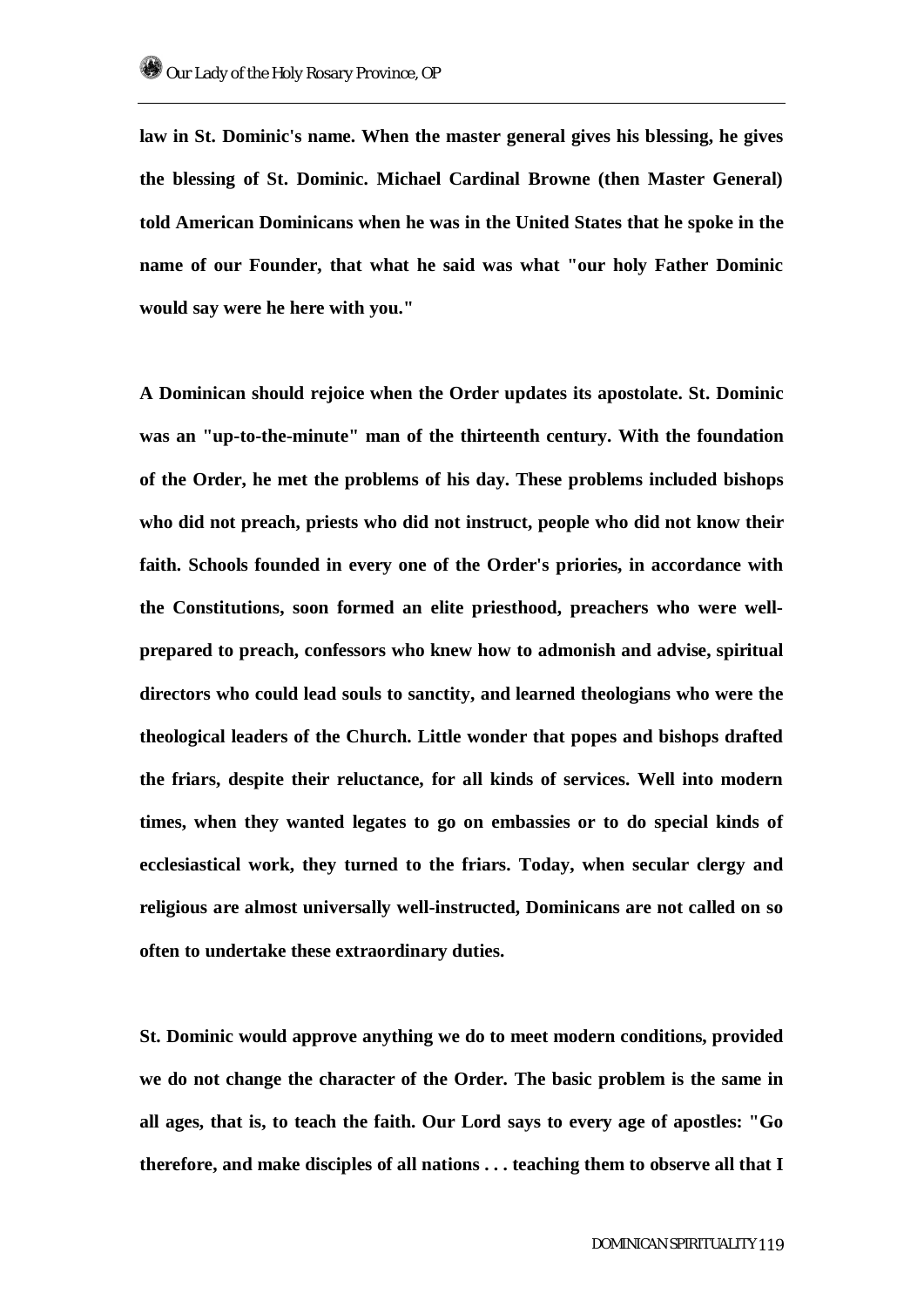**have commanded you" (Matt. 28: 19-20). But the message of salvation must be expressed in the language of the day. No Dominican today preaches like the friars of 700 years ago; he does not teach like they did. Perhaps they taught better, certainly St. Thomas did, but the methods were medieval, today they must be modern. The twentieth century Dominican must be a twentieth-century man. St. Paul said:** 

**I have become to the Jews a Jew that I might gain those under the Law; to those without the Law, as one without the Law . . . that I might gain those without the Law. To the weak I became weak, that I might gain the weak. I became all things to all men, that I might save all. I do all things for the sake of the Gospel, that I may be made partaker thereof (I Cor. 9:20-23).** 

**The Dominican must say: "I became an American to the Americans, that I might gain the Americans; a twentieth-century priest, that I might gain twentiethcentury men." He must understand the thought-patterns of his fellow-citizen, learn how he thinks, how he lives, how he is trained. The friar must take the eternal truths and adapt them, particularize them, to meet the needs of this decade. That is how St. Dominic, St. Albert, and St. Thomas acted. When the medieval Church sought a solution for the great ecclesiastical problems of the thirteenth-century, St. Dominic pointed the way with a new kind of religious Institute, a mixed contemplative and apostolic Order. When the theologians of Europe floundered in their attempt to cope with the eastern learning that was flooding the West for the first time after many centuries, Albert the Great, with the insight of genius, divined the situation and probed the needs of his time. He realized that neither flight from Aristotle, prohibition of his works, nor eclectic**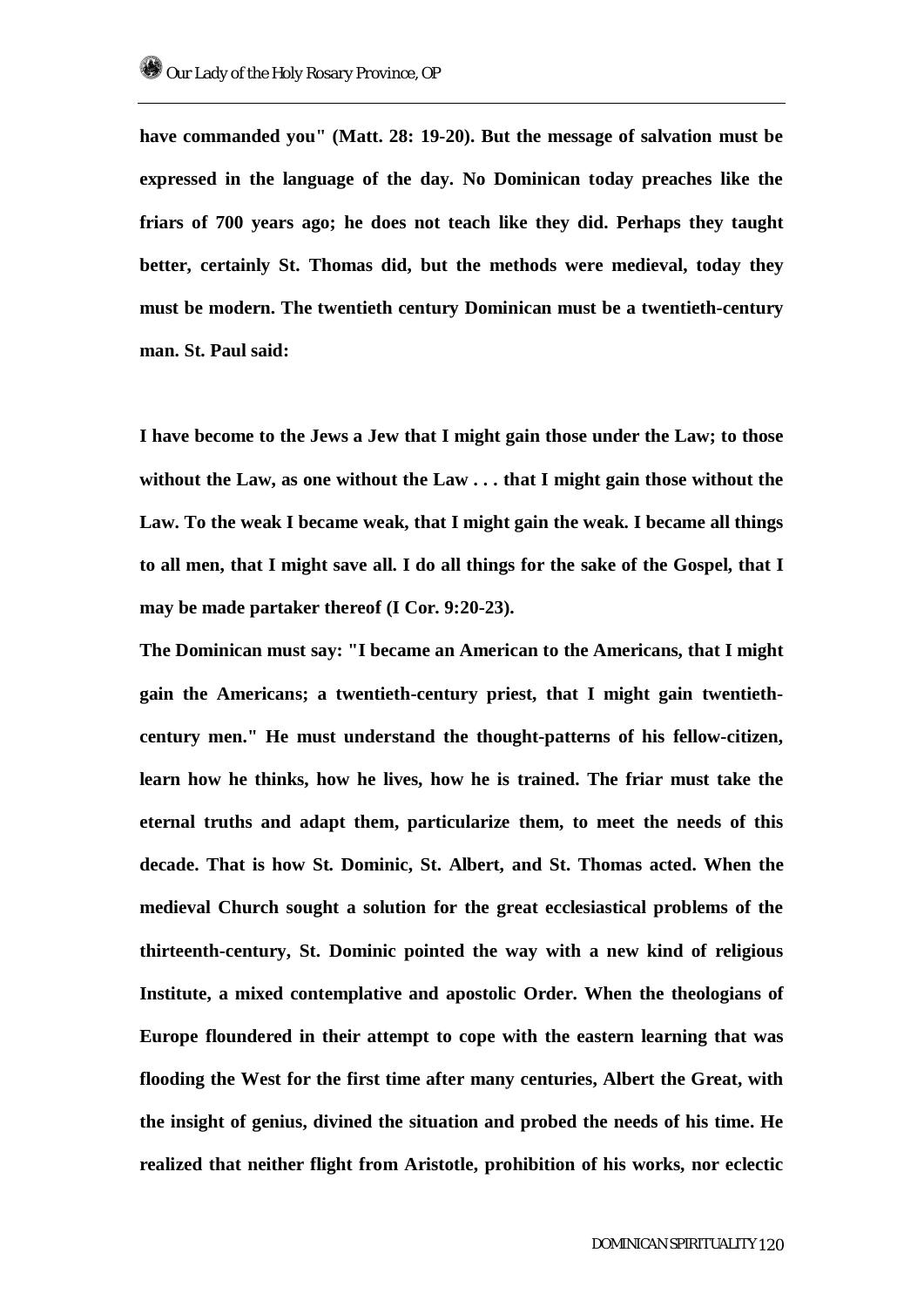**choice of his texts was the right solution. Christian thought must enter into this heritage and make it its own. But it remained for St. Thomas to complete the work. Albert prepared the way but never constructed an integral system of philosophical and theological thought. Thomas cut through the gropings and hesitations of his predecessors to construct the first system of philosophy since the Greeks and the first system of theology since Augustine. In his writings, Thomas dealt with every problem of the day. He was meek and mild, never raised his voice to an adversary, but he was a Christian gladiator who spent all the years of his professorship in the arena. He beat out the sword of Thomism in the forge of battle, on the anvil of combat, under the fire of enemies. Vital, contemporary problems were at issue in every campaign.** 

**The superficial modern reader, not knowing the back ground of Thomas' life, might conclude from reading hip works, that these problems were very far afield indeed But as a master of theology at Paris, Naples, and Rome; Thomas was in the thick of all the controversies that were waging at the time. His was a constant dialogue, a continuous encounter with the best minds of the day in his opuscula especially, he handled correct problems** 

**A century ago, Père Lacordaire lived a similar life in the arena.. He was alive to the needs of nineteenth century Europe as few men of his time. It is significant of the modernity and flexibility of the Dominican Order that when the ultramodern Lacordaire, one of the founders of Liberal-Catholicism, decided to enter a religious Order he became a Dominican. He had studied the religious life in its every phase with the intent of embracing it and was well able to explain why he brought an old Order back to France instead of founding a new one of his own:**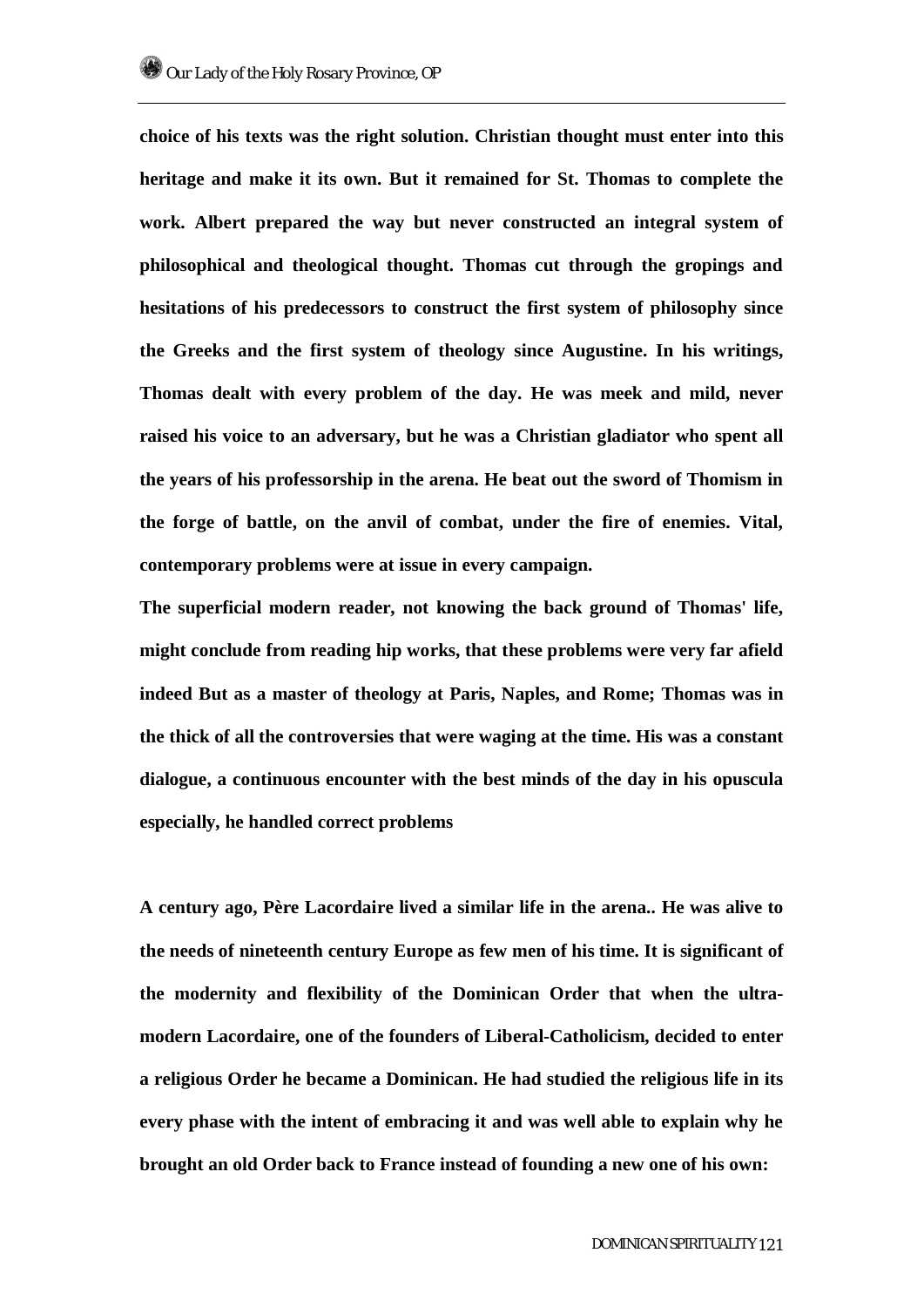**Even were God to give us the power of creating a religious Order, we feel sure, after much reflection, that we could find nothing newer, nothing better adapted to our own time and to our own wants than the rule of St. Dominic. It has nothing ancient about it but its history, and we do not see any necessity of torturing our minds for the simple pleasure of dating from yesterday.** 

**Père Joseph Lagrange met the needs of the Church at the turn of the century with his pioneer work on the Bible. He answered the attacks of the Higher Critics by stealing their weapons. fie was so far ahead of other Catholic biblical scholars that only half a century later did they begin to catch up with him. The Order is proud of his work and the school he founded -- St. Stephen's Biblical School in Jerusalem, one of the world's foremost centers of Scripture studies. Its professors are in the front-rank of biblical scholarship. The work of Père Henri Pire for refugees in our post-war world is so well-known that it need not be described.** 

**St. Dominic would approve the work the Order is doing today. He approves of Dominican sisters teaching in classrooms of all schools from kindergarten to university. In the thirteenth century, our fathers taught only the sacred sciences in houses of study and universities. There were no other schools in that day except law schools and the schools of the guilds. Women seldom received a formal education. Today every young man and woman needs an education. It is absolutely normal for Dominicans to teach the youth of the day. It was normal in the thirteenth century to teach the sacred sciences to clerics, practically the only youth who received an education. It is certainly laudable today to teach the variety of studies that the young people of our day need -- religion or theology,**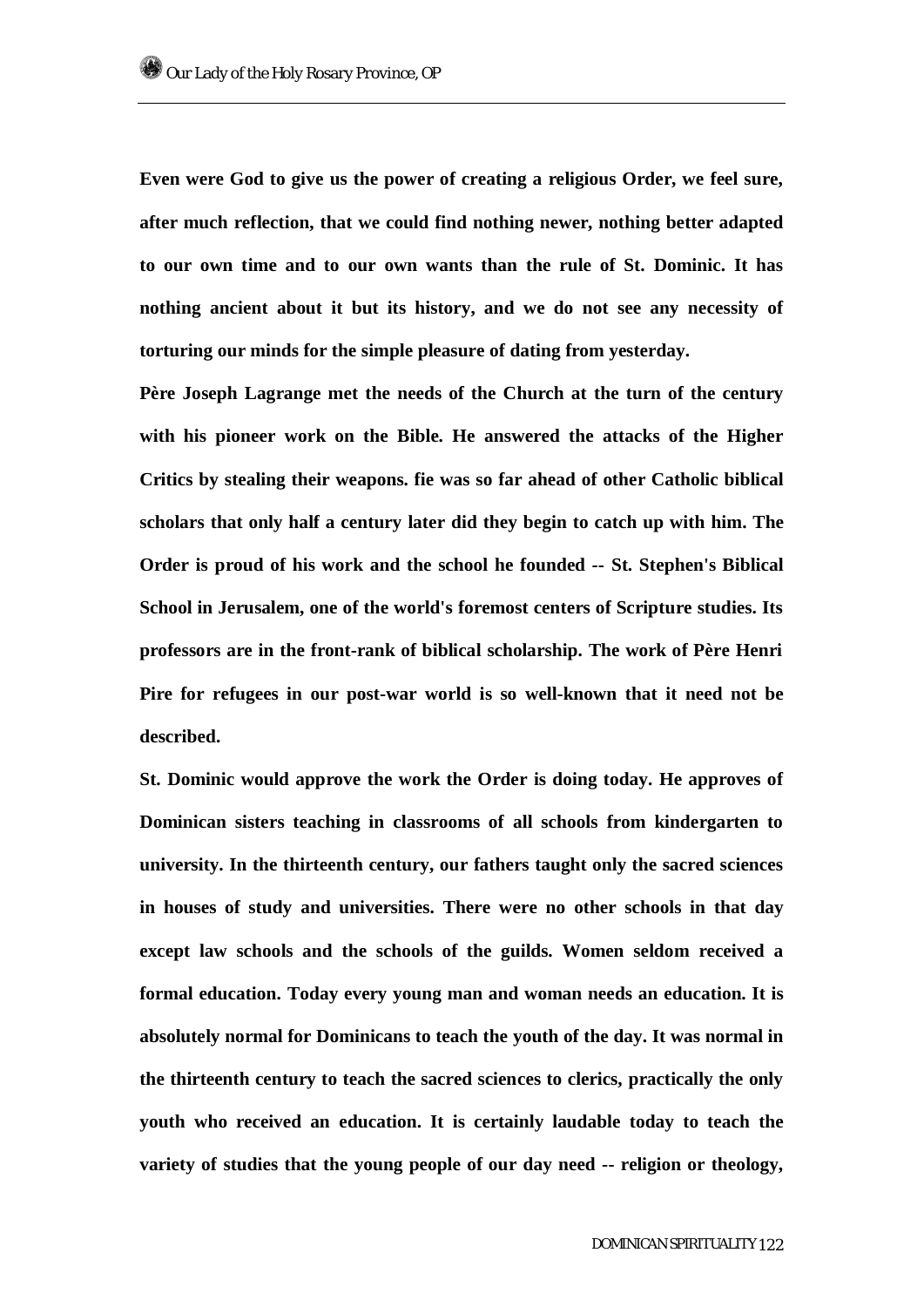**mathematics or music, biology or nuclear physics. Whether the Dominican teaches in school or in the hospital room, he can always say: "I am a child of St. Dominic." All truth is Christian, because all truth comes from God. All these subjects are necessary today to fashion the whole man, the integral member of the Mystical Body of Christ destined for heaven. All education is directed toward that ultimate destiny. Dominicans of today must somehow be engaged in the field of education to achieve the Dominican apostolate -- the salvation of souls through preaching.** 

**The Sources of the Dominican Apostolate** 

**How can the Dominican prepare for preaching and teaching in the Dominican way? He must do it in St. Dominic's way, seeking to know Christ, to be united with him in the bonds of closest friendship. It was as a contemplative united to Christ that Dominic gained the grace of the apostle; a thought to which Dante, the poet-theologian of medieval Italy, gave lovely expression:** 

**. . . And there was born** 

**The loving minion of the Christian faith,** 

**The Hallow'd wrestler, gentle to his own,** 

**And to his enemies terrible . . .** 

**And I speak of him as the laborer** 

**Whom Christ in His own garden chose to be** 

**His helpmate. Messenger he seem'd and friend,** 

**Fast-knit to Christ; and the first love he show'd**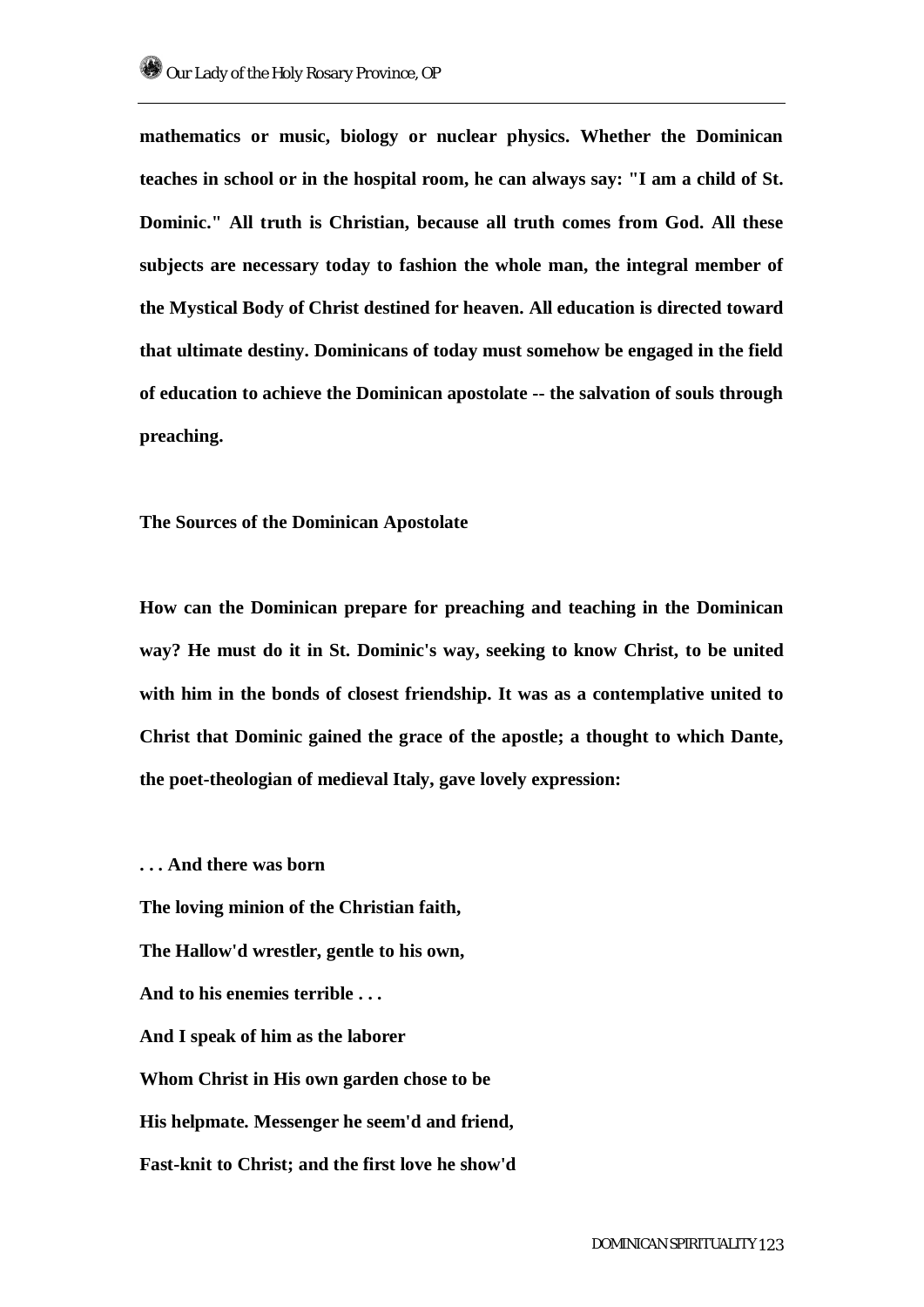**Was after the first counsel that Christ gave.** 

**Then with sage doctrine and good will to help. Forth on his great apostleship he fared, Like torrent bursting from a lofty vein; And dashing 'gainst the stocks of heresy, Smote fiercest where resistance was most stout. (Paradiso, XII)** 

**It is as "friend, fast knit to Christ" that Dominic became his "laborer", "helpmate", "messenger". Before preaching Christ Crucified, Dominic spent long hours contemplating him:** 

**He would remain before the altar or in the chapter room with his gaze fixed on the Crucified One, looking upon him with perfect attention. He genuflected frequently, again and again . . . . Thus there was formed in our holy father St. Dominic a great confidence in God's mercy to. wards himself, all sinners, and for the perseverance of the younger brethren whom he sent forth to preach to souls. Beneath the Crucifix he merited the "double spirit" of contemplation and action, the grace to take upon himself, in the words of the heavenly Father in the Dialogues of St. Catherine of Siena, ". . . the office of the Word, my onlybegotten Son. And at once he appeared before the world as an apostle, sowing my word with much truth and light. He was a light that I placed in the world by means of Mary."** 

**All saintly Dominicans became apostles at the feet of Christ. St. Thomas was devoted to the Blessed Sacrament; St. Albert to the Eucharistic Heart. Bl. Henry**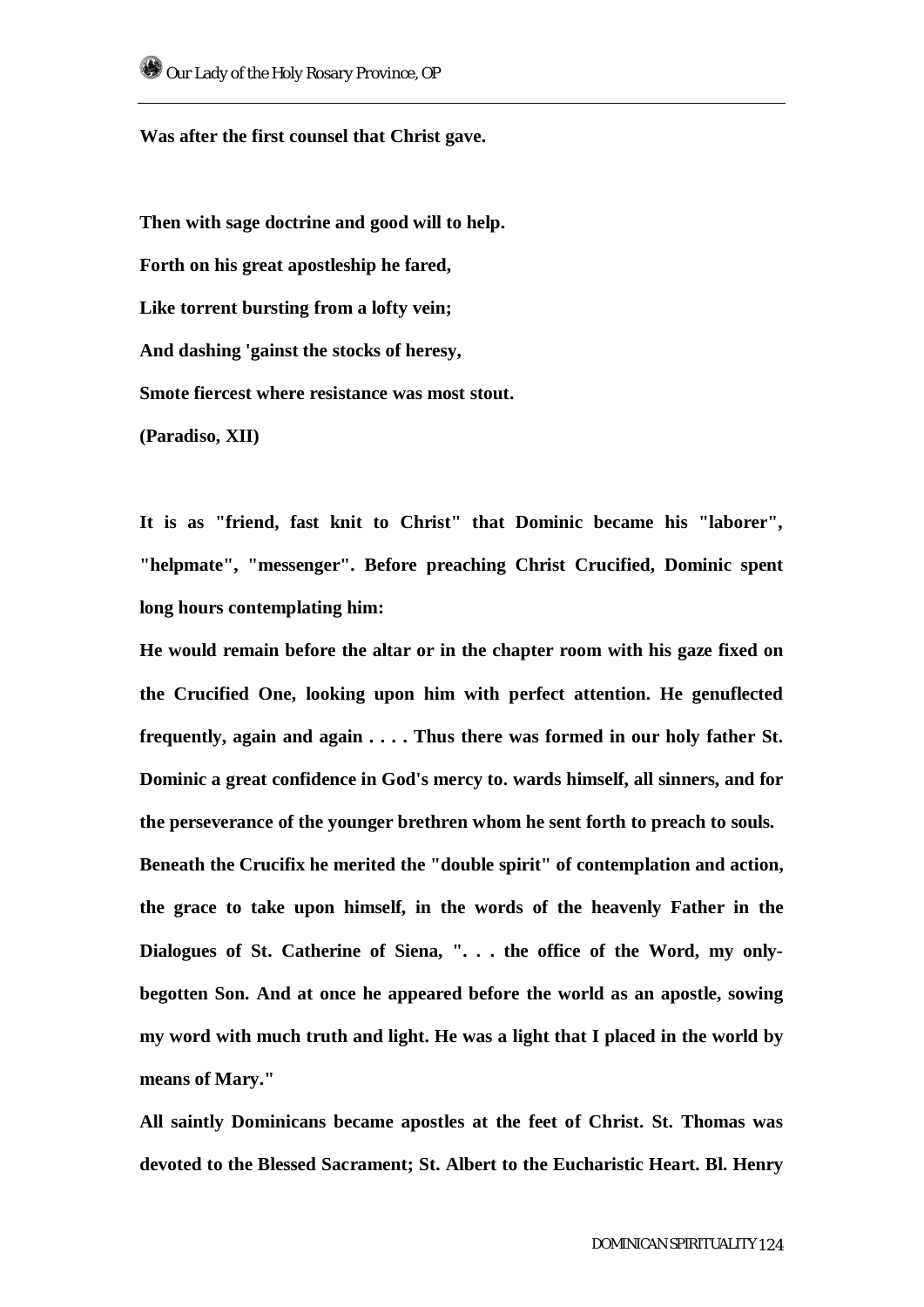**Suso carved the sacred Name of Jesus on his breast. St. Catherine of Siena accomplished everything "in the Blood of Christ". It was Christ, the Divine Truth, "God of God, Light of Light", whom they sought in their devotions. The Friar Preacher must become so wrapped up in Christ, that he can speak of nothing else. With St. Paul he must say: "I determined not to know anything among you, except Jesus Christ and him crucified" (I Cor. 2:2). As a man of prayer, he will preach and teach "Christ and him crucified" no matter where he preaches or teaches, because in his own life he has become "another Christ".** 

**The Dominican, therefore, must prepare to preach and teach by becoming a contemplative. Contemplation must be primary in his life; he must be a contemplative committed to the apostolate. It is his ideal to contemplate and to have the fruits of his contemplation, of his life of prayer, flow into his apostolate. His apostolic work will bear fruit to the extent that he is personally holy. His apostolate must be "shaped in the sanctuary, the choir, and the cloister." The Dominican's contemplation must be Christlike and redemptive. He must see Christ in those who hear him, in those he teaches, in those he nurses. As the early Christians put it: "He who sees his neighbor sees God." Each listener, each student, each patient has been redeemed by Christ, in a sense, is Christ. The Dominican apostle must see Christ in each human being, whether an energetic child or an aged sick person, even the most annoying, the one who tries his patience most.** 

**The Dominican contemplative preparing for preaching and teaching must never feel that time given to prayer is time stolen from the apostolate. Nor must he regret it when duty calls him from the choir to the classroom or the pulpit. His prayer and study are not sealed off in separate compartments; rather, there is a**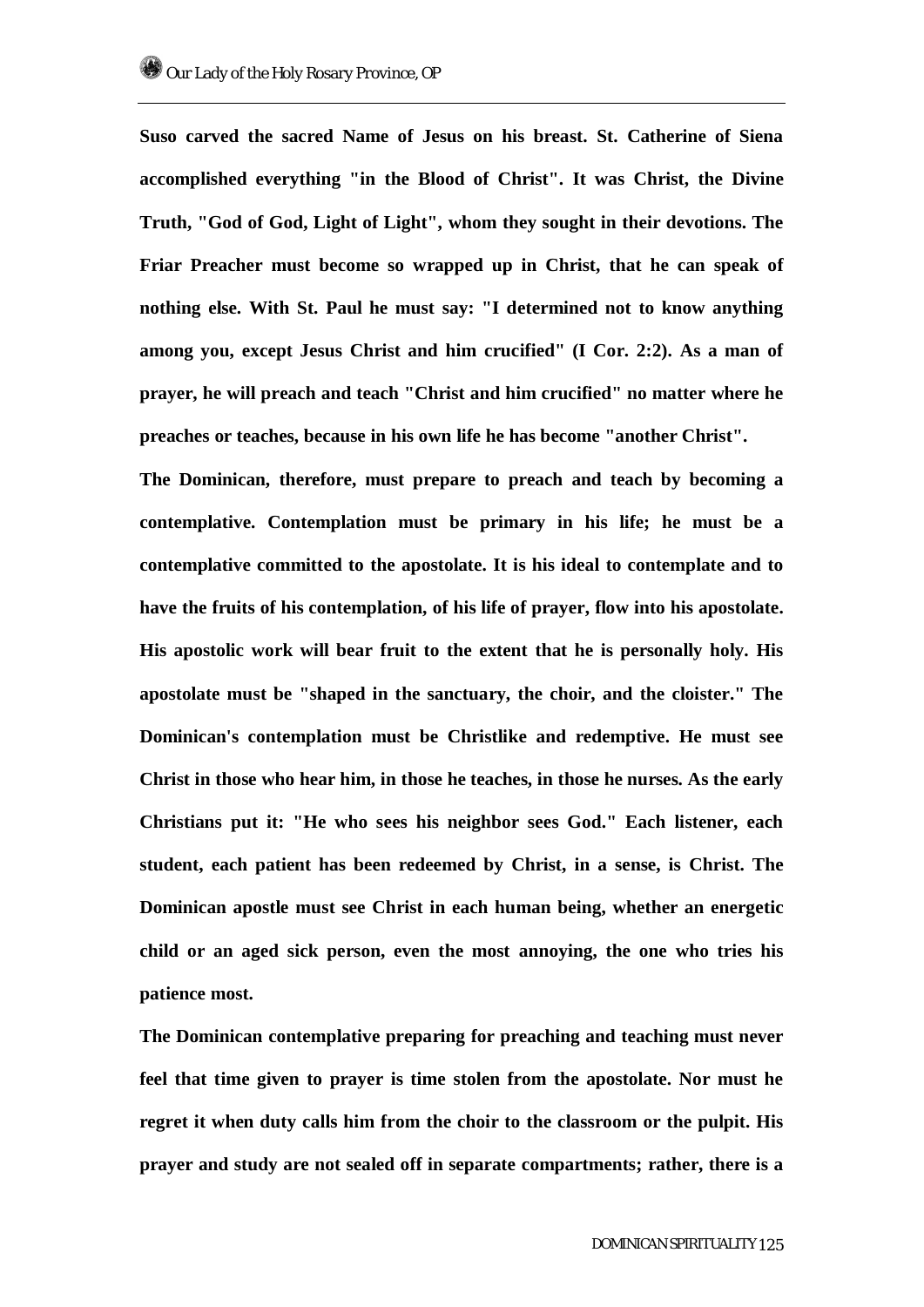**constant ebb and flow: from prayer to study, from study to prayer. He must never become an "intellectual", in current slang, an "egg-head", a person who has no use for prayer and the things of the spirit; one who is all head and no heart. It is sometimes said that it is Dominican to be an "intellectual". It is, but not with quotation marks. A Dominican intellectual is first a man of prayer; he is a prayerful intellectual. Prayer seasons and warms his learning, gives it life, frees it from the cobwebs and dust of ponderous tomes.** 

**The most-outstanding teachers of the Order have studied and taught as contemplatives. St. Albert, the greatest scholar of his generation, was also a saint, and formed a saint. Here is how Thomas of Cantimprè, one of Albert's Dominican students, describes his teacher:** 

**As a student over a long period, I have seen and noted that almost every day for many years when Master Albert was regent of theology, he so devoted himself to prayer, day and night, that he recited the 150 psalms of David every day.** 

**Some modern authors, commenting on this passage, say that Cantimprè must have made a mistake; he meant the seven penitential psalms, not the psalter. But he was a learned friar; he knew much better than we do, from personal experience, what the seven penitential psalms and the psalter are. There is only one psalter and it is composed of the 150 psalms of David. But Albert was not distracted by the noises and diversions of modern life. Then Cantimprè continued: "He dedicated himself to the canonical hours, his lectures, and disputations." In fact, he used a word that drawing-room minds might consider inelegant. Where I said "dedicated", Cantimprè said "sweated" -- Sudavit.**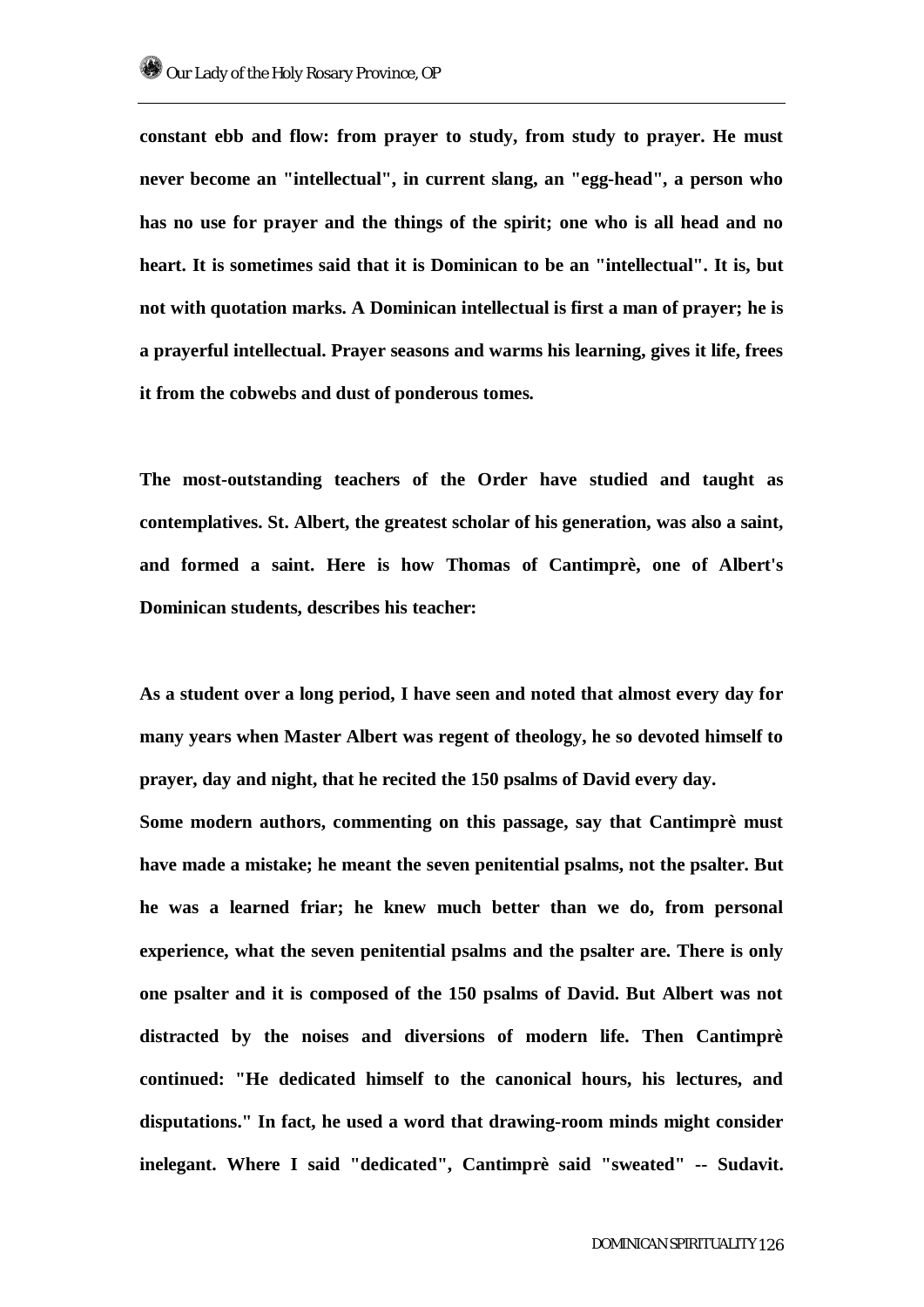**Albert "Sweated over the canonical hours, his lectures, and disputations." It means being supremely attentive and painstaking. Then Cantimprè concluded: "Is it any wonder that such a man, advancing in such a holy and upright way, should make more than human progress in virtue?" William of Tocco also wrote about Albert in his life of St. Thomas, telling us that, "this wonderful master offered his students simultaneously the knowledge of wisdom and the example of a holy life" -- the perfect teacher.** 

**Perhaps it was from Albert's example that St. Thomas learned the close connection between goodness of life and learning. Leo XIII, proclaiming him Patron of Catholic Schools, found that he possessed these two qualities in an eminent degree: "The Angelic Doctor is great no less in his virtue and holiness than in his doctrine. Virtue is the most excellent preparation for training the powers of the mind and for acquiring learning."** 

**The contemporaries of St. Thomas were impressed by his habit of turning to prayer when he ran into difficulties in his studies. Reginald of Piperno, his companion for many years, made the following statement to one of his classes shortly after the funeral of his master:** 

**My dear brothers, while my master lived I was prevented by him from revealing the wonderful things I know about him. Among these was this, that his knowledge, which was amazing beyond that of others, was not the result of human genius but of prayer. For always before he studied, disputed, lectured, wrote, or dictated, he would have recourse to the help of prayer, begging with tears to be shown the truth about the divine things he had to investigate. By the**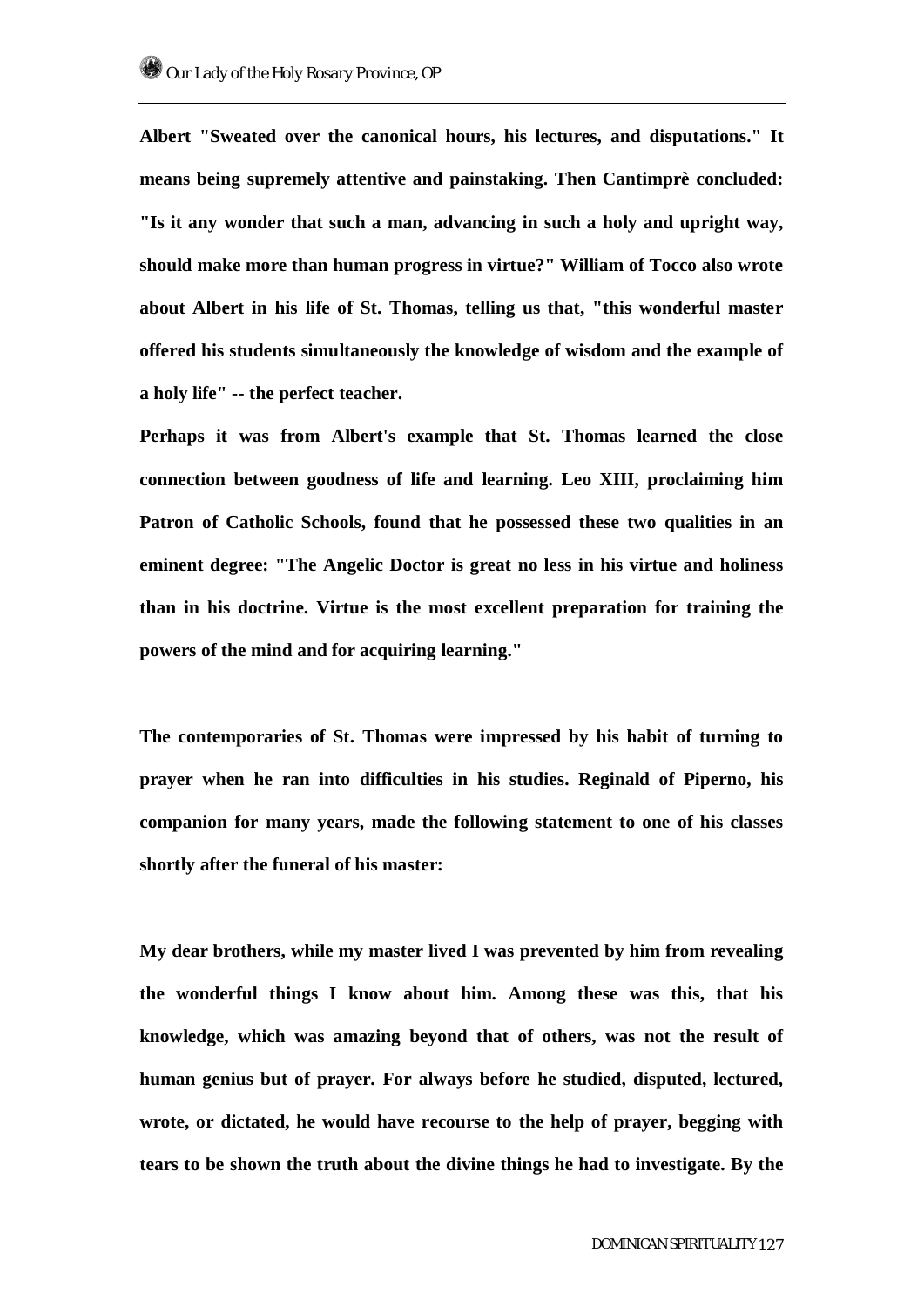**merit of this prayer, the things that were doubtful before he began to pray, became, after his prayer, wonderfully clear to him.** 

**Reginald cited this striking example of such recourse to prayer:** 

**On another occasion it was an obscure text on Isaias that puzzled him. So much so that for many days he could not get any further with it, though he prayed and fasted assiduously, begging for light to see into the prophet's mind. At last, one night when he had stayed up to pray, his companion overheard him speaking, as it seemed, with other persons in the room. Though what was being said the companion could not make out, nor did he recognize the other voices. Then these fell silent and he heard Thomas calling, "Reginald, my son, get up and bring a light and the commentary on Isaias. I want you to write for me."** 

**(St. Thomas had a difficult handwriting which was regular but hard to read. A trained paleographer of the Leonine Commission has estimated that it takes six months to learn how to read it well. After his first ten years as professor, St. Thomas stopped writing his works. He made outlines and dictated to his secretaries, one of whom was Reginald).** 

**So Reginald rose and began to take down the dictation, which ran so clearly that it was as if the master were reading aloud from a book under his eyes. This continued for an hour, and then Thomas said, "Now go back to bed, son: there is little time left for sleep." (But Reginald wouldn't go. He refused to move until Thomas would tell him who had been speaking with him.) At last Thomas said, while tears ran down his cheeks: "My son, you have seen the distress I have suffered lately because of that text which I have only now finished explaining. I could not understand it, and I begged Our Lord to help me, and tonight He sent**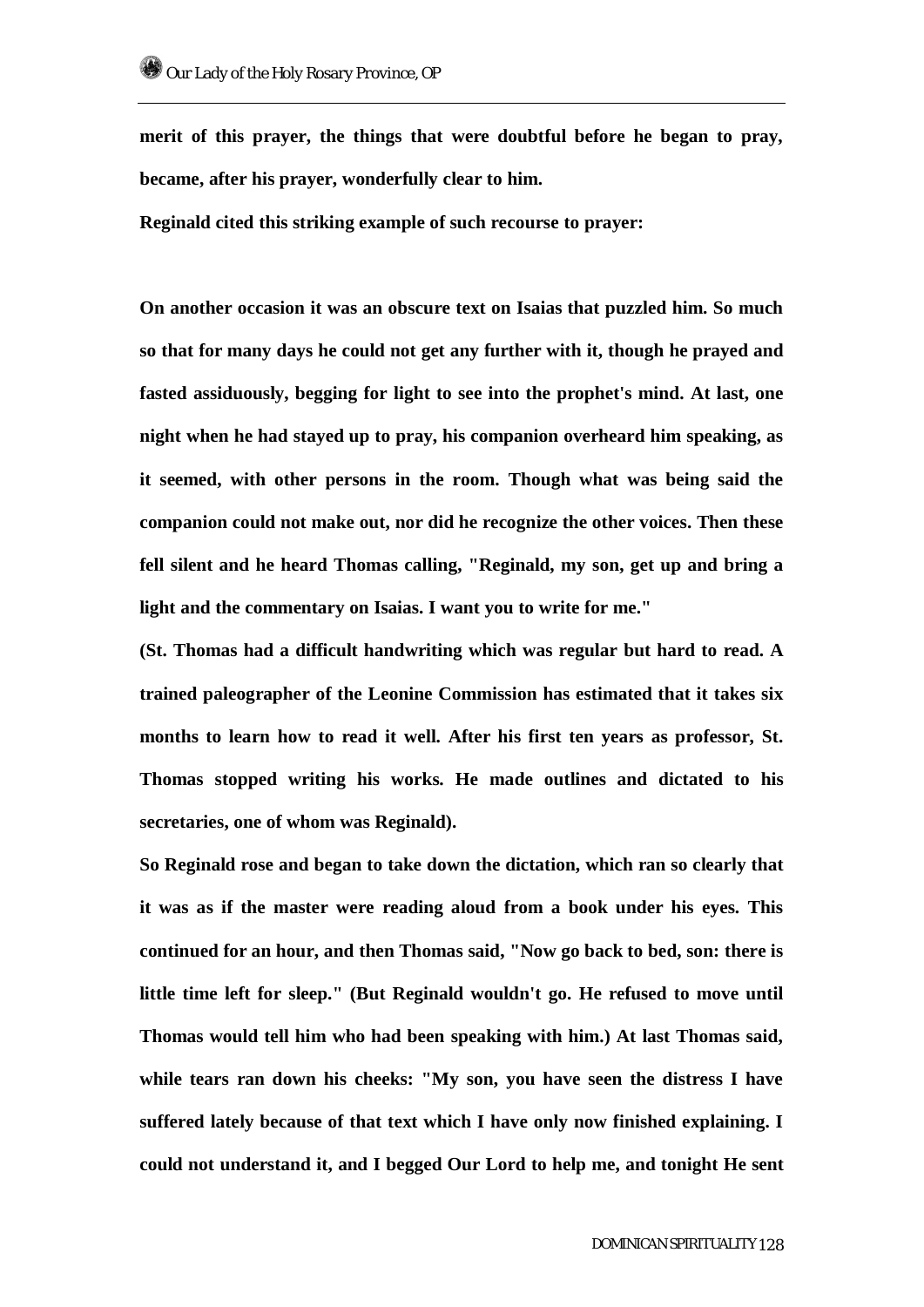**His blessed Apostles to me, Peter and Paul, whose intercession I had also begged for; and they have spoken to me and told me all I desired to know. But now, in God's name, never tell anyone else of this as long as I live. I have told you only because you urge me so strongly."** 

**If the Dominican wants to teach in the Dominican way, he must do so with a sense of mission. The word "mission" comes from Latin: mittere, to send. He must teach as one sent by the Church. It is true that only the bishops officially teach. They send the priests. And just as the bishop cannot do it all alone but sends priests, so priests cannot do it alone, but need the sisters. Sisters are not official teachers in the sense that bishops and priests are, but they collaborate with the priests, teaching with a definite commission from the Church herself to do so.** 

**Members of the Order must enter their apostolate with a love for truth. All truth is one, but in our poor human way we can only understand it by dividing it into subjects of study. All truth is a reflection of God, the first Truth. All truth comes from him and leads back to him. Love for truth must permeate the entire life of the Friar Preacher. His pursuit of truth is the heart of his preparation for the apostolate; it is the burden of his message when he preaches, teaches, counsels, or instructs. It conditions all he does or says: "For out of the abundance of the heart the mouth speaks" (Matt. 12:34).** 

**When the Dominican rises from prayer and ascends the pulpit or enters the classroom, he must go as Christ went into the roads of Palestine, as the Apostles went into the highways of the world, as Dominic went through the Albigensian**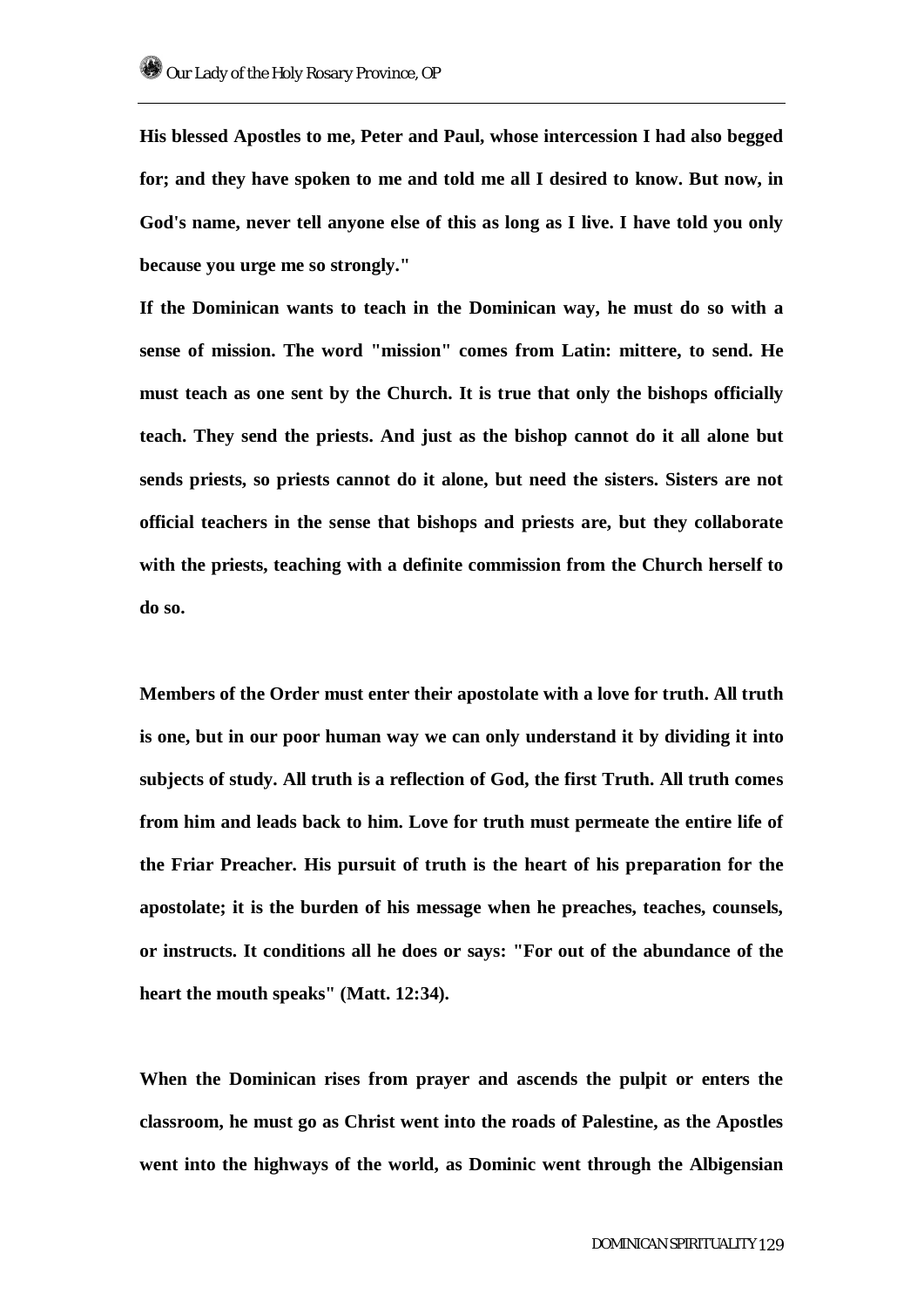**country and across the plains of Lombardy -- "seeking souls, preaching the word, being urgent in season, out of season; reproving, entreating, rebuking with all patience and teaching" (II Tim. 2:2).** 

**That was how St. Dominic wanted his children to preach and teach, imitating his own indomitable spirit. John of Spain gives us a graphic description of that spirit:** 

**Filled with compassion, he most ardently desired his neighbor's salvation. He himself preached often and in every way possible exhorted the brethren to preach. He sent them out to preach, begging and urging them to be solicitous for the salvation of souls. Confiding greatly in God, he sent even the ungifted ones to preach, saying to them: "Go confidently, for the Lord will give you the word of preaching and be with you, and nothing shall be wanting to you." They went out and it happened to them just as he had said.** 

**Chapter VII** 

# **DOMINICAN LIFE**

**is** 

## **FRATERNAL**

**The end of the Order of Friars Preachers is contemplation fructifying in the apostolate. Among the means to achieve the end are the three vows of obedience,**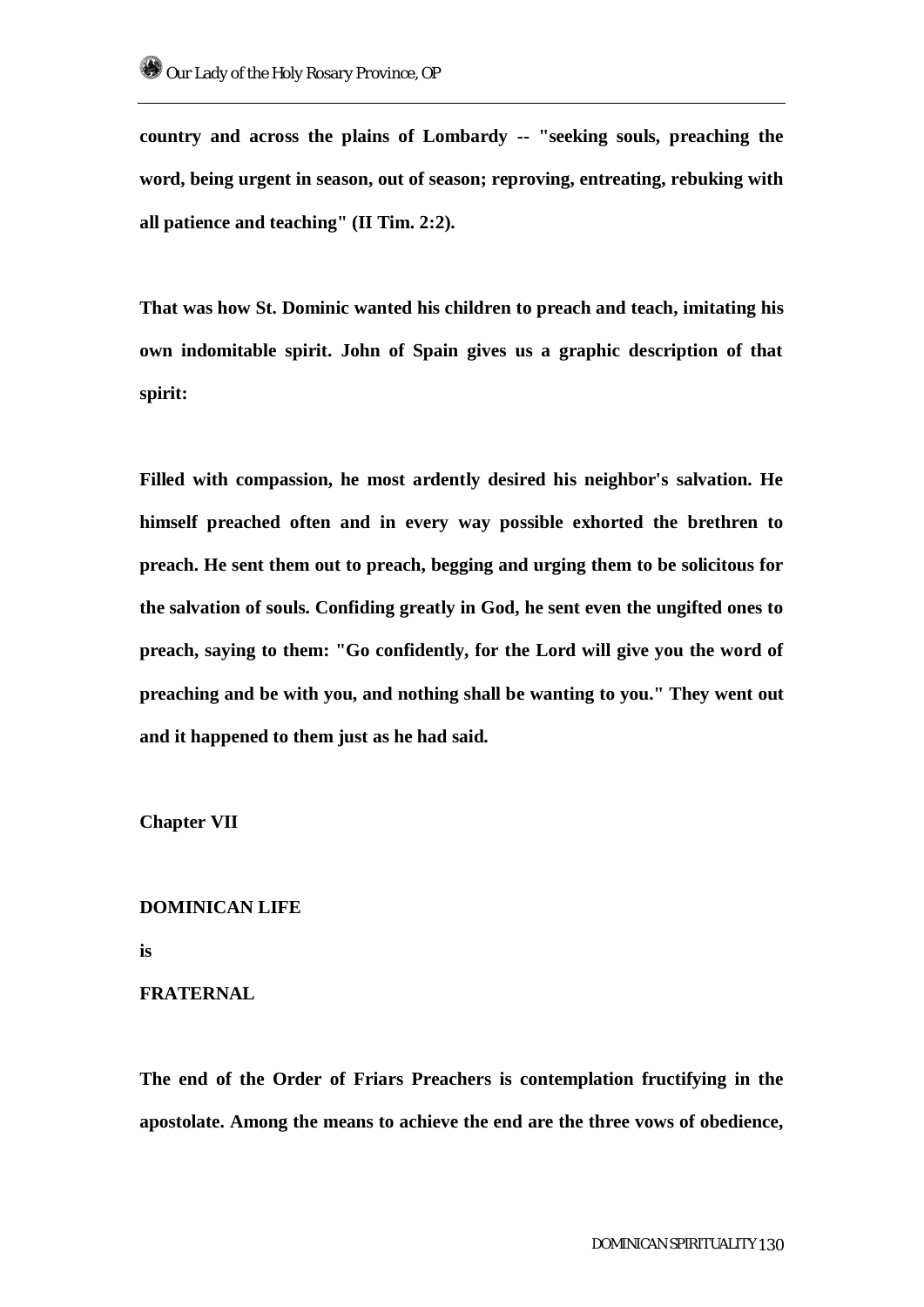**chastity, and poverty and the regular life with its monastic observances. The words "regular life" refer to the religious life lived in community.** 

**The heart of Dominican life is brotherly love. In community life this fraternal love is given full opportunity to manifest itself. There can be no religious Order, no fraternal love among brethren, without life in common. All the members of the Order are called to live a life together, sharing the same food, the same furniture, the same facilities, the same kind of clothing. St. Augustine writes in his Rule:** 

**Call not anything your own, but let all things be held in common. Food and clothing shall be distributed to each one of you by your superior, not in equal measure to all, because all are not equally strong, but rather to each one according to his need. For thus we read in the Acts of the Apostles: "they held all things in common and distribution was made to each according as anyone had need" (Acts, 2:45).** 

**Value of the Common Life** 

**The common life makes many contributions to the temporal and spiritual wellbeing of the member of a religious Order. It brings him the fellowship of confreres, instruction, formation, and direction in the religious life, a congenial atmosphere for living virtuously, economic security, the example of others, collaboration in the apostolate, the assurance that his work will continue once he is incapable of further effort, and above all fraternal love and support.**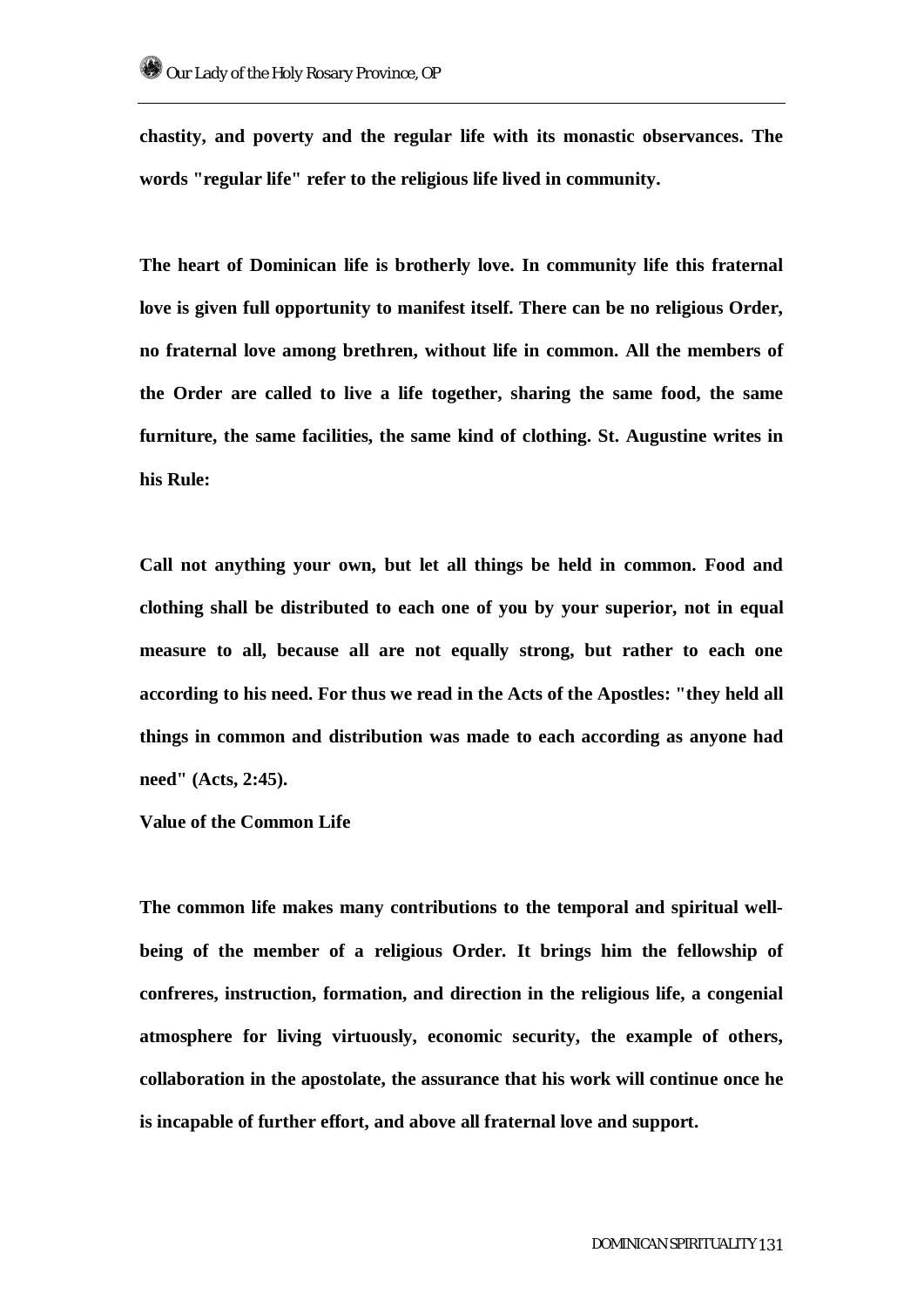**Even the onerous aspects of community life -- submission to authority, sacrifice of personal will, bearing with the defects of others -- bring with them opportunities for mortification and sacrifice. We shall pass over most of these benefits and speak chiefly of the function of the community life in promoting contemplation and the apostolate, the two great ends of the Order. The sacrificial side of common life and monastic observances we shall examine especially in the next chapter.** 

**Community life is not now as rigorous as it was in earlier centuries. Religious today have many things, their religious habits and books, for example, allocated for their personal use. They receive sufficient food, necessary furniture, and adequate medical care when needed. Most religious, coming from middle class families, are not accustomed to luxuries and do not find these aspects of the common life very trying. They did not have luxuries before they came to religion and are now content with very little. But though they find their material needs so well taken care of, they should not underestimate the importance of the community life, which helps them to advance spiritually. Even though life in common gives opportunity to commit faults, it offers much more room for love and sacrifice.** 

**Community life goes much deeper than holding material things in common. More important is the sharing of the spiritual riches of soul and mind: the sharing of obedience and chastity, of virtues and talents, of all that the religious has and is. The common life both protects these things and places them at the service of the Order. What other people get paid for, the religious does for**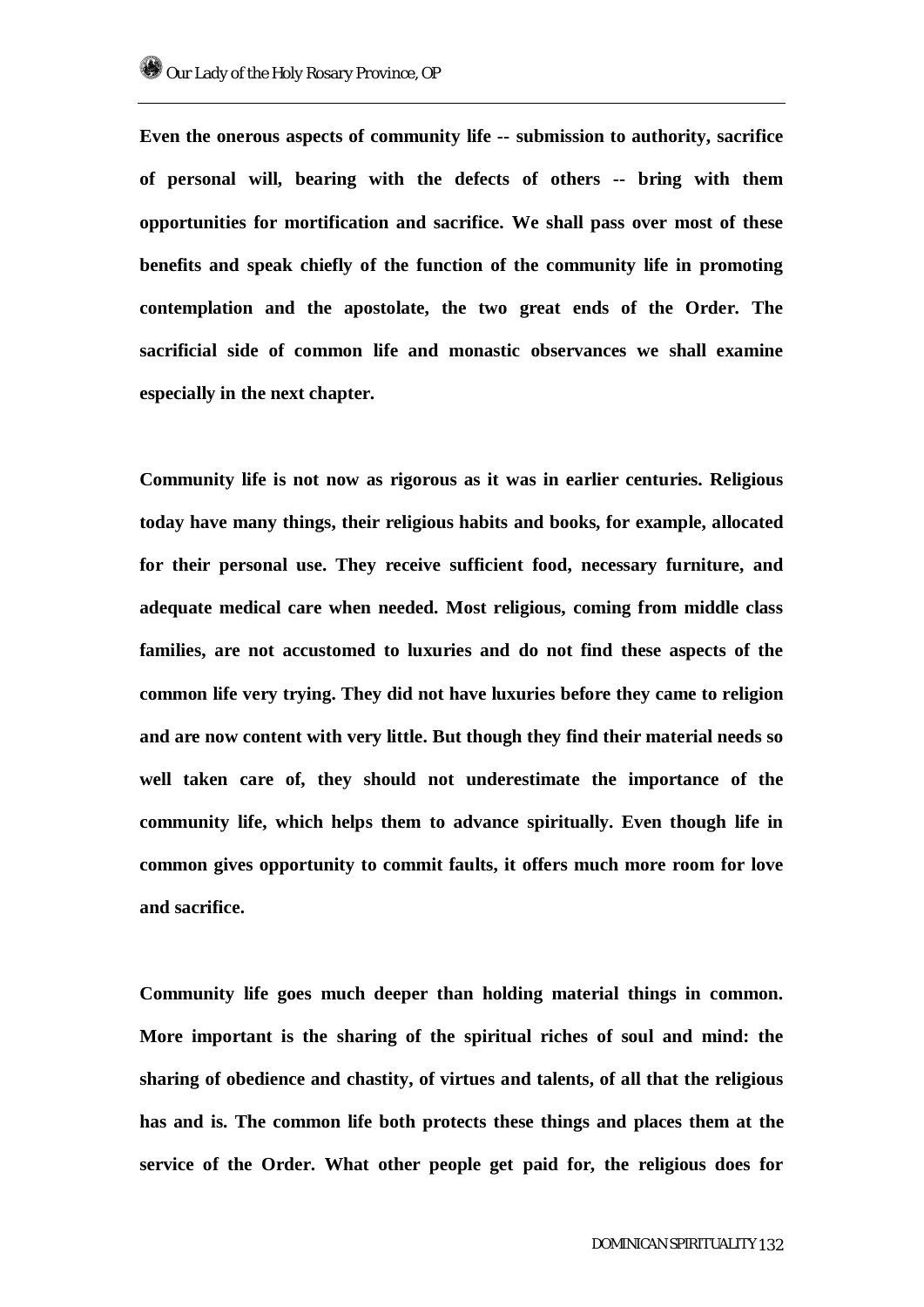**nothing. He does it for the love of God and for his community, making his time and talents available to the Church. This is not a little thing. Educational associations recognize the contributed services of the religious teacher as a living endowment. For example, it is estimated that the priests at Providence College contribute to Catholic education by their teaching the equivalent of a milliondollar endowment. Our schools do not have extensive financial endowments but such consecrated services are far superior.** 

#### **Community Life and Vows**

**Community life protects the chastity of religious through the vow, the habit, the enclosure, and silence. It gives the safeguards of law, obedience, mortification, and sacrifice. It relieves the friar of the burdens of a family so that he might give himself more constantly to prayer and works for neighbor. Priests and sisters may not be as free to spend time in prayer as they would like, but, nevertheless, they have much more leisure for spiritual concerns than the mothers and fathers of families who can seldom attend daily Mass and receive Communion. Even though the Dominican spends so many hours in apostolic works or in the classroom, his vows give him much freedom and leisure to devote himself to God.** 

**Obedience, the most important vow, protects the religious from the misuse of his talents, brings him the guidance of superiors, ensures him constancy of purpose and steady progress toward perfection. Obedience causes a great holocaust of consecrated lives to send up the smoke of sacrifice from the thousands of Dominican priories, monasteries, motherhouses, and convents that cover the**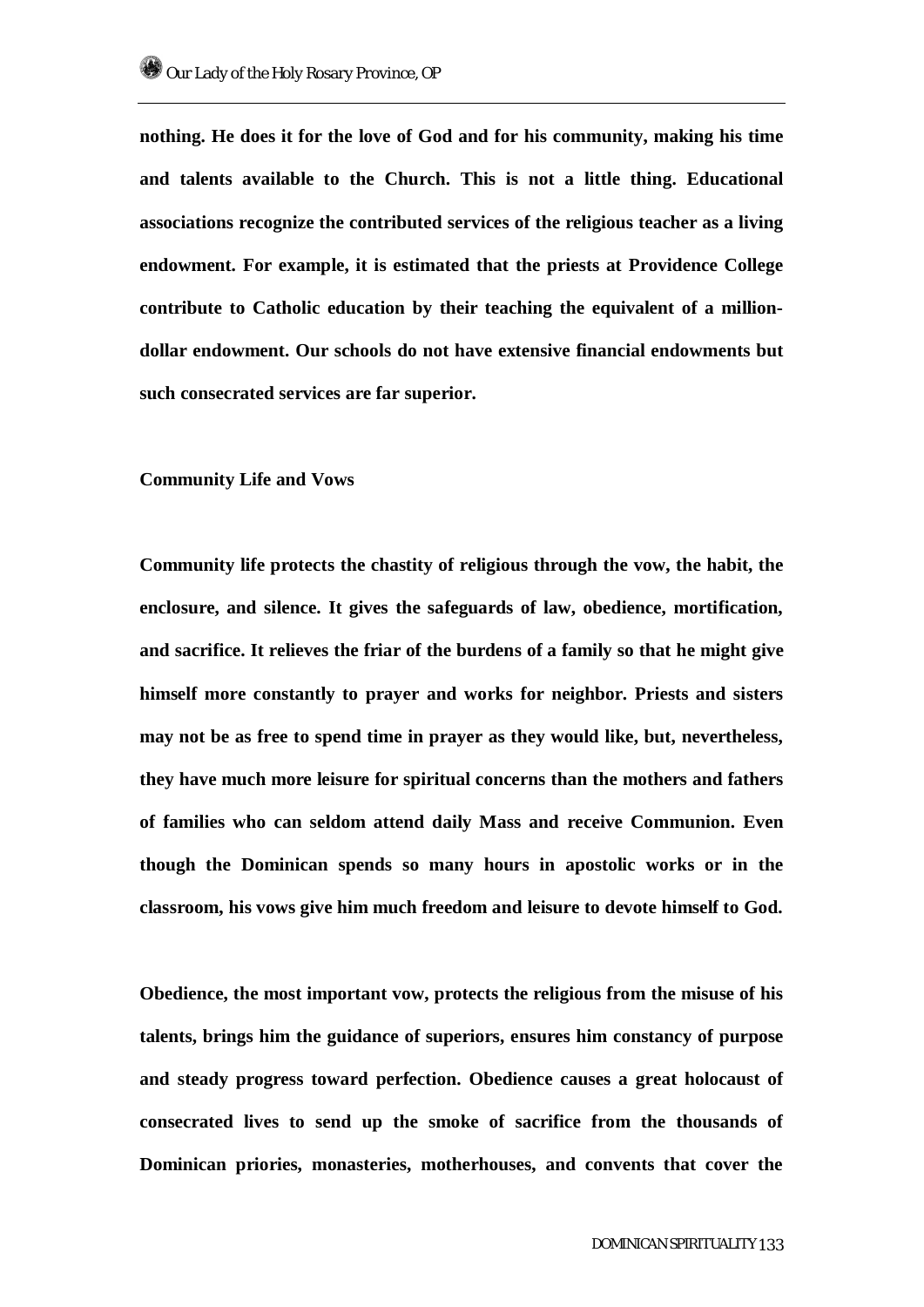**map of the world. Obedience is also the key to the apostolic use of talents. It provides sustained direction and united action in pursuing the works of the community. Religious of ordinary talent, banded together under obedience, gain great effectiveness and accomplish works that could never have been done alone. Supported by the strength and ability of fellow religious, they work more effectively and with greater endurance. Furthermore, no individual is the best judge of his own powers and abilities. When looking at himself, he finds it hard to be impartial; he either overrates or underrates his ability, and is in danger of misusing talents through personal whim, selfishness, or vainglory. Along this path lies frustration. The religious avoids this danger by laying his talents at the feet of his superior who will direct him in their use.** 

**Even the most talented religious places his abilities at the disposal of the community. The prior may be mediocre in comparison with this superior person. Yet despite his surrender, the talented religious does not stifle his personality when he obeys. Though his prior may be inferior to him in talent, he is superior in rank because he is God's representative. He interprets God's will for his subject. This does not mean that a superior never makes a mistake, that everything he does is wise and prudent. Experience shows that this is far from true. Every human being, however gifted, makes mistakes; some make more than others. But the religious never makes a mistake in obeying. God does not want the prior to make mistakes in guiding the community, but he tolerates them. He does not work miracles to prevent them, just as he did not work a miracle to stop the betrayal by Judas. But once the act had been done, it was the heavenly Father's will that Christ allow himself to he taken by the soldiers sent**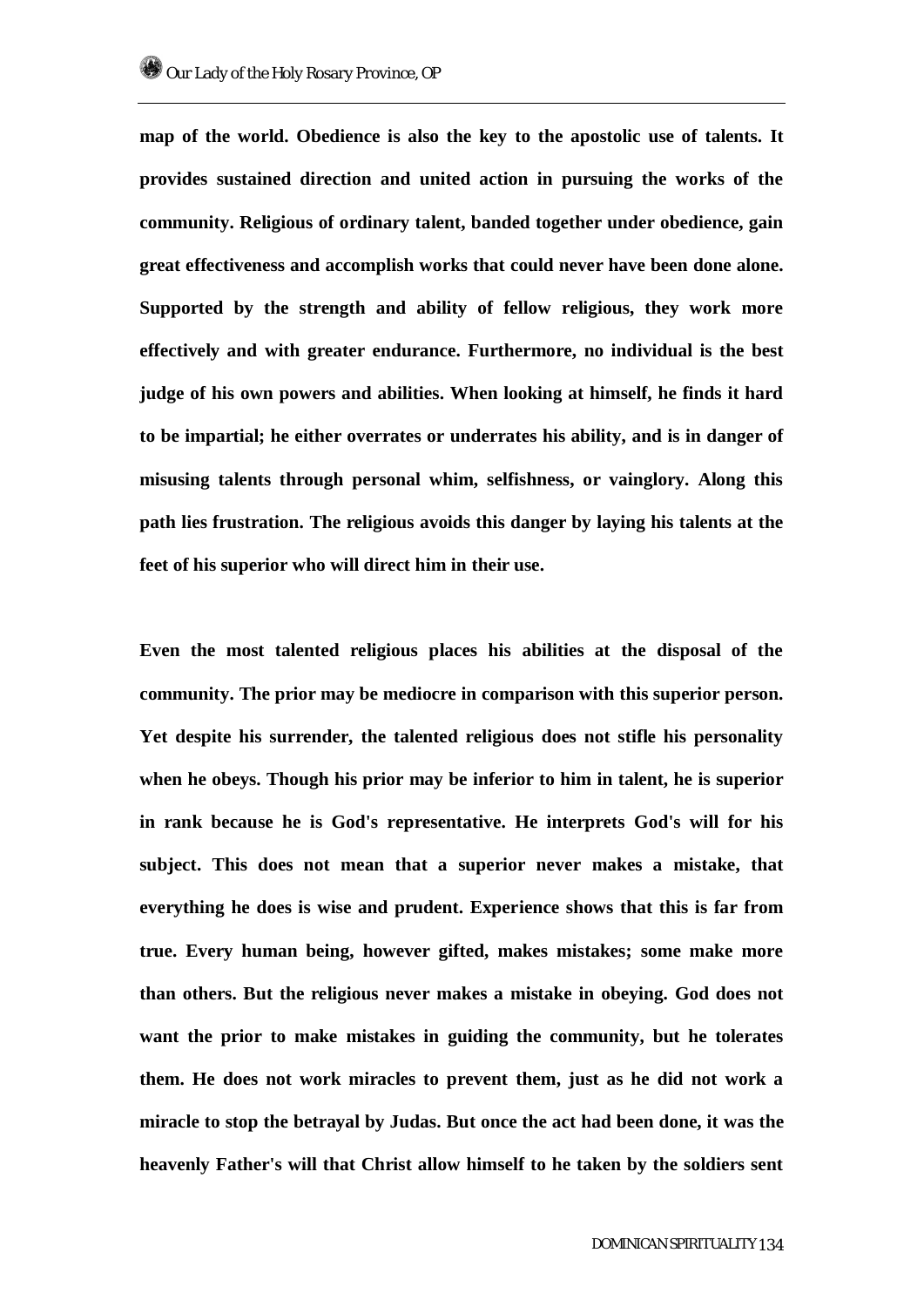**with Judas to arrest him. Christ used the betrayal to bring to mankind the infinite fruit of the Redemption. When the prior makes a mistake, God does not approve it, but he does permit it. Obedience to the erroneous command is God's will for the subject. The obedient religious takes the order, uses it, and brings spiritual good from it, perhaps the fruit of patience and suffering, but fruit for himself and souls.** 

**It is God's will that the subject obey in everything except sin. No superior, not even the Pope, may oblige religious to do something that is sinful. Even though the vow of obedience binds only to commands which are in accordance with the Rule and the Constitutions, there is also the filial obedience which arises from the common life. In his community the superior is father and has a dominative power which calls for obedience over a field far wider than that covered by the vow alone. A perfect religious not only values the vow but prizes, and much more highly, the virtue of obedience.** 

**Obedience has always been a strong virtue in the Order of Preachers. It is the only vow that Dominicans mention explicitly in their profession formula. Unlike some religious, they do not take the vow to obey the rule, but a person, a person representing God. Dominican obedience has a personal quality that it does not have in every Order. It is the keystone of Dominican existence. It is not negative but positive. It is the fulfillment of personality because it makes the religious like the Only-Begotten Son of God who was obedient unto death. Imitation is one of the finest tributes we can render to Christ. He was obedient, not only to his**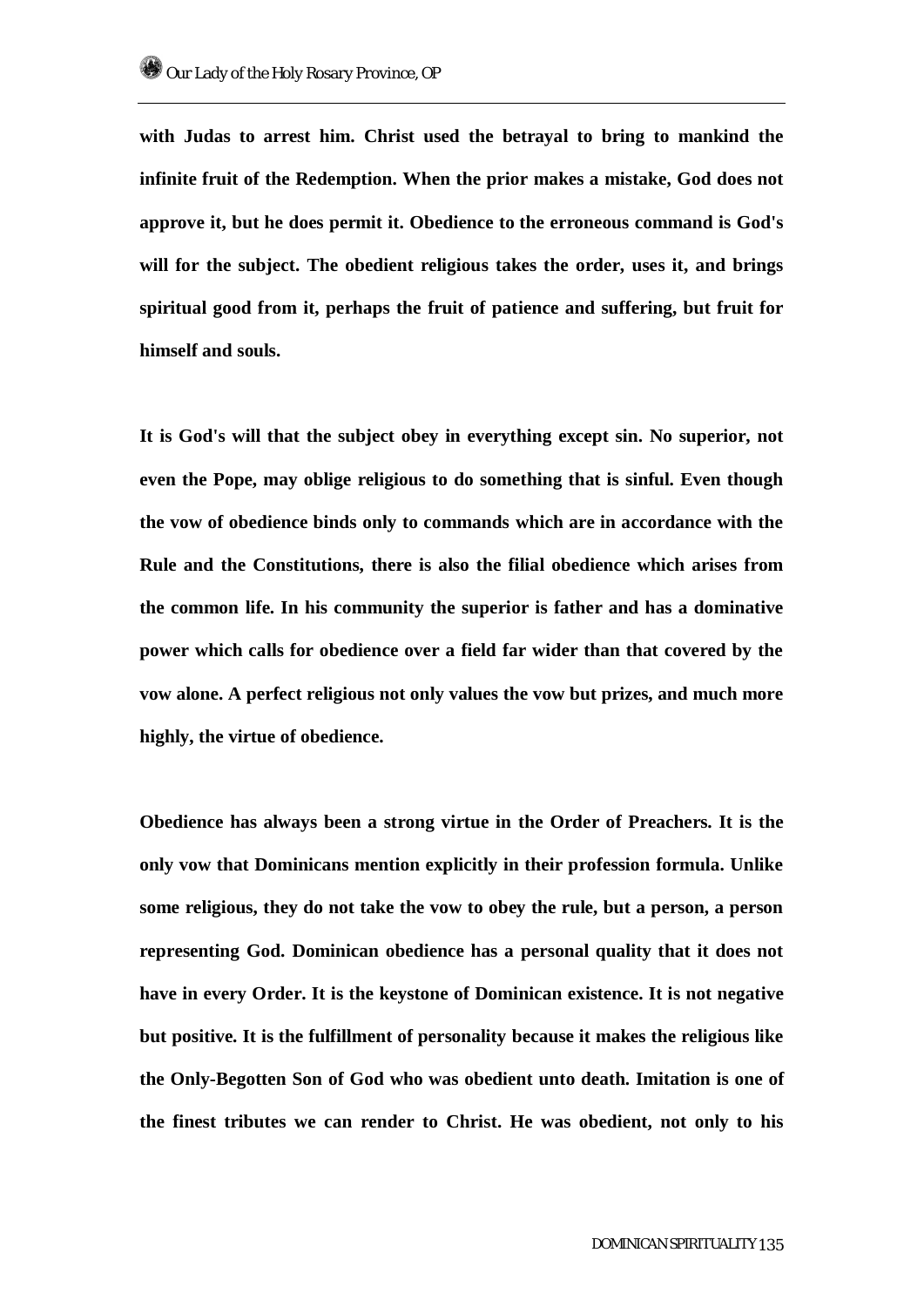**heavenly Father, but also to Mary and Joseph. He obeyed Pilate, Herod, the High Priest, and his executioners.** 

**Community Life -- A School of Contemplation** 

**Community life, built on the three vows, enables Dominicans to work for the purposes of the Order. The common life of the priory, monastery, or convent is a school of contemplation. If the friar is on a lower level of prayer, living in a community prepares him for higher prayer, because it demands the practice of virtue, especially fraternal charity.** 

**It is impossible to live day by day, year after year, in community, standing beside the same person in choir, sitting beside him in the refectory, without being tried in many ways. Then there are the bells that keep ringing, summoning the religious to stop one thing and take up another. Said one sister: "One day I counted thirty-four bells from 5 A.M. to 9 P.M. There is nothing but bells, bells, and more bells." Such regularity is one of the greatest mortifications of religious life.** 

**St. John of the Cross writes that the common life not only consoles and supports the religious but also tries and tests him. St. Therese of Lisieux tells of the annoyance she suffered from the nun who constantly rattled her rosary. That does not bother most of us, but it bothered her. Another nun, washing handkerchiefs, splashed the laundry water into her face. It is not necessary to**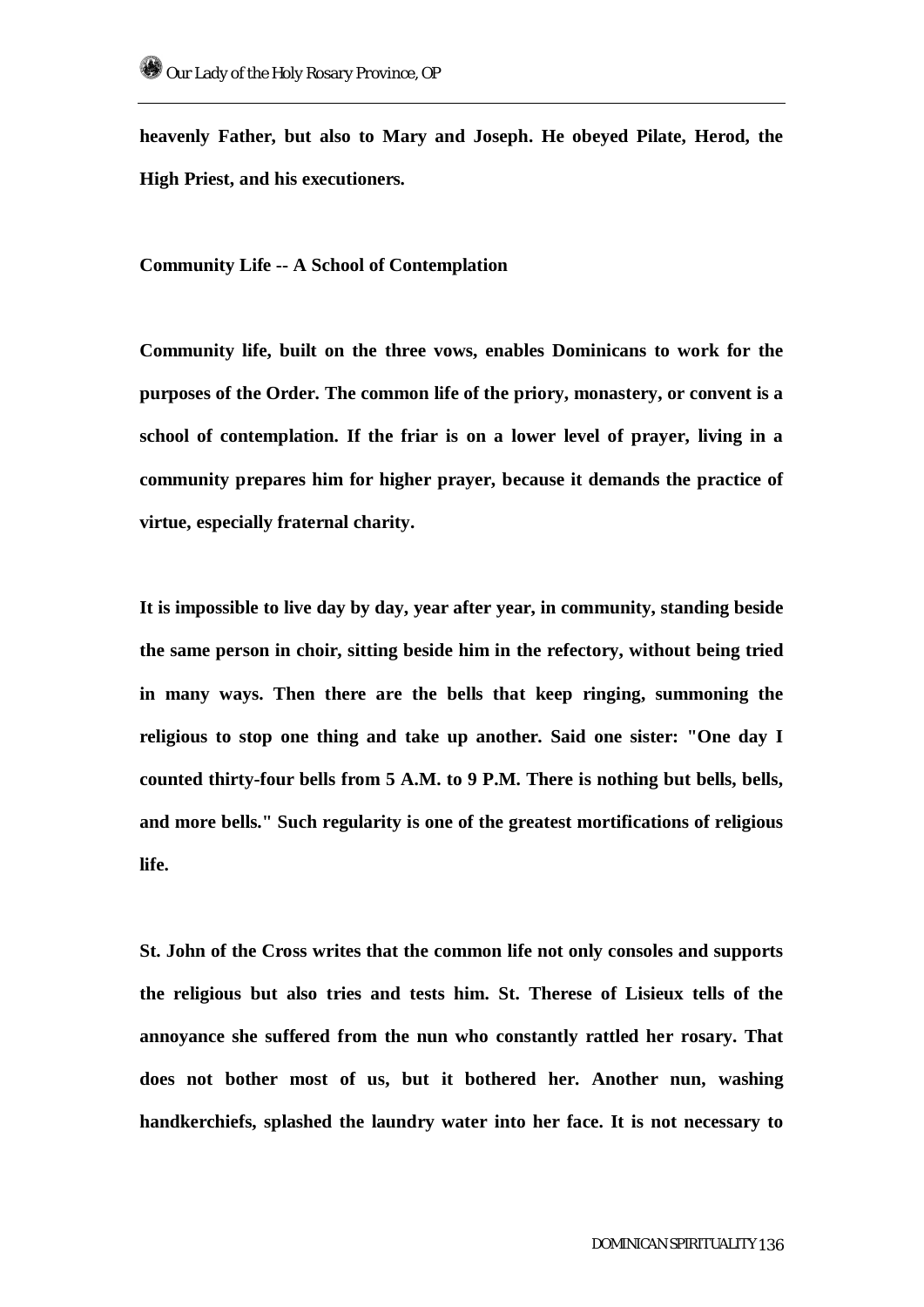**describe more of the well-known vexations of the community life. To bear them for a lifetime demands the exercise of many virtues.** 

**By restraining the impetuosity of emotions and passions, the moral virtues prepare for contemplation. Passions fix the mind on material and sensual things, keeping it from rising to spiritual things. The virtues establish calm in the soul and peace in the religious house.** 

**The virtue of justice also leads to contemplation by giving every person his due, thus removing the causes of strife and discord. A religious appreciates this when he remembers that sins against justice include slander, detraction, tale-bearing, gossip, and other mean manifestations of the human spirit. When most people hear "justice", they absolve themselves from blame because they think of robbery and stealing, but they forget the much wider range of this virtue, especially the area of controlling the tongue. The silence of the cloister prevents many a sin.** 

**Community life prepares for contemplation more directly because it exercises the religious in love for God and love for neighbor. The Order was founded on Charity:** 

**Before all things, dear brethren, love God and after him your neighbor, because these are the principal commands which have been given to us. These, then, are the things which we command you who live in the monastery to observe: first,**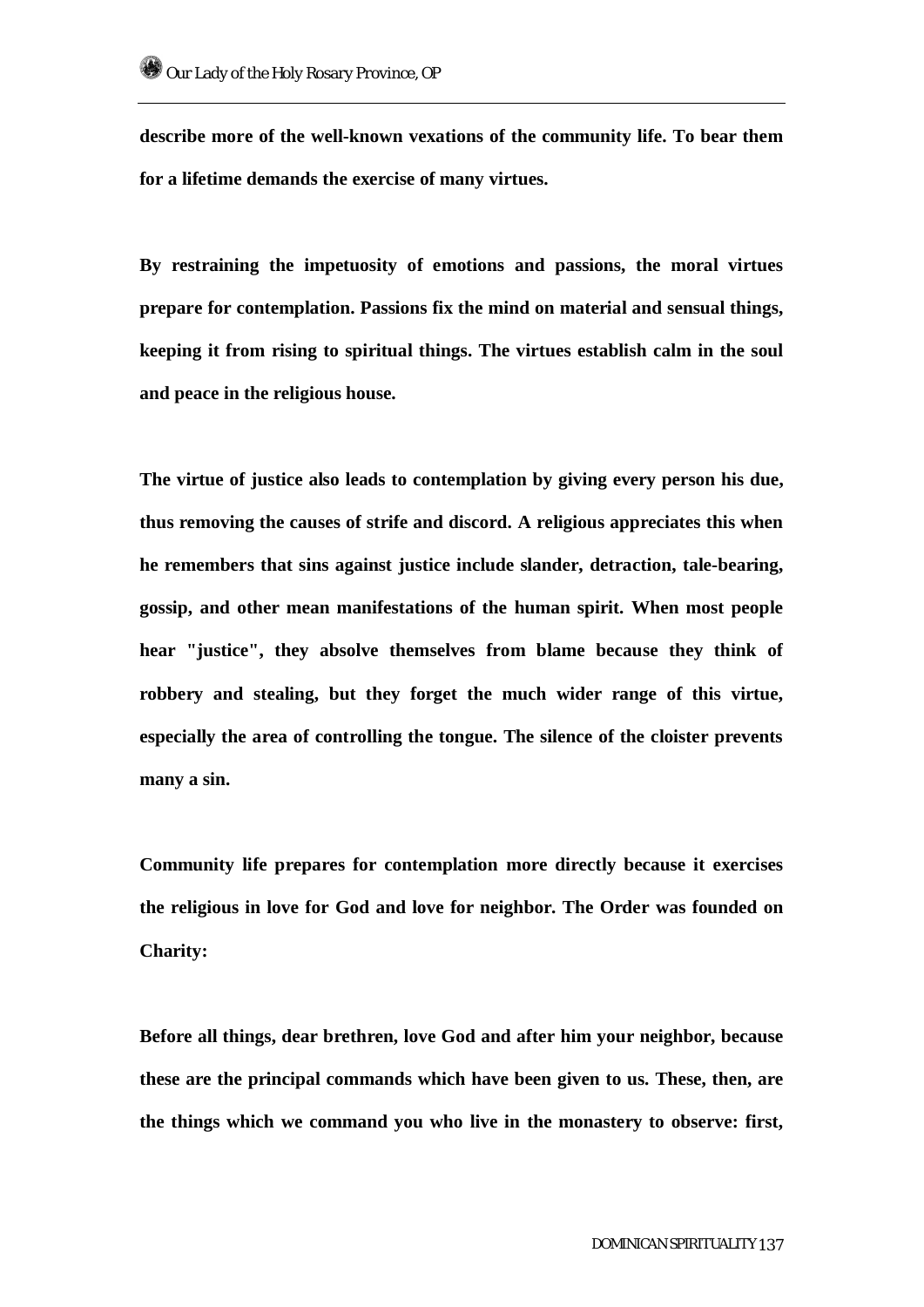**that you dwell together in unity in the monastery and have one mind and one heart in the Lord, for this is the reason why you have come together.** 

**The profound wisdom of this passage is brought out graphically by God the Father, who speaks to St. Catherine in her Dialogue:** 

**I require that you should love me with the same love with which I love you .... To me in person, you cannot repay the love which I require of you. I have placed you in the midst of your fellows that you may do to them that which you cannot do to me, that is to say, that you may love your neighbor of free grace without expecting any return from him. What you do to him I count as done to me. This my Truth showed forth when he said to Paul, my persecutor, -- "Saul, Saul, why persecutest thou me" This he said, judging that Paul persecuted him in his faithful. This love must be sincere, because it is with the same love with which you love me that you must love your neighbor.** 

**Such love is a prerequisite for contemplation, which begins in love, continues in love, and ends in love. Loving God, the soul seeks to find him; when it does so and gazes upon his beauty in contemplation, it becomes more deeply rooted in love and wants to love Him all the more. The contemplative loves all that God loves, especially his fellow men.** 

**Jordan of Saxony, in a letter sent to the friars of Paris, Easter, 1233, stressed this close relationship between loving neighbor and seeing God. Commenting on the failure of "doubting" Thomas to see Christ when the Master appeared to the Apostles on the first Easter day, Jordan wrote:** 

**Dear brethren, have a constant mutual charity among yourselves, for it cannot be that Jesus will appear to those who have cut themselves off from the**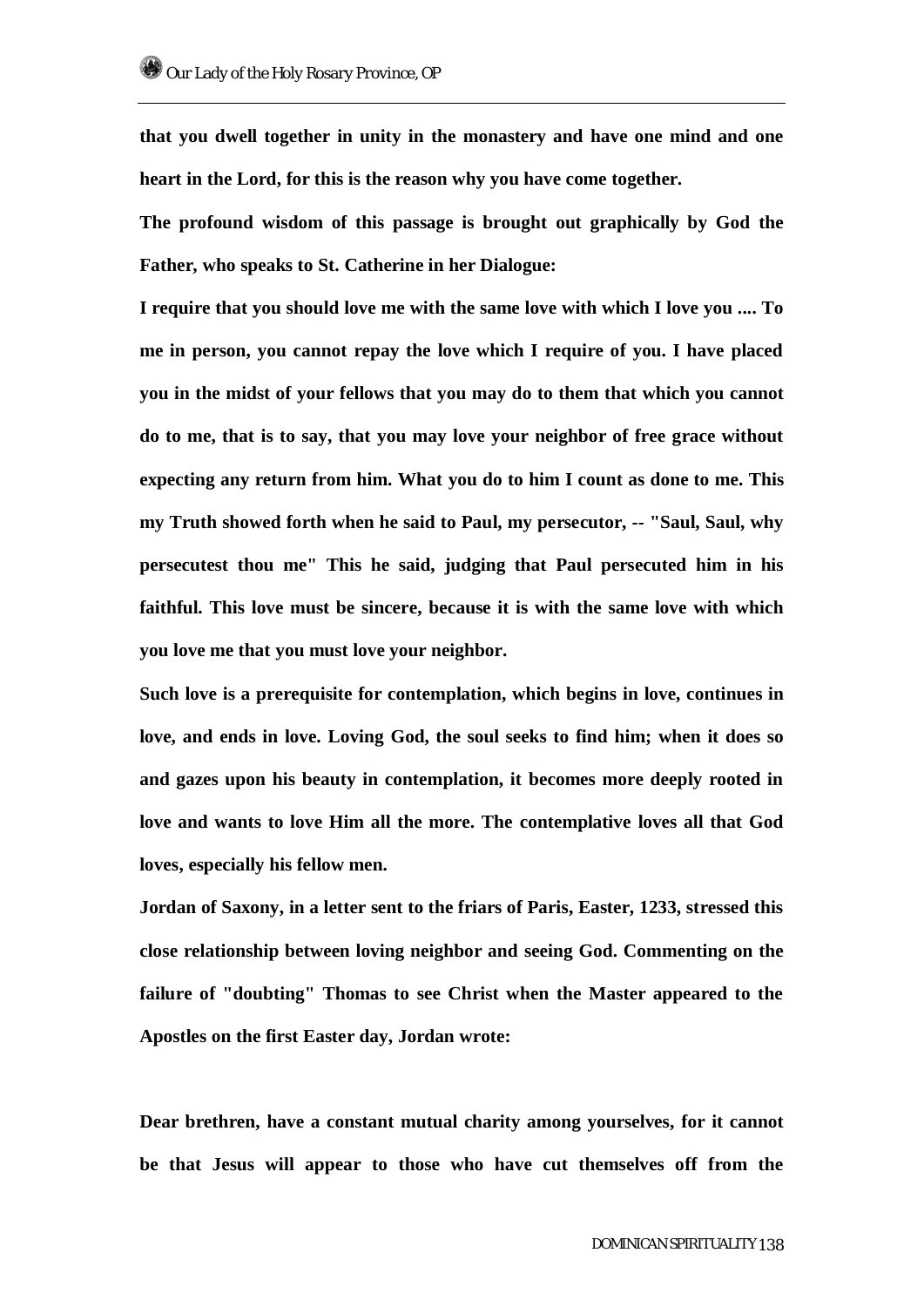**community: Thomas, for not being with the others when Jesus came, did not merit to see him. Do you think that you are better than Thomas?** 

**Blessed Jordan has put his finger on the heart of community life. Yet he is but echoing the Scriptures. We read in St. Paul: "Strive for peace with all men and for that holiness without which no man will see God" (Heb. 12:14). St. John the Evangelist is even stronger:** 

**Let us, therefore, love, because God first loved us. If anyone says, I love God, and hates his brother, he is a liar. For how can he who does not love his brother, whom he sees, love God, whom he does not see. And this commandment we have from him, that he who loves God should love his brother also (I John 4:19-21).** 

**Life in the community also leads the Dominican to contemplation because fraternal charity manifests the Holy Trinity. This truth prompted St. Augustine to say: "Where you see charity, there you see the Trinity:" The life of the Holy Trinity is a common life. The Three Divine Persons share the Divine Nature and all the Divine Attributes. They have everything in common except their Personality. Each has his own Personality. This common life of the Holy Trinity is a life of love. The love of the Heavenly Father for the Only-Begotten Son is so great, and the love the Son for the Father is so great, that from their living, subsistent, unique, and mutual love proceeds a Third Person, Substantial Love, the Holy Spirit. The most sublime example of community life is the marvelous interchange of love of the Three Divine Persons. In living the common life, the religious, day by day, witnesses to his belief in the Holy Trinity.** 

**Preparation for the Apostolate**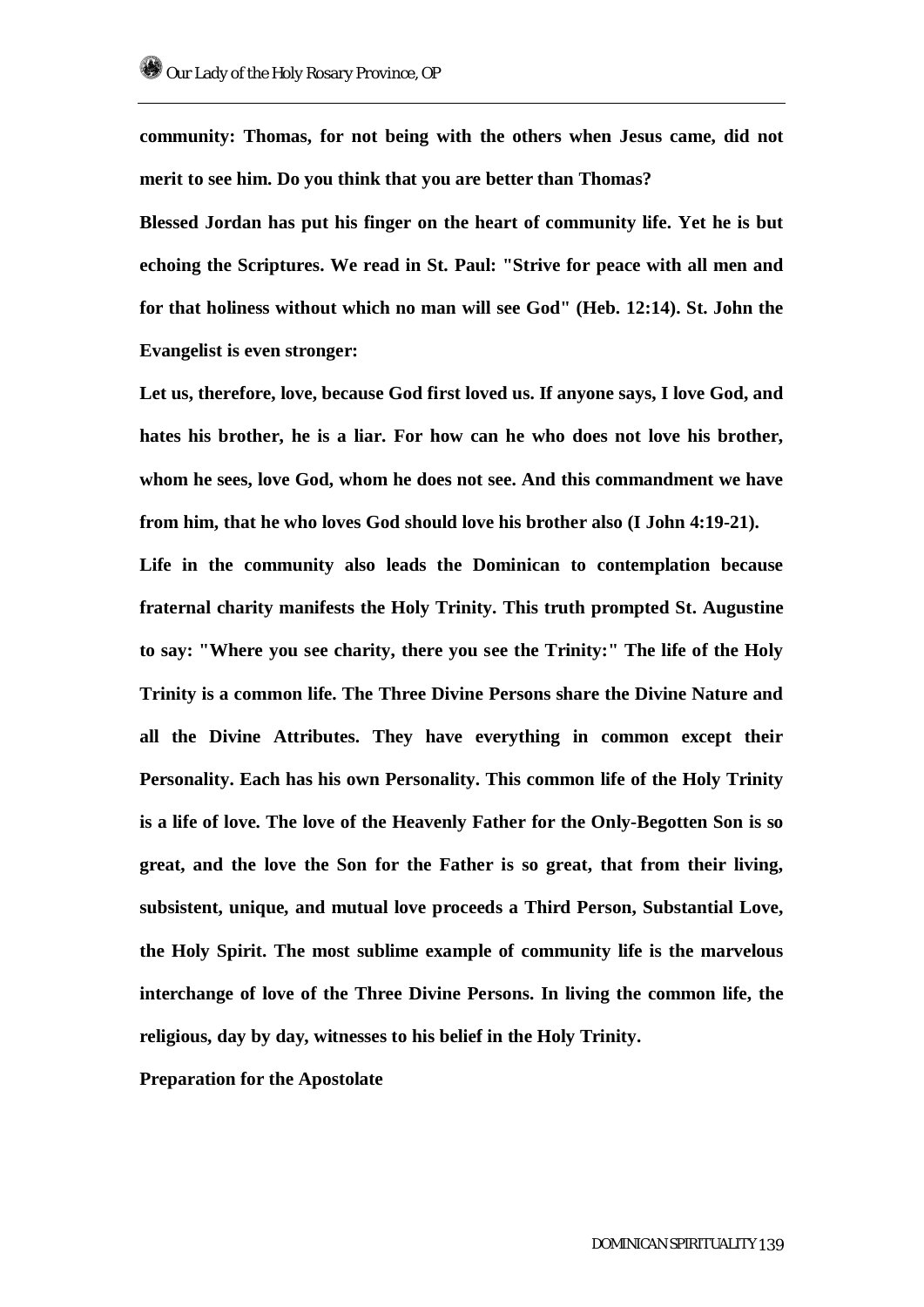**The consecrated life of the Dominican lived in community prepares him to become an apostle, for it engenders in him a love of neighbor founded on solid virtue. In his soul rises love for the brother who stands next to him in choir, who sits next to him at meals, who shares with him the joys and sorrows of the cloister. But love is expansive. It bursts through cloister walls and becomes apostolic; it goes out to the neighbor who lives down the street, who sits beneath his pulpit, who comes to his classroom, who is in far off lands. Willingly the Dominican shoulders the burdens and sacrifices of community life so that through them he might offer prayer and make reparation for souls. When obedience calls on him to go into the pulpit or into the classroom, to surrender temporarily the joys of the cloister and the quiet of the priory, he makes the sacrifice generously, not fearing that these works for others will interrupt his life with God. What he gives to his fellow men, he gives to Jesus. In them he sees Christ.** 

**The profound truth of his neighbor's identity with Christ is brought out in a striking incident in the life of St. Catherine of Siena. Raymond of Capua, who had an intimate knowledge of all the wonders God had worked in the soul of this humble Dominican, shared the episode and described it for us. We repeat it in the dramatic version of Fr. Dominic Rover, in his play: Catherine, My Mother.** 

**I remember once in the convent at Montepulciano. She was sick with a great fever and had asked me to come. Even with the fever on her she wanted to talk; so many things had happened to her -- new visions, heavenly favors so great she could scarcely find tongue to tell them. Then the flood of words about God's**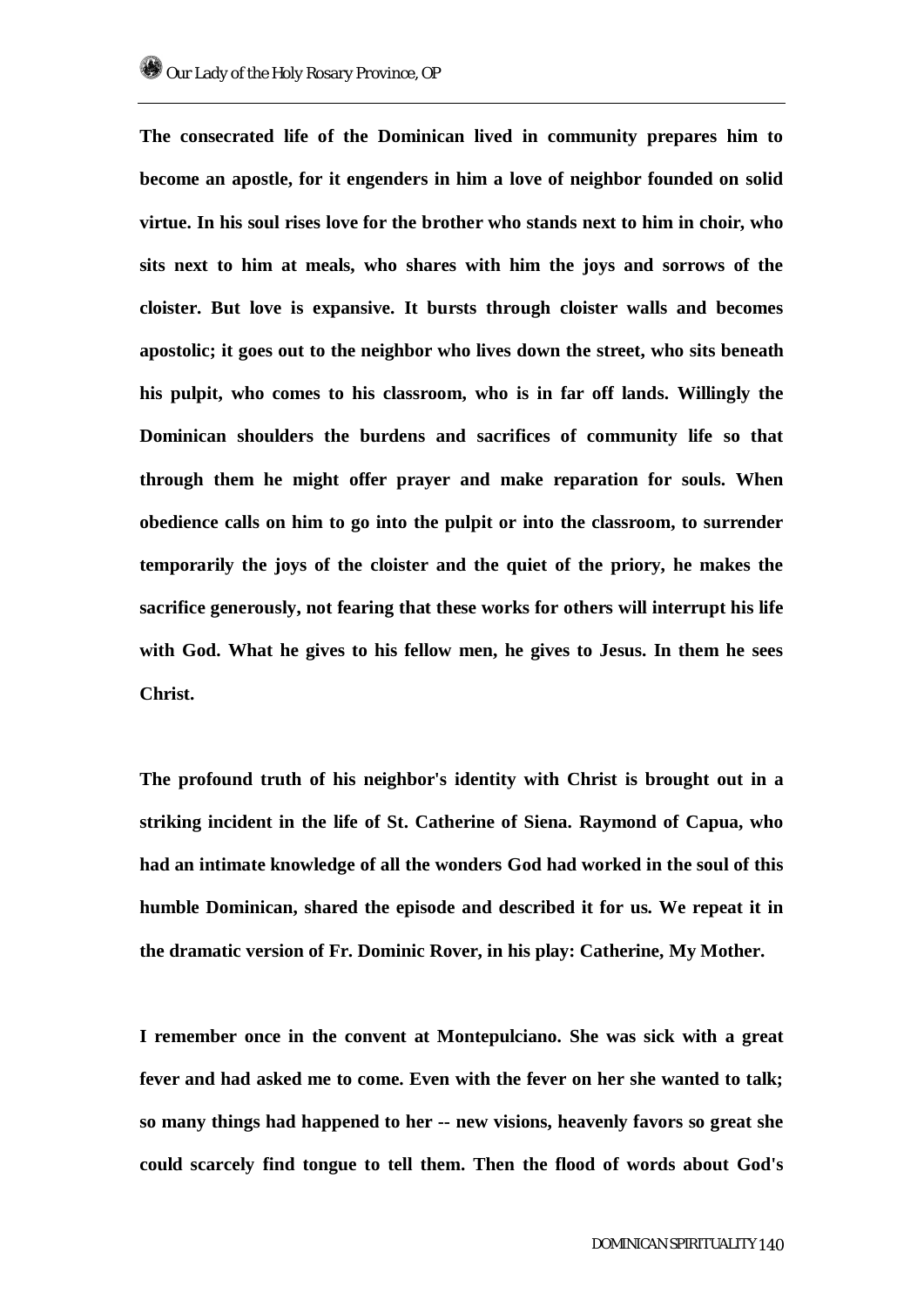**Blood and the Bridegroom and the need for a holy hatred of self, so strong this time that it stung me. It was, perhaps, the fear and guilt in my soul or else the devil himself got into my heart, but I began to wonder whether it was truly the Spirit of God who moved her or only the fever, and whether some mad fever of the soul had not always possessed her, from the beginning. What was it -- fear, resentment, a trick of the devil? All those things, no doubt, and all at once. She lay there in front of me, flushed and babbling (so I thought) and it struck me that these holy words were all lies, lies of a wretched woman possessed of demons or simply mad! Then I looked again at the virgin and suddenly, it was not Catherine! It was the face . . the face of a man . . . looking up at me, with strong eyes and a short fair beard. Majestic -- like the Byzantine Christ in the church of Monreale. It was terror held me there, a great terror, but I had to speak. "Who art thou? Who?" And the voice answered: "He Who is." At that very moment the face vanished and it was Catherine who lay there, cooled of her fever now, sleeping like a babe, or caught up in that prayer which for her was like a long sleep and the end of pain ....** 

**The soul in the state of grace is the image of Christ. The Dominican, by profession a contemplative, is driven by necessity to love his fellow man. If he has no love for others, then long hours of prayer, painful hours of study, meticulous fidelity to the rule will be sterile; they will never lead him to contemplation. This is the teaching of St. Paul:** 

**If I should speak with the tongues of men and of angels, but do not have charity, I have become as sounding brass or a tinkling cymbal. And if I have prophecy and know all mysteries and all knowledge, and if I have all faith so as to remove mountains, yet do not have charity, I am nothing (I Cor. 13:1-2).**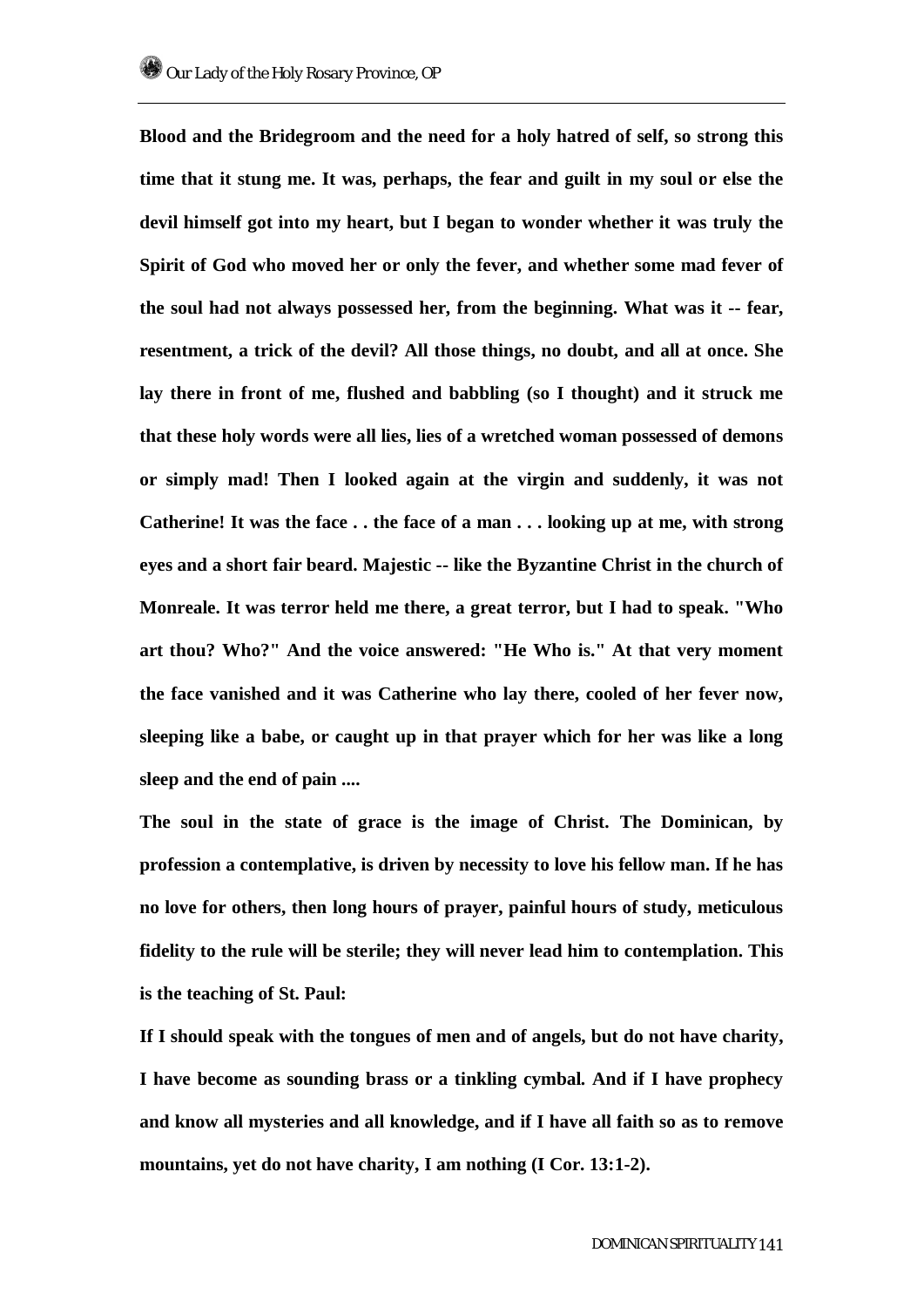**St. Dominic deeply loved his neighbor. As a student at Palencia he sold his personally annotated books to buy food for people suffering from famine. Love for souls kept him up all hours of the night praying and doing penance for them; it awakened his ardent desire to preach and to have the friars preach. Jordan of Saxony reveals the hidden source of Dominic's love for others:** 

**His frequent and special prayer to God was for the gift of true charity capable of laboring for and winning the salvation of men, since he deemed that he would be a true member of Christ only when be could devote himself entirely to gaining souls, like the Lord Jesus, the Savior of all, who offered himself completely for our salvation.** 

**Jordan himself was ruled by ardent love for his fellow men. Even as a young deacon at the University of Paris, before he became a Dominican, he burned with love for God and neighbor. It was his custom to rise for midnight matins in a nearby church. One night he met a beggar along the way. Since he had no money with him Jordan took off his belt and gave it to the man. After he reached the church, being early for matins, he went to pray beneath the Crucifix. Kneeling there, he looked up and saw his belt fastened around the waist of Christ, Jordan's reward for his love of neighbor.** 

**To point out these sublime aspects of the common life is not to claim that it is easy to live. There are many obstacles to fraternal charity in the modern environment. To maintain his spirit, the Dominican constantly needs to renew and deepen his motivation, to orientate his life decisively toward love of God and of his fellow men. He can best do this at the foot of the Crucifix. Fra Angelico in his paintings always shows Dominican Saints -- Dominic, Peter Martyr, Thomas**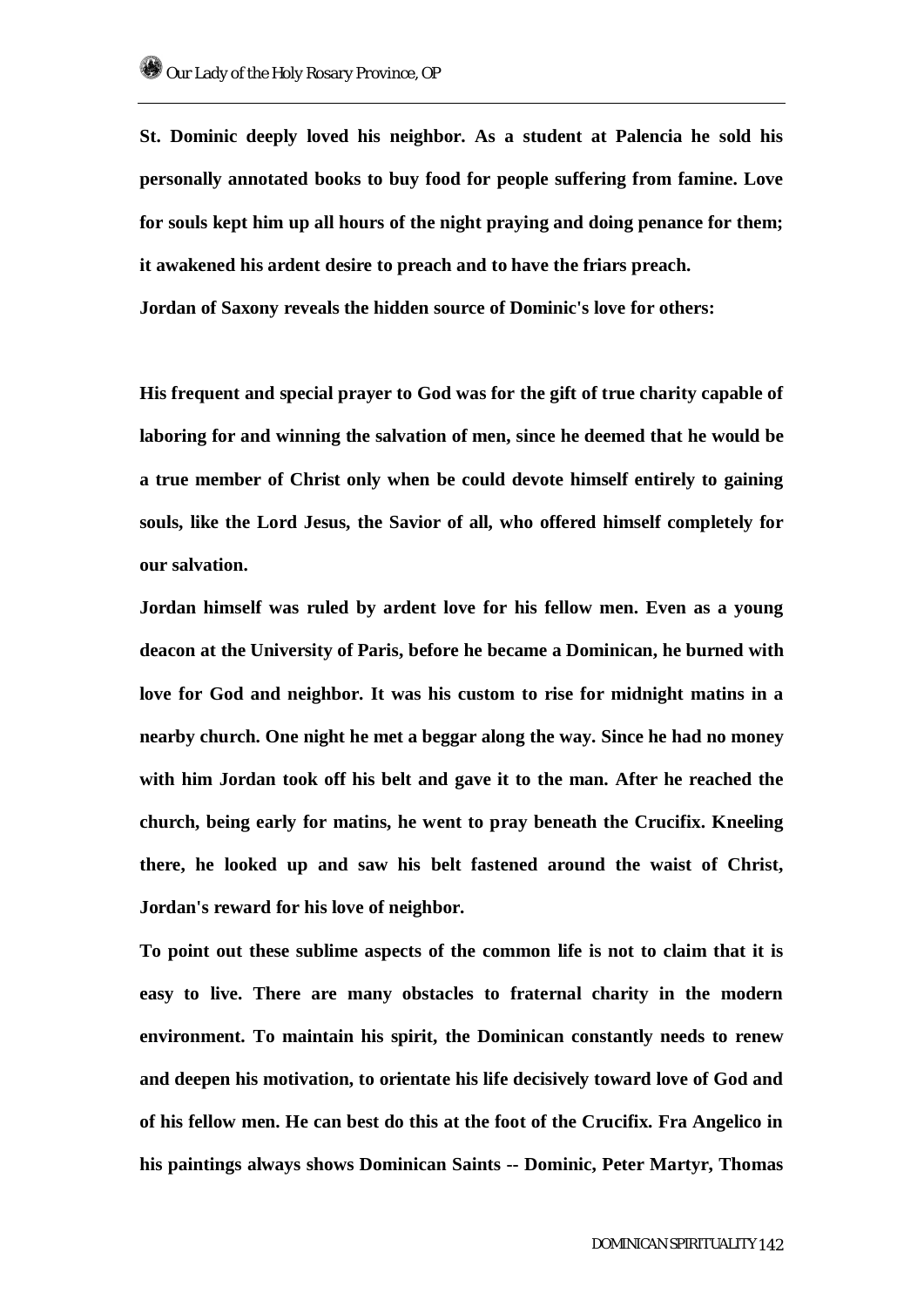**(the only ones canonized at that date) -- absorbed in contemplation of the Crucified Christ. Catherine of Siena perpetually speaks of the Blood of Christ. It is she who writes in one of her letters: "He who contemplates Christ on the cross with his heart opened by the lance, becomes another Christ, himself loving souls just as he loved them."** 

**Everything about Dominican community life, when it is lived with fidelity and sincerity, enkindles love for God and neighbor. It was designed to do this; Dominic chose the common life as one of the principal means of achieving the ends of the Order: the sanctification of his children, and the salvation of souls through preaching. Community life prepares for contemplation and for the apostolate. The sacrifices accepted and the difficulties overcome in living together form the Dominican religious in the charity which is the very heart of the Order's spirit and apostolate. The charity which rises in the contemplation of the cloister overflows on neighbor in the apostolate. This is the doctrine of St. Augustine: "Before all things dear brethren, love God and after him your neighbor:" This precept was repeated by Jordan of Saxony, the successor of St. Dominic: "Always have charity for one another. It is impossible for Jesus to appear to those who separate themselves from the community:" Michael Cardinal Browne (then Master General) paraphrased for American Dominicans this precept of the second master general:** 

**No one, not even our Holy Father, the Pope, can dispense us from love of our conventual life; it is something intrinsic to our state, implanted there by God himself. The touchstone by which we may judge if we, in our apostolate, are**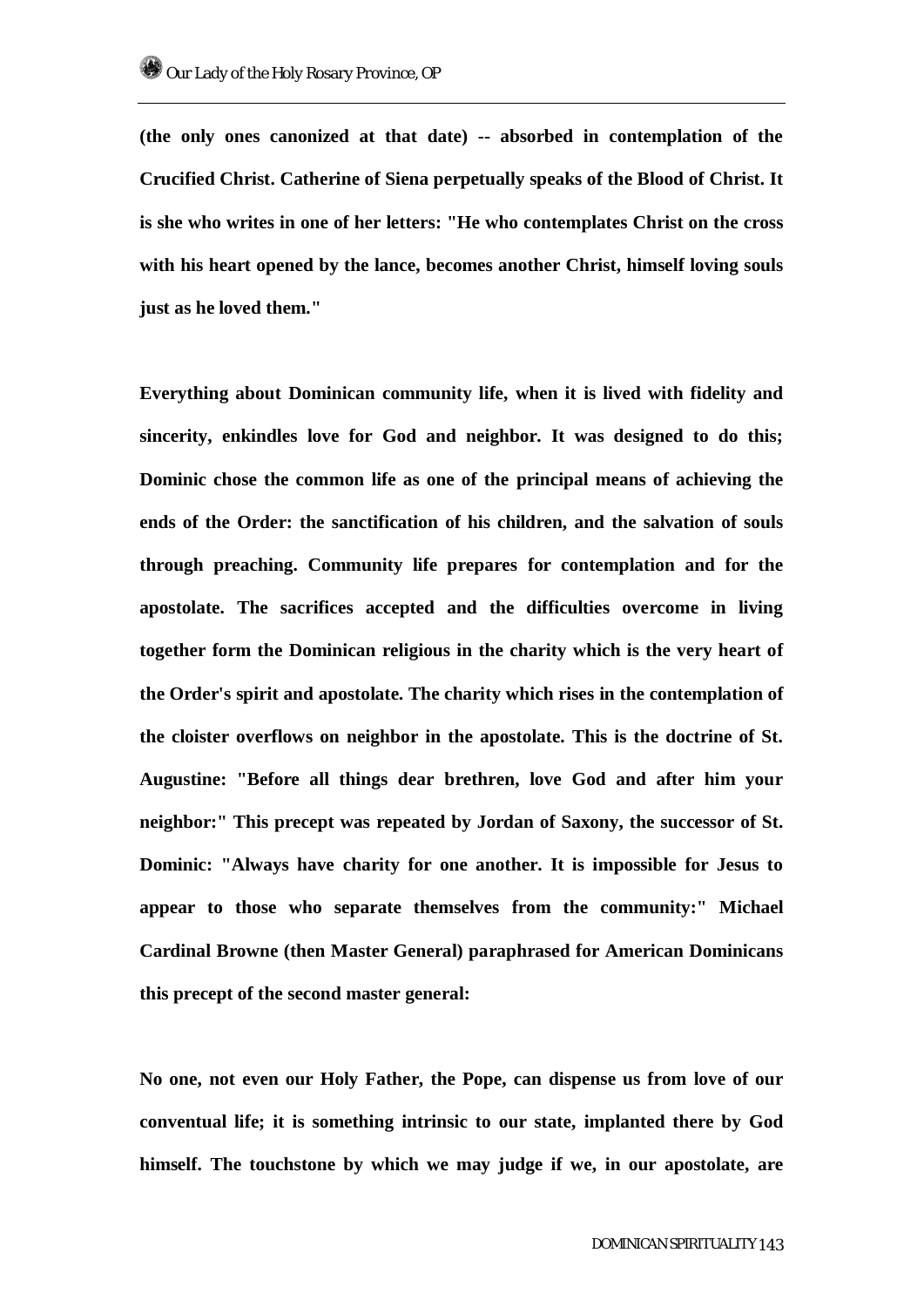**following the spirit of our holy Order, will be whether as apostles we retain the love of our holy conventual life.** 

**Chapter VIII** 

## **DOMINICAN LIFE**

**is** 

## **SACRIFICIAL**

**Dominican life is sacrificial, the sacrifice being consummated when the Dominican takes his vows. By the vows of obedience, chastity, and poverty, he consecrates himself as a victim to Almighty God. In the Book of Leviticus God laid down in precise detail how each of the sacrifices of the Old Covenant was to be offered. In the Church today, our Holy Mother prescribes exactly how the sacrifice of the Mass is to be celebrated. This determination is in the minutest detail: the number of candles, the color and kind of vestments, and the many actions of the priest -- when to make the sign of the cross, when to bow, and when to genuflect. He may not omit or change any of these rubrics.** 

**Our holy Order of Preachers prescribes the laws by which the Dominican must live the religious life in the Rule of St. Augustine, in the Constitutions, in our customs. These regulations are the rubrics by which the religious sacrifices himself to God. The victim offered is self, sacrificed by daily living according to the laws of the Order. This is what the Dominican promised to do when he knelt**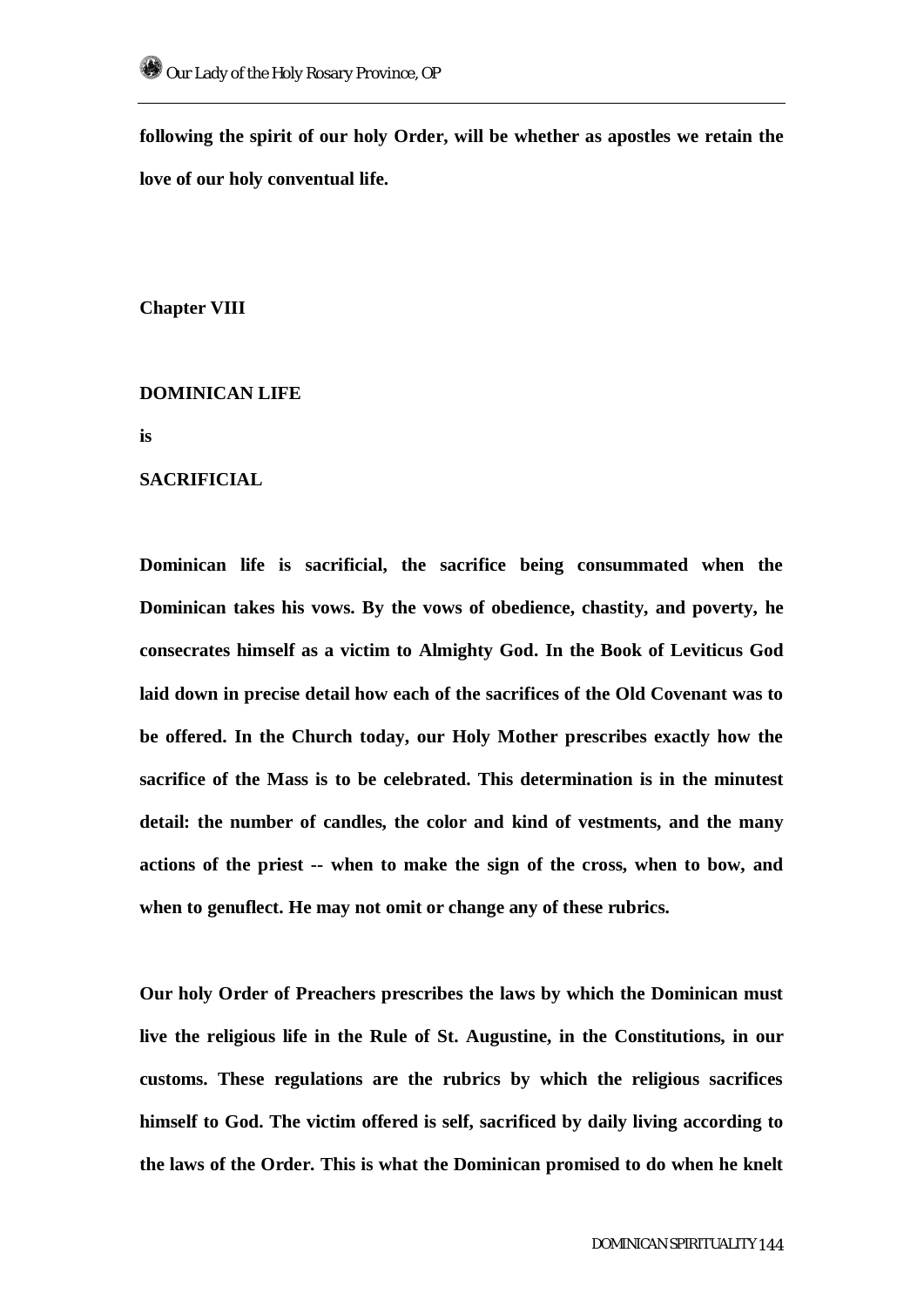**before his prior at profession and pronounced his vows. He promised to obey "according to the Rule of St. Augustine and the Institutions of the Friars Preachers." If he lives in any other way be breaks his promise and violates God's rights over him. Chief among the rubrics of the Rule and Constitutions are the monastic observances: silence, fasting, abstinence, wearing the habit, kissing the scapular, and grace before and after meals, chapter prayers, prostrations and venias, the enclosure of the cloister, and all the customs of community living. The observances stand among the four chief means -- the vows, choral recitation of the Office, the common life with its monastic observances, and the assiduous study of sacred truth -- chosen by St. Dominic for the achievement of the Order's ends. Though all of them (except the vows) may be modified to permit a better adaptation of the Order to present conditions, the Constitutions state categorically that they may never be completely eliminated. The observances, immolating the religious as a victim of holocaust, play a vital part in Dominican life.** 

## **The Observances Prepare for Contemplation**

**The observances are vital to the inner life of the priory and to the external life of the apostolate. They were designed by St. Dominic to prepare and dispose his children for contemplation. By nature they do this as monastic history testifies. From the days of Pachomius, the father of monasticism, through Basil, Benedict, Norbert, Dominic, and beyond, contemplative Orders have incorporated these practices into their spiritual life as essential means of living their life. These founders prized the observances for their many contributions to the community**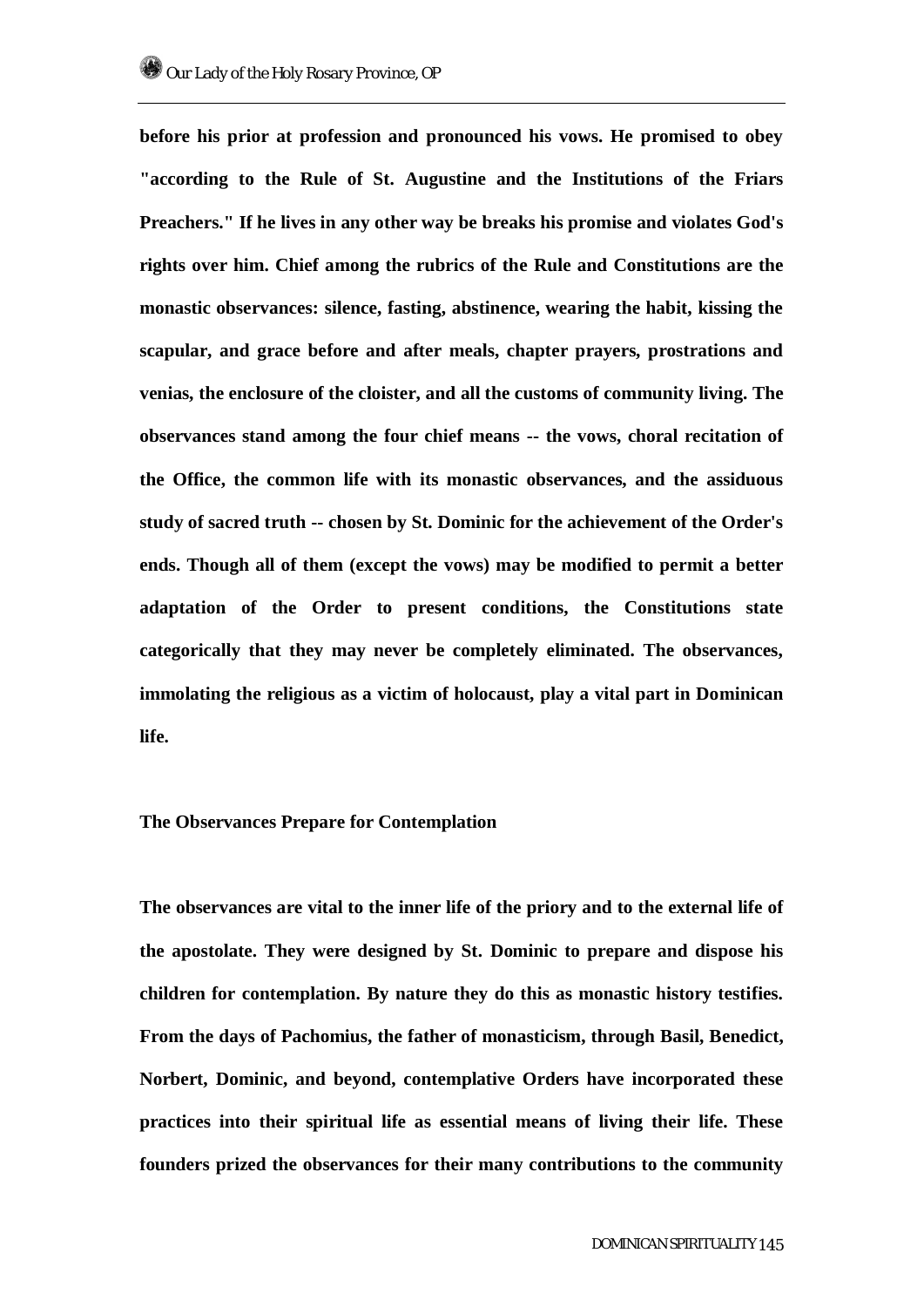**and to individual religious. Among these benefits was the establishment of an atmosphere of sacrifice. The observances not only ensure united direction in a community, offering the members fellowship, love and support, and promoting the apostolate, but also provide opportunity for mortification. Mortification, derived from the late-Latin word mortificare, means to kill. The great problem of man since the sin of Adam has been to tame the flesh, flesh meaning our whole fallen nature. The monastic observances help the religious to destroy his vices, leash his emotions and passions, govern his will, die to self. They attack the selfwill and pride that lie at the root of all evil. By taming the flesh, the observances prepare the Dominican for contemplation. Whereas the passions entice the soul from the things of the spirit and focus its attention on the things of sense, the observances detach him from material things, and purify the senses, and remove distractions.** 

**The early friars testified to St. Dominic's supreme evaluation of the observances. William of Montferrat, one of his frequent companions, had this to say:** 

**In all the time we were together, I saw that Brother Dominic kept the rule and observances of the Friars Preachers most strictly. He indeed dispensed the brethren but would not dispense himself. He kept all the fasts prescribed in the rule both in sickness and in health.** 

**Ventura of Verona, who was prior at Bologna when Dominic died there, corroborated William's testimony: "When Brother Dominic was in the priory . . . he conformed to the community in food and drink, kept the rule entirely and fully and did all he could to have the friars keep it." When they failed to do so,**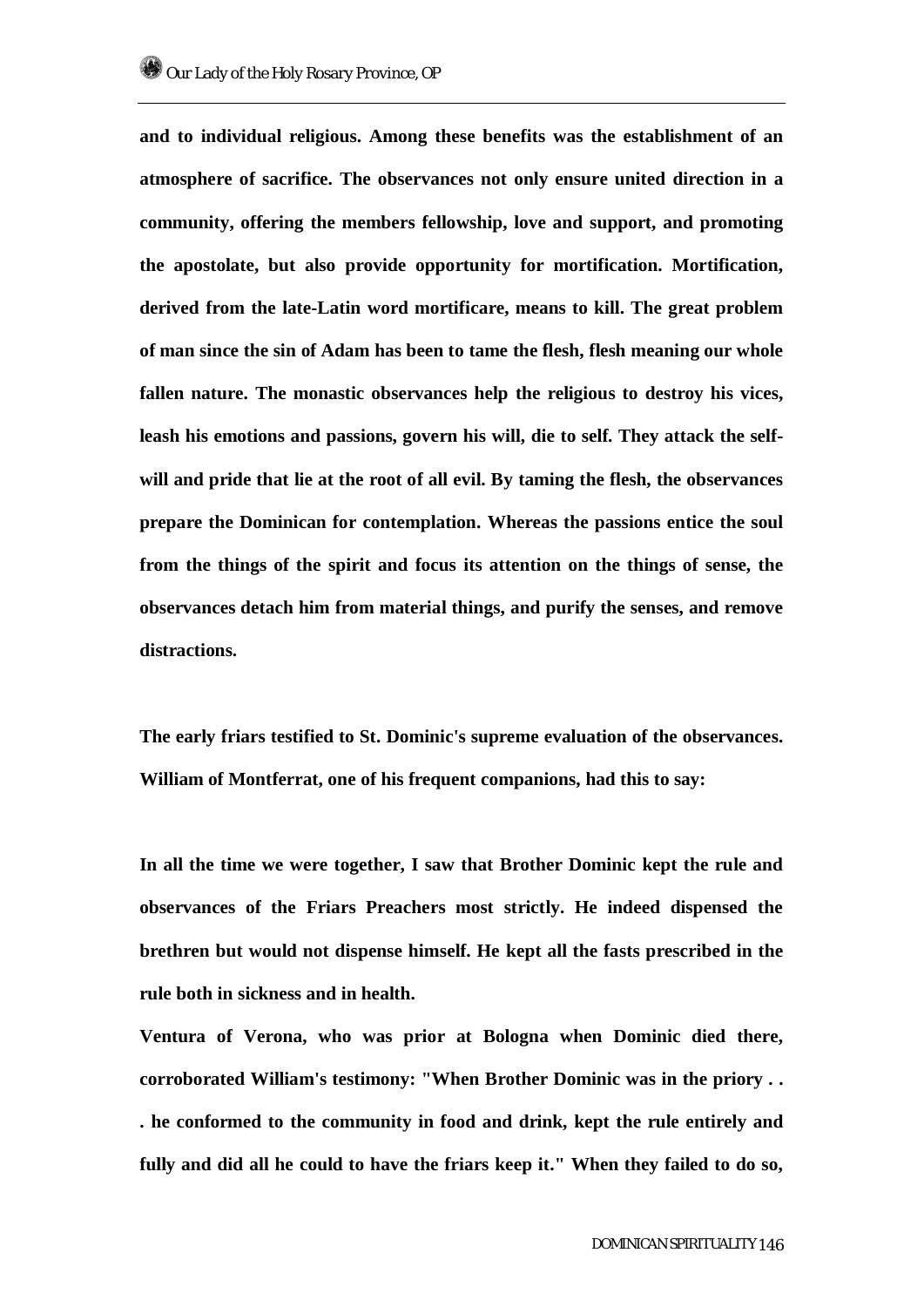**he was firm in correcting them. Rudolph of Faenza, procurator at Bologna, went into detail on this point:** 

**If he saw a brother breaking any rule, he would pass by as though he had not seen it. But afterward, with a mild expression and kind words, he would say: "Brother, you must confess your fault!" And with his gentle words he induced all to confess and repent. And though he spoke humble words, he severely punished their excesses; nevertheless they went away from him consoled.** 

**Dominic was not content with the mortifications inherent in the faithful fulfillment of the rule. He went much further in inflicting austerities on himself. His diet was rigorous, his nightly vigils prolonged. He chastised himself with hairshirt and discipline. Moreover, Rudolph tells us: "Brother Dominic always wore an iron chain girded around his waist next to the flesh. He wore it until his death." Rudolph found the chain when he was preparing Dominic's body for burial. At first he took it as a keepsake, but later gave it to Jordan of Saxony. John of Spain spoke of Dominic's vigils and disciplines: "Both night and day, Brother Dominic was most constant in prayer. He prayed more than the other brethren who lived with him and kept longer vigils. He used the discipline on his body with greater severity and greater frequency than the others:" By such prayer and penance St. Dominic won the graces of the apostolate.** 

**God gave him [writes Jordan of Saxony] the singular grace of weeping for sinners, the miserable, and the afflicted. He carried their miseries in the sanctuary of his compassionate heart and poured forth his burning love in floods of tears.** 

**His compassion led him to sacrifices for sinners. The greater austerities he practiced are not recommended indiscriminately and should be undertaken only**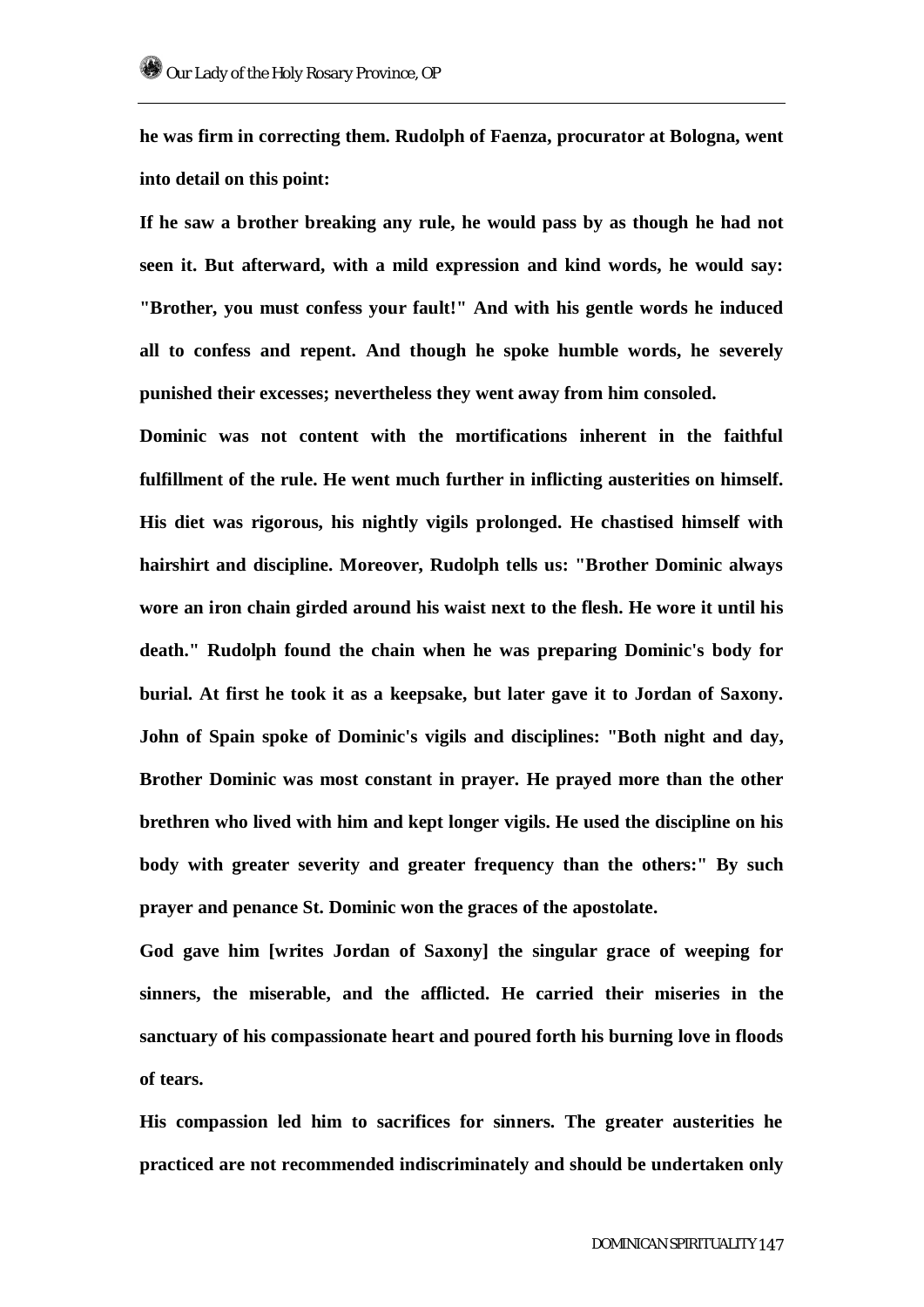**with the consent of a confessor. But there are a myriad of little ways of imitating Dominic's mortifications which do not injure health or impair strength. John of Spain gives some idea of these: "The Blessed Dominic was frugal in eating and drinking but particularly as regards any special dish:" Some religious are ingenious in finding mortifications both unobtrusive and effective. Some religious never lean back in their chairs. Others are sparing in the use of condiments: salt, pepper, vinegar, catchup, mustard, and salad dressings. The best mortifications, however, are those that are inherent in the rule and regular discipline: silence, answering bells promptly, making inclinations at Office carefully, asking permissions, accepting without complaint restrictions of freedom.** 

**These built-in mortifications should be consciously accepted. Religious should not lose their profit from them by complaining or by doing them through routine without thought of their deeper meaning. The observances should be frequently and consciously offered as acts of love and sacrifice. A religious should not habituate himself to keeping the rules without reflection; keeping them well, perhaps, but never adverting to the fact that they are mortifying, never laying them as homage at the feet of the Crucified Christ.** 

**High on the list of observances are the enclosure, custody of the eyes, and silence. John of Spain tells us how strictly St. Dominic guarded his eyes: "When we walked through the cities and villages together, the witness noticed that Dominic hardly raised his eyes from the ground." The roving eye leads to many distractions and often to sin.**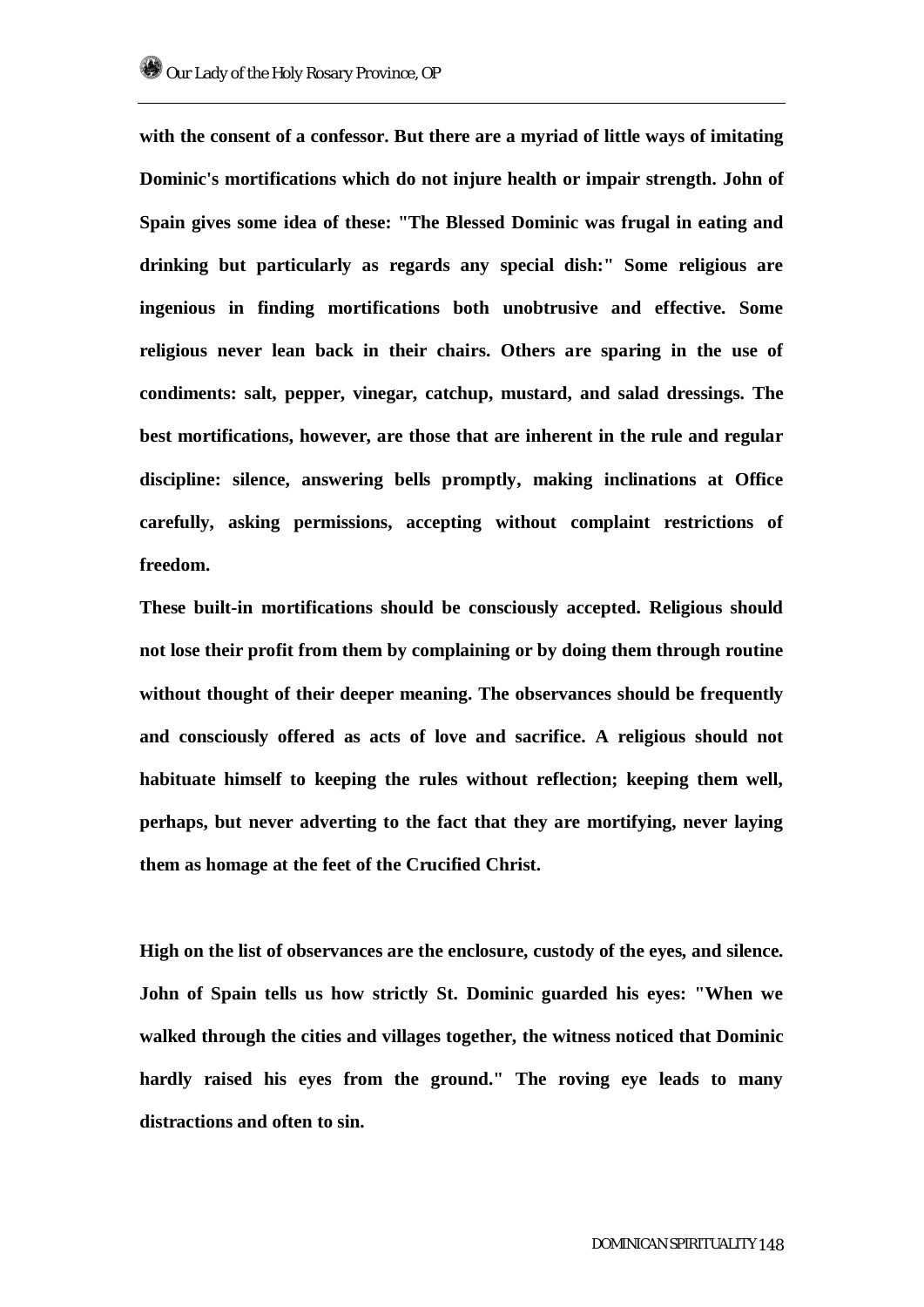**The enclosure of the Second Order is most strict. It prevents both the world from entering the monastery and nuns from leaving it. The cloister of the First and Third Orders, however, is less strict. It is the so-called defensive cloister; it keeps the world out of the religious house but does not forbid the religious from going into the world for the sake of the apostolate. Especially by barring entrance to the spirit of the world, the cloister guarantees to the priory and convent the atmosphere of peace that is so necessary for prayer and study.** 

**The Dominican is happy when his rule imposes restrictions upon him when his superiors regulate the use of TV and radio, of telephone and mail box, of visits, trips, and vacations. These restrictions chafe and gall but also protect the religious, giving him the spiritual climate that he came into the Order to seek and reminding him that his true home is the cloister.** 

**Silence is the most important element of monastic discipline. St. James emphasizes it as a test of a true religious spirit: "If anyone thinks himself to be religious not restraining his tongue, but deceiving his own heart that man's religion is vain" (James 1:26). Elsewhere he elaborates on the control of the tongue; "If anyone doe: not offend in word, he is a perfect man, able also to lead round by a bridle the whole body." He calls attention to how men control wild horses with bridles, guide great ships with rudders, and tame all birds, beasts, and ever serpents, but not the tongue. "The tongue no man car tame . . . it is a restless evil full of deadly poison" (James 3: 2-10). With this apostolic teaching and the experience of centuries of monastic history to guide them, the Order's Constitutions exhort the brethren to keep silence "with all zeal and diligence."**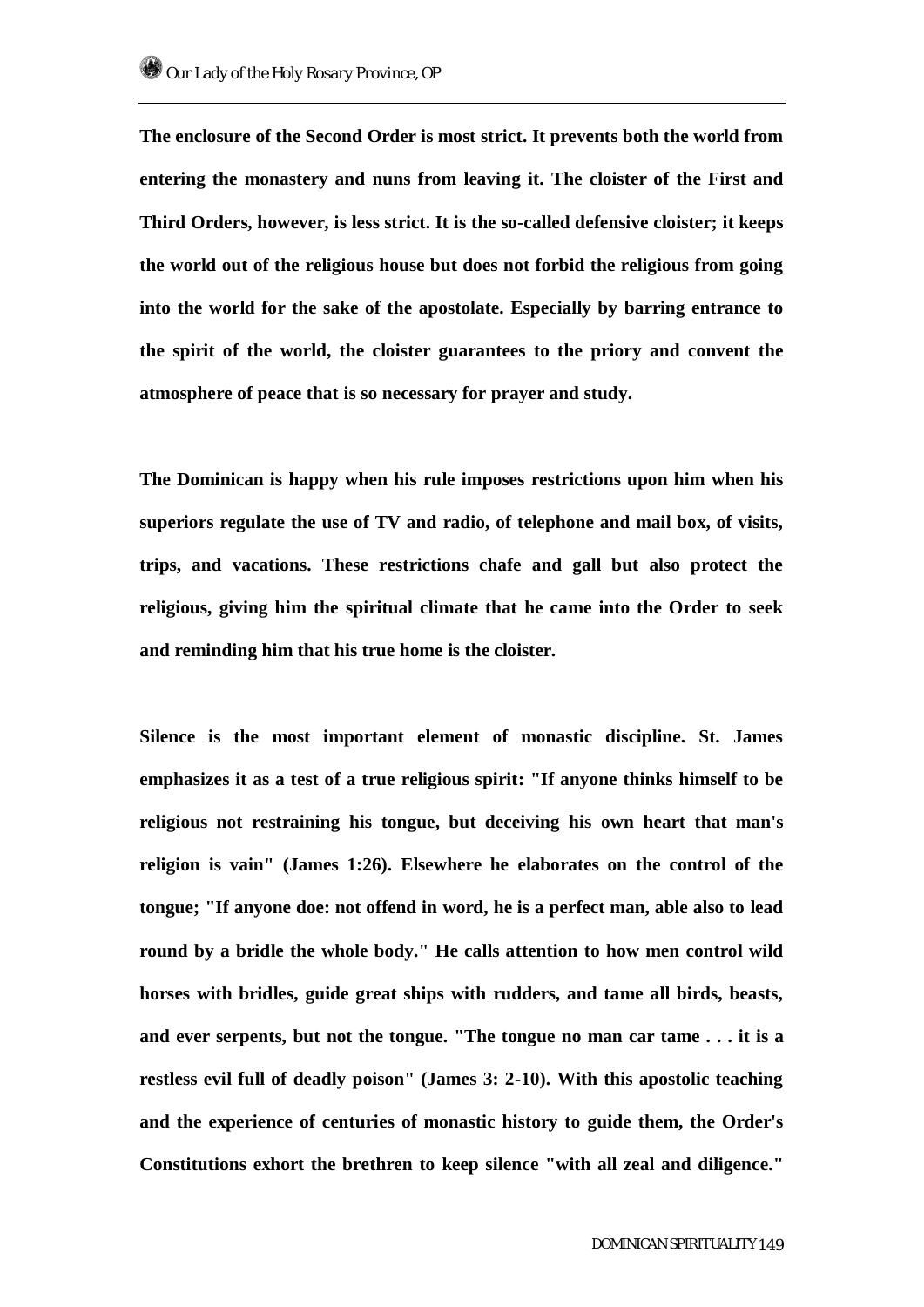**They call it "the most holy law of silence the guardian of all other observances" and "urge all superiors out of zeal for regular observance to exert themselves to have this most ancient law of silence prevail, not withstanding any contrary custom whatsoever." The 1955 General Chapter underlined "the most holy law of silence" with these words:** 

**We admonish the brethren to observe silence even in small houses, especially at table, not only because it is prescribed and is an easy means of mortification for all, but especially because it is altogether necessary for a contemplative life and the study of sacred truth.** 

**What is said of silence can be said of all the observances. All of them in one way or another are a form of silence; they calm the clamor of the senses, still the chattering of imagination and memory, the faculties which feed on the data of the senses. The observances close off these avenues to the soul, barring the distracting thoughts which enter through the highway of the senses.** 

**The friar witnesses during the canonization process of St. Dominic stressed his silence. William of Montferrat says: "The Blessed Dominic always observed silence at the customary times and places according to the regulations. He avoided useless conversation:" Forgier of Penna brought out the close connection between silence and preaching: "I never heard an idle or harmful word fall from his lips, or flattery or detraction, but he always spoke of God. And to anyone he met along the road he preached about God and urged the friars to do the same. Ventura of Verona mentioned the solemn silence at night: "When he was traveling he kept silence after compline and made his companions do likewise, just as though he were at home in the priory. In the morning, when**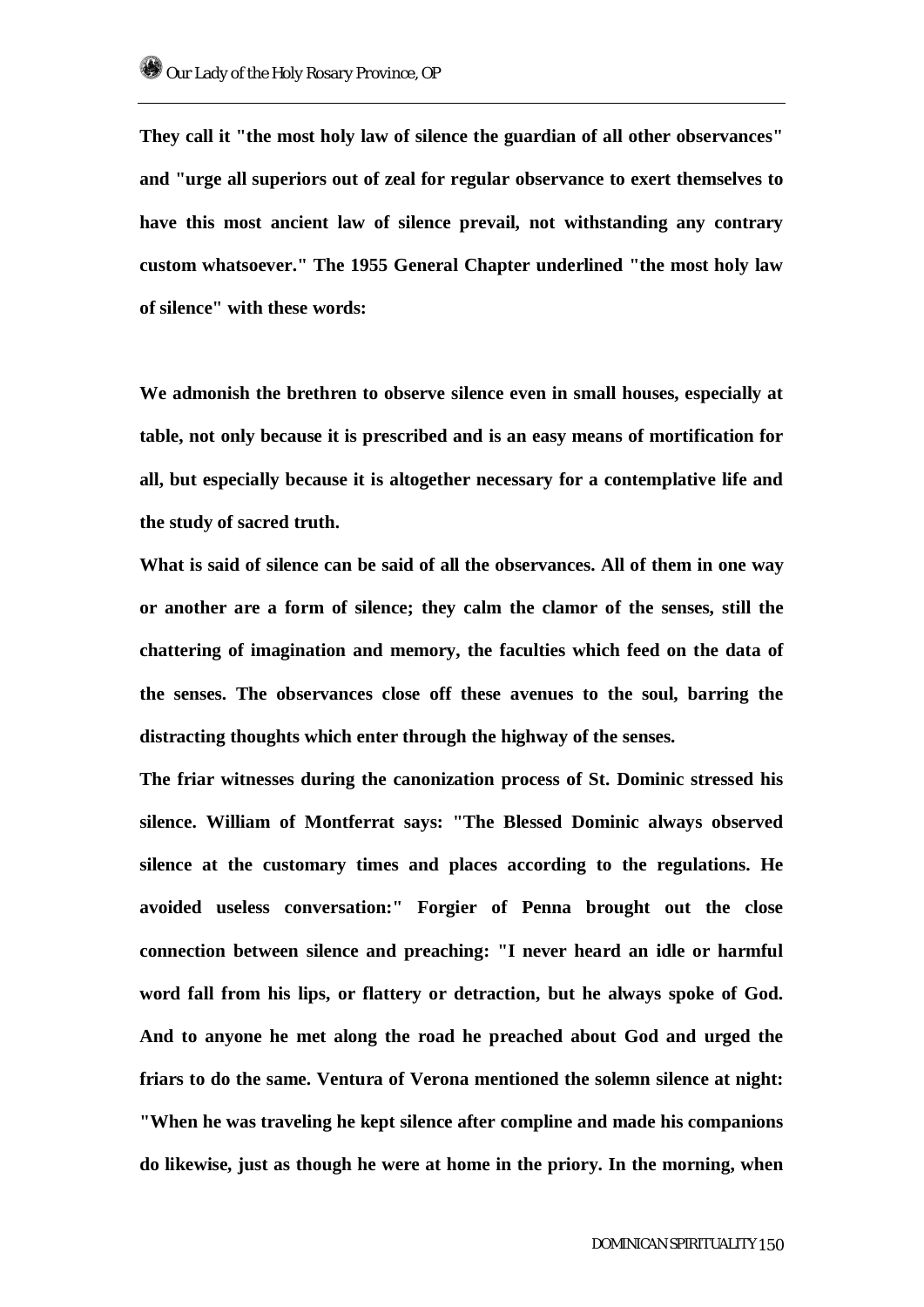**he traveled, he had the brethren observe silence every day until about terce." Bonvisus told of yet another kind of silence practiced by St. Dominic: "When the violence of fever took hold of him [during a sickness in Milan], he did not complain about this illness; rather, it seemed he was in prayer and contemplation." Dominic was skilled, therefore, in all kinds of silence: the ordinary silence of the religious house, the solemn silence, the silence which avoids gossip and other sins of the tongue, the silence which refuses to complain.** 

**Monastic Observances and the Apostolate** 

**Monastic observances not only serve their basic function of providing a contemplative climate for the religious life but, for the Dominican are an essential condition of the apostolate. Religious discipline builds a framework for contemplation, study, and the efficient use of time, factors of utmost importance for apostolic activity. It silences the urging of selfishness and develops a disciplined will, a will that becomes the spring of effective action. The rule eliminates concern for material things, for the needs of daily life such as food and clothing. The religious habit is not only an object of beauty and significance but saves the religious, especially the sisters, the time and trouble of keeping up with the fashions.** 

**The observances also impetrate the graces of the apostolate. Pere Cormier, master general from 1904 to 1916, who did so much to revive the Dominican spirit after the damage done by the nineteenth century, brought out a very important point about the discipline of the cloister." Our whole religious**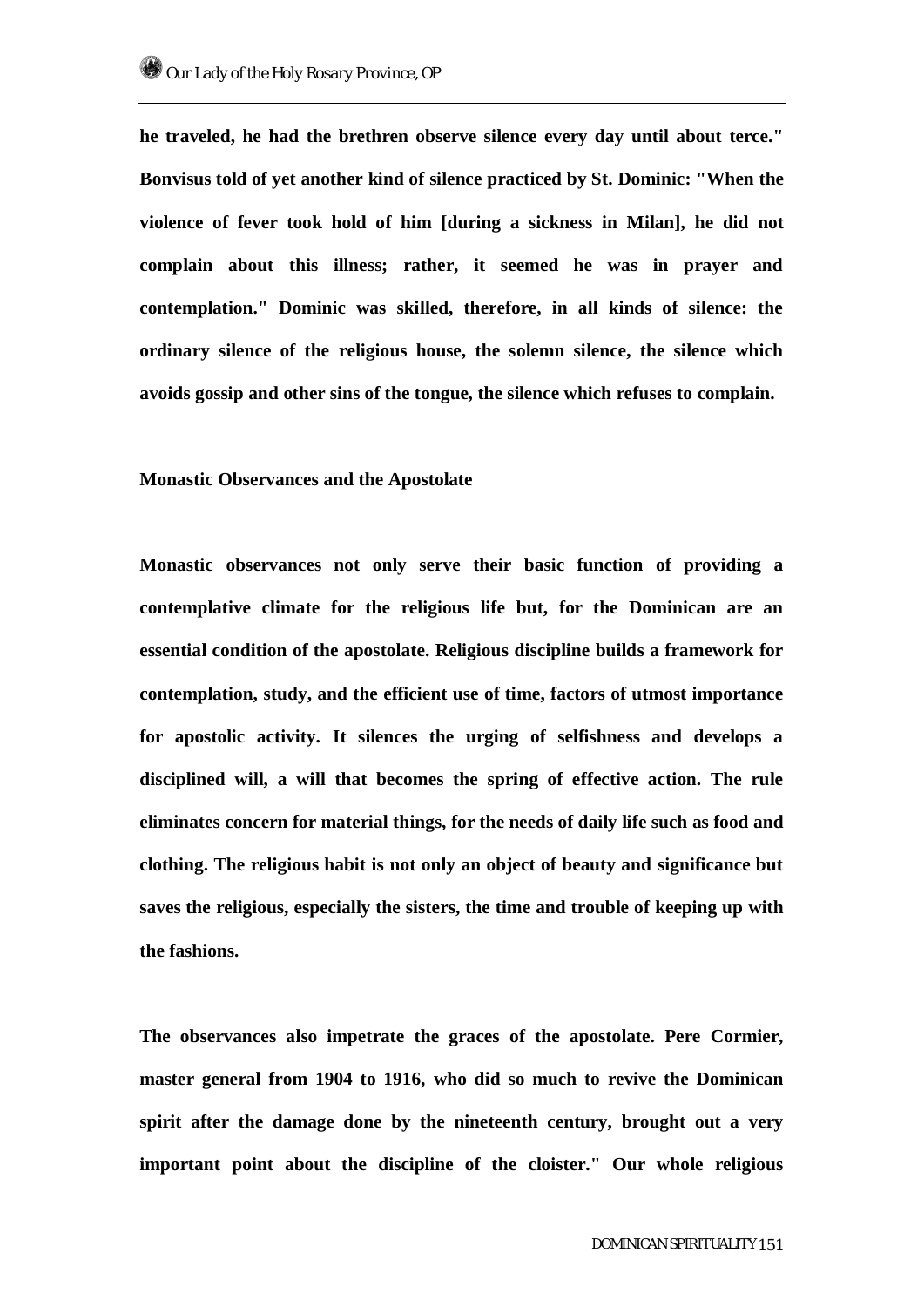**observance," he wrote, "may be considered as a sacramental, endowed by God with a special power of sanctifying our lives whether bodily, intellectually, or spiritually." A sacramental is an action or object instituted by the Church through her approval and blessing as a channel of grace. It becomes the occasion of this grace through the Church's prayer when she blesses the object and through the disposition of the user. The sacramentals are not as effective as the sacraments, which work immediately and directly, but they are precious means of grace. When the Church approves a religious rule, in a sense, she makes all its religious observances channels of grace for religious who follow them. The Dominican Rule and Constitutions bear the stamp of the Church's approval. The discipline they impose will bring Dominicans grace, if they sincerely submit to it. Père Cormier underlined this truth: "All observances, even the least, hide a certain grace and deserve that we diligently carry them out "** 

**The sacramental value of the observances is heightened by the fact that a consecrated person performs them. The person is dedicated to God by profession. The vows give a double value to every action performed under their influence. In the classroom the obedience of the child has one value: the merit of obedience. The obedience of the sister who teaches the child has two values: it is an act of obedience and, through the action of the vow, is also an act of the virtue of religion. The vows can only be lived correctly according to the Rule and Constitutions. This is how the religious promises to obey. When the Dominican keeps his rules, his vows sanctify his actions, in a sense, make them sacramentals. Through them he merits grace. When he breaks the rules or acts contrary to them without dispensation that action escapes the sanctifying effect of his vows.**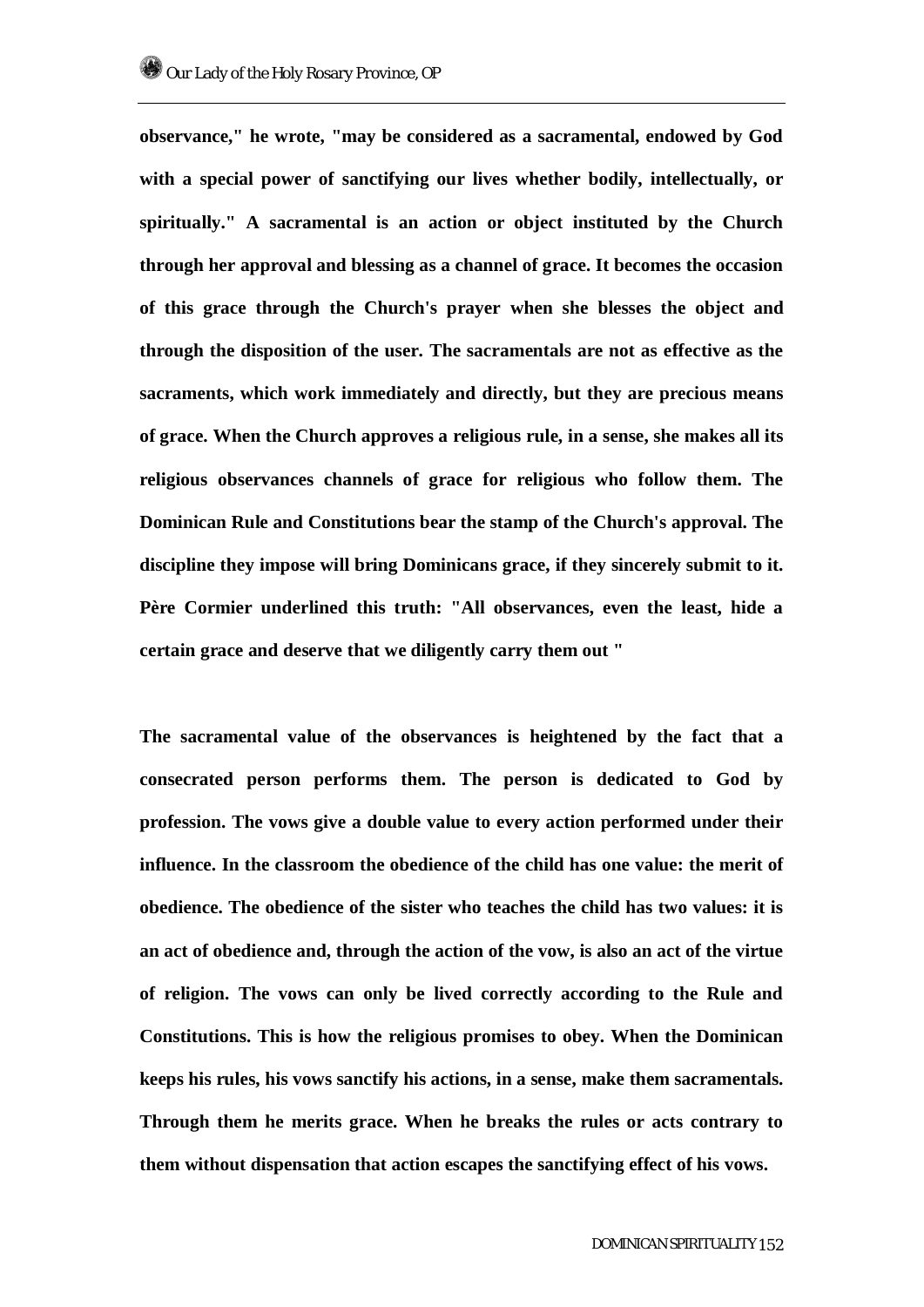**The holy habit is the chief sacramental Mother Church has given Dominicans. It is symbolic of the whole religious life, what the religious is, what he aims at, what he hopes to become. These ideals are expressed in the prayer used by the priest to bless the scapular.** 

**O Lord Jesus Christ, who didst vouchsafe to clothe thyself with the garments of our mortality, we beseech thee to bless this garment which our holy fathers have appointed to be worn as a token of innocence and humility, that they who are clothed with it may be worthy to put on thee, Christ our Lord, Amen.** 

**Each time the friar clothes himself with his habit, he reminds himself that his chief duty is to put on the Lord Jesus Christ, that he must do this in a Dominican way, the way of the vows and the observances of the Order. In effect, when he throws the scapular over his head, he hears St. Paul say to him: "Put ye on the Lord Jesus Christ" (Rom. 13:14) .** 

**The Dominican puts on Christ by imitating him. A great actor most successfully portrays an historical character when he studies his photographs, his mannerisms, the most minute details of his life, and especially his spirit. An actor who has done this, especially if he has been playing his role for an extended run, tends unconsciously to imitate the character he portrays. If such close imitation can be effected in the case of a fellow man, a religious can more easily do the same with the life of Jesus Christ, a member of the Mystical Body sharing Christ's divine life. The blessing of the scapular speaks specifically of innocence and humility. The colors of the habit exemplify these virtues; its white signifies**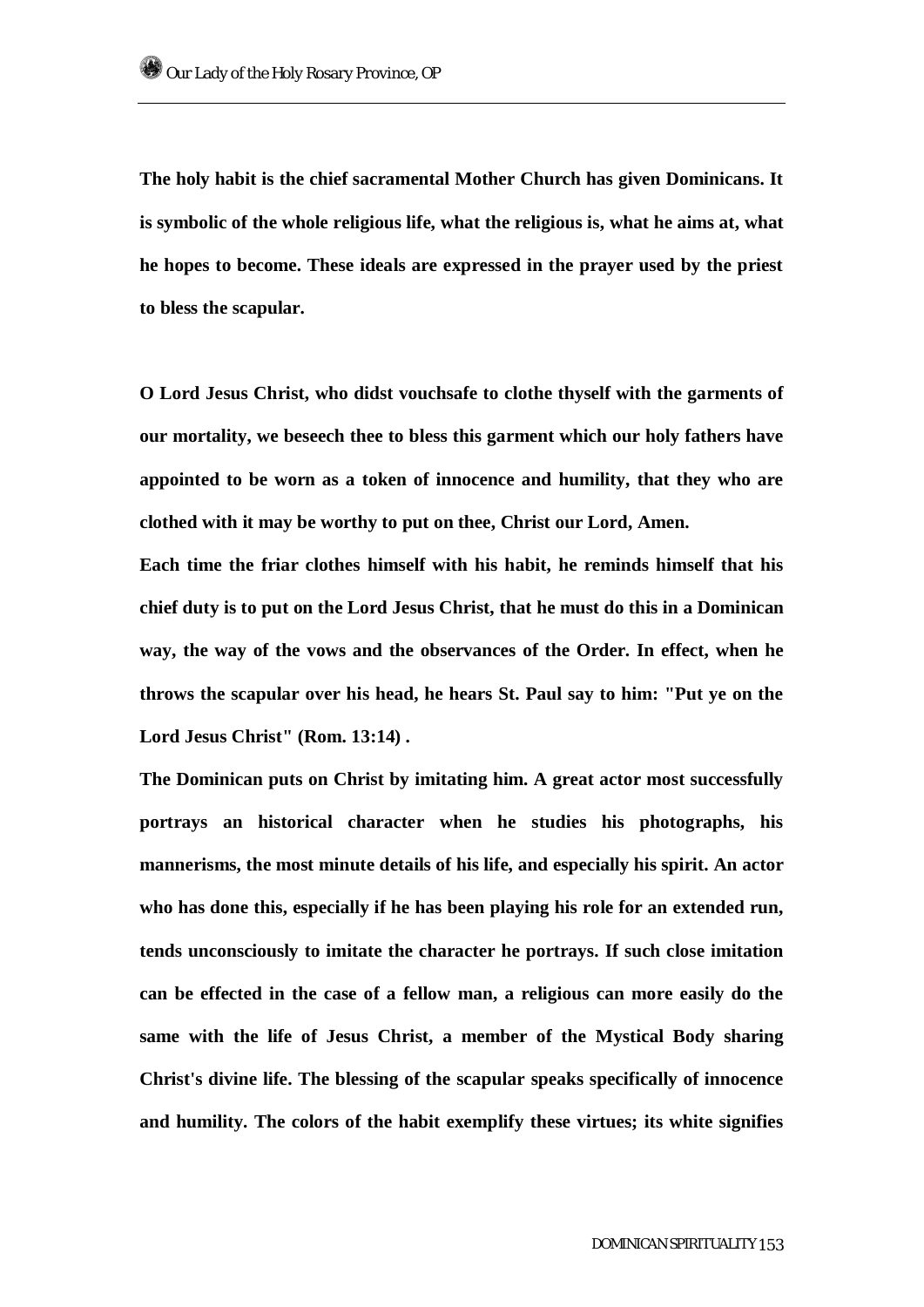**Christ's innocence; its black indicates Christ's humility: "Learn from me, for I am meek and humble of heart" (Matt. 11:29).** 

**When Dominicans have learned of Christ and put on his virtues then their lives become a convincing argument for their message, a witnessing to the truth that they preach: "We preach a crucified Christ" (I Cor. 1:23).** 

**Keeping the Rules and Constitutions** 

**Since monastic observances have such sanctifying power, the Dominican should keep them well. "All observances, even the least, hold a certain grace in them and deserve that we carry them out diligently." Only when he keeps them, will the Dominican get the benefits that St. Dominic wanted him to have from them. It is inevitable, of course, that there will be infractions. Infractions often come from human limitations, sometimes from weakness, sometimes from surprise or inadvertence. One religious, naturally impetuous, blurts out something before he thinks, or breaks the rules because action precedes thought. Another fails through vivaciousness, a third through natural sluggishness. For some people torture begins when the rising bell rings. The heavy sleeper finds it agony to jump up right with the bell. The light sleeper, however, who has no trouble and is always on time, may reap little merit because he has settled into routine and seldom dedicates his promptness to the Lord, or he may make his observance a subject of boastful comparison with his sluggish neighbor: "O God, I thank thee that I am not like the rest of men" (Luke, 18:11).**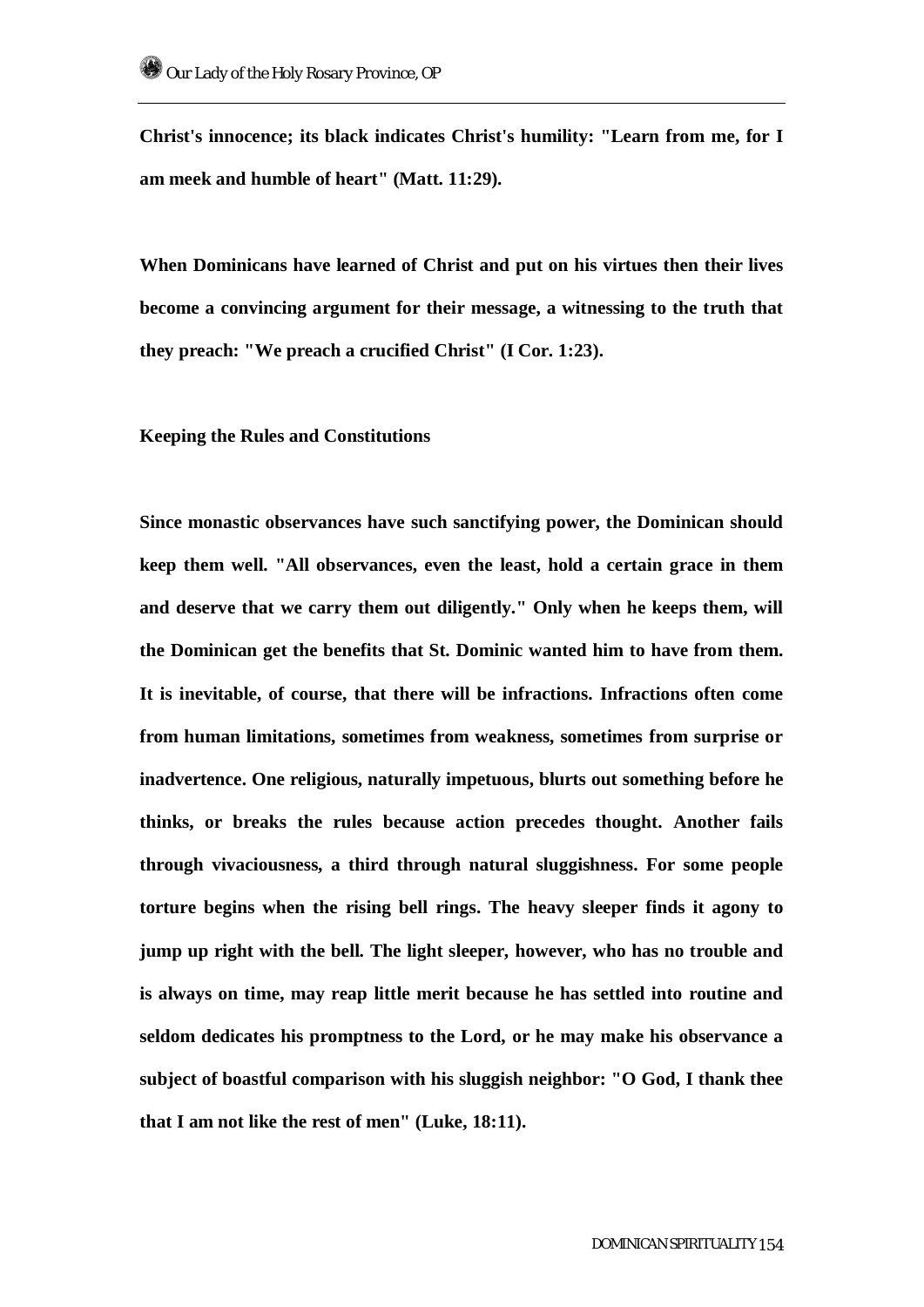**Since rules and Constitutions do not bind under sin, violations are not sins precisely as violations of the rules. But an infraction may become mortally sinful, if it is done through contempt for the law or through contempt for authority. The actions may be venially sinful, and often are, not because the rules are broken, but because some sinful motive intrudes itself. For example, the religious breaks a rule or fails to keep it through pride, self-love, anger, sloth, gluttony, or uncharitableness. Failing to obey the law through motives of that kind makes infractions venially sinful. If the matter is serious enough, for example, serious defamation of the character of another religious, the infraction may be mortally sinful. The Constitutions of the sisters bring out these truths explicitly:** 

**The Rule, the Constitutions of the Congregation and the ordinances of the chapter do not oblige directly under sin . . . . However, the sister can sin indirectly by transgressing the rules and Constitutions if the transgression is committed from some inordinate or culpable motive.** 

**Semi-deliberate faults do little harm, "provided," writes Humbert of Romans, "that you regret your poor observance." When the Dominican is concerned about his violations and does not settle down and live with them, it is a healthy sign, a sign that he is still striving for perfection. But when he no longer thinks a rule is important, then he has stopped working for perfection and is failing in the fundamental obligation that he assumed when he made profession. Christ was most severe with the lukewarm:** 

**I know thy works; thou art neither cold nor hot. I would that thou wert cold or hot, but because thou art lukewarm, and neither cold nor hot, I am about to vomit thee out of my mouth; because thou sayest, "I am rich and have grown**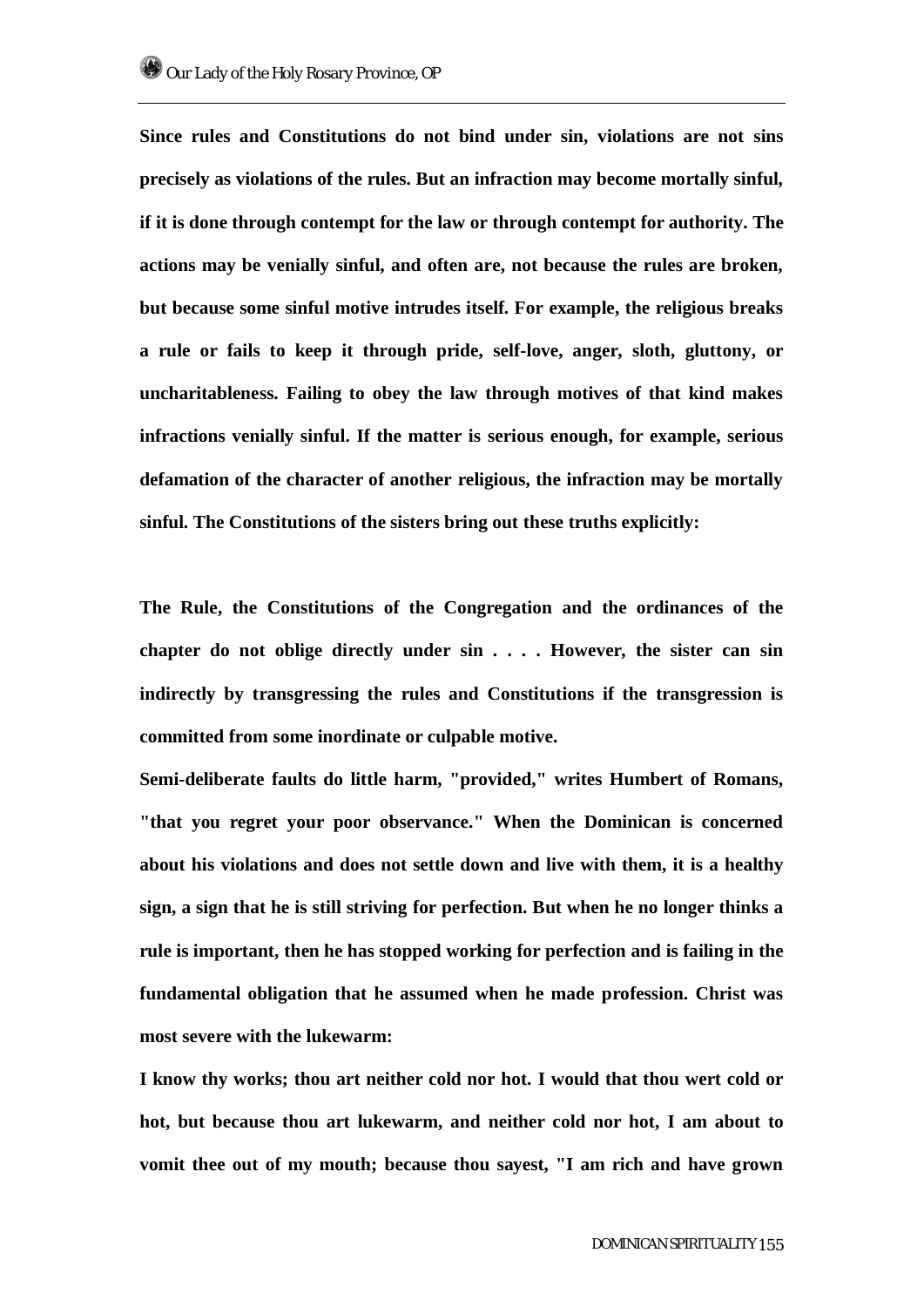**wealthy and have need of nothing," and dost not know that thou art the wretched and miserable and poor and blind and naked one (Apoc. 3 :15-17). In his daily examination of conscience the Dominican should carefully inspect his observance for that day. He should constantly check himself, especially watching the fault which experience has shown to be his special weakness. Since he wears the Dominican habit his salvation is linked with the observance of the Rule of St. Augustine and the Constitutions of the Friars Preachers. Let him break the rules because he despises them, because he no longer cares for perfection, or because he considers observances petty matters that can be habitually disregarded, then the danger flags are up and he would do well to examine his conscience about his own laxity. There is no truth to the legend that a Dominican cannot be lost. He should be constantly concerned about the rule, be sorry when he breaks it, keep it because he prizes it. If this is his prevailing mood, then he is climbing steadily upward, even though he commits unintentional faults.** 

**A page from the Autobiography of St. Teresa of Avila illustrates the sanctifying quality of all Orders approved by the Church and underlines the importance of minute observance of the religious rule. Of all the souls she saw in vision departing this life, only three went directly to heaven. The first was the Franciscan, St. Peter of Alcantara, who escaped purgatory because of his extremely penitential life. The second was the Dominican, Peter Ibanez, one of her confessors. She does not assign a reason for his immediate ascent to heaven, but elsewhere speaks of his high degree of prayer, his penance, and his sanctity. The third was an unknown Carmelite father. Of this last, Teresa writes: "I was amazed that he had not gone to purgatory." But then she remembered that he "had faithfully observed his rule."**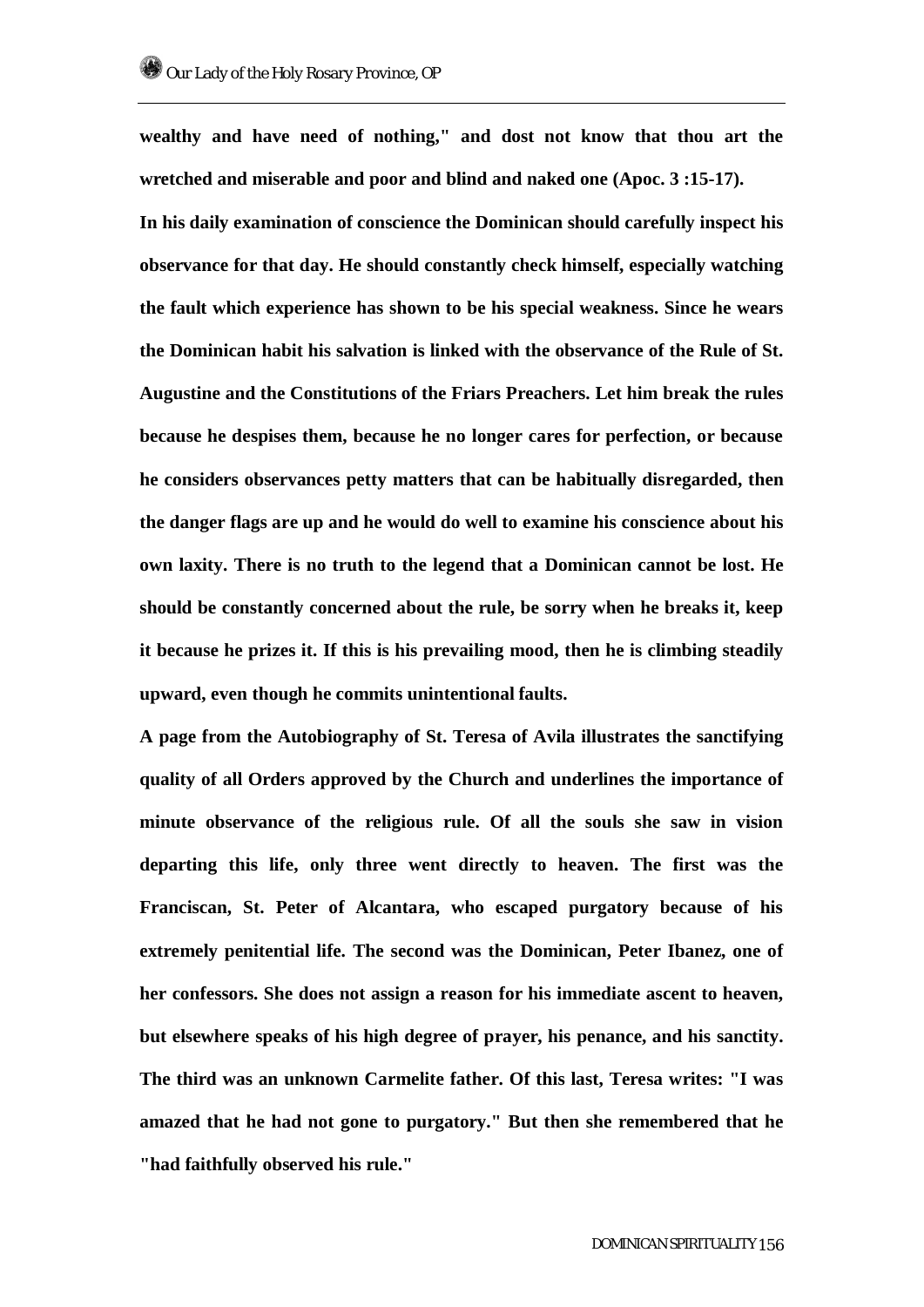**St. Theresa of Lisieux is a similar case. Her observance of the austere Carmelite Rule with all its rigors and penances was most exact. There were no extraordinary occurrences in her life: no visions, ecstasies, or raptures, as in the case of her great namesake. When Theresa lay in her last illness, one of the sisters who was working in the kitchen said to another:** 

**Sister Theresa will not live long and really I sometimes wonder what our Mother Prioress will find to say about her in her obituary when she dies. She will be sorely puzzled, for this little sister, amiable as she is, has certainly never done anything worth speaking about. People still make this mistake when they talk about Theresa; they think that heaven cost her nothing but smiles and roses. But they do not know the Carmelite Rule.** 

**A similar amazement is expressed when people hear that Pope John XXII is said to have remarked when he was canonizing St. Thomas Aquinas: "Prove to me that a Friar Preacher has kept his rule perfectly, and I will canonize him forthwith without any further proof of sanctity." This remark may be legendary, but, if so, it contains a kernel of truth. Sound theology lies behind john's words. It is axiomatic that when the Church stamps a religious Order or Congregation with her approval, its members have a guarantee that its Rule and Constitutions, its way of living the religious life, is a safe spiritual way, a road that leads to sanctity. During seven centuries, eighteen canonized saints and at least 285 beati have lived "according to the Rule of St. Augustine, and the Constitutions of the Friars Preachers." They belonged to all three branches of the Order, to the First, to the Second, to the Third. Some of the members of the Third Order lived as**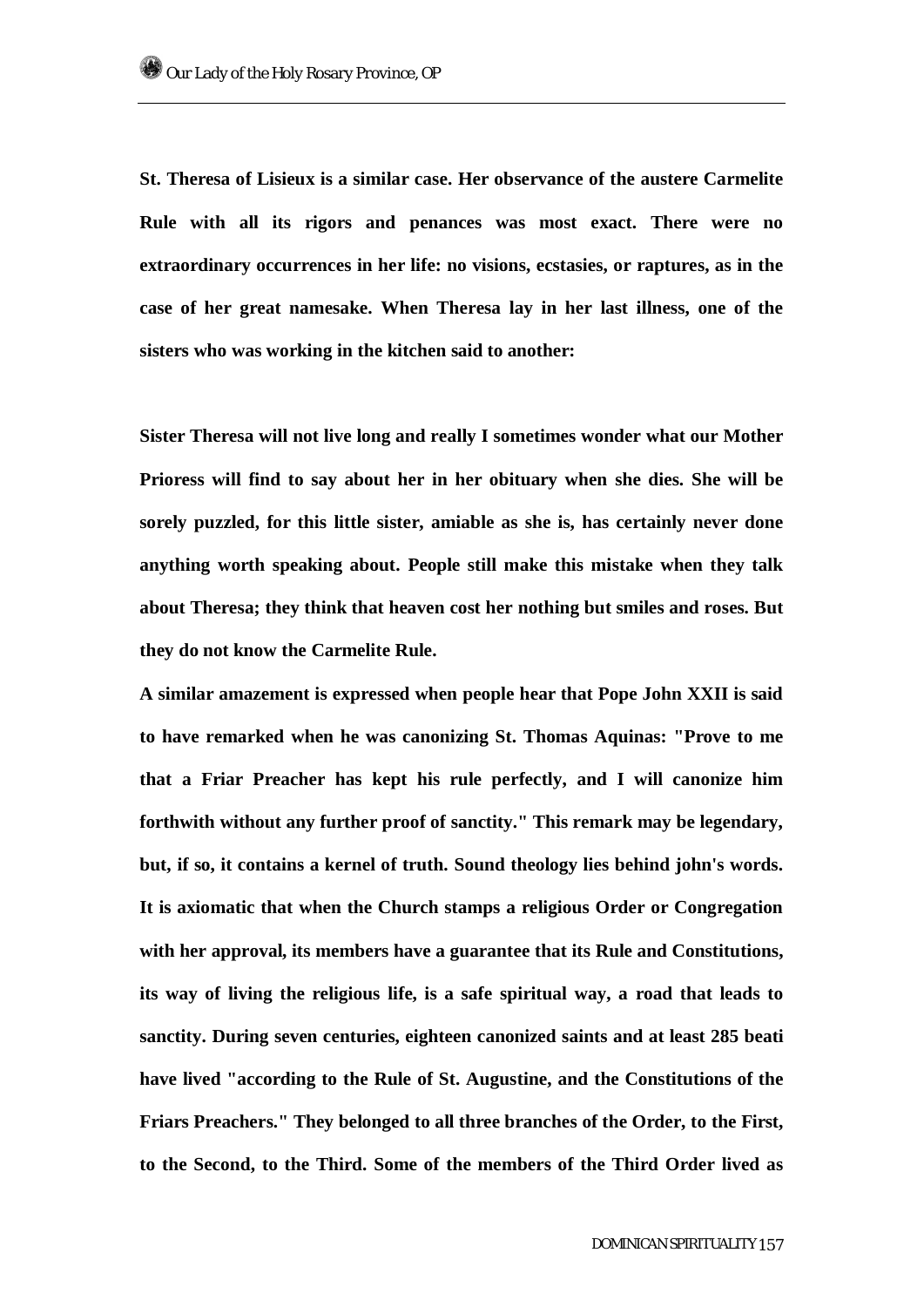**sisters in community; others as secular tertiaries. Each branch of the Order leads its members to sanctity.** 

**Not one of these saintly Dominicans had heaven handed to him without effort. Every one of them lived the Dominican life under human conditions, conditions never absolutely ideal. There were lukewarm friars during the golden age of the Order, during the days of Raymond, Peter, Albert, and Thomas; even Dominic found timidity and weakness among his earliest disciples. Some of these saintly friars lived in centuries when Dominican life reached the depths, during days of decline and decay. All around them were religious who no longer cared, who were no longer concerned about perfection. The Dialogue of St. Catherine of Siena pictures in almost lurid colors the decay that had penetrated the ranks of clergy and religious during the lifetimes of Bl. Raymond of Capua, Bl. John Dominici, Bl. Lawrence of Rippafratta, St. Antoninus, and many of the other beati. The experience of these Dominicans of the darker days proves that the priest, sister, or tertiary cannot wait until conditions are just right, until the golden age returns, before beginning to walk the road to holiness. Each Dominican must begin walking at once. He must set out in the spirit of the final words of St. Augustine's Rule:** 

**May the Lord grant that you observe all these things like lovers of spiritual beauty, breathing forth the sweet odor of Christ in the holiness of your life. Not like slaves under the law, but like those set free by grace . . . . And when you find yourself doing what is written here, give thanks to God, the Giver of all good**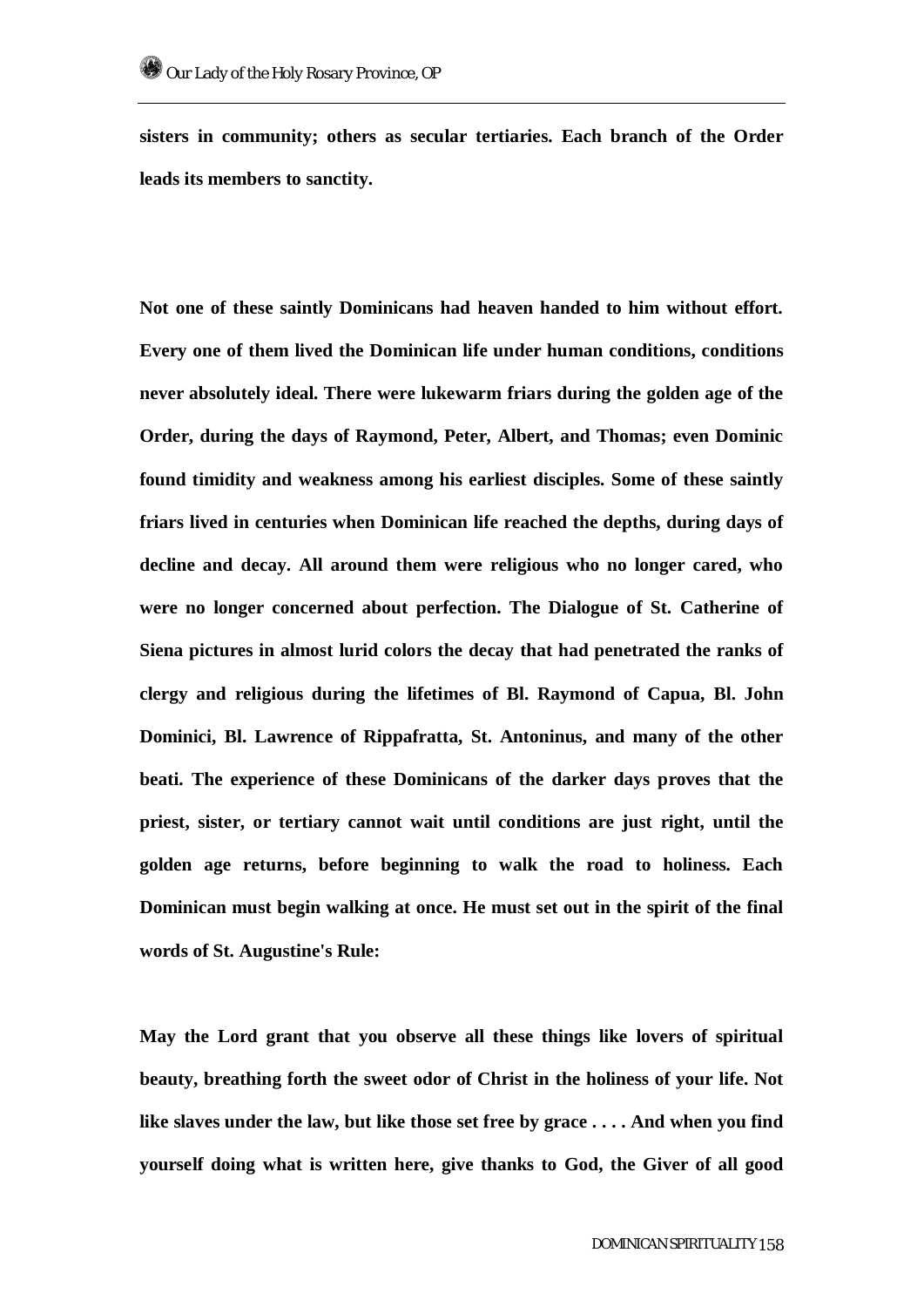**things. When, however, anyone among you sees that he has failed in any point, let him repent of the past, be on guard for the future, praying that his faults may be forgiven and he be not led into temptation.**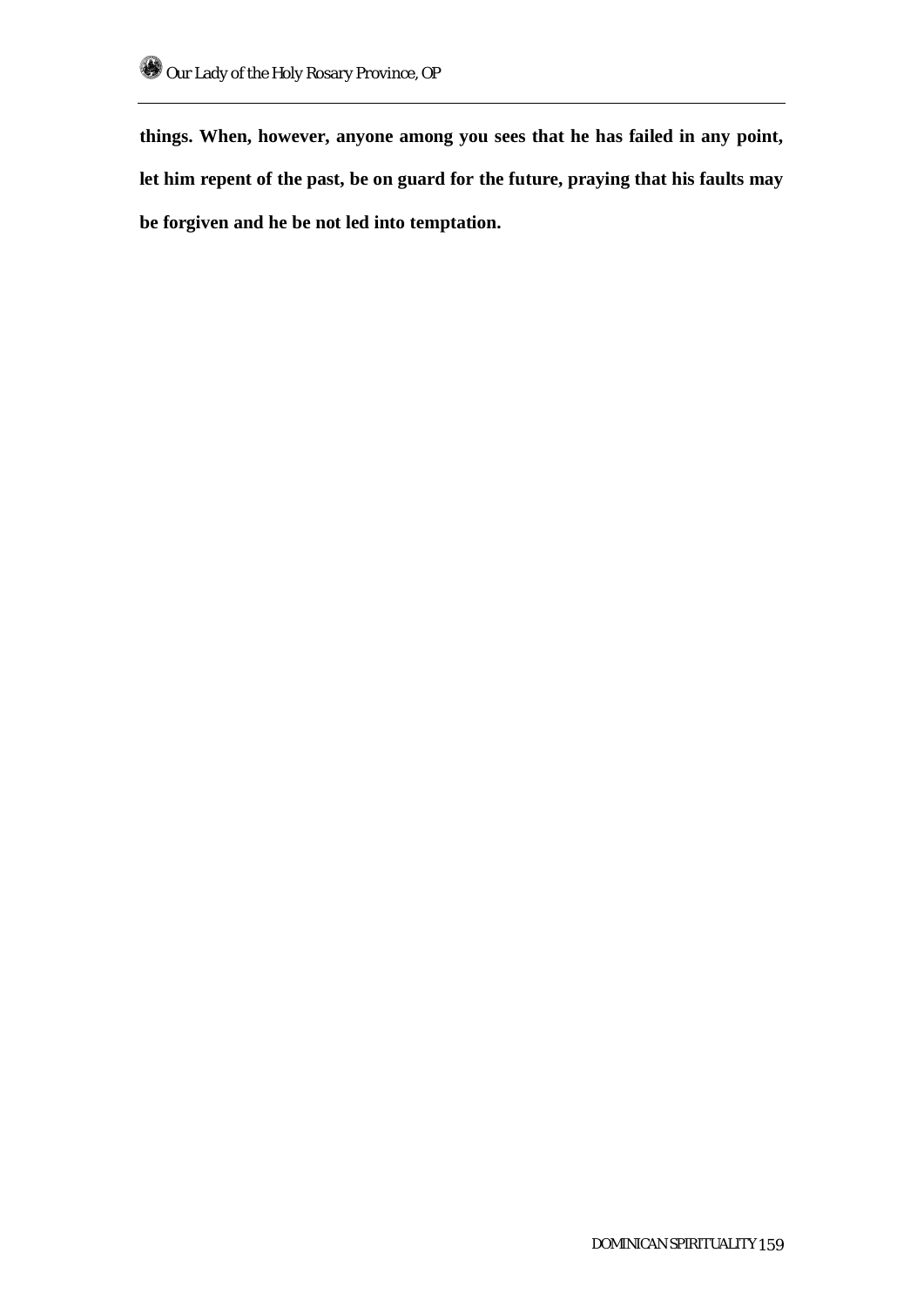## **Selected Bibliography**

**(Abbreviation: VS = La vie spirituelle)** 

**Ancelet-Hustache, J., La vie mystique d'un monastêre de Dominicaines au moyen age d'aprés la chronique de Töss. Paris: Perrin, 1928.** 

**Aumann, Jordan, "Dominican Prayer," The Dominican Bulletin, VII (1948 ), 22-30.** 

**Bernadot, V., "La place de la liturgie dans la spiritualité Dominicaine," VS, II (1921), 385- 95.** 

**Bézine, S., "La doctrine spirituelle de S. Catherine de Sienne," VS, LXV (1941), 445-48.** 

**Bologni, I., "Contemplata aliis tradere," Vita Christiana, VII (1935), 189-204.** 

**Bussiere, Le Vicomte de, Fleurs Dominicaines ou les mystique d'Unterlinden à Colmar. Paris: Poussielgue-Rusand, 1864.** 

**Caehia, E., The Apostolic Ideal of the Early Friars Preachers. Malta, 1956.** 

**Cathala, R., "S. Catherine de Sienne, Sa doctrine d'après la Dialogue," VS. VIII (1923 ), 67- 92.** 

**-- "L'oraison Dominicaine," VS, IV (1921), 396-414.**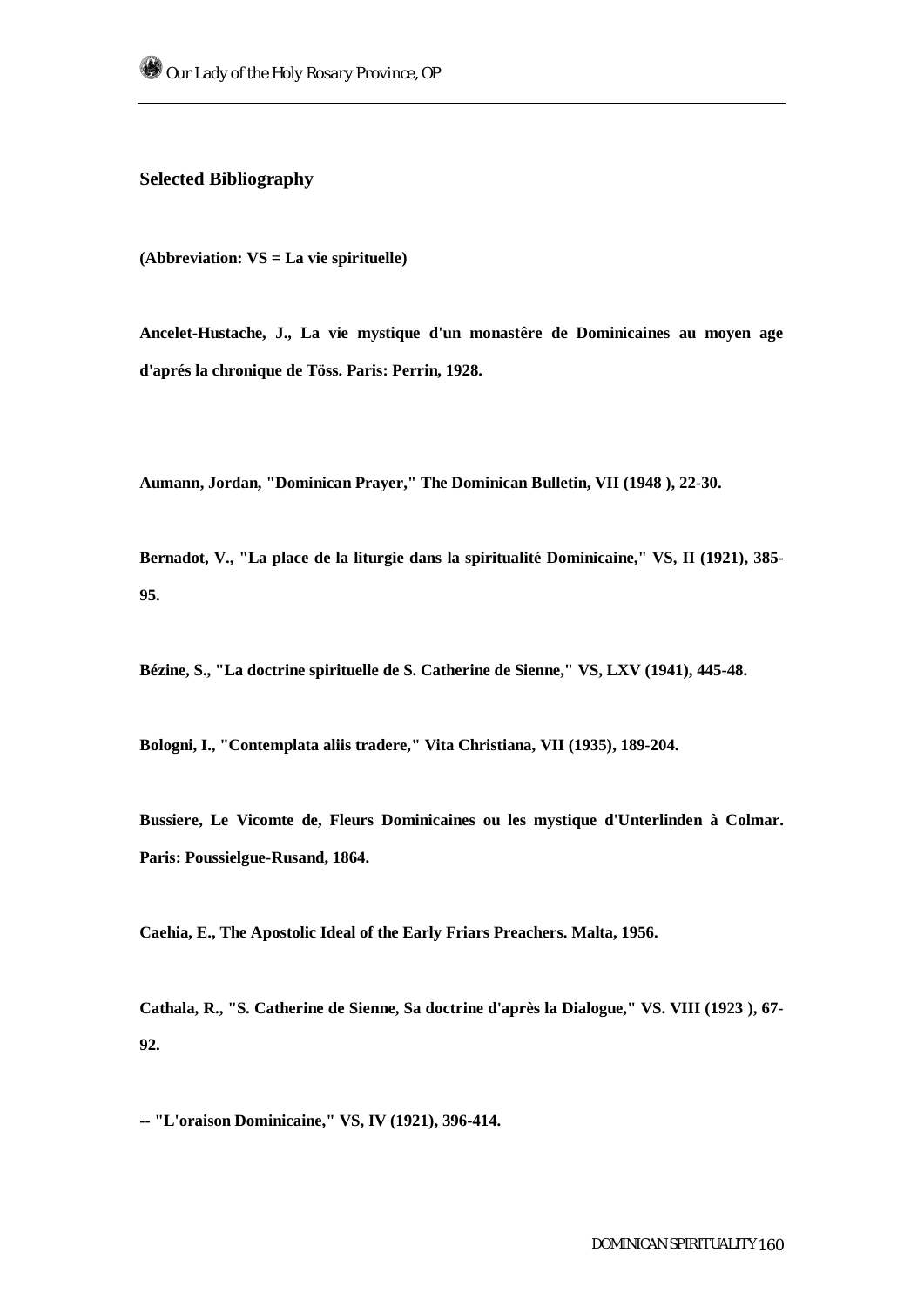**Clerissae, H., The Spirit of St. Dominic, a Retreat for Dominicans. Revised and edited with an introduction by B. Delaney. London: Burns, Oates, and Washbourne, Ltd., 1939.** 

**Colunga, E., "De mysteriis dominicanis apud hispanos, " Miscellanea Dominicana, pp. 190- 95. Rome: Ferrari, 1923.** 

**Cordovani M., "Spiritualità domenicana," Vita Christiana, V-VI (1943), 41-60.** 

**Devas, R,. "On the History of Mental Prayer in the Order of St. Dominic," The Irish Ecclesiastical Record, 5 ser. XVI (1920 ), 177-93.** 

**La dévotion au Sacré Coeur de Jésus dans l'Ordre de S. Dominique (Anon.). Bar-le-Duc. Imprimerie S. Paul, 1929** 

**St. Dominic: Biographical Documents, ed. F. C. Lehner, Forward by Aniceto Fernandez. Washington, D.C.: The Thomist Press, 1964.** 

**Farren, A.-- Ryan C., The Dominican Vocation. The Order of Preachers. Illustrations by Sr. Mary of the Compassion, O.P. New York: Dominican Fathers, n.d.** 

**Gallais, S., I tre cardini della vita religiosa domenicana. Florence: Liberia editrice Fiorentina. 1938.** 

**Gardeil, A., The Gifts of the Holy Ghost in the Dominican Saints. Milwaukee: Bruce Pub. Co., 1937.** 

**Garrigou-Lagrange, R., "La charitè selon S. Catherine de Sienne," VS, XLVII (1936), 26)- 44.**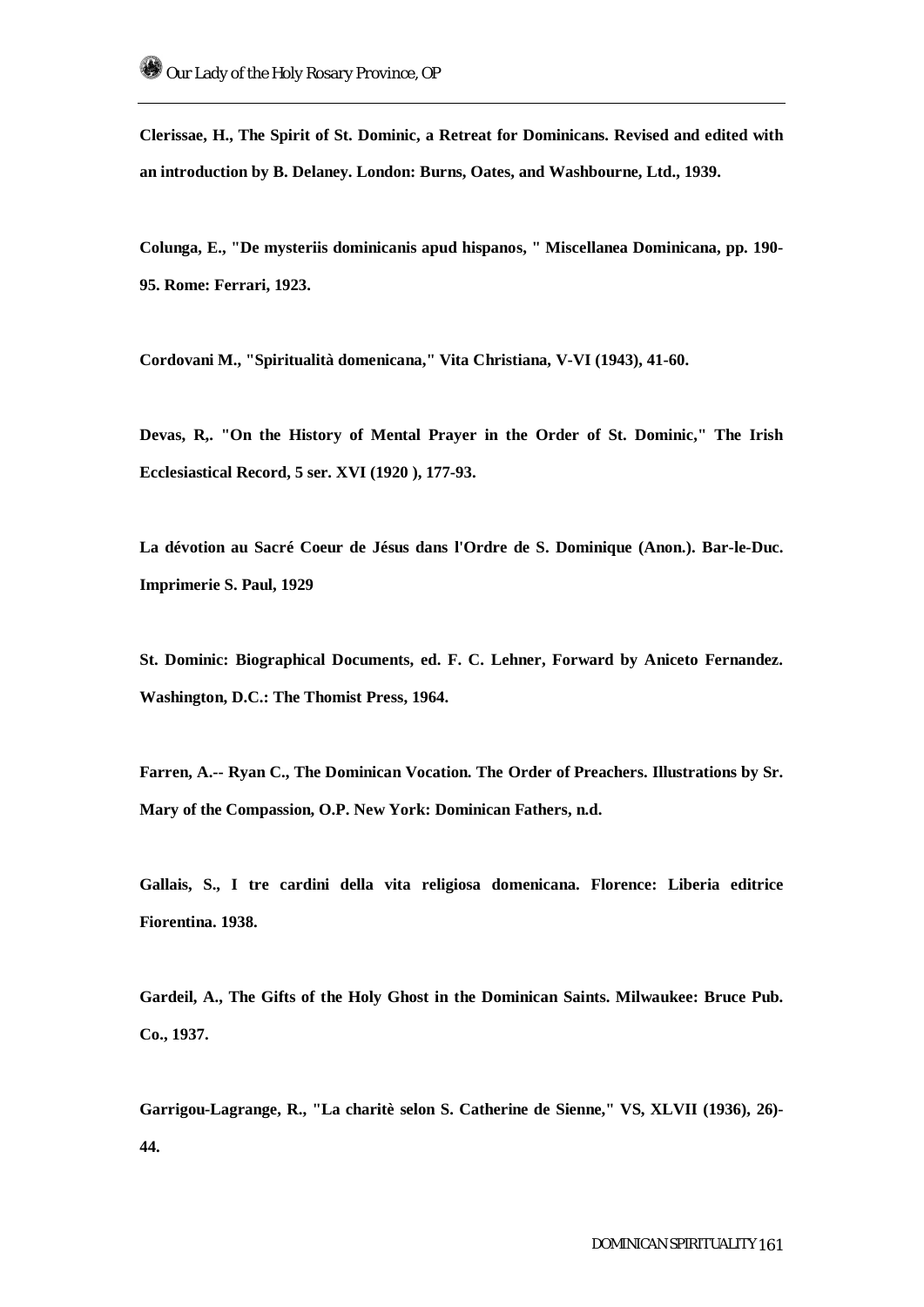**-- "La développement historique de la spiritualité Dominicaine," VS, IV (1921), 352-64.** 

**-- "La foi selon S. Catherine de Sienne," VS, XLV (1935 ), 236-49.** 

**-- "La espérance selon S. Catherine de Sienne," VS, XLIX (1936), 225-37.** 

**-- "S. Thomas d'Aquin. Principes fondamentaux de vie mystique, VS, VIII (1923), 417-46.** 

**-- "Unité de la tradition mystique dominicaine sur les rapports de l'ascetique et de la mystique, " VS, Supp. Nov. 1923, 1-27.** 

**Gillet, M.S., Encyclical Letter on Dominican Spirituality. Somerset, Ohio: Rosary Press, 1945.** 

**Greith, C., Die deutsche Mystik im Prediger-Orden von 1250-1350. Freiburg i. B.: Herder, 1861.** 

**Groot, V. de, "S. Dominique mâitre de la vie spirituelle," Miscellanea Dominicana, pp. 65- 73. Rome: Ferrari, 1923.** 

**Guinassi, E., Nella vita Domenieana. 2 ed. Bologna: Studio Domenicano, 1935.** 

**Heath M.-Starrs, P.M., "The Contemplative Character of Dominican Life, " Dominicana, XXX (1945 ), 259-67.** 

**Hughes, Reginald, "Dominican Spirituality" Review for Religious, X (1951), 67-74.** 

**Humbert of Romans, Opera de vita regulari, 2 vols., ed. J. J. Berthier. Rome: Befani, 1888.**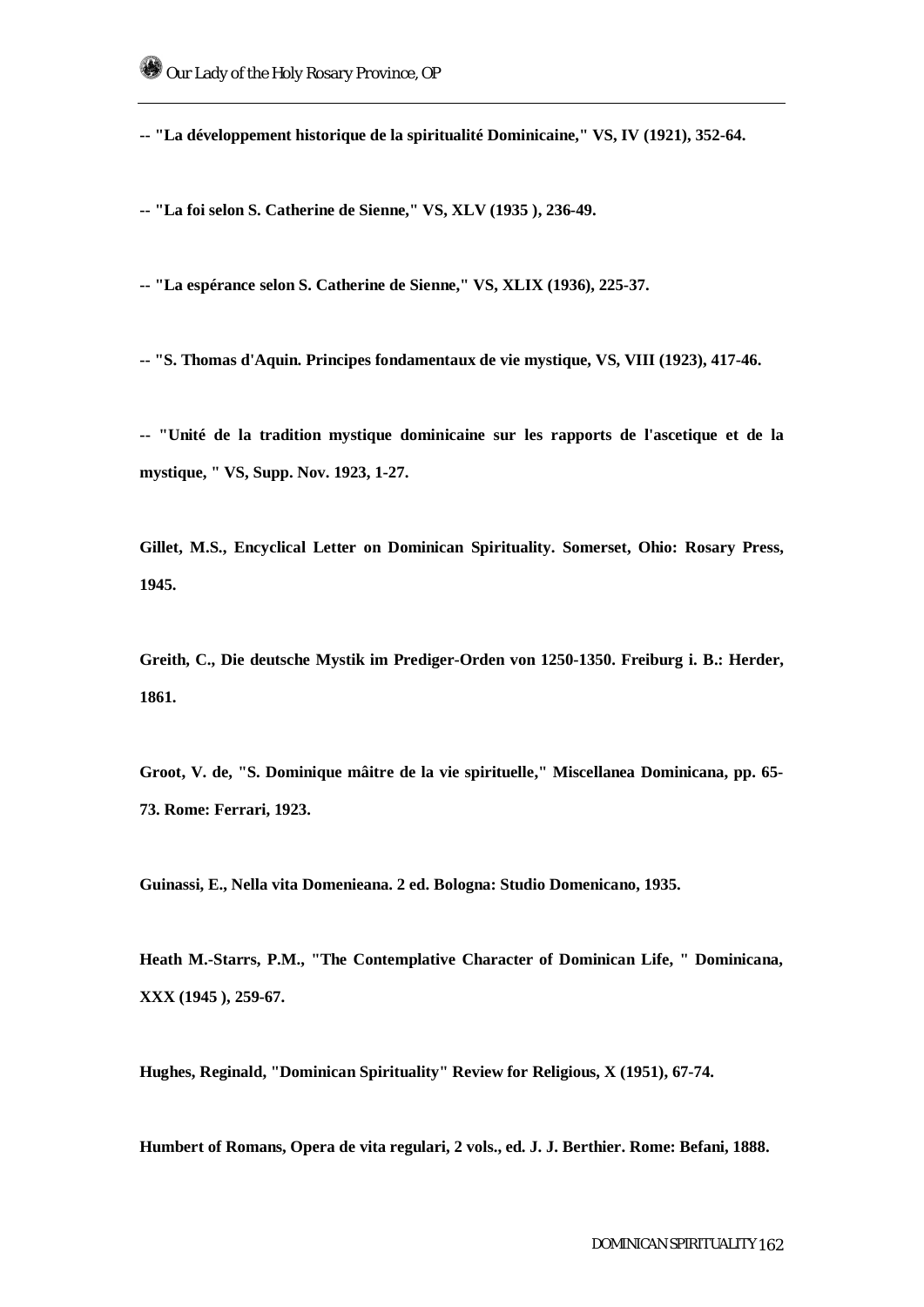**Jarrett, B. The Life of St. Dominic. Image Books, 1964.** 

**Joret F. D., "La contemplation mystique d'après S. Thomas," VS, I (1919-20), 30-43, 91-107, 229-37, 289-95, 383-93.** 

**-- Dominican Life. London: Sands and Co. Ltd., 1937.** 

**Langlais, E. A., Le père mâitre des novices et des frères étudianta dans L ordre de Frères-Prècheurs. Rome: Desclée de Brouwer, 1959.** 

**Lajeunie, E., "S. Catherine de Sienne. Sa vie aposotlique; " VS, VIII (1923 ), 40-66.** 

**Lavaud, L., "S. Thomas d'Aquin. Notes distinctives de sa santité," VS, VIII (1923), 341-75.** 

**Lavocat, M. U., "La spiritualità Domenicana." in All'ombra dei grandi Ordini, pp. 132-45. Turin: Libreria S. Cuore, 1939.** 

**Lemonnyer, A., "Los prières secrètes dans la vie dominicaine," L'anée Dominicaine, LXIII (1927), 269-76.** 

**Lippini, P., La spiritualitdà Domenicana, preface by R. Spiazzi. 2 ed Bologna: Tamari editor4 1958. (An excellent, integrated theological treatment)** 

**Martin, R., "Le développement historique de la spiritualité Dominicaine, VS, IV (1921), 352- 64.** 

**-- La Vie mystique de S. Catherine de Sienne. Brussels, n.d.**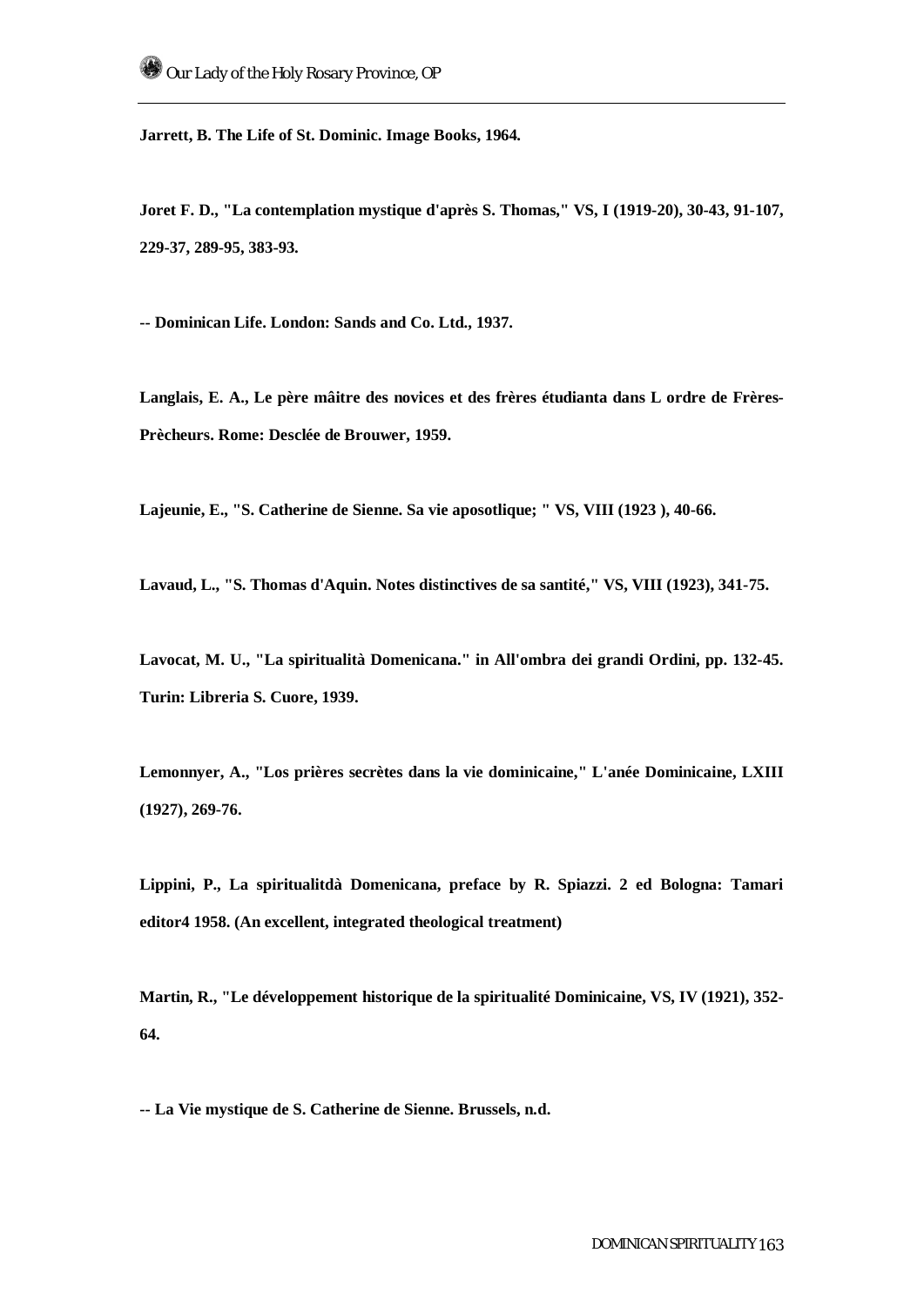**Pègues, T., "S. Thomas d'Aquin. Sa Somme manuel de spiritualité," VS, VIII (1923 ), 447- 54.** 

**Pepler, C., The Basis of the Mysticism of St. Thomas (Aquinas Paper 21, London, 1953).** 

**Petitot, H., "S. Catherine de Sienne. Sa formation spirituelle," VS, VIII (1923), 5-39.** 

**-- "S. Dominique. Sa physionomie physique et morale," VS, IV, (1921), 322-51.** 

**Philipon, M. M., "The Dominican Soul," Dominicana, XLI (1956), 14-19.** 

**Philippe, P. The Ends of the Religious Life according to St. Thomas Aquinas. Athens: Fraternity B. V. Mary, (1963).** 

**-- "L'oraison dominicaine au XIII siecle," VS, Supp., Feb. 1948, pp. 424-54.** 

**Portaluppi, A. Dottrine spirituali. Attraverso la storia della religiosita cristiana, pp. 67-74, 81-98. Brescia: Morcelliana, 1925.** 

**Pourrat, P., Christian Spirituality, II, 196-223, see 224-51, III, 95105, passim, IV, 292-94. Westminster, Md.: The Newman Press, 1953 (first published, 1927 ).** 

**Raymond of Capua, Bl., The Life of St Catherine of Siena, trans. by George Lamb. New York: P. J. Kenedy and Sons, 1960.** 

**Regamey, P., "Principles of Dominican Spirituality", vp. 76-109, in Some Schools of Catholic Spirituality, ed. J. Gautier et al.; trans. by K. Sullivan. New York: Desclée Co., 1959. (Good insights and worthwhile, but disjointed, unduly negative and pessimistic about the possibility of living Dominican spirituality ).**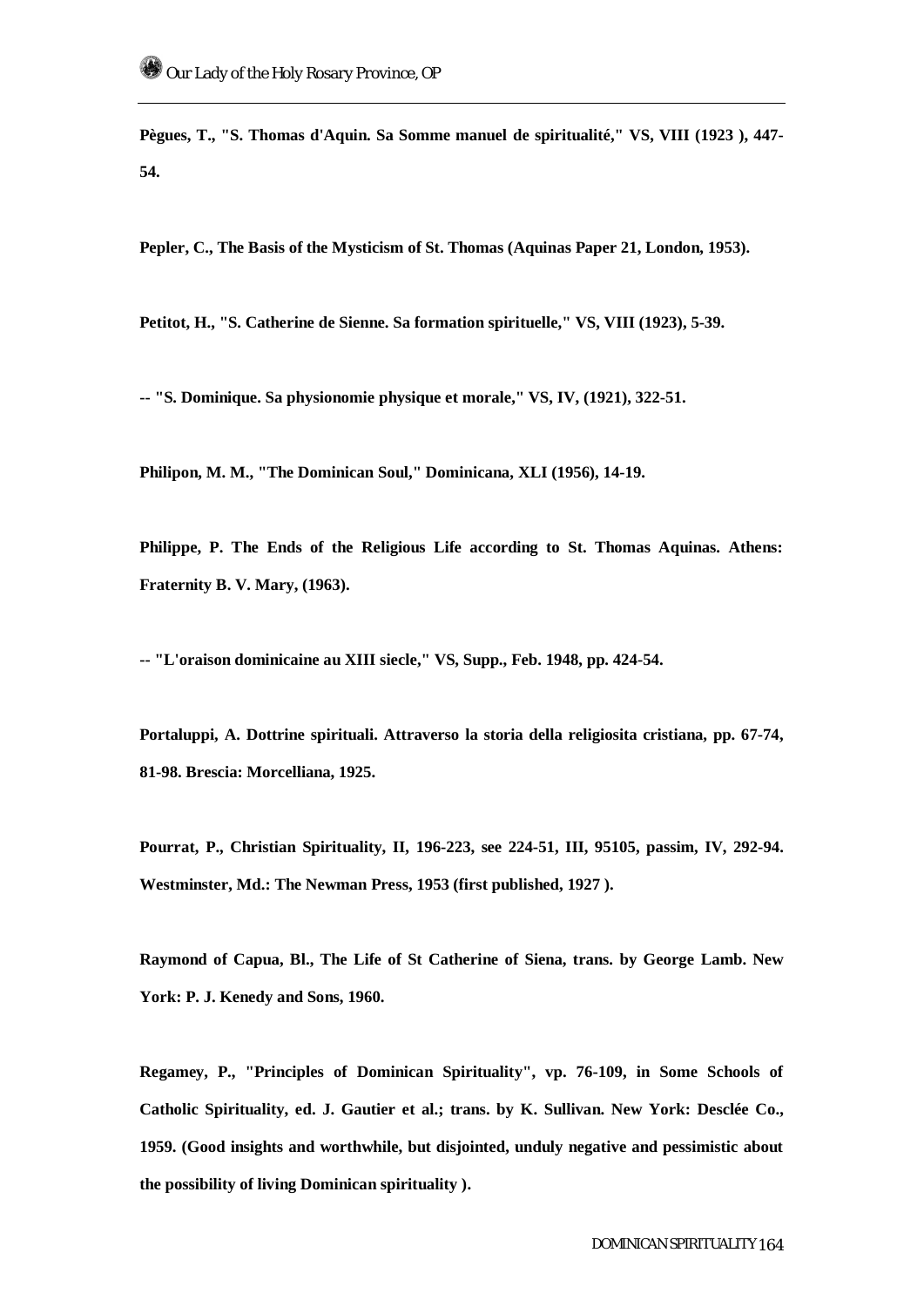**Saudrau, A., La pieté a travers les âges, pp. 335-42, 428-31. Angers, 1927,** 

**Sharpe, A. B., "The Ascétical and Mystical Teaching of St. Thomas, " St. Thomas Aquinas (Catholic Summer School Papers, Cambridge, 1924), ed. C. Lattey, pp. 204-226, Cambridge: W. Heffer and Sons Ltd., 1925** 

**Shuster, E. J., "Spanish Dominican Spirituality;" Cross and Crown, IX (1957 ), 171-81.** 

**Spiazzi, R., "Saint 'Agostino ale origini della scuola Domenicana di spirtualità," Memorie Domenicane, LXXIV (1957 ), 15482. (historico-theological approach. A tendency to exaggerate the canonical element to the detriment of the monastic).** 

**-- Vita Dominici Lo spirito a la regola di San Domenico. Rome: Presbyterium, 1961. (see review by S. Orlandi in Memorie Domenicane, LXXIX (1962), 61-66.** 

**Susso. Henry, The Exemplar. Life and Writings, 2 Vols., ed. N. Heller; txans. Sr. M. Ann Edward. Dubuque: The Priory Press, 1962.** 

**Théry, G., "Caractères généraux de la spiritualité dominicaine," VS, Supp., Jan. 1938, pp. 22-39.** 

**-- "La vie spirituelle d'après les premiers maitres Dominicains," VS, L (1937), 150-75.** 

**Townsend, A. (trans.) Dominican Spirituality. Milwaukee: Bruce Publishing Co., 1934.** 

**Turcotte, D. A., Meditations sur l'ideal Dominicain. Montreal, 1942. Italian trans.: L'ideale Domenicano. Bologna: Tamari editori, 1961.**